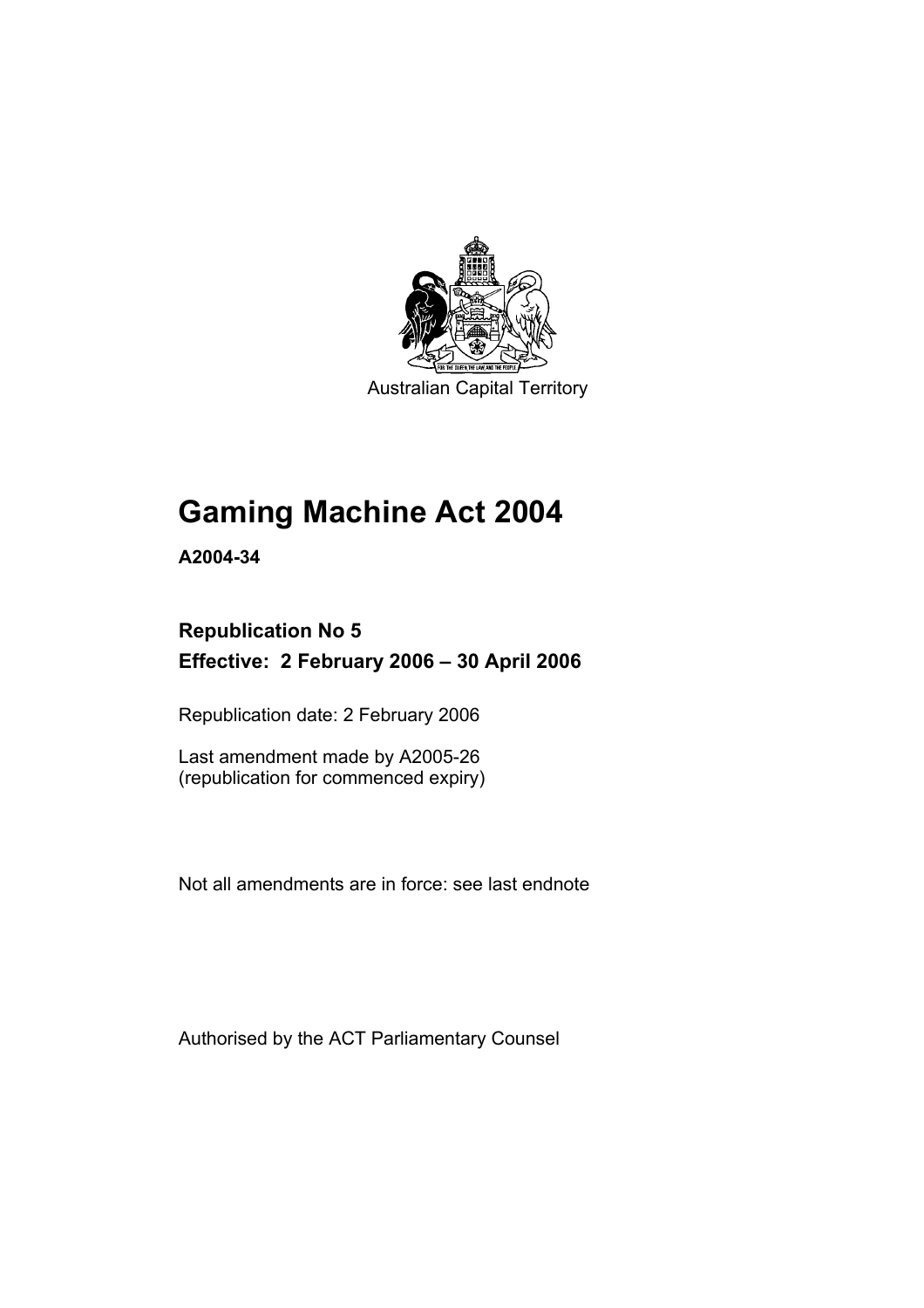### **About this republication**

#### **The republished law**

This is a republication of the *Gaming Machine Act 2004* (including any amendment made under the *Legislation Act 2001*, part 11.3 (Editorial changes)) as in force on 2 February 2006*.* It also includes any amendment, repeal or expiry affecting the republished law to 2 February 2006.

The legislation history and amendment history of the republished law are set out in endnotes 3 and 4.

#### **Kinds of republications**

The Parliamentary Counsel's Office prepares 2 kinds of republications of ACT laws (see the ACT legislation register at www.legislation.act.gov.au):

- authorised republications to which the *Legislation Act 2001* applies
- unauthorised republications.

The status of this republication appears on the bottom of each page.

#### **Editorial changes**

The *Legislation Act 2001*, part 11.3 authorises the Parliamentary Counsel to make editorial amendments and other changes of a formal nature when preparing a law for republication. Editorial changes do not change the effect of the law, but have effect as if they had been made by an Act commencing on the republication date (see *Legislation Act 2001*, s 115 and s 117). The changes are made if the Parliamentary Counsel considers they are desirable to bring the law into line, or more closely into line, with current legislative drafting practice.

This republication does not include amendments made under part 11.3 (see endnote 1).

#### **Uncommenced provisions and amendments**

If a provision of the republished law has not commenced or is affected by an uncommenced amendment, the symbol  $\mathbf{U}$  appears immediately before the provision heading. The text of the uncommenced provision or amendment appears only in the last endnote.

#### **Modifications**

If a provision of the republished law is affected by a current modification, the symbol  $\mathbf{M}$ appears immediately before the provision heading. The text of the modifying provision appears in the endnotes. For the legal status of modifications, see *Legislation Act 2001*, section 95.

#### **Penalties**

The value of a penalty unit for an offence against this republished law at the republication date is—

- (a) if the person charged is an individual—\$100; or
- (b) if the person charged is a corporation—\$500.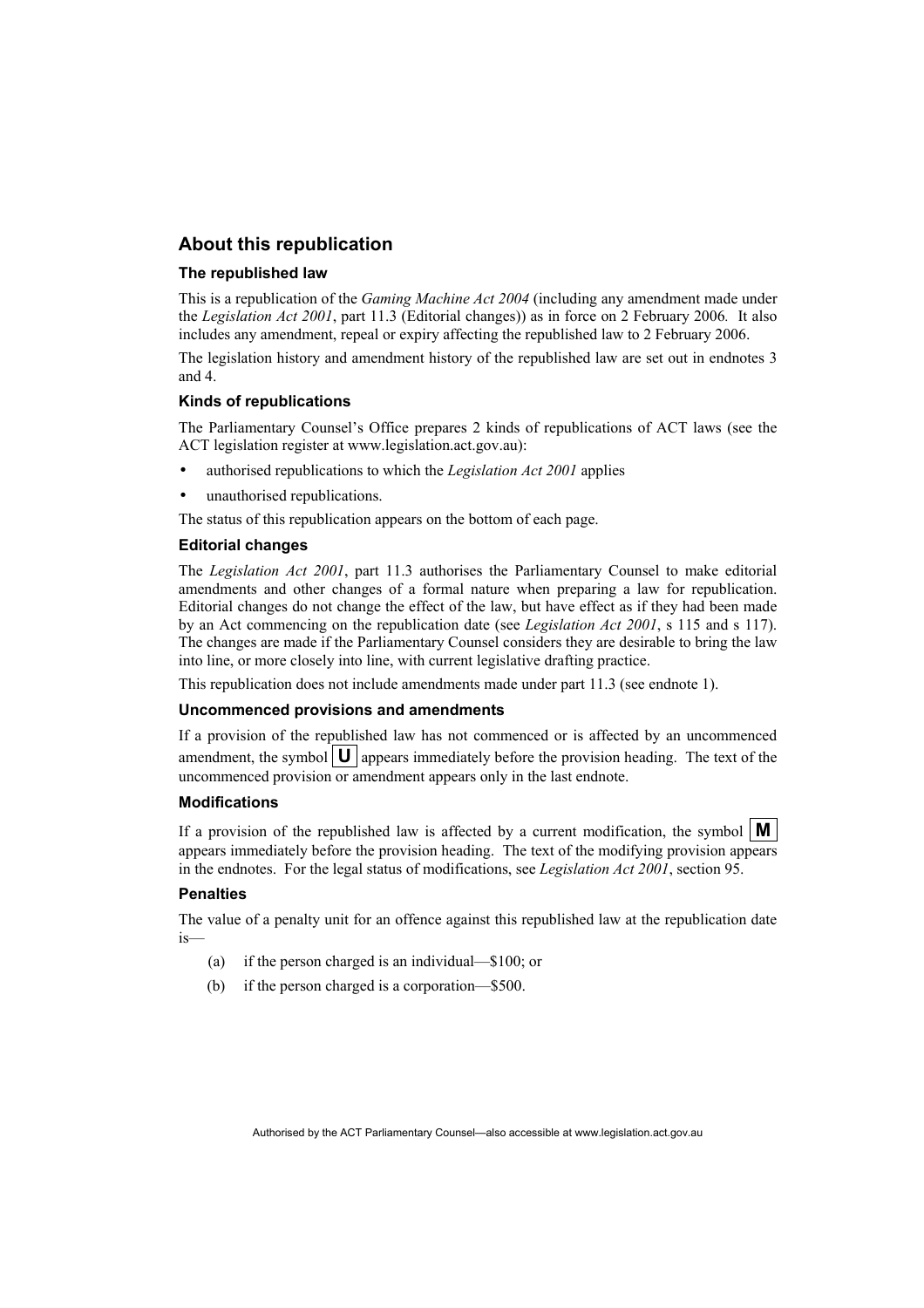

**Gaming Machine Act 2004** 

# **Contents**

|                     |                                                       | Page |
|---------------------|-------------------------------------------------------|------|
| Part 1              | <b>Preliminary</b>                                    |      |
| 1                   | Name of Act                                           | 2    |
| 3                   | Dictionary                                            | 2    |
| 4                   | <b>Notes</b>                                          | 2    |
| 5                   | Offences against Act—application of Criminal Code etc | 3    |
| Part 2              | <b>Licences</b>                                       |      |
| <b>Division 2.1</b> | Definitions and important concepts                    |      |
| 6                   | Definitions for pt 2                                  | 4    |
| 7                   | Meaning of <i>influential person</i> for Act          | 4    |
| 8                   | What licence authorises                               | 5    |
| 9                   | Kinds of applications under pt 2                      | 5    |
| 10                  | Applications to be dealt with in order of receipt     | 6    |
|                     |                                                       |      |
|                     |                                                       |      |

| - R5     | Gaming Machine Act 2004      | contents 1 |
|----------|------------------------------|------------|
| 02/02/06 | Effective: 02/02/06-30/04/06 |            |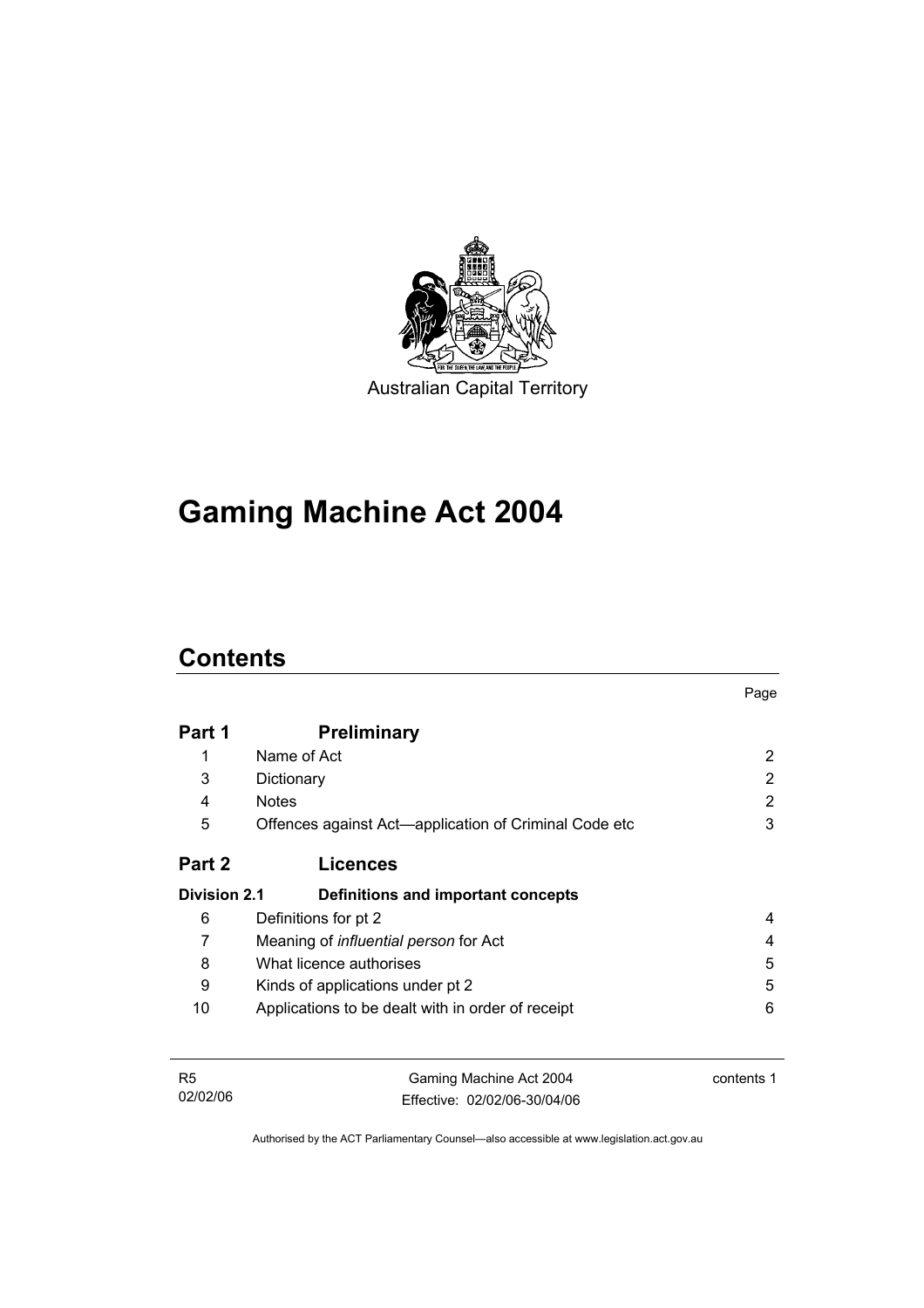#### **Contents**

|                     |                                                               | Page              |
|---------------------|---------------------------------------------------------------|-------------------|
| <b>Division 2.2</b> | <b>Issue of licences</b>                                      |                   |
| 11                  | Initial licence application                                   | 6                 |
| 12                  | <b>Issue of licences</b>                                      | 9                 |
| 13                  | Additional mandatory requirements for issue of licence        | 11                |
| 14                  | Grounds for refusing initial licence application by club      | $12 \overline{ }$ |
| 15                  | Form of licence                                               | 13                |
| 16                  | Restrictions on what commission may authorise—non-clubs       | 14                |
| 17                  | No available gaming machines                                  | 14                |
| <b>Division 2.3</b> | Social impact assessments                                     |                   |
| 18                  | Social impact assessment                                      | 15                |
| 19                  | Publication of social impact assessments by applicant         | 16                |
| <b>Division 2.4</b> | Eligible people                                               |                   |
| 20                  | Eligibility of individuals                                    | 17                |
| 21                  | Eligibility of clubs and other corporations                   | 19                |
| Division 2.5        | Licence amendments                                            |                   |
| 22                  | Licence amendment applications                                | 20                |
| 23                  | Contents of licence amendment applications                    | 21                |
| 24                  | Substantive licence amendments                                | 21                |
| 25                  | Technical licence amendments                                  | 23                |
| 26                  | Temporary licence amendment                                   | 24                |
| 27                  | Request for return of licence                                 | 25                |
| 28                  | Commencement of amendments                                    | 25                |
| 29                  | Revocation of uncommenced licence amendments                  | 26                |
| <b>Division 2.6</b> | <b>Transfer and surrender of licences</b>                     |                   |
| 30                  | Definitions for div 2.6                                       | 27                |
| 31                  | Application for transfer of licence                           | 27                |
| 32                  | <b>Transfer of licence</b>                                    | 27                |
| 33                  | Current licensees obligations on proposed transfer of licence | 29                |
| 34                  | Surrender of licences                                         | 29                |
| <b>Division 2.7</b> | <b>Restriction on gaming machine numbers</b>                  |                   |
| 35                  | Maximum number of gaming machines allowed                     | 30                |
| 36                  | Minister must take into account commission's recommendation   | 31                |
|                     |                                                               |                   |
|                     |                                                               |                   |

contents 2 Gaming Machine Act 2004 Effective: 02/02/06-30/04/06

R5 02/02/06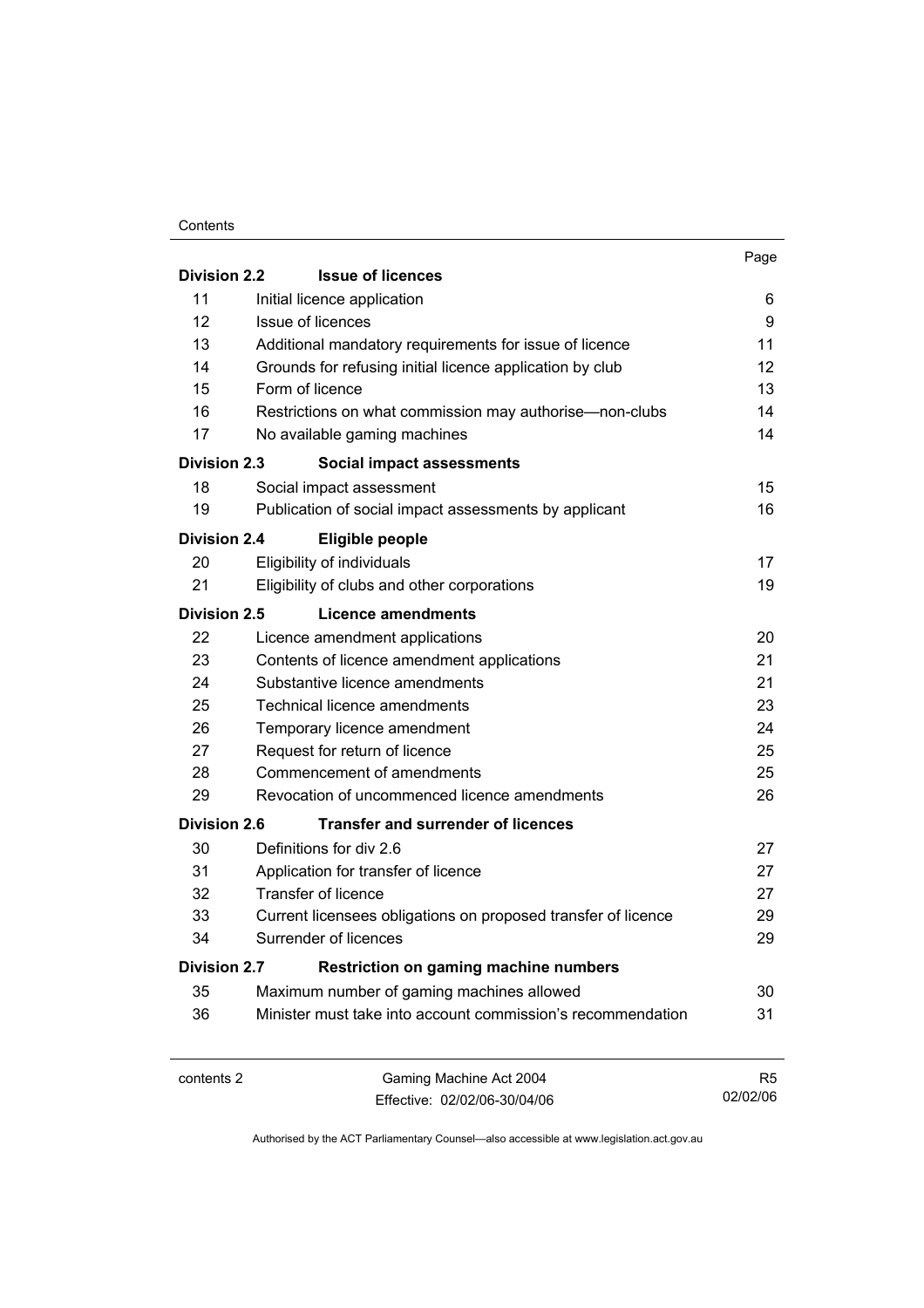|                     |                                                                                           | Contents   |
|---------------------|-------------------------------------------------------------------------------------------|------------|
|                     |                                                                                           | Page       |
| <b>Division 2.8</b> | <b>Gaming machine licences</b>                                                            |            |
| 37                  | Register of licences                                                                      | 31         |
| 38                  | Giving copy of licence                                                                    | 32         |
| Part 3              | <b>Conditions on licences</b>                                                             |            |
| Division 3.1        | <b>Compliance with licence conditions</b>                                                 |            |
| 39                  | Failure to comply with conditions of licence                                              | 33         |
| Division 3.2        | <b>General licence conditions</b>                                                         |            |
| 39A                 | Compliance with requirements for issue of licence                                         | 33         |
| 40                  | Compliance with directions                                                                | 34         |
| 41                  | Display of licence at licensed premises                                                   | 34         |
| 42                  | Licence schedule to be kept at premises                                                   | 34         |
| 43                  | Rules and control procedures for operation of gaming machines and<br>peripheral equipment | 34         |
| 44                  | Installation in accordance with Act                                                       | 35         |
| 45                  | Installation certificate                                                                  | 35         |
| 46                  | Operation after installation                                                              | 35         |
| 47                  | Operation subject to correct percentage payout                                            | 35         |
| 48                  | Percentage payout of gaming machines to be displayed                                      | 36         |
| 49                  | Maximum stake amount                                                                      | 36         |
| 50                  | Licensee to comply with relevant codes of practice                                        | 36         |
| 51                  | Licensee to use gaming machines                                                           | 36         |
| 52                  | Accounts relating to gaming machines                                                      | 37         |
| Division 3.3        | <b>Club licence conditions</b>                                                            |            |
| 53                  | Conditions about inequitable benefits                                                     | 37         |
| 54                  | Annual report of clubs                                                                    | 38         |
| 55                  | Other conditions of club licences                                                         | 39         |
| Part 4              | <b>Disciplinary action</b>                                                                |            |
| 56                  | Definitions for pt 4                                                                      | 41         |
| 57                  | Grounds for disciplinary action                                                           | 41         |
| 58                  | Disciplinary action                                                                       | 43         |
| 59                  | Criteria for disciplinary action                                                          | 43         |
| 60                  | When disciplinary notice may be given                                                     | 44         |
| R5<br>02/02/06      | Gaming Machine Act 2004<br>Effective: 02/02/06-30/04/06                                   | contents 3 |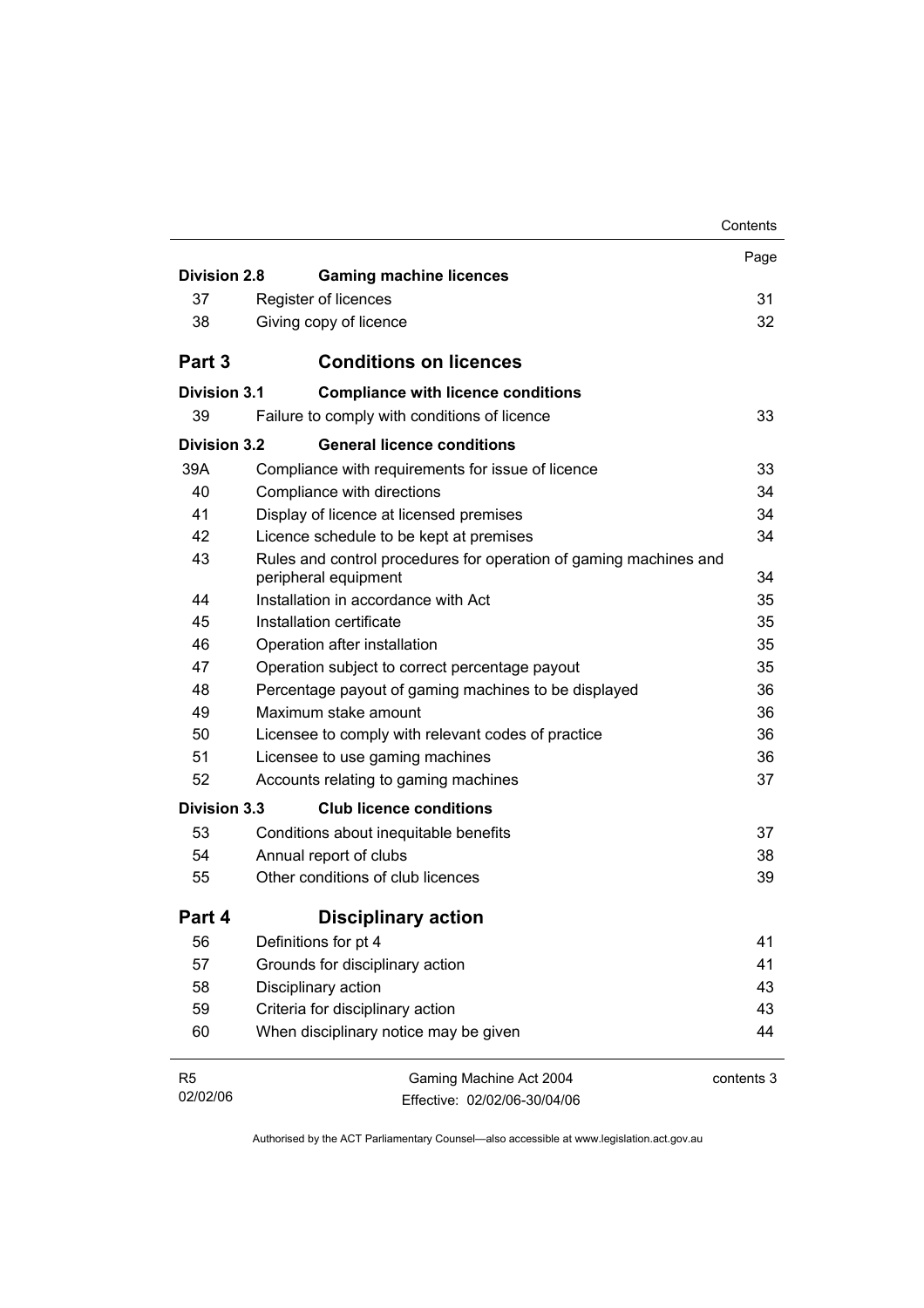| 61                  | Disciplinary notices                                                               | Page<br>44 |
|---------------------|------------------------------------------------------------------------------------|------------|
| 62                  | Commission may take disciplinary action against licensee                           | 44         |
| 63                  | Suspension of licences because of suspension of general and on<br>licences         | 45         |
| 64                  | Cancellation of licences because of cancellation etc of general and on<br>licences | 45         |
| 65                  | Return of licence on cancellation                                                  | 45         |
| Part 5              | <b>Centralised monitoring system</b>                                               |            |
| 66                  | Meaning of centralised monitoring system                                           | 47         |
| 67                  | Regulations about CMS                                                              | 47         |
| Part 6              | Approval of gaming machines, peripherals,<br>suppliers, technicians and attendants |            |
| <b>Division 6.1</b> | Approval of gaming machines and peripheral equipment                               |            |
| 68                  | Meaning of peripheral equipment                                                    | 48         |
| 69                  | Approval of gaming machines and peripheral equipment                               | 48         |
| 70                  | Cancellation or suspension of gaming machine and peripheral<br>equipment approval  | 49         |
| 71                  | Machine access register                                                            | 50         |
| <b>Division 6.2</b> | <b>Approved suppliers</b>                                                          |            |
| 72                  | Application and approval as supplier                                               | 51         |
| 73                  | Giving copy of certificate about approved supplier                                 | 52         |
| Division 6.3        | <b>Approved technicians</b>                                                        |            |
| 74                  | Application for approval as technician                                             | 52         |
| 75                  | Approval of technicians                                                            | 53         |
| 76                  | Short-term approval of technicians                                                 | 54         |
| 77                  | Ending short-term approvals                                                        | 54         |
| 78                  | Transfer etc of technician's approval                                              | 55         |
| 79                  | Cancellation etc of technician's approval                                          | 55         |
| 80                  | Certificates and identity cards for approved technicians                           | 57         |
| 81                  | Giving copy of certificate about approved technician or identity card              | 57         |
| 82                  | Notice by supplier if technician no longer employed                                | 57         |

contents 4 Gaming Machine Act 2004 Effective: 02/02/06-30/04/06

R5 02/02/06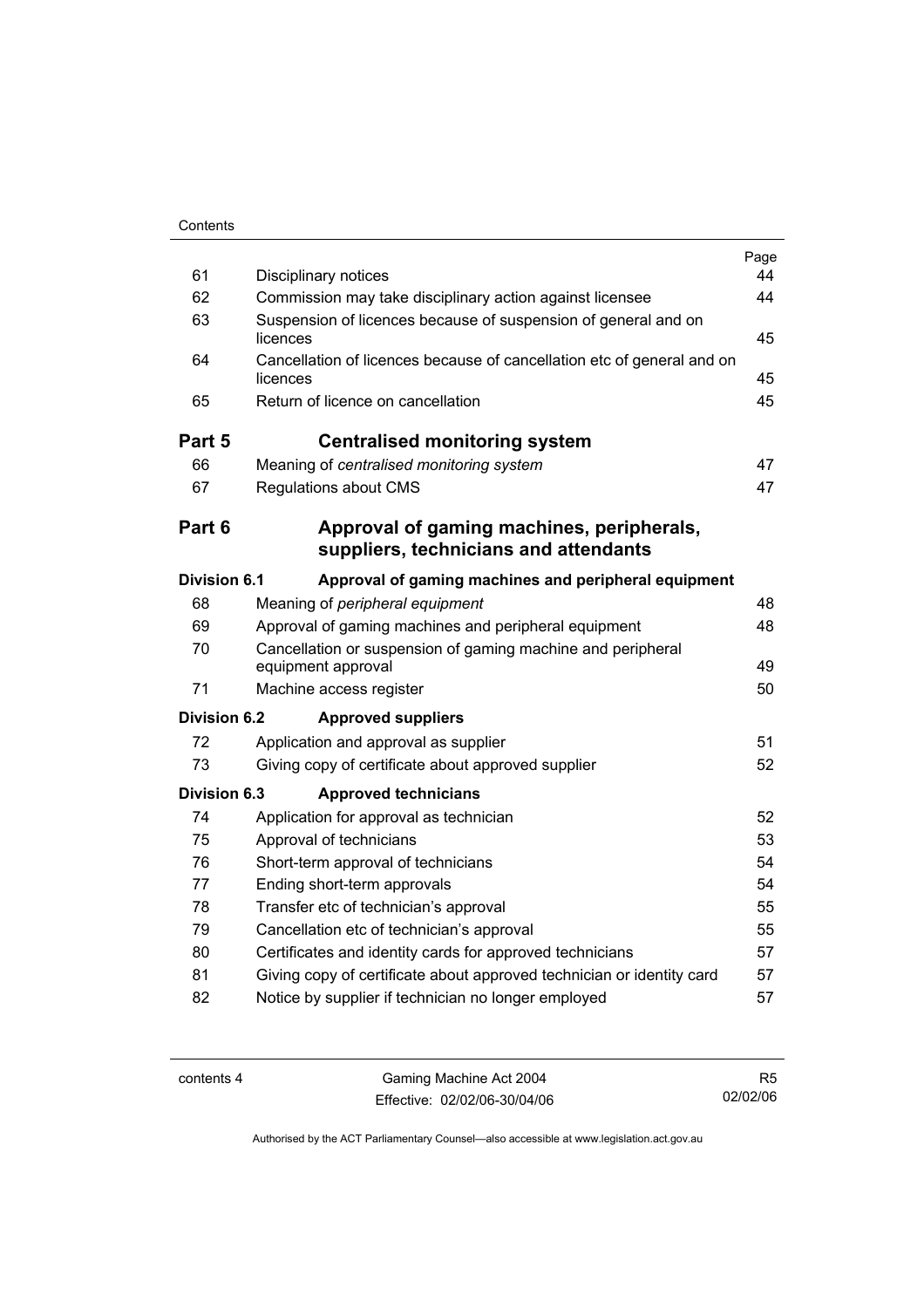|              |                                                                                | Contents |
|--------------|--------------------------------------------------------------------------------|----------|
|              |                                                                                | Page     |
| 83           | Return of approval certificates and identity cards for approved<br>technicians | 58       |
| 84           | Renewal of technician's approval                                               | 59       |
| Division 6.4 | <b>Approved attendants</b>                                                     |          |
| 85           | Application for approval as attendant                                          | 59       |
| 86           | Approval of attendants                                                         | 60       |
| 87           | Short-term approval of attendants                                              | 60       |
| 88           | Ending short-term approvals                                                    | 61       |
| 89           | Transfer etc of attendant's approval                                           | 61       |
| 90           | Suspension of attendant's approval for short-term unemployment                 | 62       |
| 91           | Cancellation etc of attendant's approval                                       | 62       |
| 92           | Certificates for approved attendants                                           | 63       |
| 93           | Giving copy of certificate about approved attendant                            | 64       |
| 94           | Notice by licensee if attendant no longer employed                             | 64       |
| 95           | Return of approval certificates for approved attendants                        | 64       |
| 96           | Renewal of attendant's approval                                                | 65       |
| Division 6.5 | <b>Gaming machine dealings</b>                                                 |          |
| 97           | Control procedures                                                             | 66       |
| 98           | Acquisition of gaming machines-general                                         | 66       |
| 99           | Application for approval of acquisition of gaming machines                     | 67       |
| 100          | Decision on application for approval to acquire gaming machines                | 67       |
| 101          | Application and approval of financial arrangements                             | 68       |
| 102          | Decision on application for approval of financial arrangements                 | 69       |
| 103          | Possession and operation of gaming machines                                    | 69       |
| 104          | Playing unlicensed gaming machines                                             | 70       |
| 105          | Operation of gaming machines other than in accordance with licences            | 70       |
| Division 6.6 | <b>Repossession of gaming machines</b>                                         |          |
| 106          | Offences by people repossessing gaming machines                                | 71       |
| 107          | Application for repossession approval                                          | 72       |
| 108          | Approval of repossession of gaming machines                                    | 72       |
| 109          | Conditions on approval to repossess gaming machine                             | 73       |
| 110          | Contravention of repossession approval conditions                              | 73       |

| - R5     | Gaming Machine Act 2004      | contents 5 |
|----------|------------------------------|------------|
| 02/02/06 | Effective: 02/02/06-30/04/06 |            |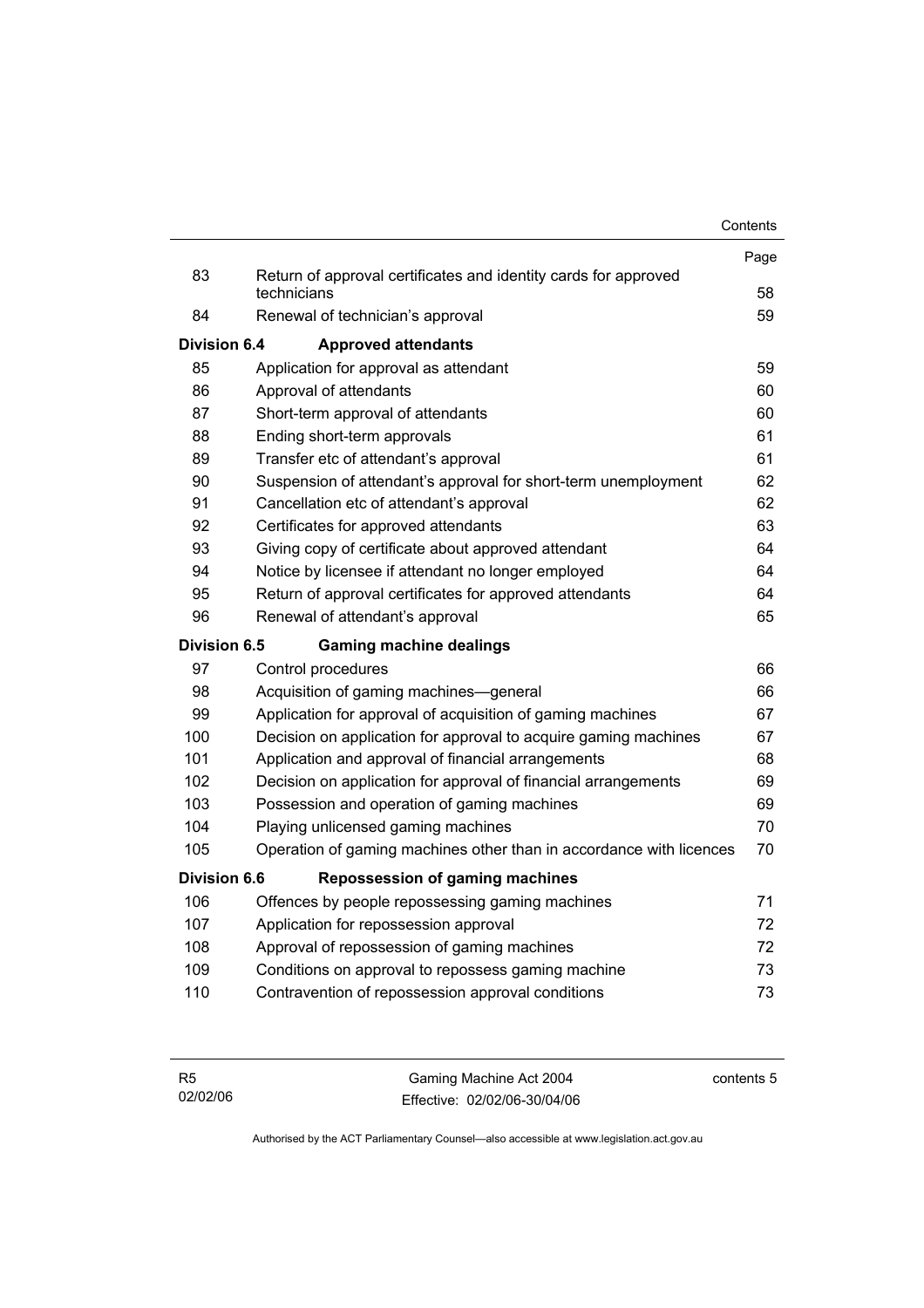#### **Contents**

|                     |                                                                  | Page |
|---------------------|------------------------------------------------------------------|------|
| <b>Division 6.7</b> | <b>Disposal of gaming machines</b>                               |      |
| 111                 | Unapproved disposal of gaming machines                           | 74   |
| 112                 | Application for approval for disposal of gaming machines         | 74   |
| 113                 | Approval of disposal of gaming machines                          | 74   |
| <b>Division 6.8</b> | Seizure of gaming machines                                       |      |
| 114                 | Seizure of unlawful gaming machines                              | 75   |
| 115                 | Receipt for gaming machines seized                               | 75   |
| 116                 | Application for order disallowing seizure                        | 76   |
| 117                 | Order for return of seized gaming machine                        | 76   |
| 118                 | Adjournment pending hearing of other proceedings                 | 77   |
| 119                 | Forfeiture of seized gaming machines                             | 77   |
| <b>Division 6.9</b> | Installation and operation of gaming machines                    |      |
| 120                 | Installation to be in accordance with approval of commission     | 78   |
| 121                 | Offence to install gaming machines                               | 78   |
| 122                 | Certificate about meter readings                                 | 78   |
| 123                 | Sealing computer cabinet                                         | 79   |
| 124                 | Commission may require information                               | 79   |
| 125                 | Operation to be subject to correct percentage payout             | 79   |
| 126                 | Position for percentage payout of gaming machines display        | 80   |
| 127                 | Maximum stake amount                                             | 80   |
| Part 7              | <b>Regulation of gaming machines generally</b>                   |      |
| 128                 | Machine access generally                                         | 81   |
| 129                 | Interference with gaming machines                                | 82   |
| 130                 | Opening computer cabinets                                        | 83   |
| 131                 | Rendering gaming machines inoperable on licence ceasing to be in |      |
|                     | force                                                            | 83   |
| 132                 | Removal of gaming machines from premises                         | 84   |
| Part 8              | Linked-jackpot arrangements                                      |      |
| 133                 | Operation of linked-jackpot arrangements                         | 85   |
| 134                 | Single-user authorisation for linked-jackpot arrangements        | 85   |
| 135                 | Issue of multi-user permits                                      | 86   |
| 136                 | Conditions on multi-user permits                                 | 88   |
|                     |                                                                  |      |

contents 6 Gaming Machine Act 2004 Effective: 02/02/06-30/04/06

R5 02/02/06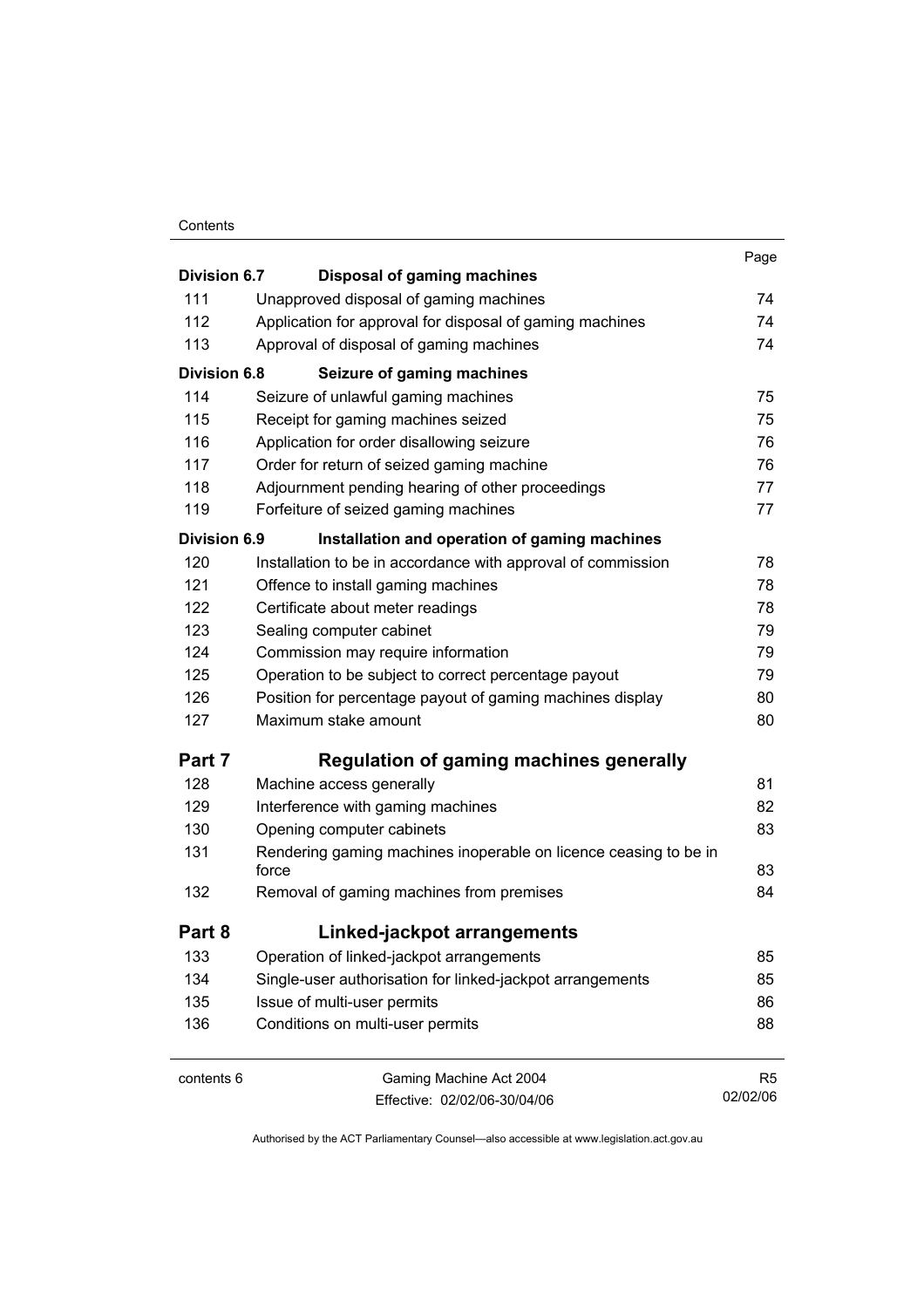| 137                  | Term of multi-user permits                                           | Page<br>89 |
|----------------------|----------------------------------------------------------------------|------------|
| 138                  | Amendment of multi-user permits in interest of users                 | 89         |
| 139                  | Amendment of multi-user permit on request                            | 89         |
| 140                  | Amendment of financial and operational aspects of multi-user permits | 91         |
| 141                  | Transfer of multi-user permits                                       | 91         |
| 142                  | Surrender of multi-user permits                                      | 91         |
| 143                  | Unclaimed jackpots                                                   | 92         |
| 144                  | Undisbursed jackpots                                                 | 92         |
| Part 9               | <b>Club administration</b>                                           |            |
| 145                  | Eligible objects                                                     | 94         |
| 146                  | Eligible clubs                                                       | 94         |
| 147                  | Associated organisations                                             | 95         |
| 148                  | Keeping records relating to club elections                           | 96         |
| 149                  | Power to require information about status of eligible clubs          | 96         |
| 150                  | Disclosure of gifts by executive officer                             | 97         |
| Part 10              | <b>Gaming areas</b>                                                  |            |
| 151                  | Warning notices                                                      | 98         |
| 152                  | <b>External signs</b>                                                | 99         |
| 153                  | Cash facilities                                                      | 100        |
| 154                  | Lending or extending credit                                          | 100        |
| 155                  | Children must not enter gaming area                                  | 101        |
| 156                  | Children must not play gaming machines                               | 101        |
| 157                  | Using false identification                                           | 102        |
| Part 11              | <b>Finance</b>                                                       |            |
| <b>Division 11.1</b> | General                                                              |            |

| 158 | Audit of records                                 | 103 |
|-----|--------------------------------------------------|-----|
| 159 | Gaming machine tax                               | 103 |
| 161 | Payment of gaming machine tax                    | 104 |
| 162 | Gaming machine tax returns                       | 105 |
| 163 | Payment of gaming machine tax following transfer | 105 |
|     |                                                  |     |

| - R5     | Gaming Machine Act 2004      | contents 7 |
|----------|------------------------------|------------|
| 02/02/06 | Effective: 02/02/06-30/04/06 |            |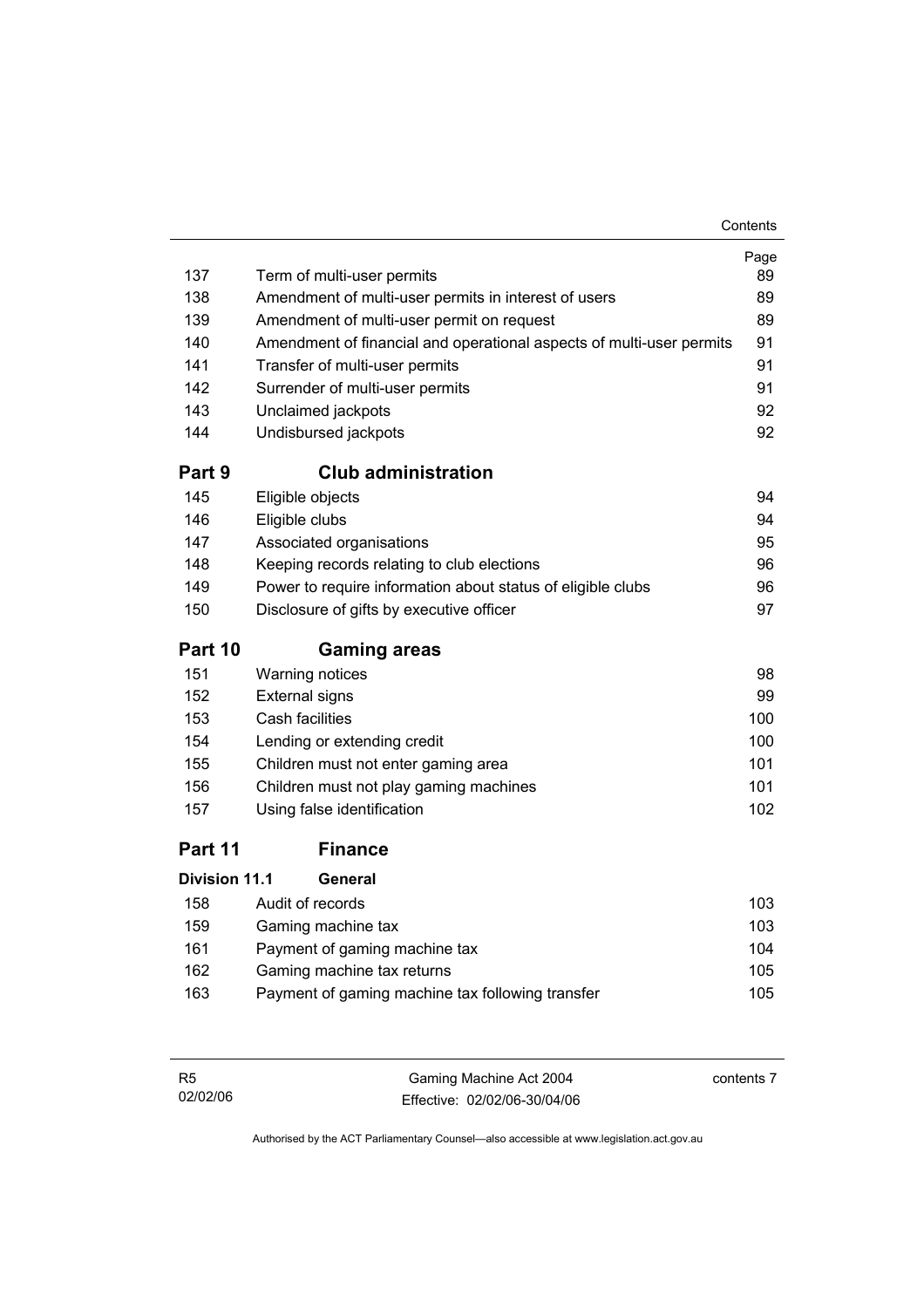#### **Contents**

|                   |                                           | Page |
|-------------------|-------------------------------------------|------|
| Part 12           | <b>Community contributions</b>            |      |
| 164               | Approval of community contributions       | 106  |
| 165               | Records of contributions                  | 108  |
| 166               | Report about records and finances         | 108  |
| 167               | Commission must report to Minister        | 109  |
| 168               | Minister must present commission's report | 109  |
| 169               | Required community contributions          | 109  |
| 170               | Corporations with several licences        | 110  |
| 171               | Women's sport community contributions     | 110  |
| 172               | Community contribution shortfall tax      | 111  |
| Part 13           | <b>Miscellaneous</b>                      |      |
| 173               | Review of decisions                       | 112  |
| 174               | Acts and omissions of representatives     | 112  |
| 175               | Canberra Airport                          | 113  |
| 176               | Evidentiary certificates                  | 114  |
| 177               | Determination of fees                     | 114  |
| 178               | Regulation-making power                   | 114  |
| <b>Schedule 1</b> | <b>Reviewable decisions</b>               | 115  |
| <b>Dictionary</b> |                                           | 118  |
| <b>Endnotes</b>   |                                           |      |
| 1                 | About the endnotes                        | 127  |
| $\overline{2}$    | Abbreviation key                          | 127  |
| 3                 | Legislation history                       | 128  |
|                   |                                           |      |

| Amendment history      | 128 |
|------------------------|-----|
| Earlier republications | 130 |
| Uncommenced amendments | 131 |

contents 8 Gaming Machine Act 2004 Effective: 02/02/06-30/04/06

R5 02/02/06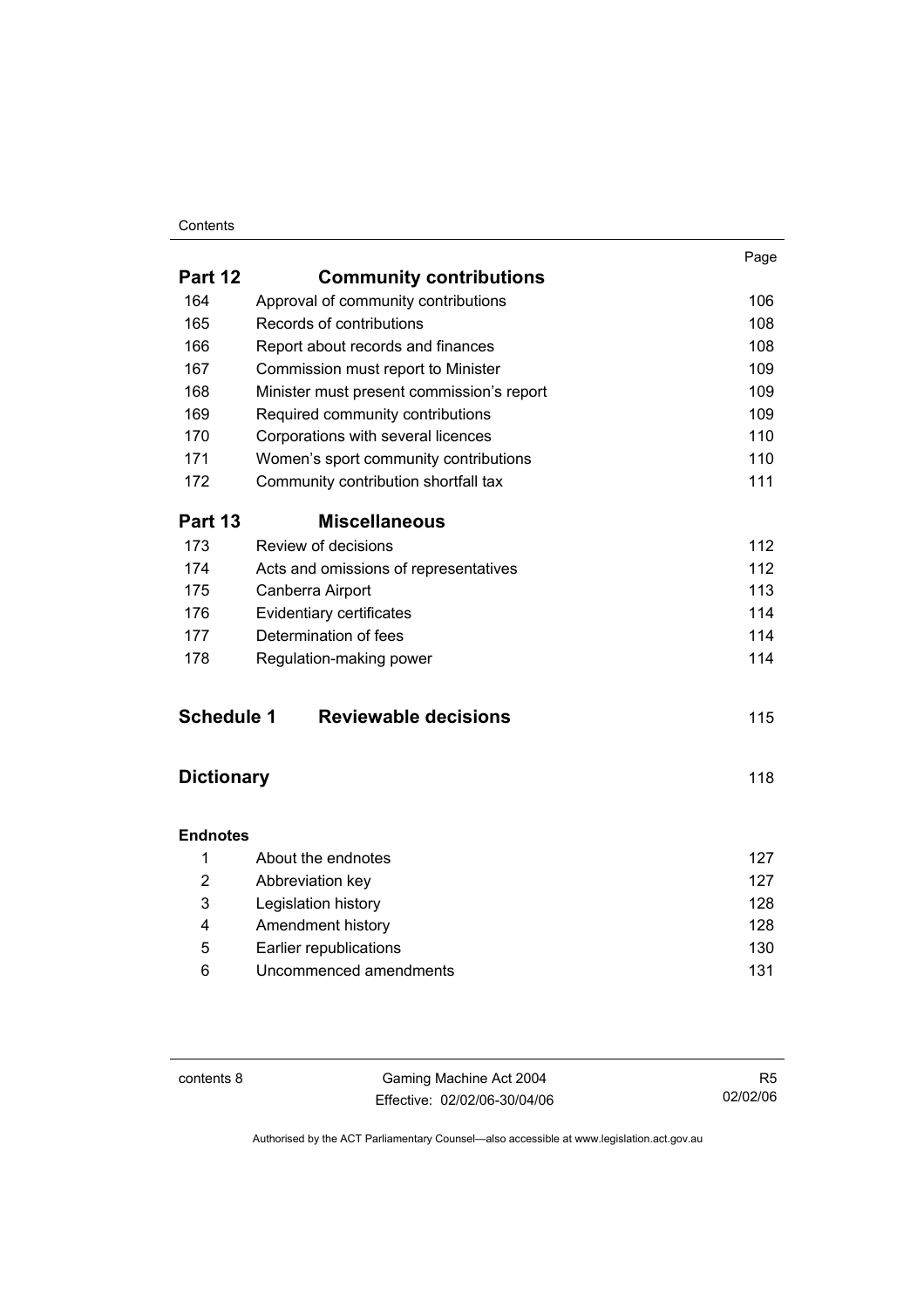

# **Gaming Machine Act 2004**

An Act in relation to gaming machines, and for other purposes

R5 02/02/06

I

Gaming Machine Act 2004 Effective: 02/02/06-30/04/06 page 1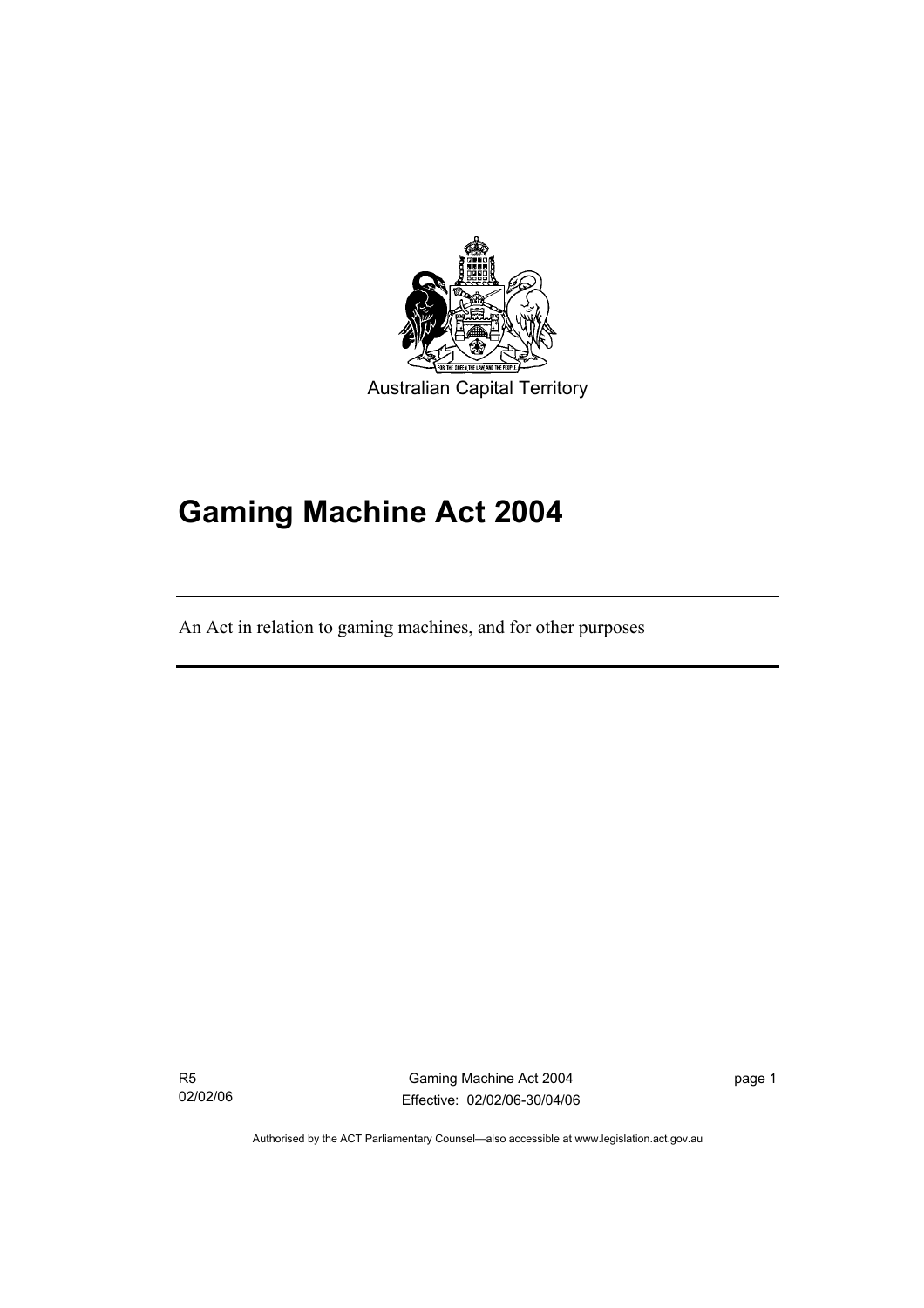#### **Part 1** Preliminary

Section 1

# **Part 1** Preliminary

#### **1 Name of Act**

This Act is the *Gaming Machine Act 2004*.

# **3 Dictionary**

The dictionary at the end of this Act is part of this Act.

*Note 1* The dictionary at the end of this Act defines certain terms used in this Act, and includes references (*signpost definitions*) to other terms defined elsewhere.

> For example, the signpost definition '*associated entity*—see the *Electoral Act 1992*, section 198.' means that the term 'associated entity' is defined in that section and the definition applies to this Act.

*Note 2* A definition in the dictionary (including a signpost definition) applies to the entire Act unless the definition, or another provision of the Act, provides otherwise or the contrary intention otherwise appears (see Legislation Act, s  $155$  and s  $156$  (1)).

#### **4 Notes**

A note included in this Act is explanatory and is not part of this Act.

*Note* See the Legislation Act, s 127 (1), (4) and (5) for the legal status of notes.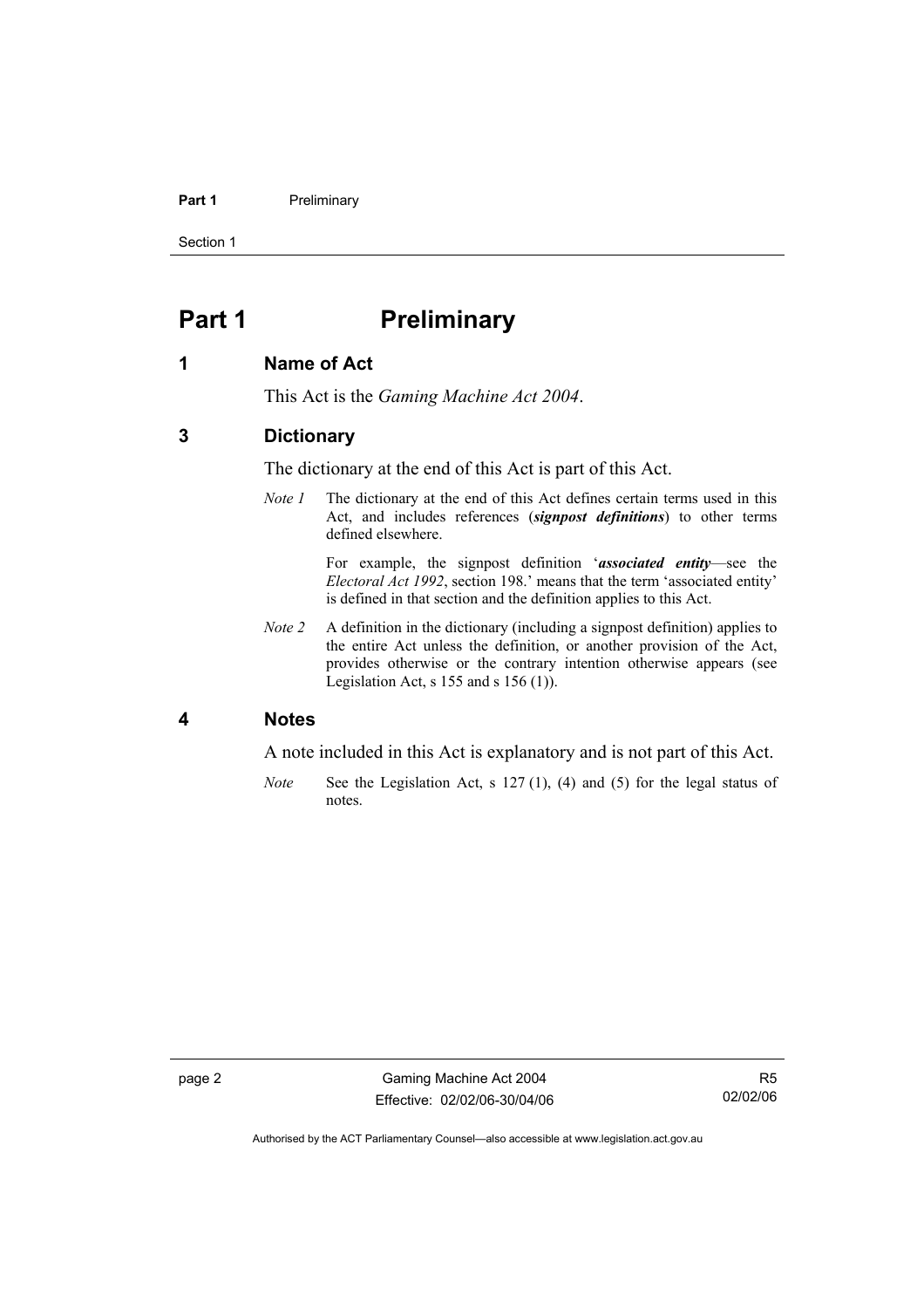# **5 Offences against Act—application of Criminal Code etc**

Other legislation applies in relation to offences against this Act.

*Note 1 Criminal Code*

The Criminal Code, ch 2 applies to all offences against this Act (see Code, pt 2.1).

The chapter sets out the general principles of criminal responsibility (including burdens of proof and general defences), and defines terms used for offences to which the Code applies (eg *conduct*, *intention*, *recklessness* and *strict liability*).

*Note 2 Penalty units* 

The Legislation Act, s 133 deals with the meaning of offence penalties that are expressed in penalty units.

R5 02/02/06

Gaming Machine Act 2004 Effective: 02/02/06-30/04/06 page 3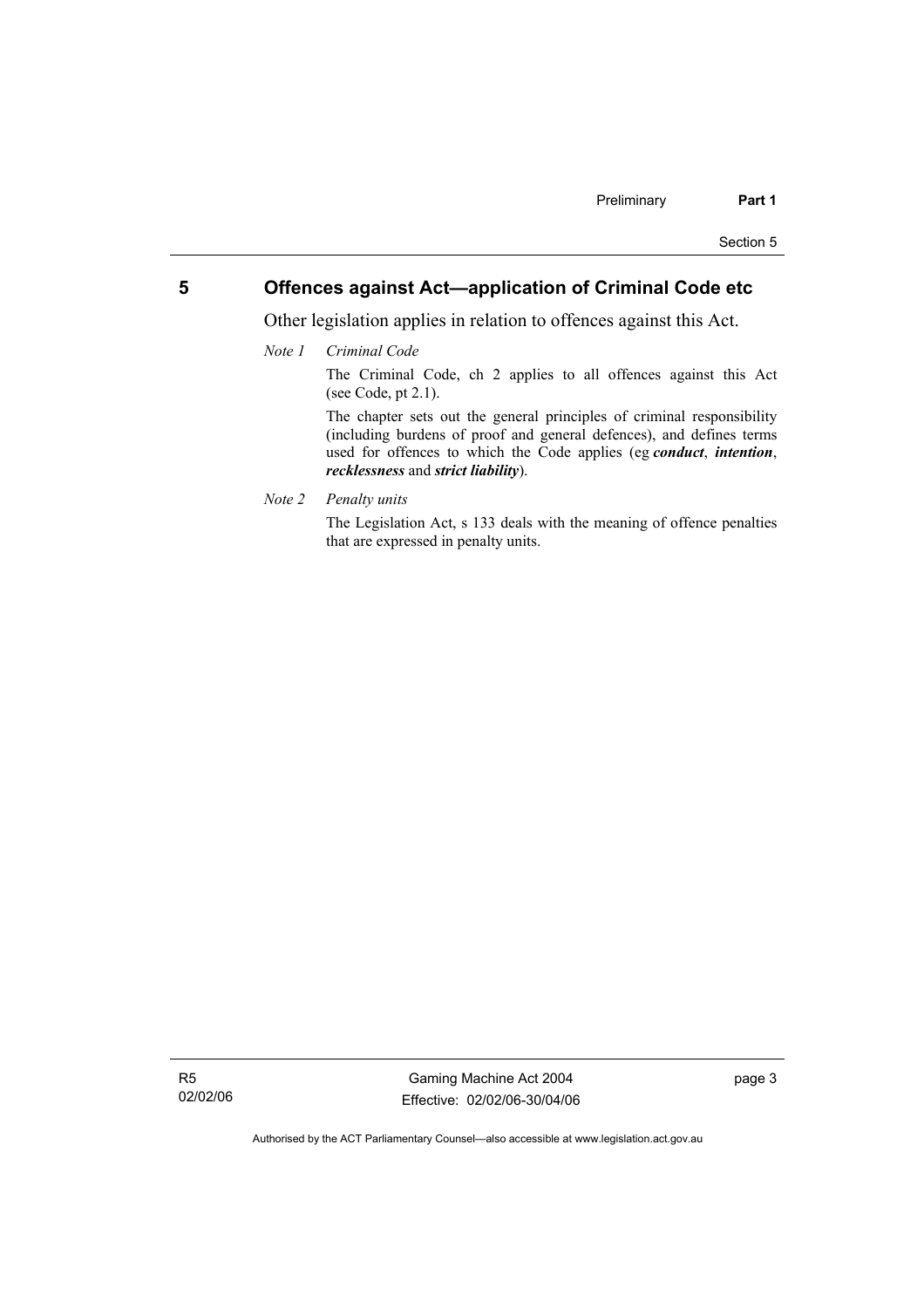# **Part 2 Licences**

# **Division 2.1 Definitions and important concepts**

# **6 Definitions for pt 2**

In this part:

*initial licence application*—see section 9.

*licence amendment application*–see section 9.

# **7 Meaning of** *influential person* **for Act**

(1) In this Act:

*influential person*, for a corporation—

- (a) means any of the following:
	- (i) an executive officer of the corporation;
	- (ii) a related corporation;
	- (iii) an executive officer of a related corporation;
	- (iv) an influential owner; and
- (b) includes a person who, though not mentioned in paragraph (a), can exercise as much influence over the actions of the corporation as someone mentioned in that paragraph.

*Note Corporation* includes a club (see dict).

(2) In this section:

*influential owner*, of a corporation, means a person who, whether directly or through intermediary corporate ownership or nominees—

 (a) can control 5% of the votes at an annual general meeting of the corporation; or

R5 02/02/06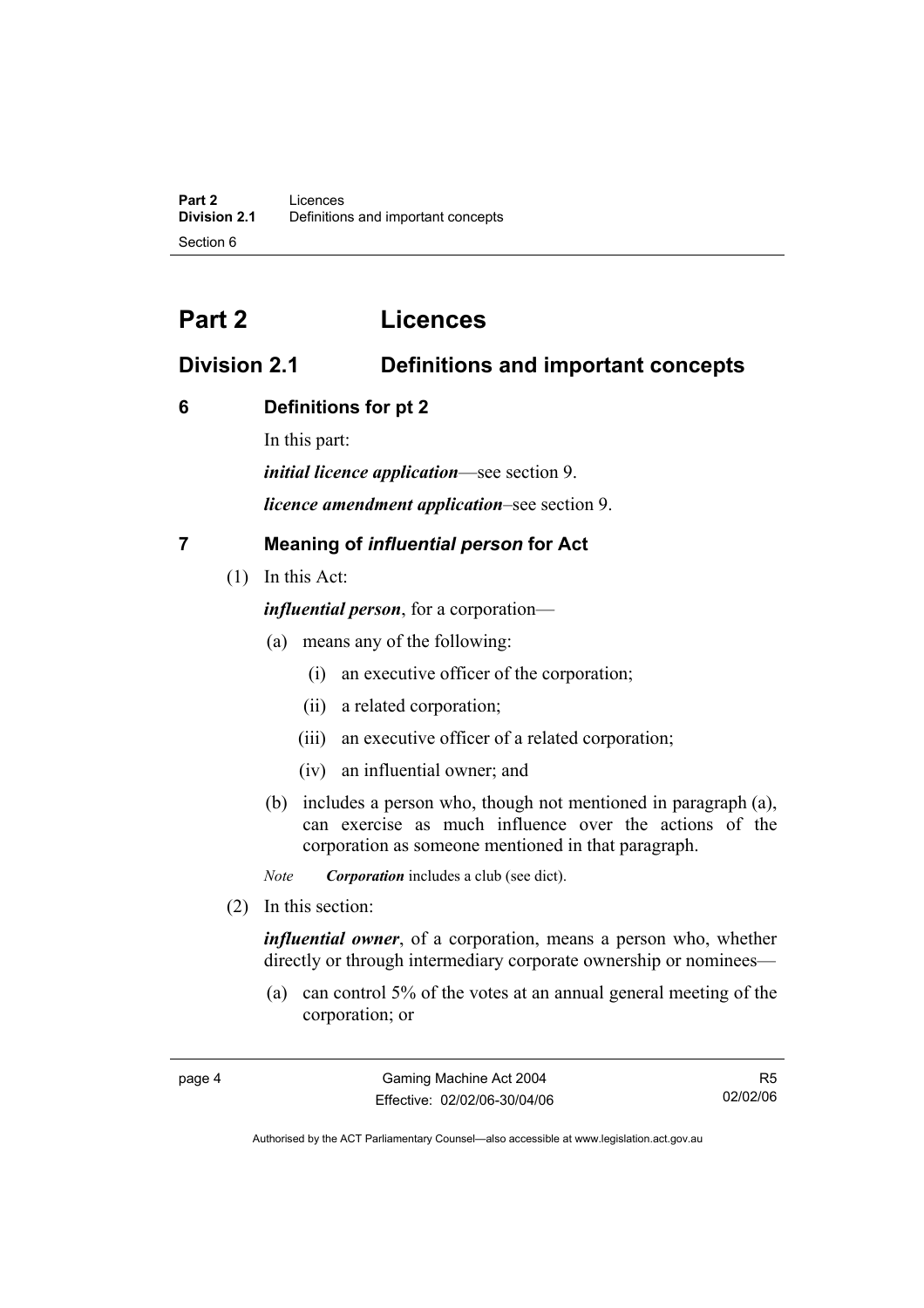(b) can control the appointment of a director of the corporation.

*related corporation* means a related body corporate under the Corporations Act.

#### **8 What licence authorises**

- (1) A licence authorises the licensee—
	- (a) to acquire and dispose of gaming machines; and
	- (b) to install gaming machines on the licensed premises under the licence; and
	- (c) to operate the gaming machines stated in the licence on the licensed premises.
	- *Note* This Act, and the licence, may limit or place conditions on the authority under this section.
- (2) However, a licence does not authorise the licensee to operate gaming machines on more than 1 licensed premises under the licence.
- (3) The regulations may prescribe times when licensees must not operate a gaming machine.
- (4) A licence may authorise the use of only class B and class C gaming machines.

#### **9 Kinds of applications under pt 2**

A person may apply to the commission for a licence (an *initial licence application*) or amendment of a licence (a *licence amendment application*).

- *Note 1* If a form is approved under the Control Act, s 53D for an application, the form must be used.
- *Note 2* A fee may be determined under s 177 for this provision.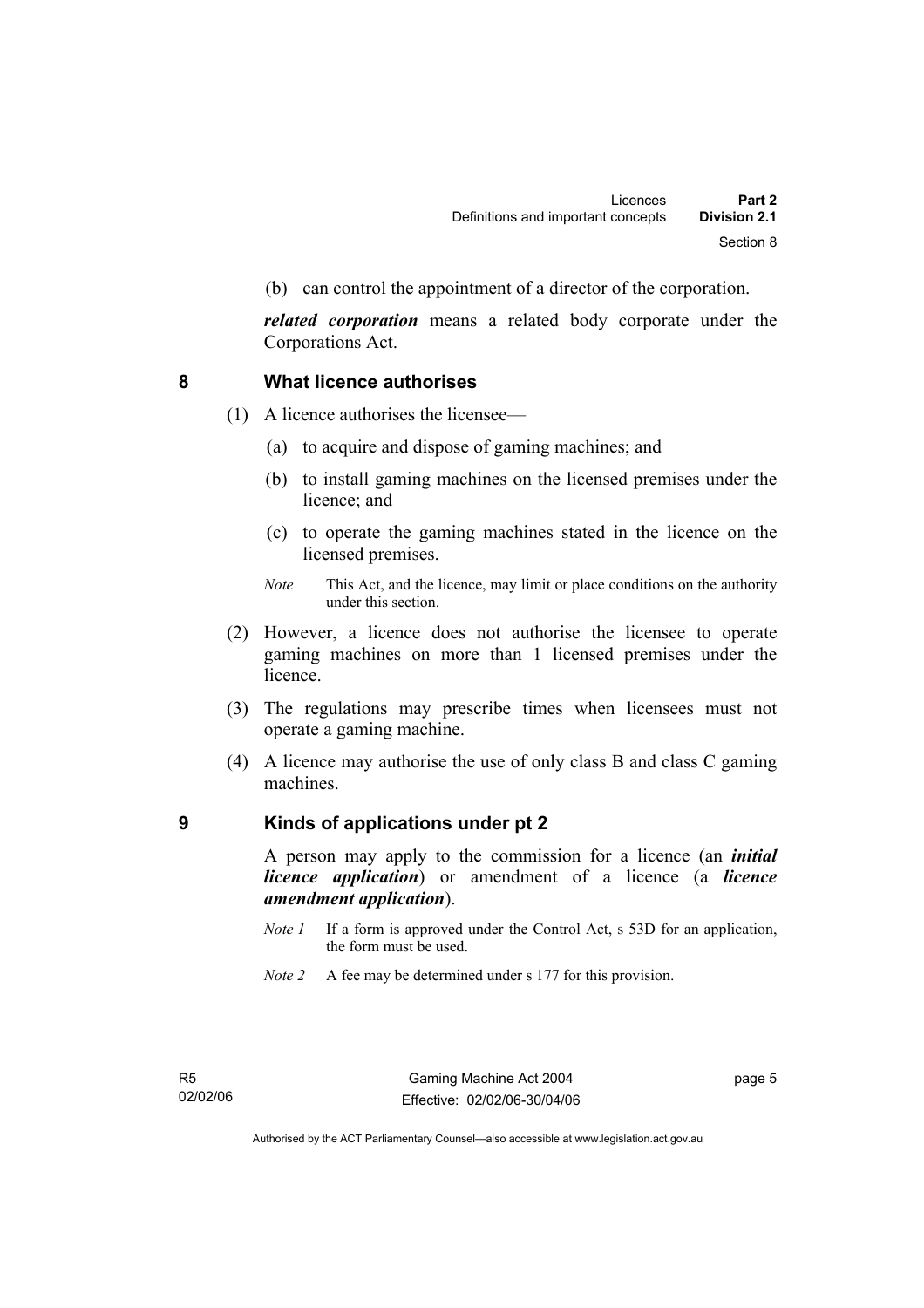# **10 Applications to be dealt with in order of receipt**

- (1) This section applies to the following applications made in accordance with this Act:
	- (a) initial licence applications;
	- (b) licence amendment applications if the application is to increase the number of gaming machines authorised to be operated under the licence.
- (2) However, this section does not apply to the application if—
	- (a) the applicant has been authorised to operate 1 or more gaming machines because of the application; or
	- (b) the application has been refused.
- (3) Applications to which this section applies must be dealt with in the order in which they are received by the commission.
- (4) However, if an application does not contain sufficient information to allow the commission to decide the application, subsection (3) applies to the application as if it were received by the commission when sufficient information is given to the commission to allow the commission to decide it.

# **Division 2.2 Issue of licences**

# **11** Initial licence application

- (1) An initial licence application must—
	- (a) be in writing signed by the applicant; and
	- (b) state the applicant's name and address; and
	- (c) if the applicant is a corporation—state the name and address of each director of the corporation; and
	- (d) state the address, and block and section number, of the premises proposed to be licensed; and

|--|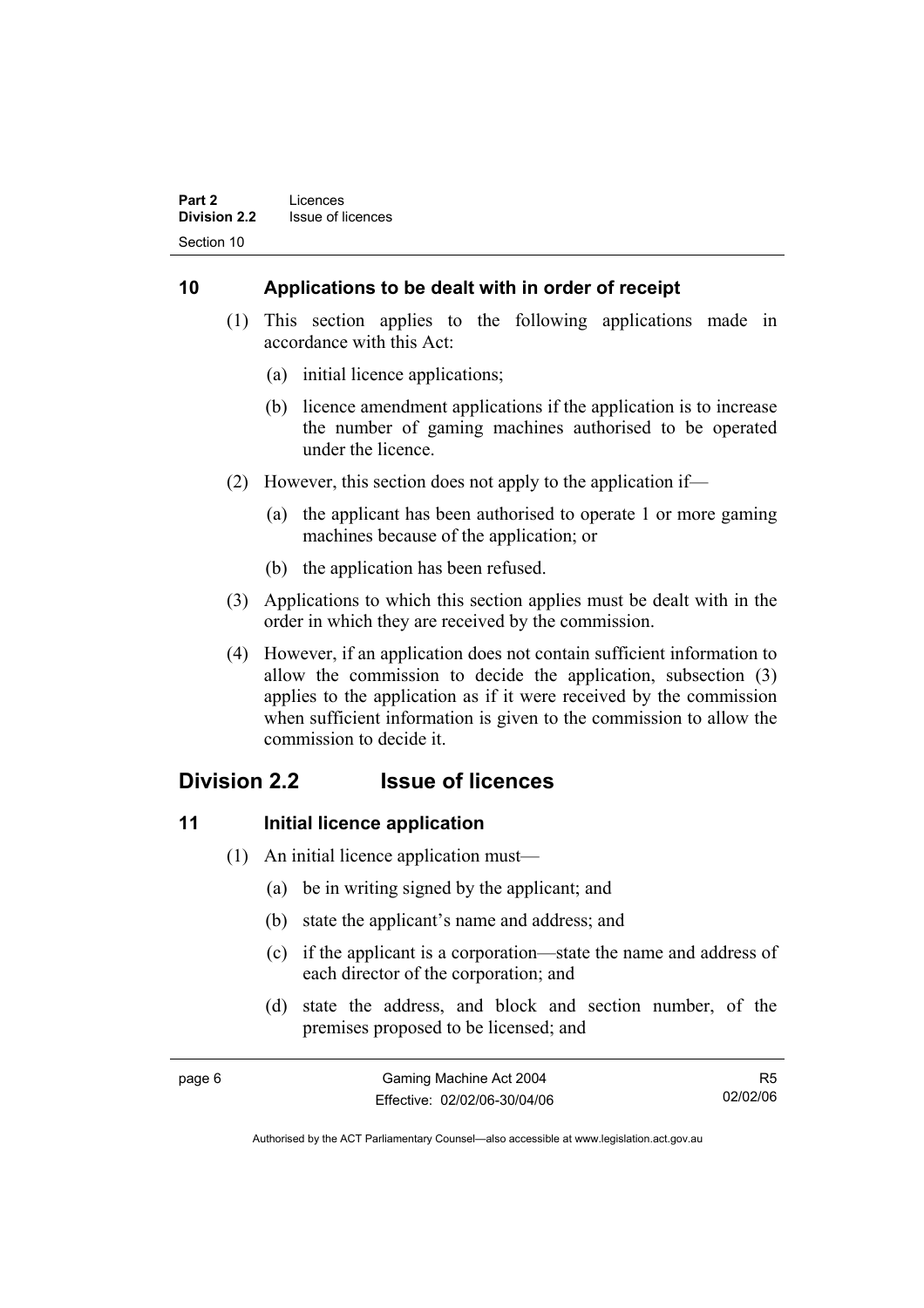- (e) state the class, number, kind, coin denomination and percentage payout of gaming machines for which the licence is sought; and
- (f) for a corporation—name each influential person for the corporation and the person's relationship with the corporation; and
- (g) be accompanied by each of the required documents for the application.
- (2) The following are *required documents* for every initial licence application:
	- (a) a social impact assessment for the application;
	- (b) a scale plan of the premises, or part of the premises, proposed to be licensed, showing where the gaming machines are to be installed (the *proposed gaming area*);
	- (c) a copy of the rules the applicant has adopted to control the operation of gaming machines on the premises proposed to be licensed;

#### **Examples of what rules may cover**

- 1 how long a machine may be reserved for
- 2 prohibiting abuse of machines
- 3 payment of prizes by attendants
- 4 delay of payment if machine has malfunctioned or been interfered with
- *Note* An example is part of the Act, is not exhaustive and may extend, but does not limit, the meaning of the provision in which it appears (see Legislation Act, s 126 and s 132).
- (d) a copy of the control procedures the applicant has adopted to control the operation of gaming machines on the premises proposed to be licensed;
	- *Note* Control procedures are covered in s 97.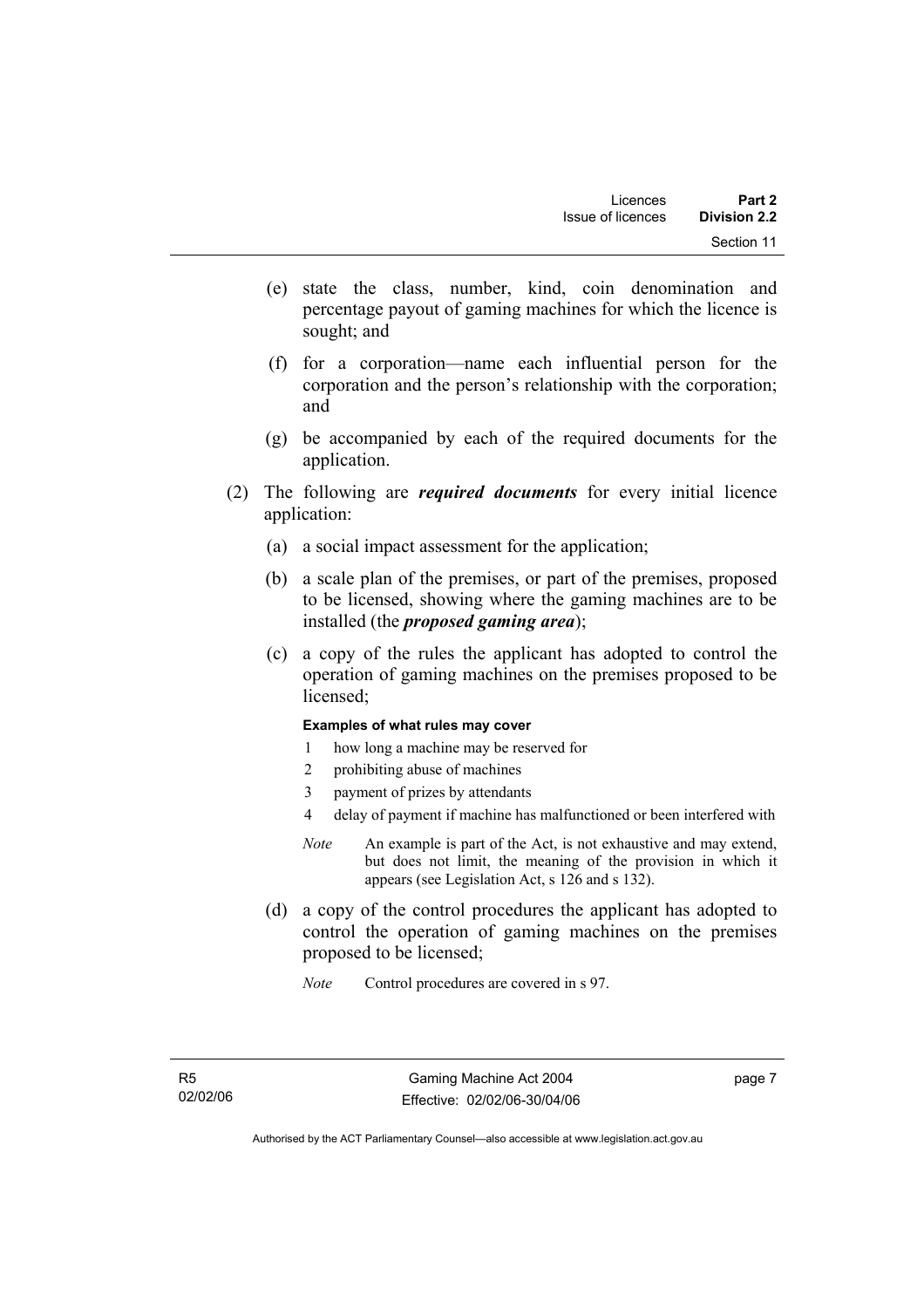- (e) any other documents required for the application under the regulations.
- (3) The following are also *required documents* for an initial licence application by a club:
	- (a) a copy of the club's constitution;
	- (b) an alphabetical list of names and addresses of all current members of the club, certified correct by the club secretary;
	- (c) a statement, signed by the club secretary, stating the grounds on which the club claims to be an eligible club;
	- (d) evidence that a majority of the voting members of the club who voted in a ballot conducted under the regulations voted for the club having gaming machines.
- (4) The regulations may require—
	- (a) a required document, or any information in a required document, to be verified in a particular way; or
	- (b) an application to include particular information; or
	- (c) an application, or any information in an application, to be verified in a particular way.
- (5) The commission need not consider an initial licence application if—
	- (a) the application does not include any information required under this section; or
	- (b) the application, or any information in the application, is not verified as required under this section; or
	- (c) the application is not accompanied by a document required under this section to accompany the application; or
	- (d) a document accompanying the application does not include any information required under this section; or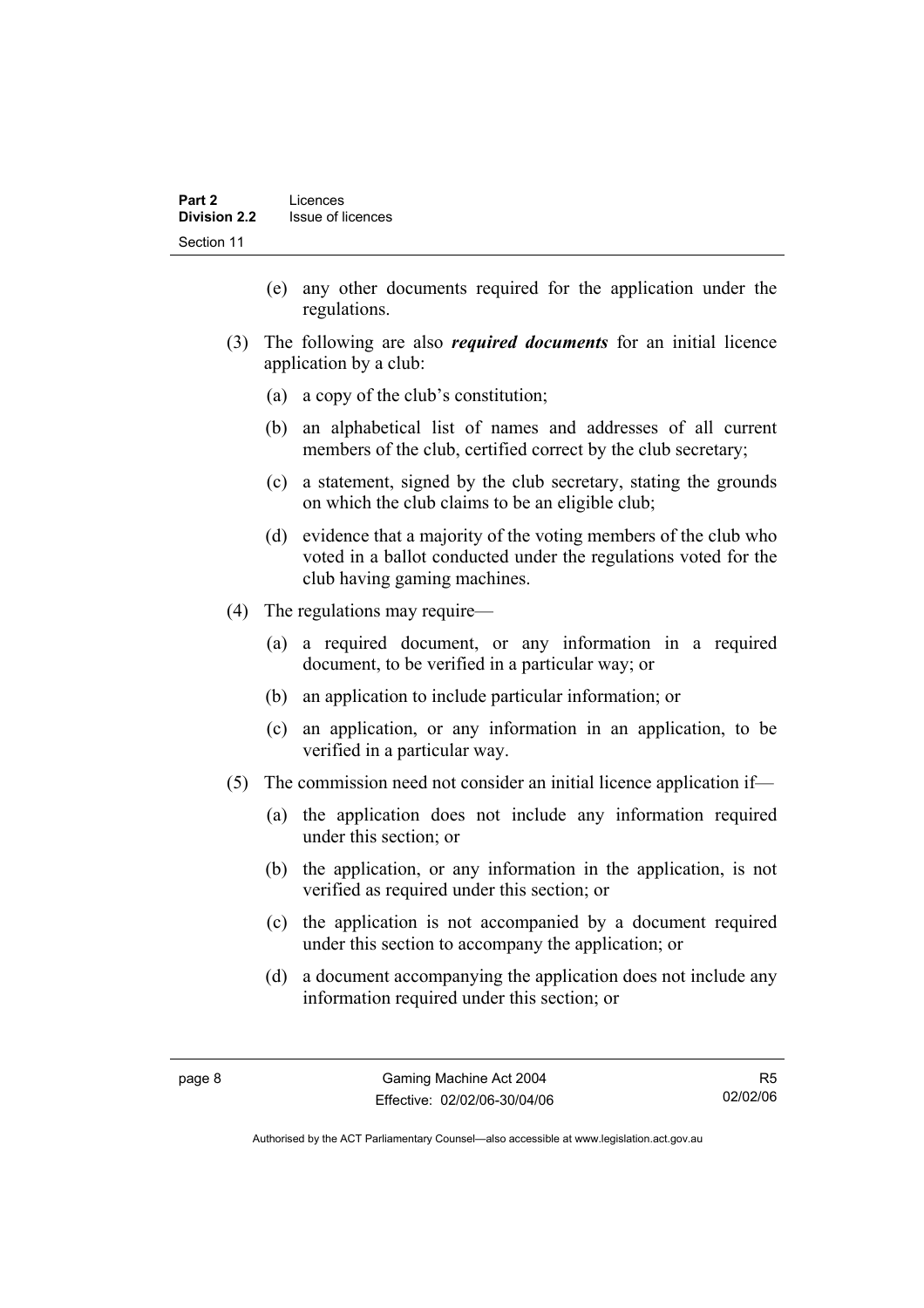- (e) a document accompanying the application, or any information in a document accompanying the application, is not verified as required under this section; or
- (f) any form required to be used for the application, or any document accompanying the application is not used; or
- (g) any requirement of a form required to be used for the application, or any document accompanying the application, is not complied with.

# **12 Issue of licences**

- (1) This section applies to an initial licence application under section 11.
- (2) The commission must issue a licence to the applicant if—
	- (a) the applicant is an eligible person;
	- *Note* Eligibility for individuals—see s 20. Eligibility for corporations—see s 21.
	- (b) for an application by a club—a majority of the voting members of the club who voted in a ballot conducted under the regulations voted for the club having gaming machines; and
	- (c) the commission is satisfied about each additional mandatory requirement under section 13 in relation to the application; and
	- (d) authorising the use of the number of gaming machines to be authorised by the licence would not contravene section 35 (Maximum number of gaming machines allowed).
- (3) However, the commission may refuse to issue a licence to a club if a ground for refusing the licence exists under section 14.

page 9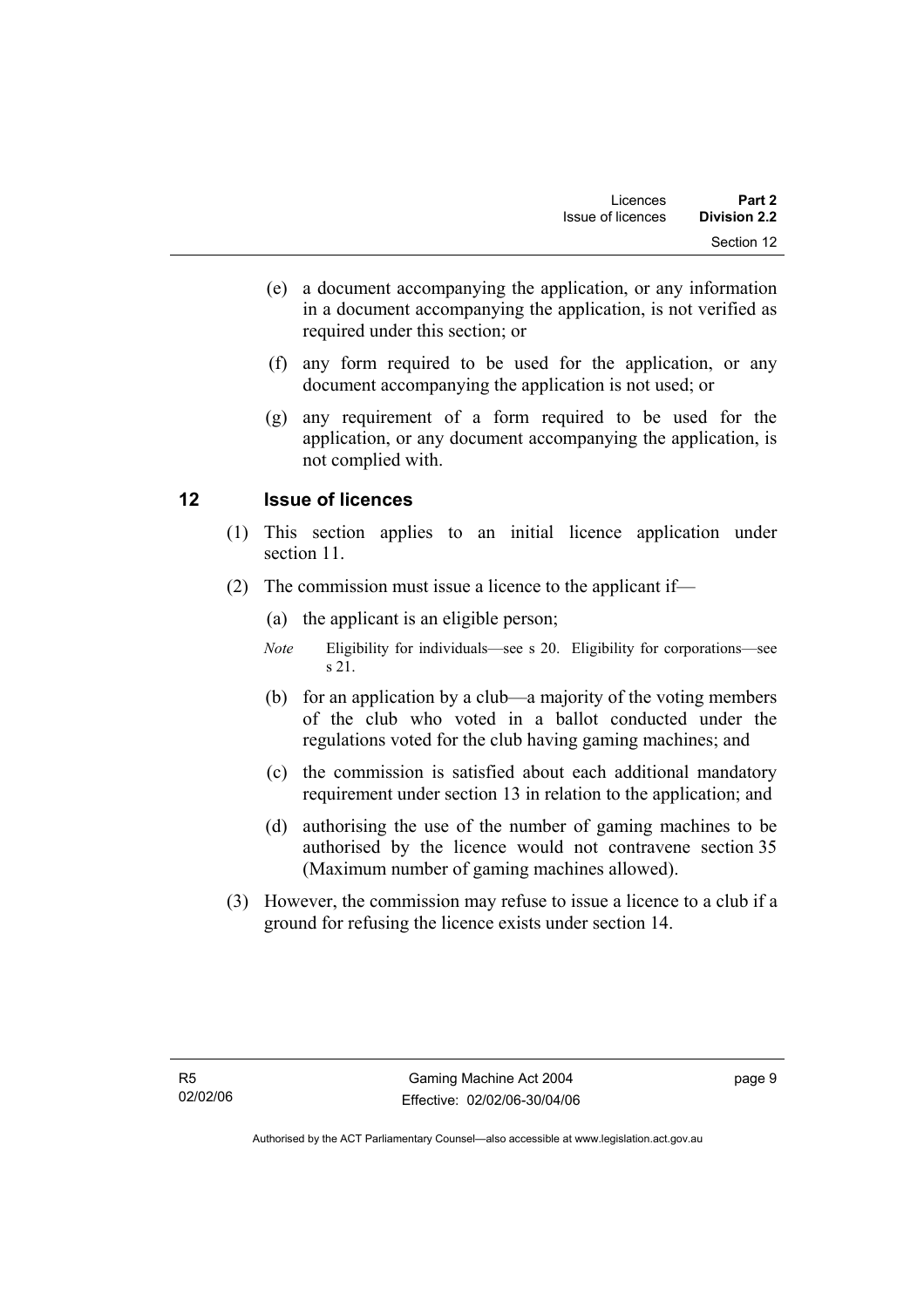(4) A licence may be conditional.

#### **Example**

a condition that a gaming area be separated from other parts of the premises

- *Note* An example is part of the Act, is not exhaustive and may extend, but does not limit, the meaning of the provision in which it appears (see Legislation Act, s 126 and s 132).
- (5) In deciding the number and kind of gaming machines to be allowed under a licence, the commission must consider the following:
	- (a) the size and layout of the premises the application relates to;
	- (b) the size and layout of the proposed gaming area;
	- (c) for an application by a club—
		- (i) the number of club members worked out under the regulations; and
		- (ii) the ratio of club members to the number and kinds of gaming machines held by the licensee; and
		- (iii) the extent to which the club has contributed to, or is likely to contribute to, the community, supported and benefited the community;
	- (d) the social impact assessment for the application for the licence and any submission made on the assessment within the 6-week comment period under section 19;
	- (e) what the commission may allow under section 16.
- (6) The commission may consider any other relevant matter.

R5 02/02/06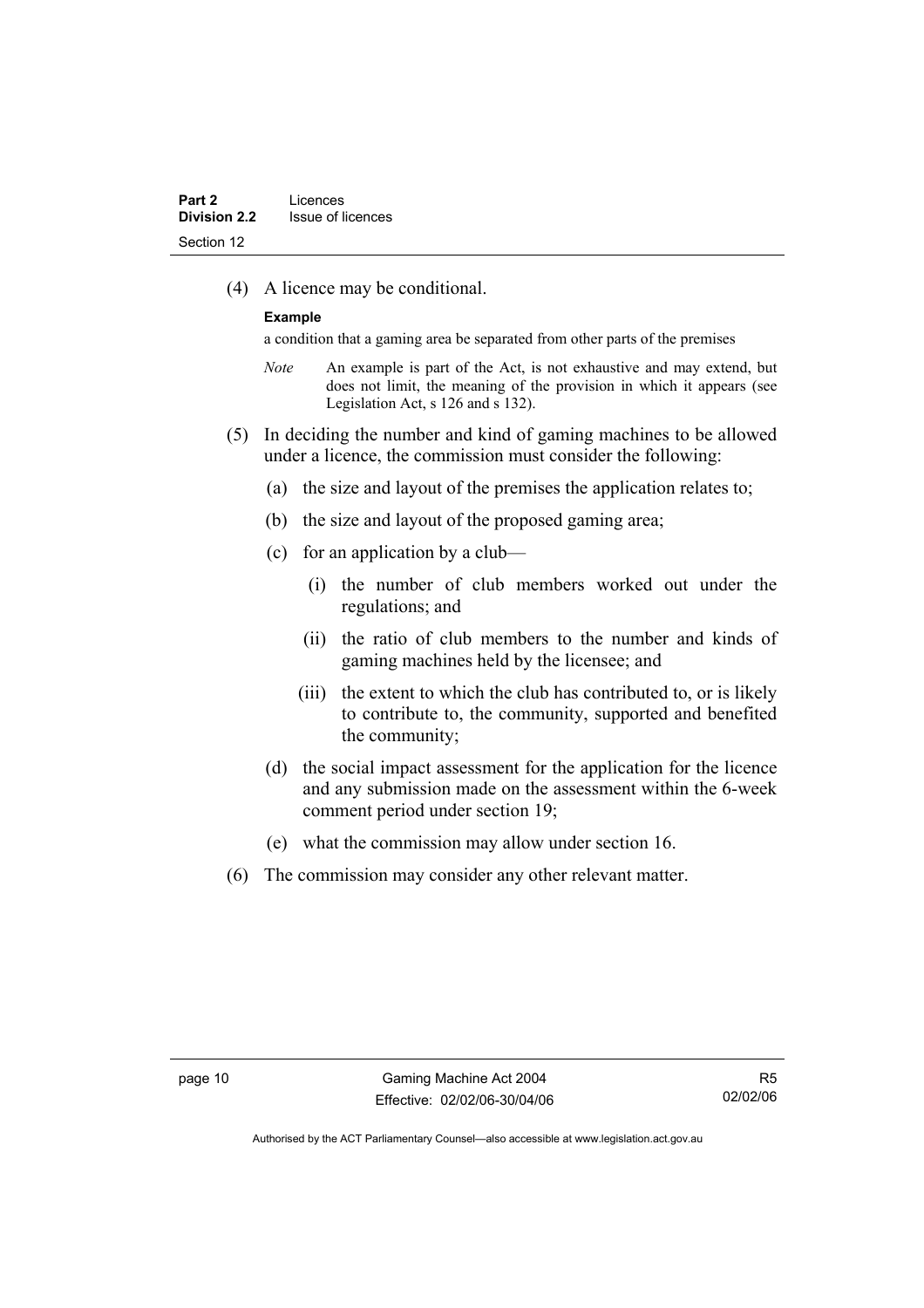#### **13 Additional mandatory requirements for issue of licence**

- (1) The following requirements are mandatory requirements under section 12 (2) (c) for an initial licence application:
	- (a) for a corporation (including a club)—the rules and control procedures of the corporation to control the operation of gaming machines are adequate to control that operation;
	- (b) the size and layout of the proposed gaming area are suitable for the installation of gaming machines;
	- (c) the applicant is likely to comply with this Act;

#### **Example**

If the applicant previously held a licence, the commission may consider how well the applicant complied with its conditions in assessing whether the applicant is likely to comply with this Act.

- *Note* An example is part of the Act, is not exhaustive and may extend, but does not limit, the meaning of the provision in which it appears (see Legislation Act, s 126 and s 132).
- (d) if an on licence applies to the premises to which the application relates—the premises are used by people mainly for drinking alcohol;
- (e) taking into consideration the social impact assessment for the application and any submission made on the assessment within the 6-week comment period under section 19, the issue of the licence is appropriate.

#### **Example for par (e)**

the issue of a licence for the premises to which a general licence or on licence applies may not be appropriate if it would adversely affect the nature or character of the premises and the general use and enjoyment of the premises

 (2) In deciding whether a proposed gaming area is suitable for the installation of gaming machines, the commission must consider the safety and comfort of, and harm minimisation strategies for, patrons.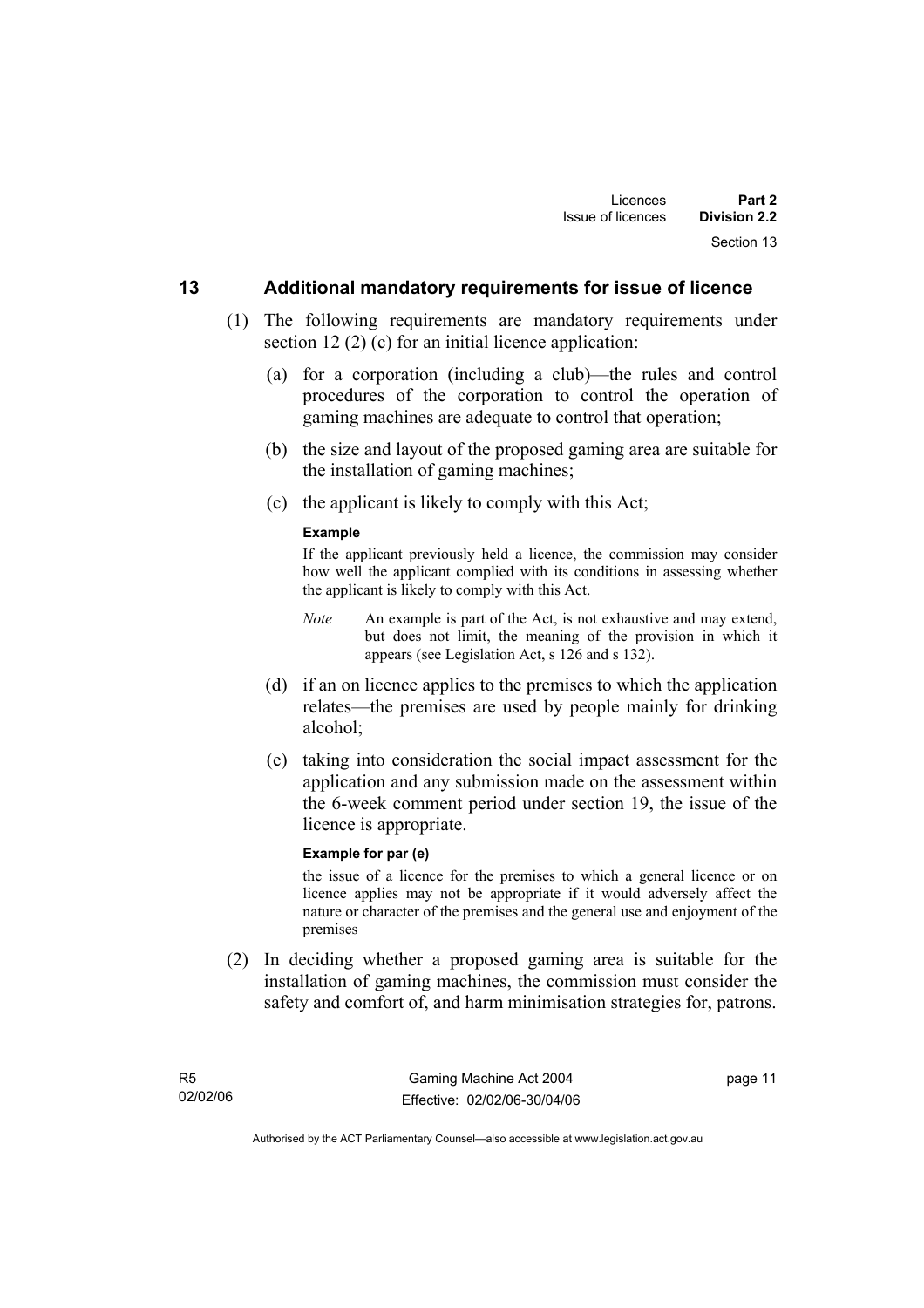# **14 Grounds for refusing initial licence application by club**

- (1) The commission may refuse to issue a gaming machine licence to an applicant that is a club if satisfied that—
	- (a) payments for the rental or lease of the club's premises are unreasonable or are related to the level of gaming machine performance; or
	- (b) someone, other than the lessor or leasing agent, will receive a payment or benefit during or at the end of a lease, agreement or arrangement entered into by the club for its premises; or
	- (c) the election of a member of the club's management committee or board has been decided, controlled or influenced in a significant way, or to a significant degree, by—
		- (i) people who are not voting members of the club; or
		- (ii) only some voting members of the club; or
	- (d) the voting members of the club, taken as a group, do not have complete control over the election of all members of the club's management committee or board; or
	- (e) each voting member of the club does not have an equal right to elect people, and to nominate or otherwise choose people for election, to the club's management committee or board; or
	- (f) if the club does not own its premises—an executive officer or employee of the club is also the club's lessor, or an associate of the club's lessor; or
	- (g) an executive officer or employee of the club is a creditor, or an associate of a creditor, of the club; or
	- (h) the club's management committee or board does not, for any reason, have complete control over the club's business or operations, or a significant aspect of the club's business or operations; or

R5 02/02/06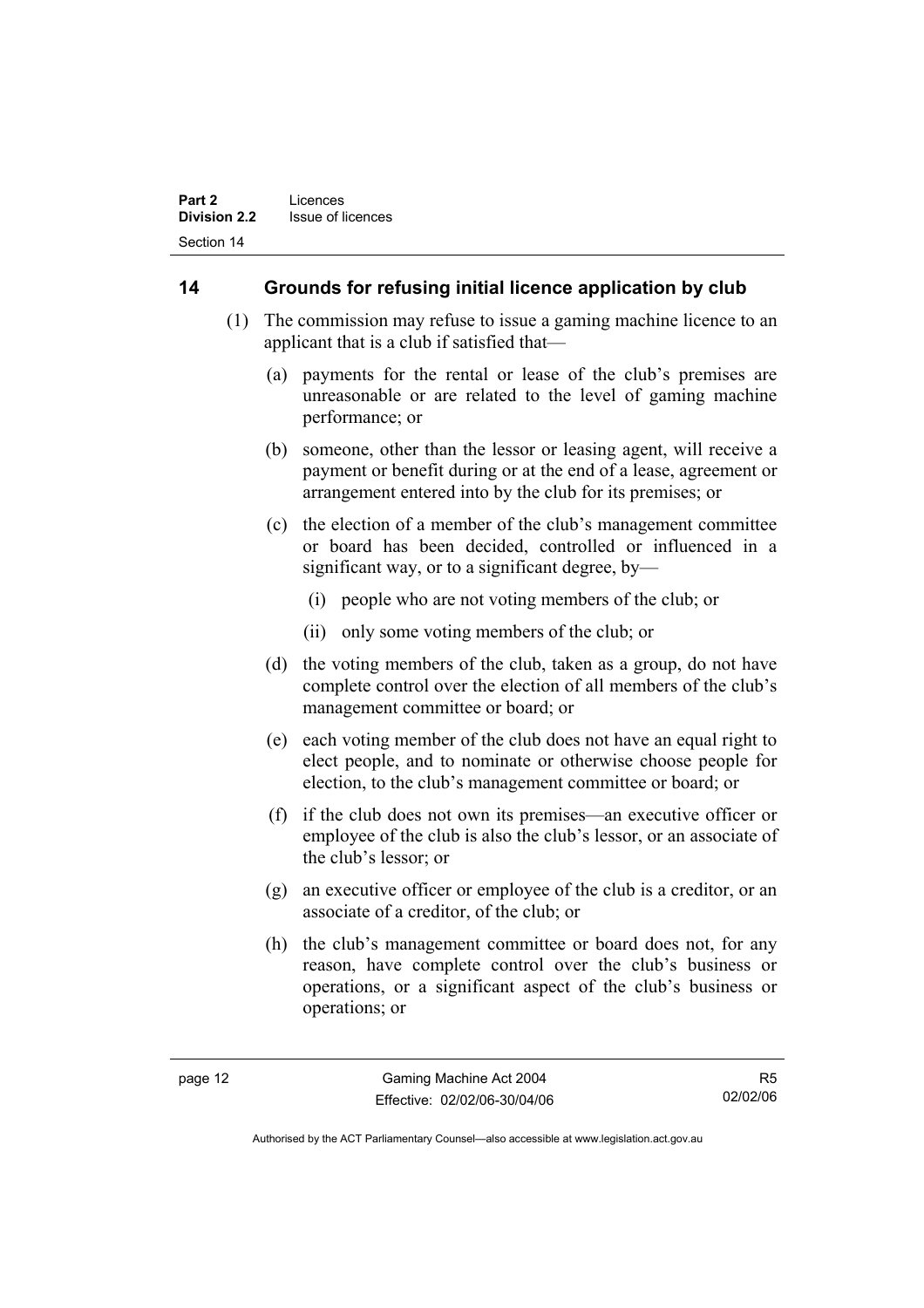- (i) the club is being, or may be, used as a device for individual gain or commercial gain by someone other than the club.
- (2) However, the commission must not refuse to issue a gaming machine licence under subsection  $(1)$   $(c)$ ,  $(d)$  or  $(e)$  only because—
	- (a) the commission is satisfied that the election of a member of the club's management committee or board has been decided, controlled or influenced in a significant way, or to a significant degree, by an associated organisation; or
	- (b) the voting members of the club, taken as a group, do not have complete control over the election of all members of the club's management committee or board because an associated organisation has some control; or
	- (c) each voting member of the club does not have an equal right to elect people, and to nominate or otherwise choose people for election, to the club's management committee or board because an associated organisation has a right to elect, nominate or otherwise choose people for election.

# **15 Form of licence**

- (1) A licence must—
	- (a) state the number and class of gaming machines that the licensee is allowed to operate; and

#### **Example**

3 class B gaming machines

- *Note* An example is part of the Act, is not exhaustive and may extend, but does not limit, the meaning of the provision in which it appears (see Legislation Act, s 126 and s 132).
- (b) state the premises, and each part of the premises (the *gaming areas*), where the licensee is allowed to operate the gaming machines; and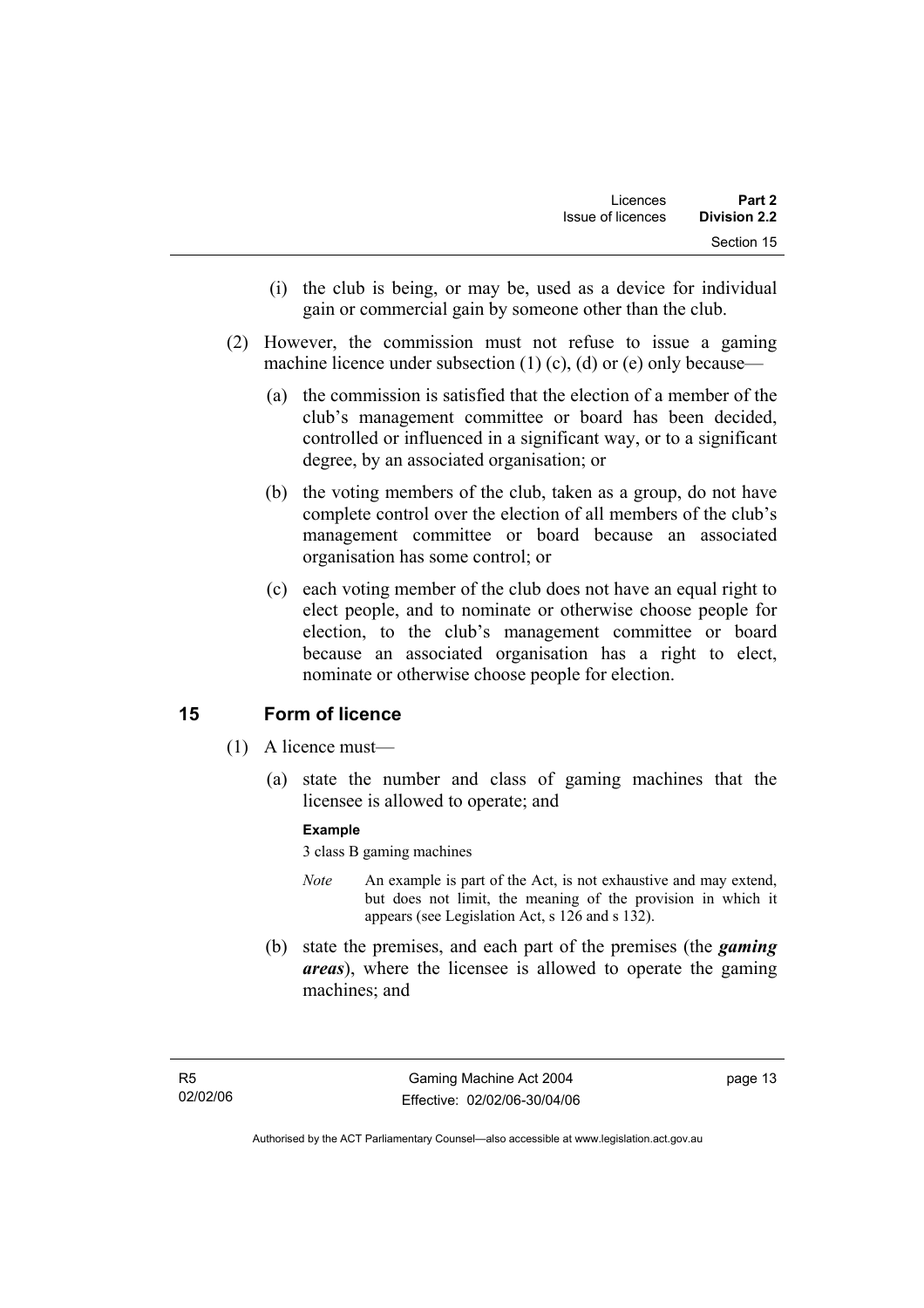- (c) include a schedule that contains the serial number of each gaming machine authorised to be operated under the licence.
- (2) The regulations may prescribe other requirements in relation to the form of a licence.

# **16 Restrictions on what commission may authorise—nonclubs**

- (1) This section applies if the commission must issue a licence under section 12 on an initial licence application.
- (2) The commission may issue a licence that authorises the use of no more than 10 class B gaming machines, and no class C gaming machines, if—
	- (a) a general licence applies to the premises to which the application relates; and
	- (b) the premises have at least 12 rooms that are used for residential accommodation for lodgers or guests.
- (3) The commission may issue a licence that authorises the use of no more than 2 class B gaming machines, and no class C gaming machines, if—
	- (a) a general licence applies to the premises to which the application relates; but
	- (b) the premises have fewer than 12 rooms (including no rooms) that are used for residential accommodation for lodgers or guests.
- (4) The commission may issue a licence that authorises the use of 2 class B gaming machines, and no class C gaming machines, if an on licence applies to the premises to which the application relates.

# **17 No available gaming machines**

(1) This section applies to an applicant for an initial licence if—

R5 02/02/06

Authorised by the ACT Parliamentary Counsel—also accessible at www.legislation.act.gov.au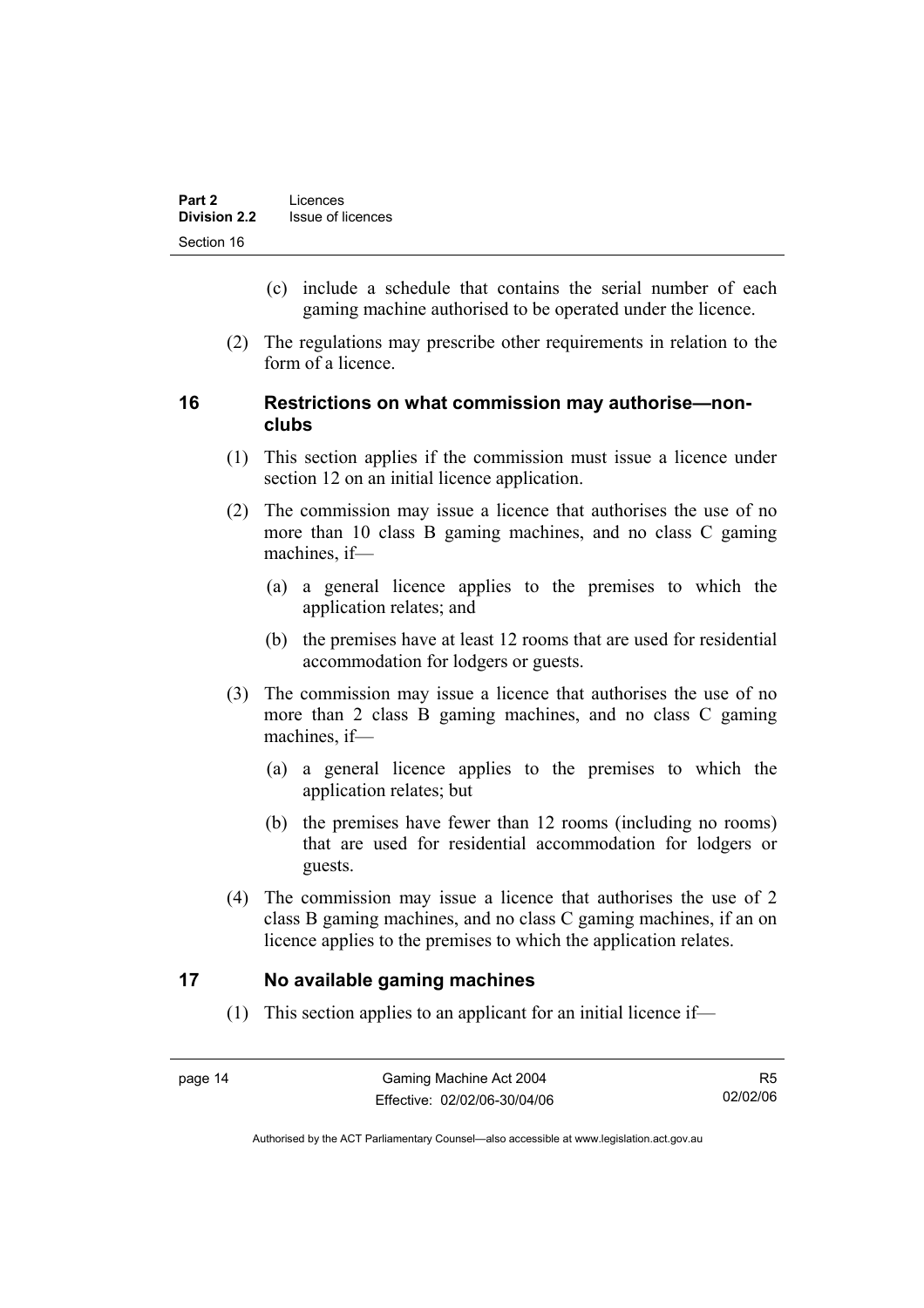- (a) the maximum number of gaming machines allowed on all licensed premises in the ACT has been reached; and
- (b) the commission would otherwise have issued a licence to the applicant.
- *Note* The maximum number of gaming machines on all licensed premises in the ACT is set under s 35.
- (2) The commission must—
	- (a) tell the applicant that the maximum number of gaming machines allowed on all licensed premises in the ACT has been reached; and
	- (b) give the applicant a certificate (a *certificate of suitability*) stating that the commission would otherwise have issued a licence to the applicant for the number of gaming machines stated in the certificate.

# **Division 2.3 Social impact assessments**

#### **18 Social impact assessment**

- (1) A social impact assessment for an initial licence application or licence amendment application is a written assessment of the likely economic and social impact of the operation of gaming machines under the proposed licence or the licence as proposed to be amended.
	- *Note* A social impact assessment is required for an initial licence application (see s 11 (2) (a)) and certain licence amendment applications (see s 22  $(2)$ ).
- (2) The regulations may make provision in relation to social impact assessments, including, for example—
	- (a) the requirements that must be satisfied by a social impact assessment; and
	- (b) the matters to be addressed by a social impact assessment; and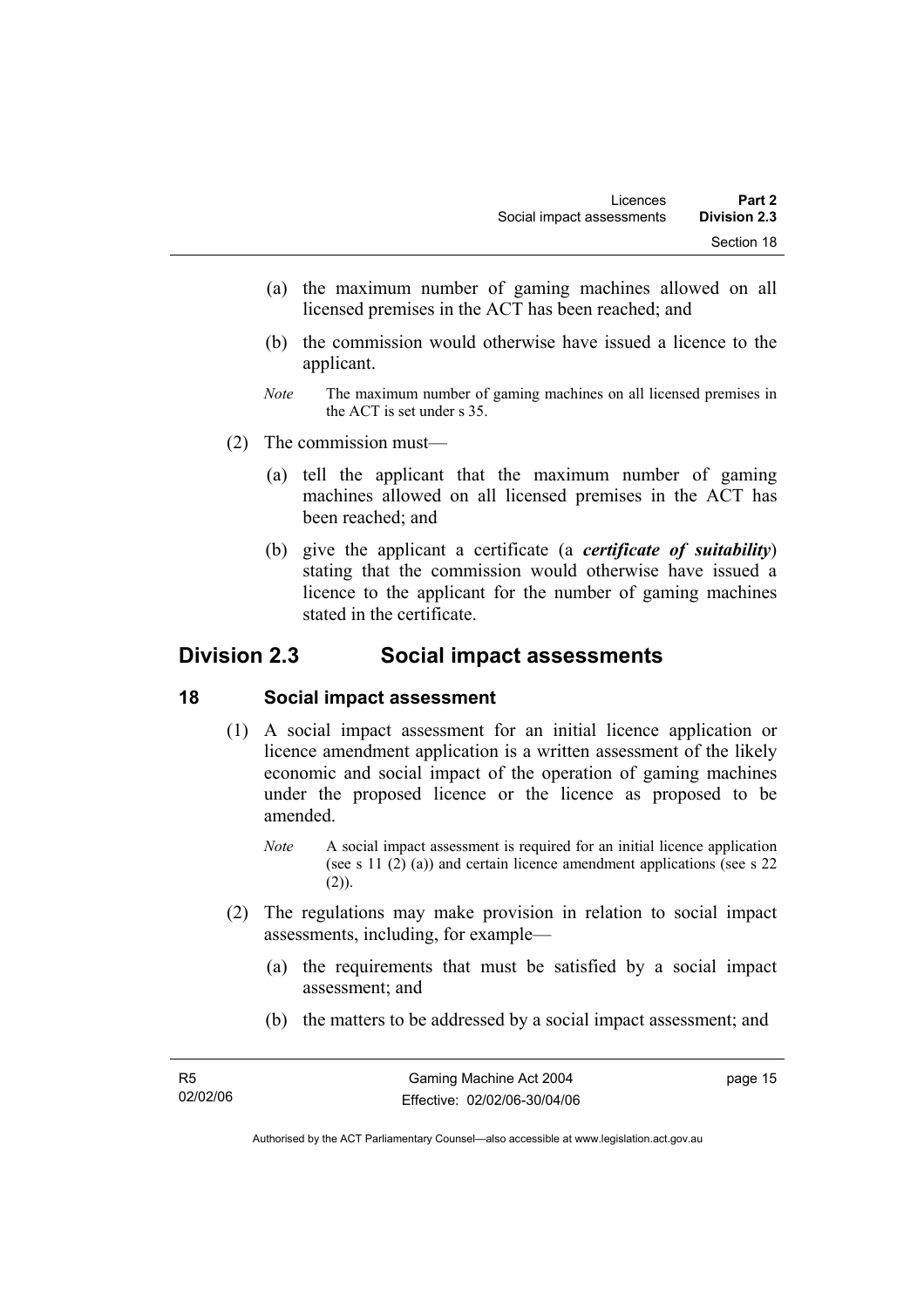- (c) the information to be given in a social impact assessment.
- *Note* An example is part of the Act, is not exhaustive and may extend, but does not limit, the meaning of the provision in which it appears (see Legislation Act, s 126 and s 132).

#### **19 Publication of social impact assessments by applicant**

- (1) This section applies if an applicant for a licence or amendment of a licence is required to provide a social impact assessment.
- (2) The applicant must publish an advertisement about the application in a newspaper published and circulating in the ACT.
	- *Note* If a form is approved under the Control Act, s 53D for an advertisement, the form must be used.
- (3) The advertisement must state that—
	- (a) the social impact assessment for the application will be available for inspection by members of the public at the commission's office during ordinary business hours for 6 weeks after a day stated in the advertisement (the *6-week comment period*); and
	- (b) any written submissions about the social impact assessment may be made to the commission within the 6-week comment period.
- (4) Before the beginning of the 6-week comment period, the applicant must give the commission—
	- (a) the social impact assessment for the application; and
	- (b) a copy of the advertisement for the application mentioned in subsection  $(2)$ .
- (5) On or before the day the advertisement is published, the applicant must place a sign (the *information sign*) containing information about the application in a prominent position outside each public entrance to the premises to which the application relates, and ensure that the sign stays at the entrance for the 6-week comment period.

R5 02/02/06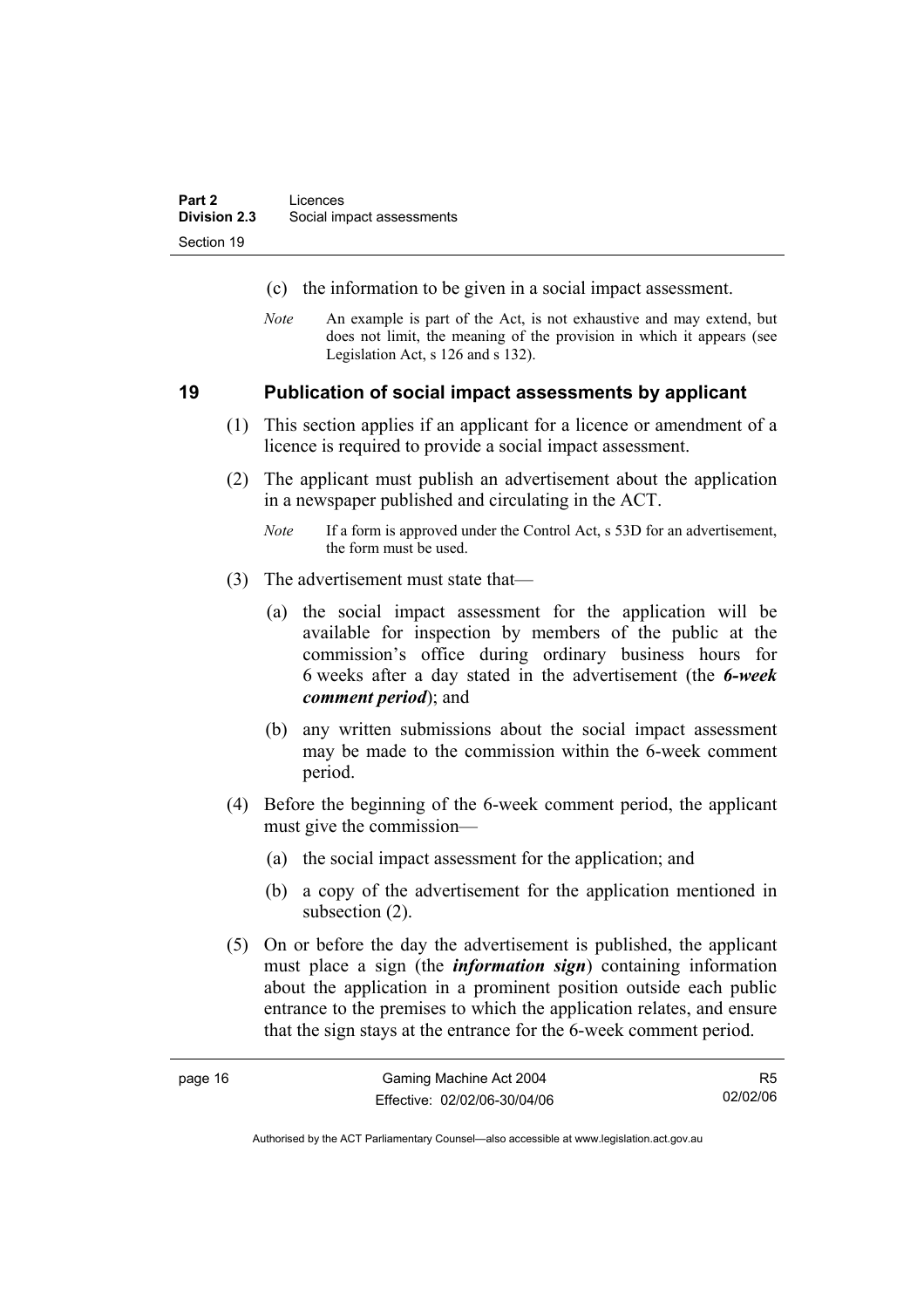- (6) The information sign for an application must include the following:
	- (a) a description of the application;
	- (b) a statement of when and where the social impact assessment for the application will be available;
	- (c) an invitation to make written submissions to the commission about the social impact assessment within the 6-week comment period;
	- (d) when the 6-week comment period ends;
	- (e) details of where to get more information about the application.
- (7) The commission must make the social impact assessment available for inspection by members of the public at the commission's office during ordinary business hours during the 6-week comment period.
- (8) The commission must not decide the application until the 6-week comment period has ended.

# **Division 2.4 Eligible people**

# **20 Eligibility of individuals**

- (1) For this Act, an individual, other than an applicant for a licence, is an *eligible person* if there is not a disqualifying ground in relation to the individual.
- (2) For this Act, an individual who is an applicant for a licence is an *eligible person* for the application if—
	- (a) the individual—
		- (i) is an adult; and
		- (ii) holds a general licence or on licence, and has held a licence of that particular kind for a continuous period of at least 1 year before the day the individual applies for a gaming machine licence; and

page 17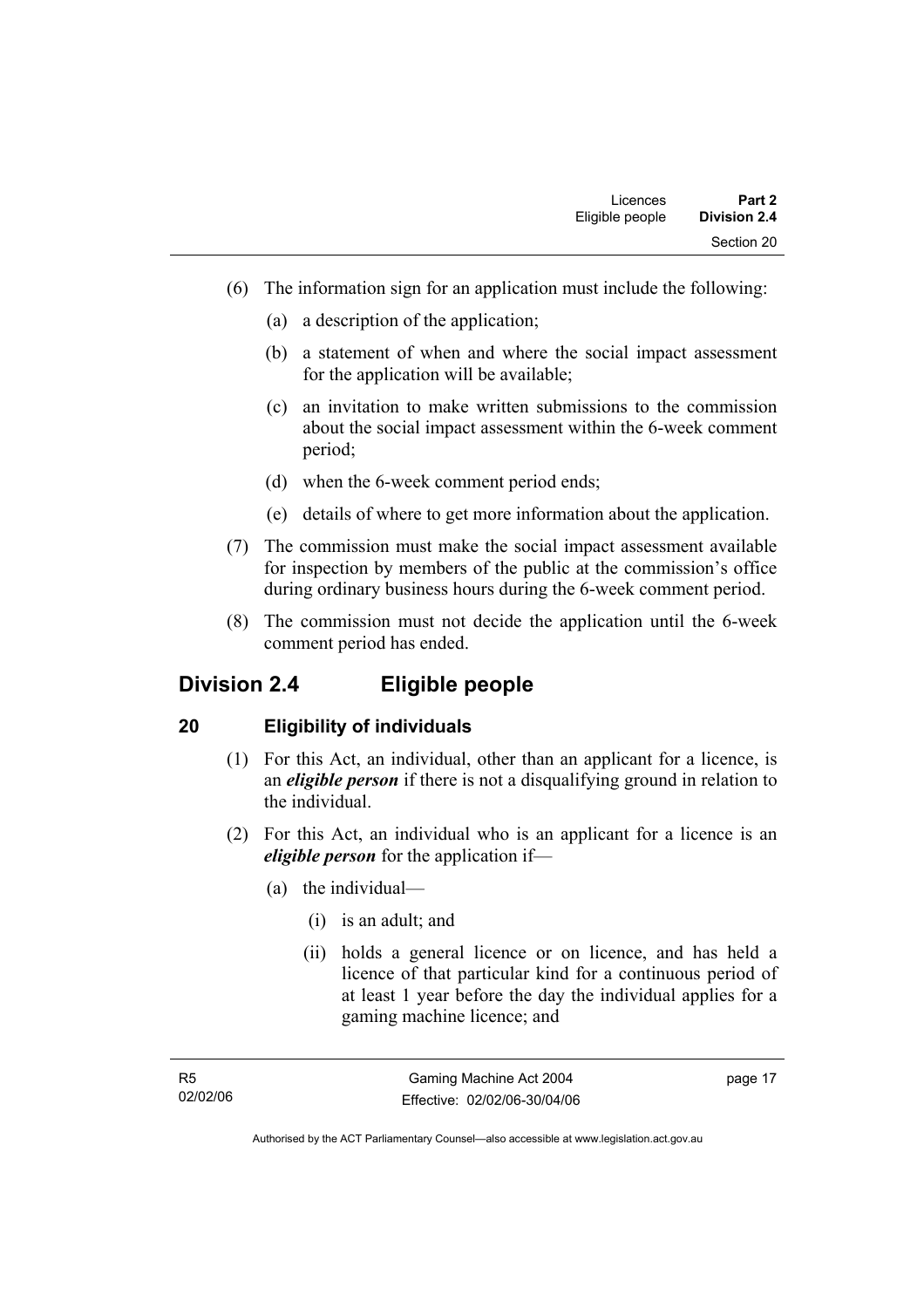- (b) there is not a disqualifying ground in relation to the individual.
- (3) Each of the following is a *disqualifying ground* in relation to an individual:
	- (a) the individual has been convicted, or found guilty, within the previous 5 years, whether in the ACT or elsewhere, of an offence—
		- (i) involving fraud or dishonesty; or
		- (ii) punishable by imprisonment for at least 1 year; or
		- (iii) against a law about gaming;
	- (b) the individual is an undischarged bankrupt or, at any time in the last 5 years—
		- (i) was an undischarged bankrupt; or
		- (ii) applied to take the benefit of a law for the relief of bankrupt or insolvent debtors; or
		- (iii) compounded with creditors or made an assignment of remuneration for their benefit;
	- (c) at any time in the last 5 years the individual was involved in the management of a corporation when—
		- (i) the corporation became the subject of a winding-up order; or
		- (ii) a controller or administrator was appointed.
- (4) Despite subsection (3), the commission may decide that the individual is an *eligible person* even though there is a disqualifying ground in relation to the individual.
- (5) However, the commission must not make a decision under subsection (4) unless satisfied that—

R5 02/02/06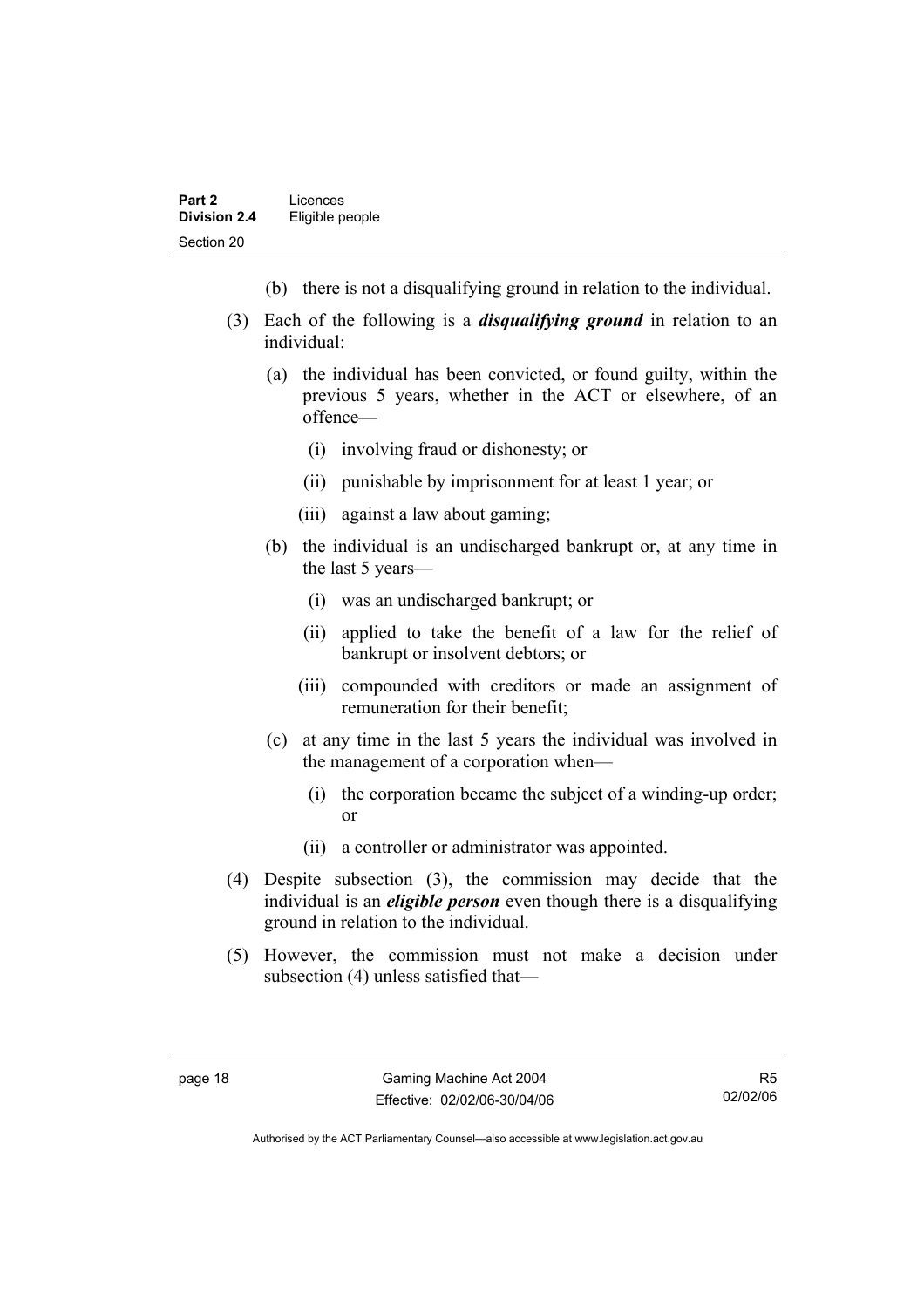- (a) if the individual is an applicant for a licence—the operation of gaming machines by the individual would not adversely affect the public; and
- (b) it is otherwise in the public interest that the individual be treated as an eligible person.

# **21 Eligibility of clubs and other corporations**

- (1) A corporation is an *eligible person* if—
	- (a) each executive officer and influential person of the corporation is an eligible person; and
	- (b) for a club—it is an eligible club; or
	- (c) for a corporation that is not a club—the corporation holds a general licence or on licence, and has held a licence of that particular kind for a continuous period of at least 1 year before the day it applies for a gaming machine licence; and
	- (d) the corporation is not the subject of a winding-up order, and has not been the subject of a winding-up order in the last 3 years; and
	- (e) a controller or administrator has not been appointed for the corporation in the last 3 years.
- (2) Despite subsection (1), the commission may decide that the corporation is an *eligible person* even though a provision of that subsection applies in relation to the corporation.
- (3) However, the commission must not make a decision under subsection (2) in relation to the corporation unless satisfied that—
	- (a) the operation of gaming machines by the corporation would not adversely affect the public; and
	- (b) it is otherwise in the public interest that the corporation be treated as an eligible person.

page 19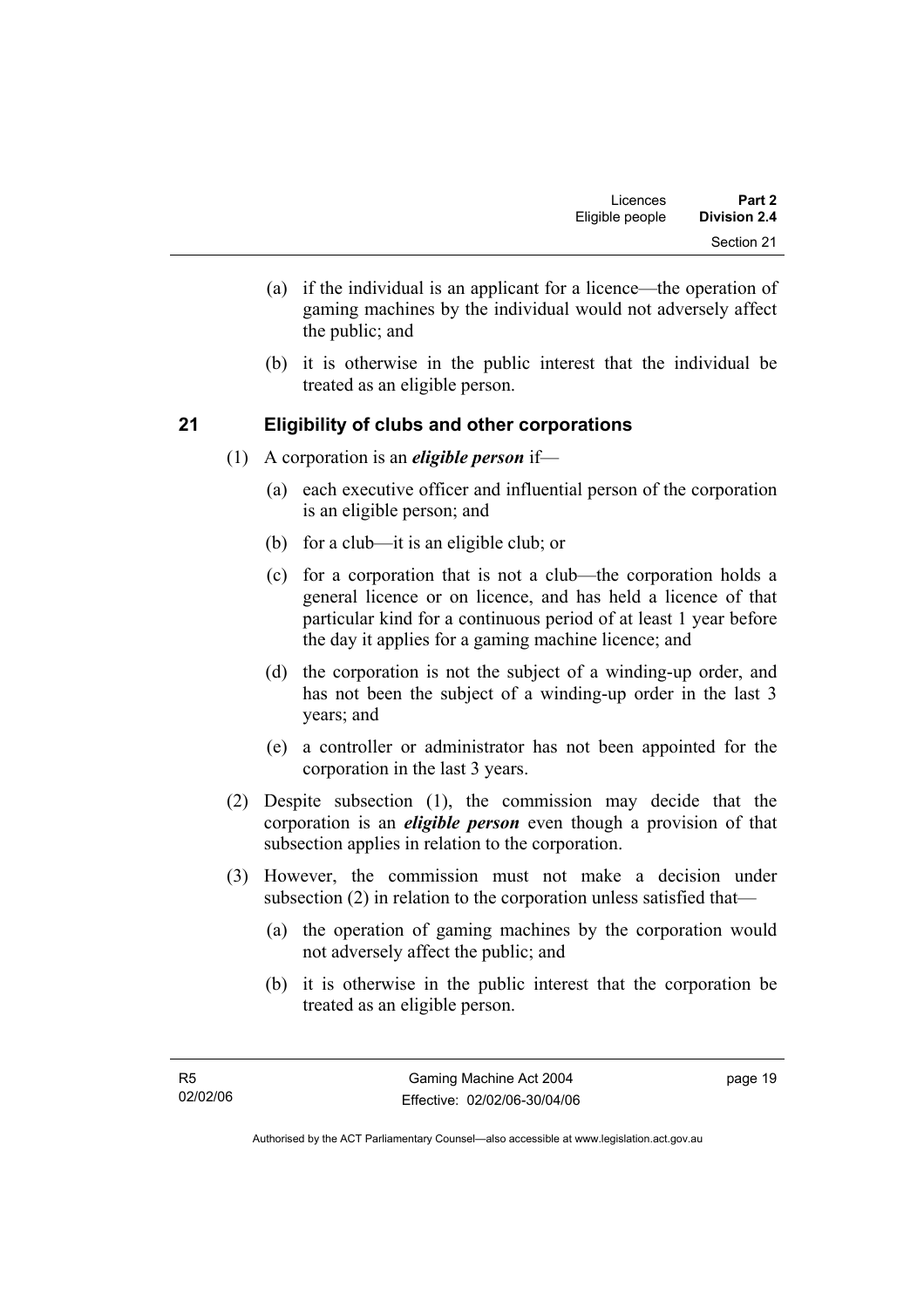# **Division 2.5 Licence amendments**

# **22 Licence amendment applications**

- (1) A licensee may apply in writing to amend the licence only—
	- (a) to increase or reduce the number of licensed gaming machines allowed under the licence; or
	- (b) to change the licensed premises, whether structurally, by changing a part of the premises where the licensee is allowed to operate gaming machines or by moving the gaming machines to different premises; or
	- (c) to change the percentage payout of a licensed gaming machine used under the licence; or
	- (d) to change the basic stake denomination of a licensed gaming machine used under the licence; or
	- (e) to change the kind of a licensed gaming machine used under the licence; or

#### **Examples**

to change from King of the Thames mk 2 gaming machines to King of the Thames mk 3 gaming machines or to Magnificent Mel gaming machines

- *Note* An example is part of the Act, is not exhaustive and may extend, but does not limit, the meaning of the provision in which it appears (see Legislation Act, s 126 and s 132).
- (f) to change any other detail mentioned in the schedule to the licence.
- (2) The application must be accompanied by—
	- (a) if the application is for a change to licensed premises—a plan of the part of the premises where the machines are to be installed; or
	- (b) for an application mentioned in subsection (1) (a) for an increase in the number of machines or subsection (1) (b) to

R5 02/02/06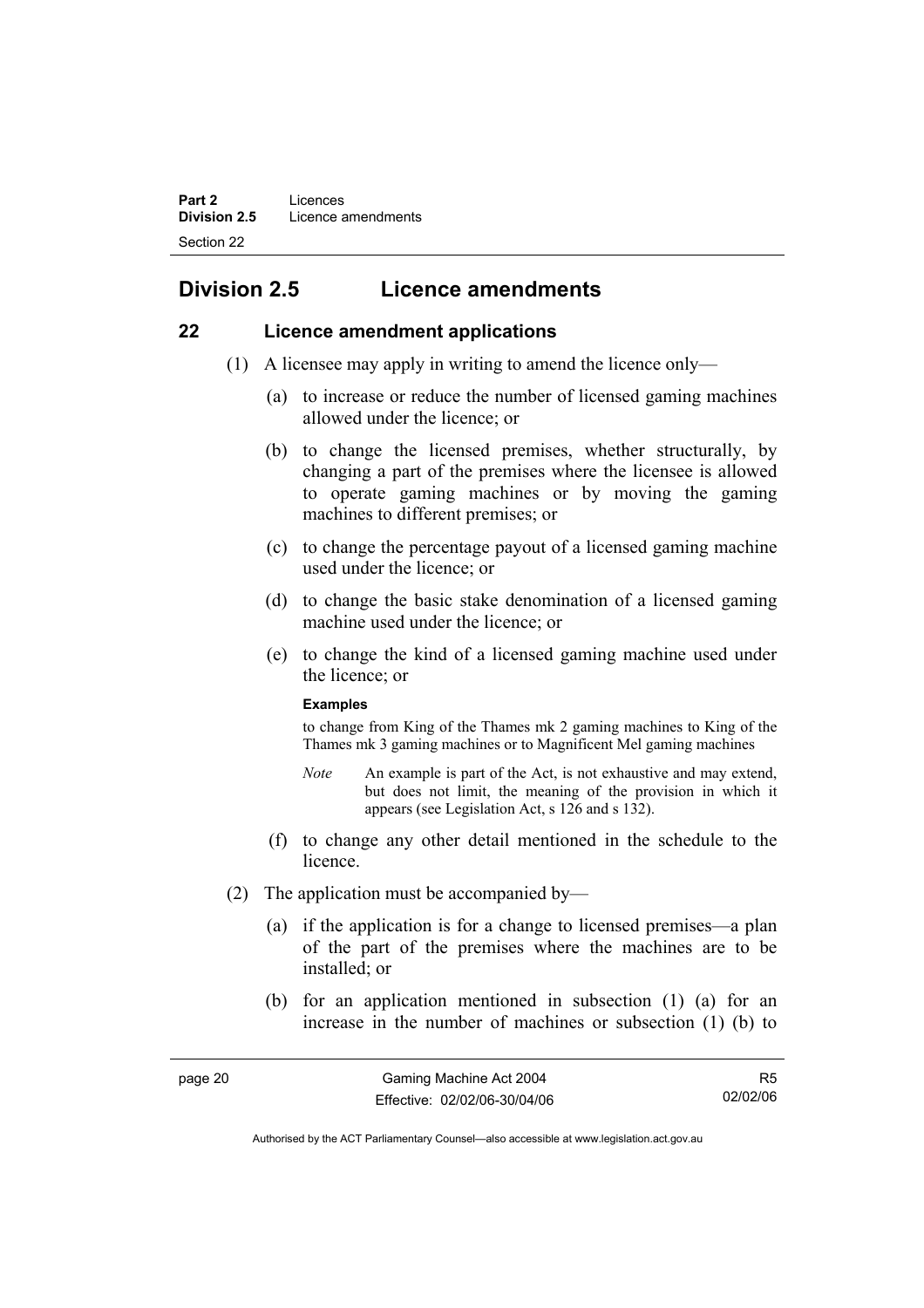change the licensed premises by moving the gaming machines to different premises—a social impact assessment.

*Note* A fee may be determined under s 177 for this provision.

# **23 Contents of licence amendment applications**

- (1) A licence amendment application must—
	- (a) be in writing signed by the applicant; and
	- (b) set out the proposed amendment to the licence; and
	- (c) explain why the applicant is seeking the amendment.
- (2) The regulations may require an application to include particular information or be accompanied by particular documents.
- (3) The commission need not decide the licence amendment application if the application is not in accordance with this section.

# **24 Substantive licence amendments**

- (1) This section applies if a licensee has applied under section 22 for—
	- (a) an amendment of the licence mentioned in section 22 (1) (a) to increase the number of gaming machines allowed under the licence; or
	- (b) an amendment of the licence mentioned in section 22 (1) (b) to move the gaming machines to different premises.
- (2) However, this section does not apply to an amendment mentioned in subsection (1) (b) if the commission is satisfied that—
	- (a) the gaming machines need to be moved from the licensed premises for a good reason; and
	- (b) if the amendment is approved—
		- (i) the gaming machines are to be moved to different premises temporarily; and

page 21

Authorised by the ACT Parliamentary Counsel—also accessible at www.legislation.act.gov.au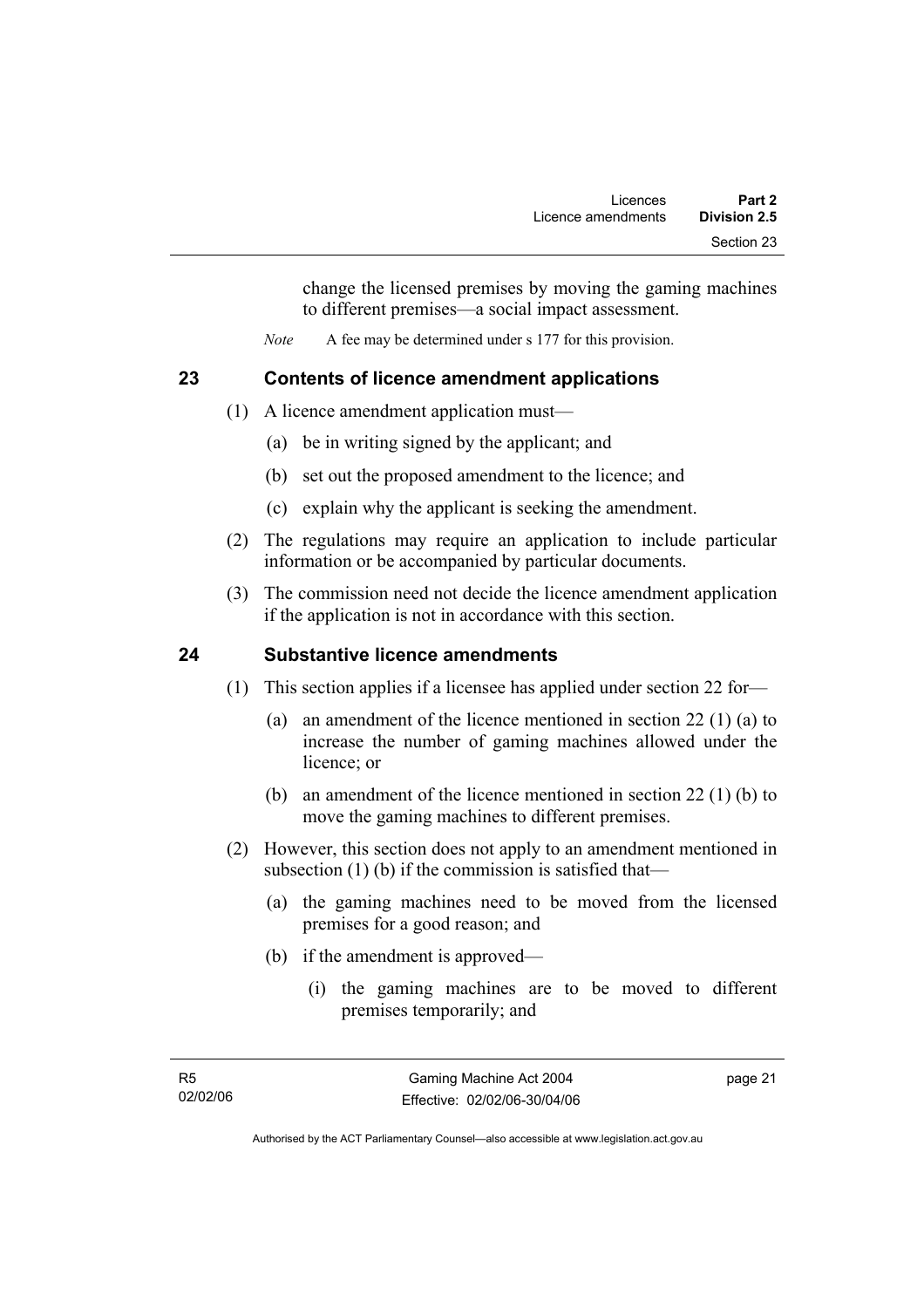- (ii) the gaming machines will not be operated in the different premises.
- (3) The commission must amend the licence in accordance with the application if—
	- (a) for an application by a club—a majority of the voting members of the club who voted in a ballot conducted under the regulations voted for the amendment; and
	- (b) for an application for an amendment mentioned in section 22 (1) (a) to increase the number of gaming machines allowed to be operated under the licence—
		- (i) the commission is satisfied that the size and layout of each gaming area are suitable for the installation of the number of extra gaming machines applied for; and
		- (ii) the authorisation of the number of extra gaming machines would not exceed the maximum number of gaming machines allowed on all licensed premises in the ACT; and
		- (iii) if the licensee is a club—the commission is satisfied that the number of club members worked out under the regulations is sufficient to justify the number of extra gaming machines; and
		- (iv) if the licensee is a club—the extent to which the club has contributed to, or is likely to contribute to, the community, and supported and benefited the community; and
	- (c) for an application for an amendment mentioned in section 22 (1) (b)—the commission is satisfied that the size and layout of the different premises are suitable for the operation of the gaming machines allowed under the licence; and
	- (d) the commission is satisfied that, taking into consideration the social impact assessment for the application and any

| Gaming Machine Act 2004<br>page 22 |                              | R5       |
|------------------------------------|------------------------------|----------|
|                                    | Effective: 02/02/06-30/04/06 | 02/02/06 |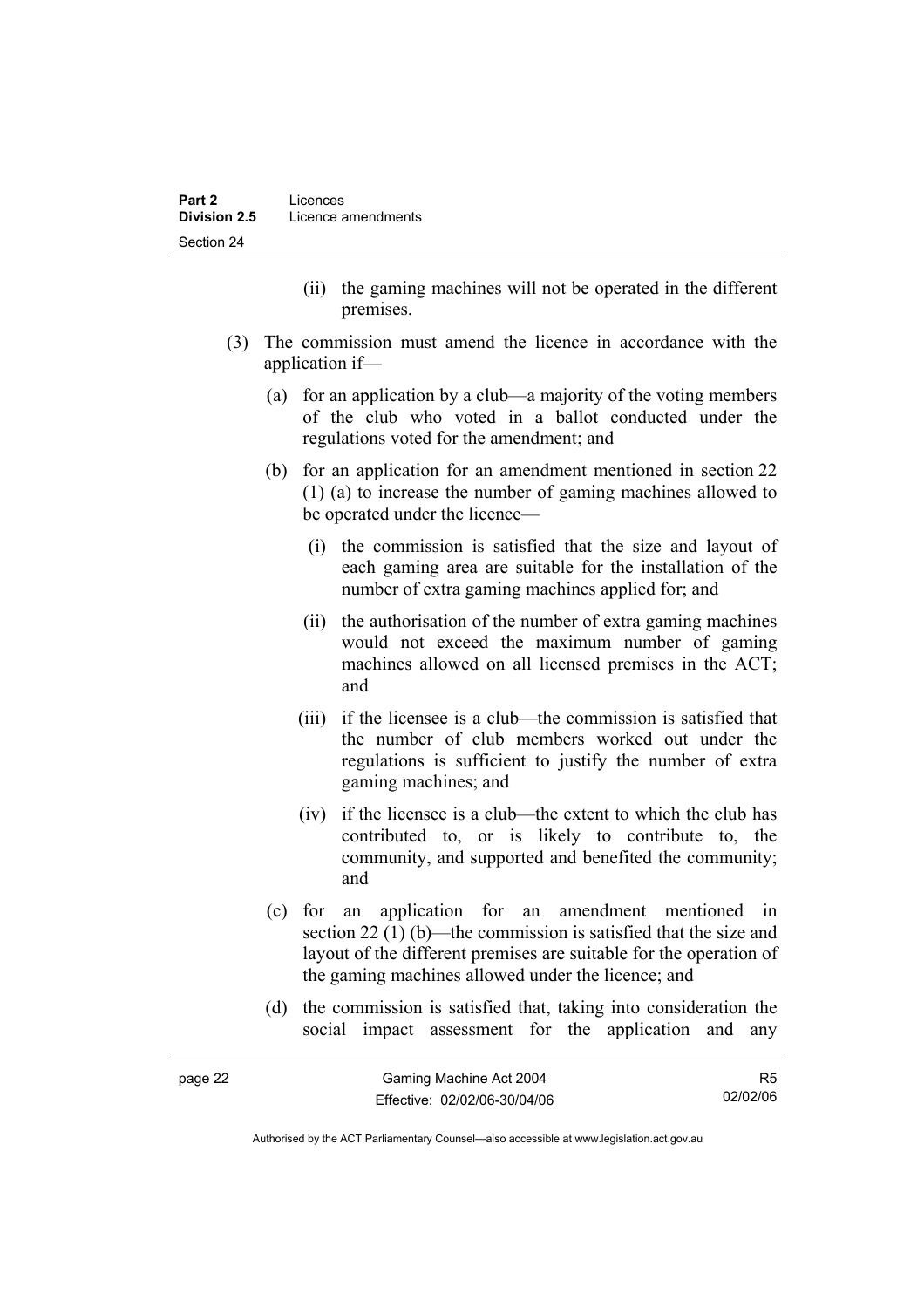submission made on the assessment within the 6-week comment period under section 19, the approval of the amendment is appropriate; and

- (e) the licensee does not owe an amount to the Territory under a tax law or a gaming law.
- (4) On an application for an amendment mentioned in subsection (1) (a), if the commission must amend the licence under subsection (3), the commission may amend the licence to allow the licensee to operate more gaming machines than the licensee was previously allowed to operate (the *new number* of gaming machines), but less than the number applied for, if—
	- (a) the commission—
		- (i) is not satisfied that, taking into consideration the social impact assessment for the application and any submission made on the assessment within the 6-week comment period under section 19, the approval of the amendment is appropriate; but
		- (ii) is satisfied that amendment of the licence to allow the new number of gaming machines to be operated at the premises is appropriate; or
	- (b) amending the licence to allow the licensee to operate the number of extra gaming machines applied for would contravene section 35 (Maximum number of gaming machines allowed) but allowing the new number would not.

# **25 Technical licence amendments**

- (1) This section applies if a licensee has applied under section 22 for an amendment of the licence of the following kind:
	- (a) an amendment mentioned in section 22 (1) (a) to reduce the number of gaming machines allowed under the licence;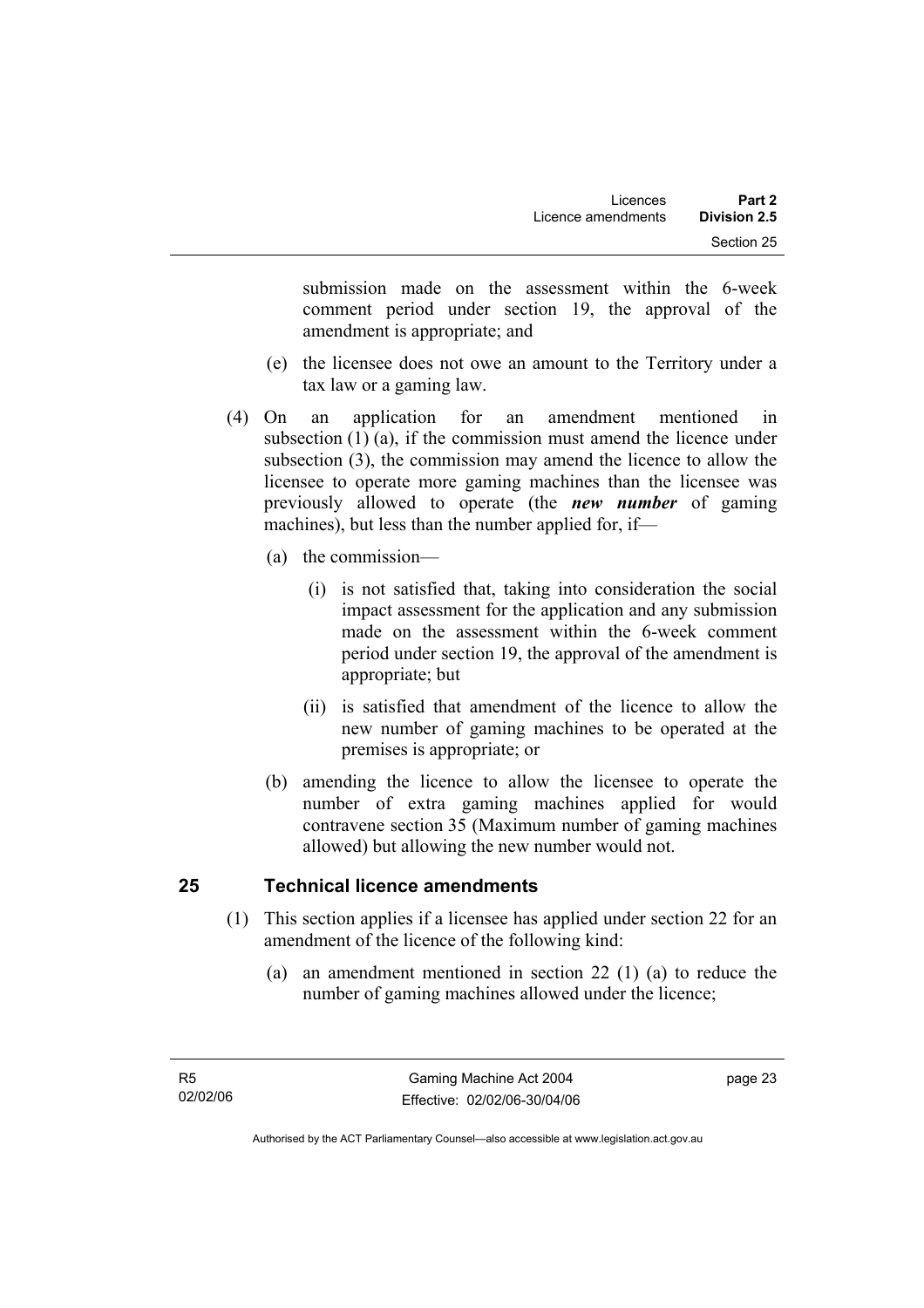- (b) an amendment mentioned in section 22 (1) (b) to structurally change a gaming area on licensed premises;
- (c) an amendment mentioned in section 22 (1) (c), (d), (e) or (f).
- (2) The commission must amend the licence in accordance with the application.
- (3) However—
	- (a) the commission must not amend the licence to structurally change a gaming area on the licensed premise unless satisfied that after the changes the gaming area will be suitable for the installation of gaming machines; and
	- (b) the commission must not amend the licence in accordance with an application under section 22 (1) (c), (d), (e) or (f) if the commission considers that the change to the gaming machine applied for is technically unsuitable.
- (4) In deciding whether a change to a gaming machine is technically unsuitable, the commission must take into account each technical evaluation of the gaming machine.

*Note Technical evaluation* means a technical evaluation under s 69.

 (5) In deciding whether a gaming area will be suitable for the installation of gaming machines, the commission must consider the safety and comfort of, and harm minimisation strategies for, patrons.

# **26 Temporary licence amendment**

- (1) This section applies if a licensee has applied under section 22 for an amendment of the licence mentioned in section 22 (1) (b) if the commission is satisfied that—
	- (a) the gaming machines need to be moved from the licensed premises for a good reason; and
	- (b) if the amendment is approved—

R5 02/02/06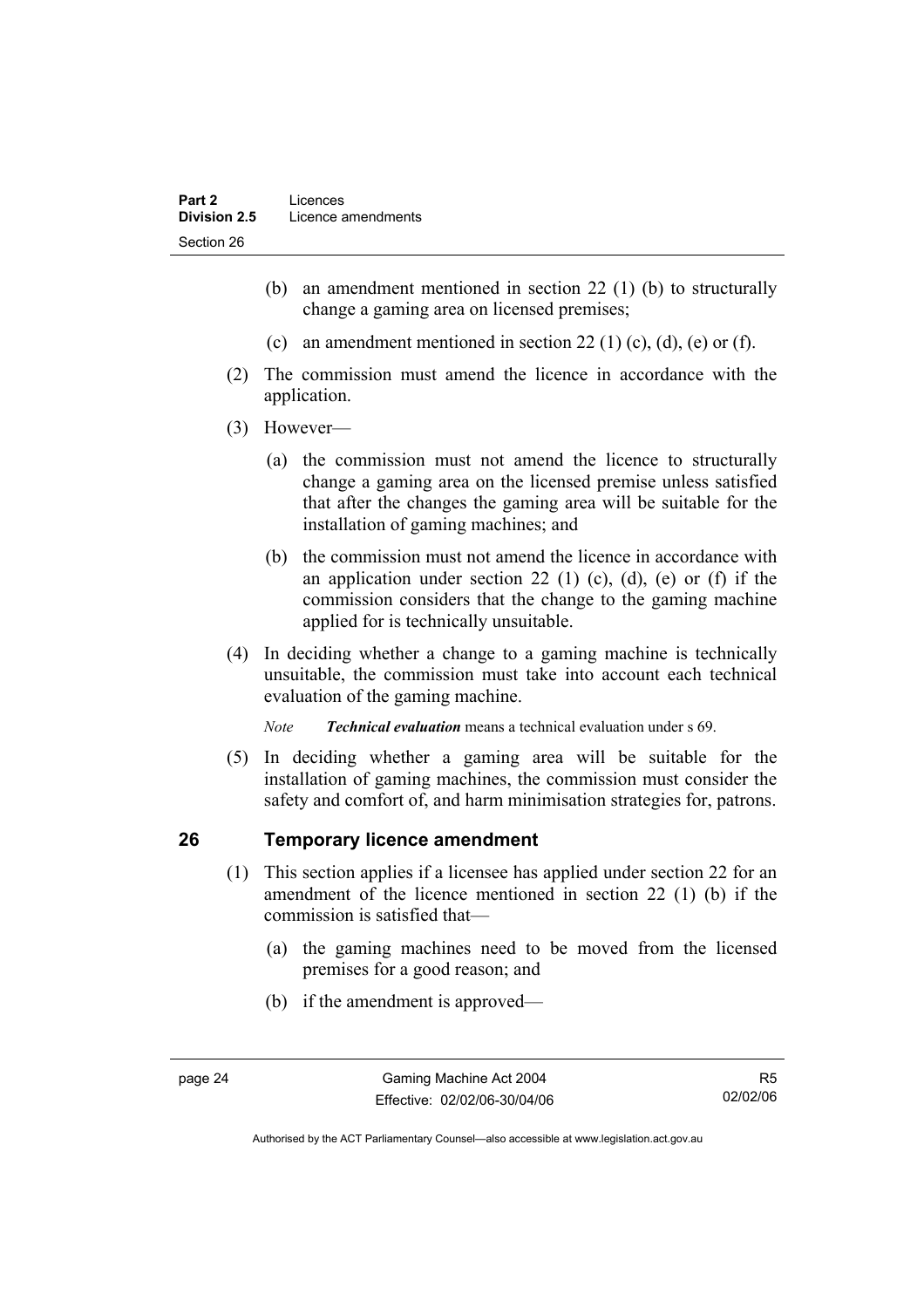- (i) the gaming machines are to be moved to different premises temporarily; and
- (ii) the gaming machines will not be operated in the different premises.
- (2) The commission may amend the licence (the *temporary licence amendment*) for a stated period.
- (3) To remove any doubt, the temporary licence amendment does not affect the number of gaming machines licensed to the licensee.

# **27 Request for return of licence**

- (1) If the commission proposes to amend a licence under this division, the commission must give the licensee written notice of the proposed amendment and ask for the licence to be given to the commission for amendment.
- (2) The commission need not amend a licence under this division unless—
	- (a) the licensee returns the licence to the commission; or
	- (b) the licensee has told the commission about the loss, theft or destruction of the licence, and given any statement required, under section 38.

# **28 Commencement of amendments**

If the commission amends a licence under section 24, section 25 or section 26, the licence as amended must state the date the amendment commences.

#### **Examples**

1 The amendment commences on the day the machines are modified by an approved technician.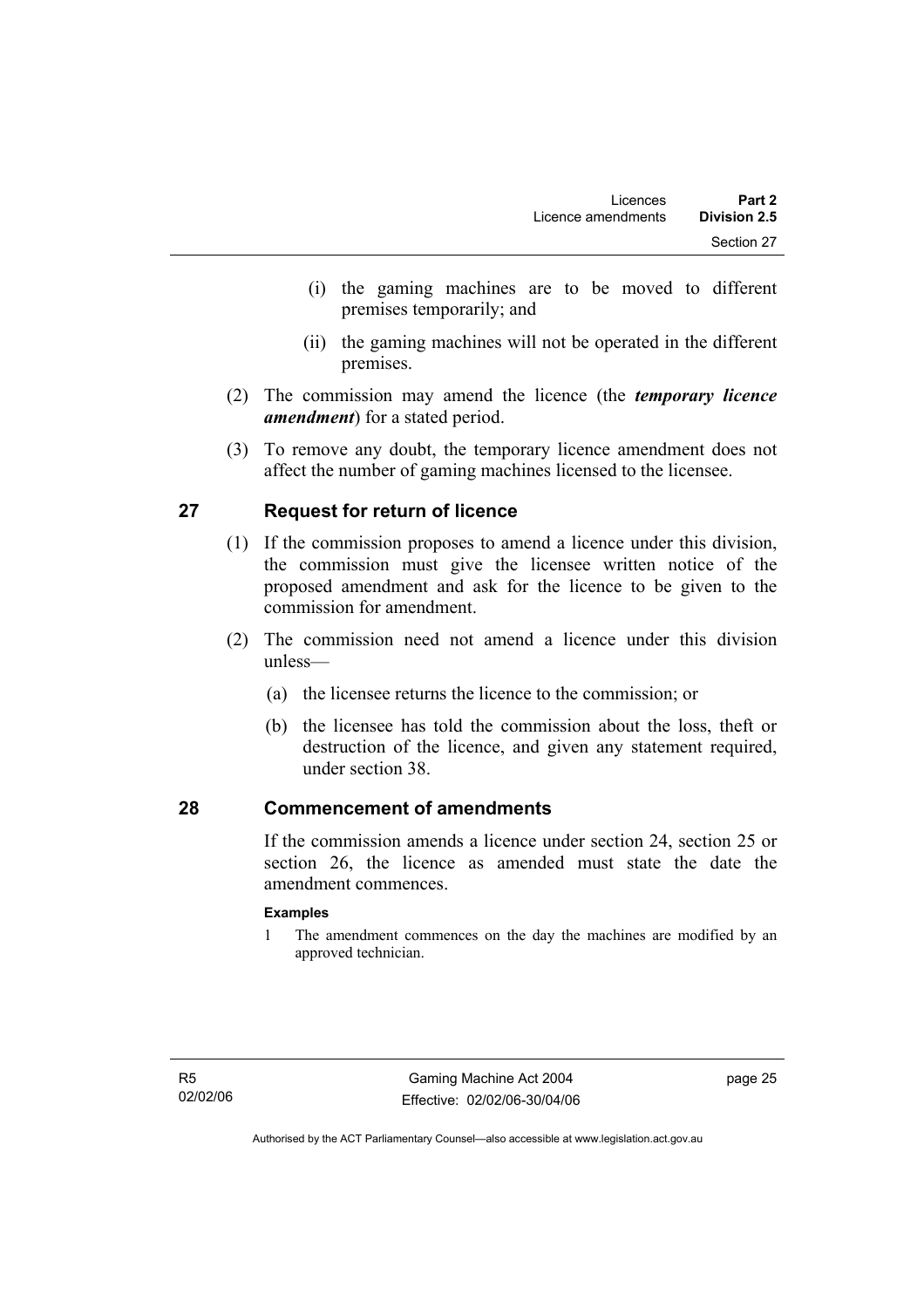- 2 The amendment commences on the day an installation certificate is issued for the new gaming machine.
- *Note* An example is part of the Act, is not exhaustive and may extend, but does not limit, the meaning of the provision in which it appears (see Legislation Act, s 126 and s 132).

#### **29 Revocation of uncommenced licence amendments**

- (1) This section applies if—
	- (a) the commission has amended a licence under section 24 or section 25; and
	- (b) the amendment does not commence within a time the commission is satisfied is reasonable; and
	- (c) the commission is satisfied that it is appropriate to take action under this section.
- (2) The commission may give written notice to the licensee—
	- (a) stating that the amendment has not commenced; and
	- (b) stating that the commission intends to revoke the amendment; and
	- (c) telling the licensee that the licensee may make written submissions to the commission about the commission's intention within 3 weeks after the day the notice is given to the licensee.
- (3) The commission may revoke the amendment if, after considering any submissions made within the 3-week period, the commission is satisfied on reasonable grounds that the licensee has not implemented the changes authorised by the amendment.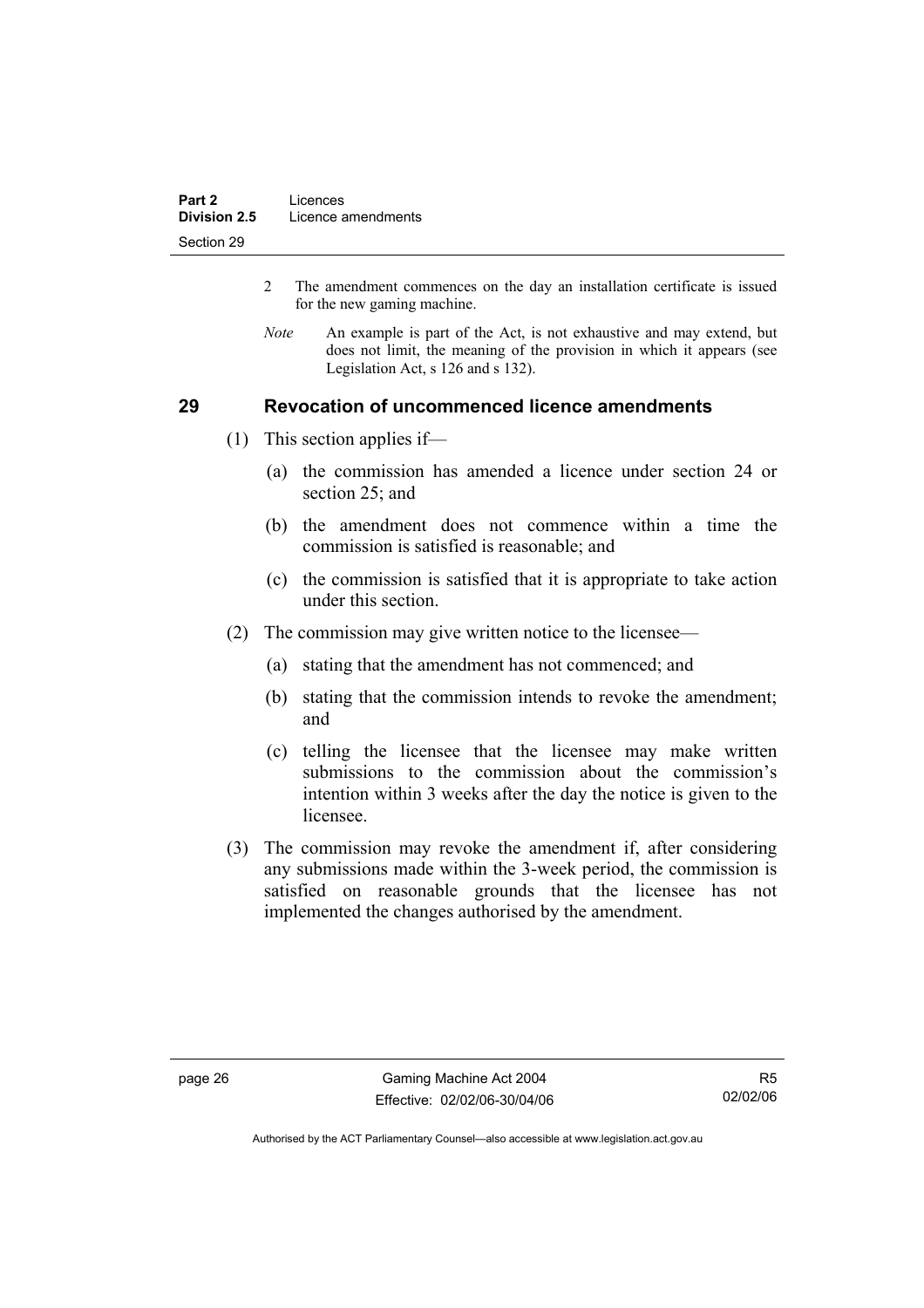Section 30

# **Division 2.6 Transfer and surrender of licences**

### **30 Definitions for div 2.6**

In this division: *current licensee*—see section 31 (1). *prospective licensee*—see section 31 (1).

## **31 Application for transfer of licence**

- (1) A person (the *prospective licensee*) may apply to the commission for the transfer of a licence from the licensee (the *current licensee*).
- (2) An application for the transfer of a licence must—
	- (a) be in writing signed by the applicant; and
	- (b) state the full name and address of—
		- (i) for an application by an individual—the applicant; and
		- (ii) for an application by a corporation—each executive officer of the corporation; and
	- (c) must be accompanied by—
		- (i) a signed consent to transfer by the current licensee; and
		- (ii) anything else prescribed under the regulations.
	- *Note 1* If a form is approved under the Control Act, s 53D for an application, the form must be used.

*Note 2* A fee may be determined under s 177 for this provision.

# **32 Transfer of licence**

- (1) The commission may, on application under section 31, transfer a licence if—
	- (a) the licence is not suspended; and

page 27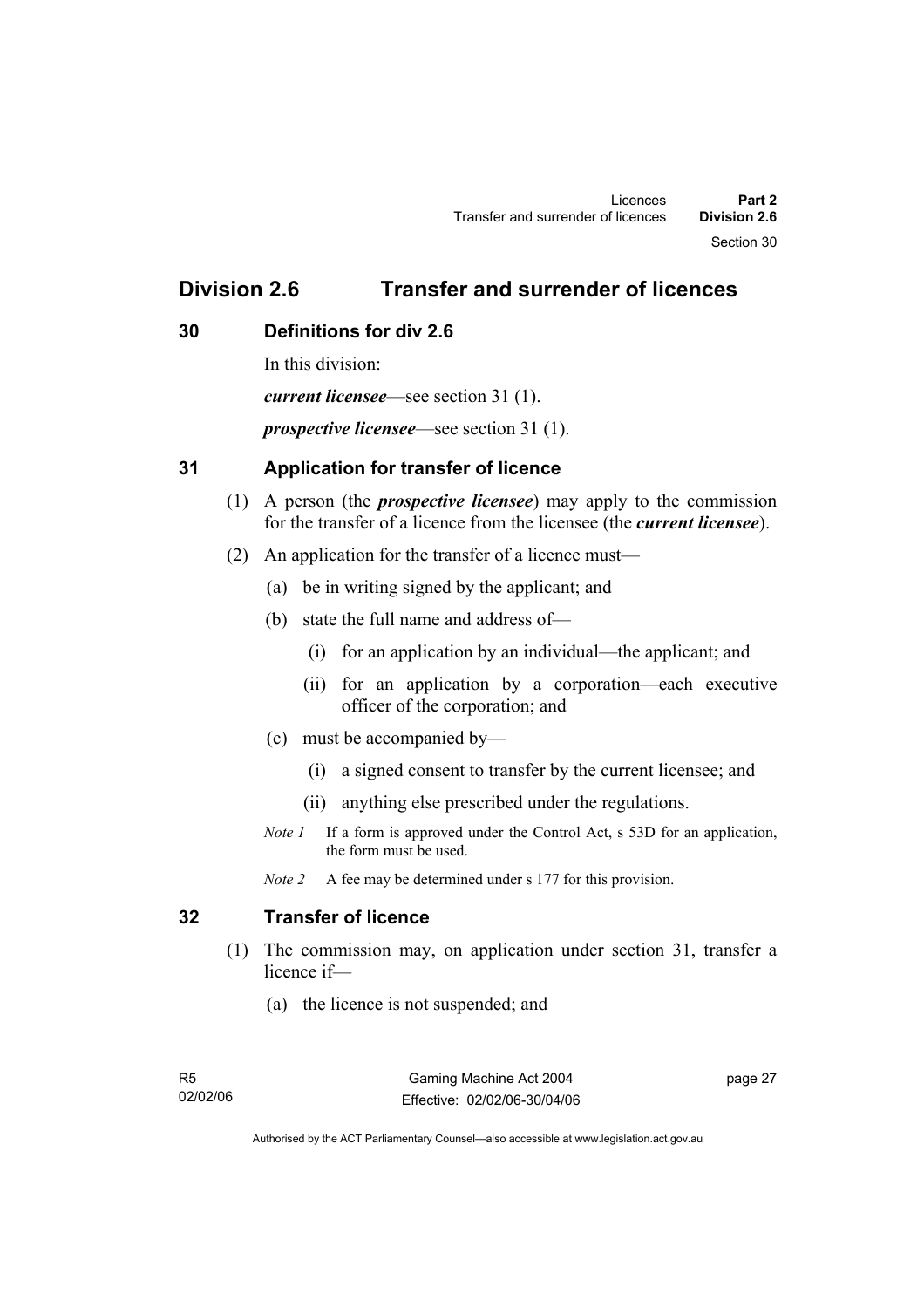- (b) a disciplinary notice has not been given in relation to the licence; and
- (c) if the prospective licensee is a club—the prospective licensee is a licensee or has a certificate of suitability; and
- (d) if the prospective licensee is a club—a majority of the voting members of the club who voted in a ballot conducted under the regulations voted for the transfer; and
- (e) the licence would be issued to the prospective licensee on an initial licence application; and
	- *Note* Subsection (2) deals with considerations the commission must not take into account.
- (f) if the current licensee is a club—a majority of the voting members of the club who voted in a ballot conducted under the regulations voted for the transfer; and
- (g) the current licensee has done everything required to be done under section 33.
- (2) In considering whether a licence would be issued on an initial licence application for subsection (1) (e), the commission—
	- (a) must not take into consideration the requirement under section 11 (1) (g) to provide a social impact assessment; and
	- (b) when considering under section 13 (1) (e) whether the issue of the licence is appropriate—must not take into consideration the lack of a social impact statement and submissions.
- (3) If the commission transfers a licence under this section, the commission must give the prospective licensee—
	- (a) the licence (as amended to mention the prospective licensee rather than the current licensee); and
	- (b) the machine access register for the gaming machines covered by the licence.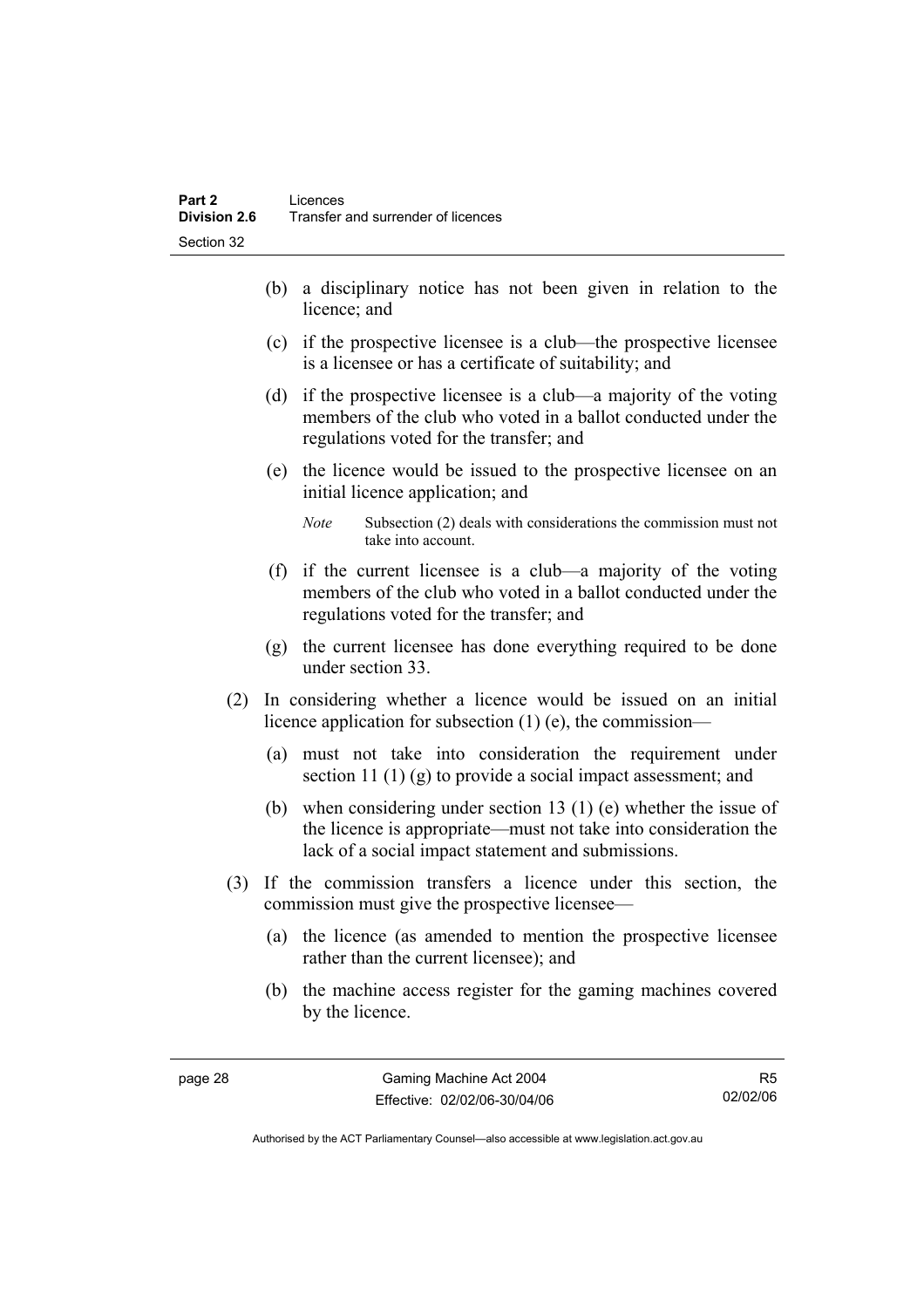#### **33 Current licensees obligations on proposed transfer of licence**

If the commission proposes to transfer a licence, the current licensee must give the commission—

- (a) the licence; and
- (b) the current licensee's machine access register; and
- (c) the accounts kept by the current licensee under section 52 (Accounts relating to gaming machines) that relate to amounts taken during the month when the transfer is made; and
- (d) any other accounts kept in connection with the licence under that section that the commission requires; and
- (e) any outstanding amount payable by the licensee under this Act.
- *Note* Amounts are payable by licensees under provisions including s 143, s 159 and s 172.

#### **34 Surrender of licences**

- (1) This section applies to a licensee if the licensee does not owe the Territory an amount under this Act.
- (2) The licensee may surrender the licence by—
	- (a) giving the commission a written notice stating that the licensee surrenders the licence; and
	- (b) if the licensee is a club—giving the commission evidence—
		- (i) that a majority of the voting members of the club who voted in a ballot conducted under the regulations voted for the club surrendering the licence; or
		- (ii) that a vote would not be practical; and
	- (c) returning the licence to the commission.

page 29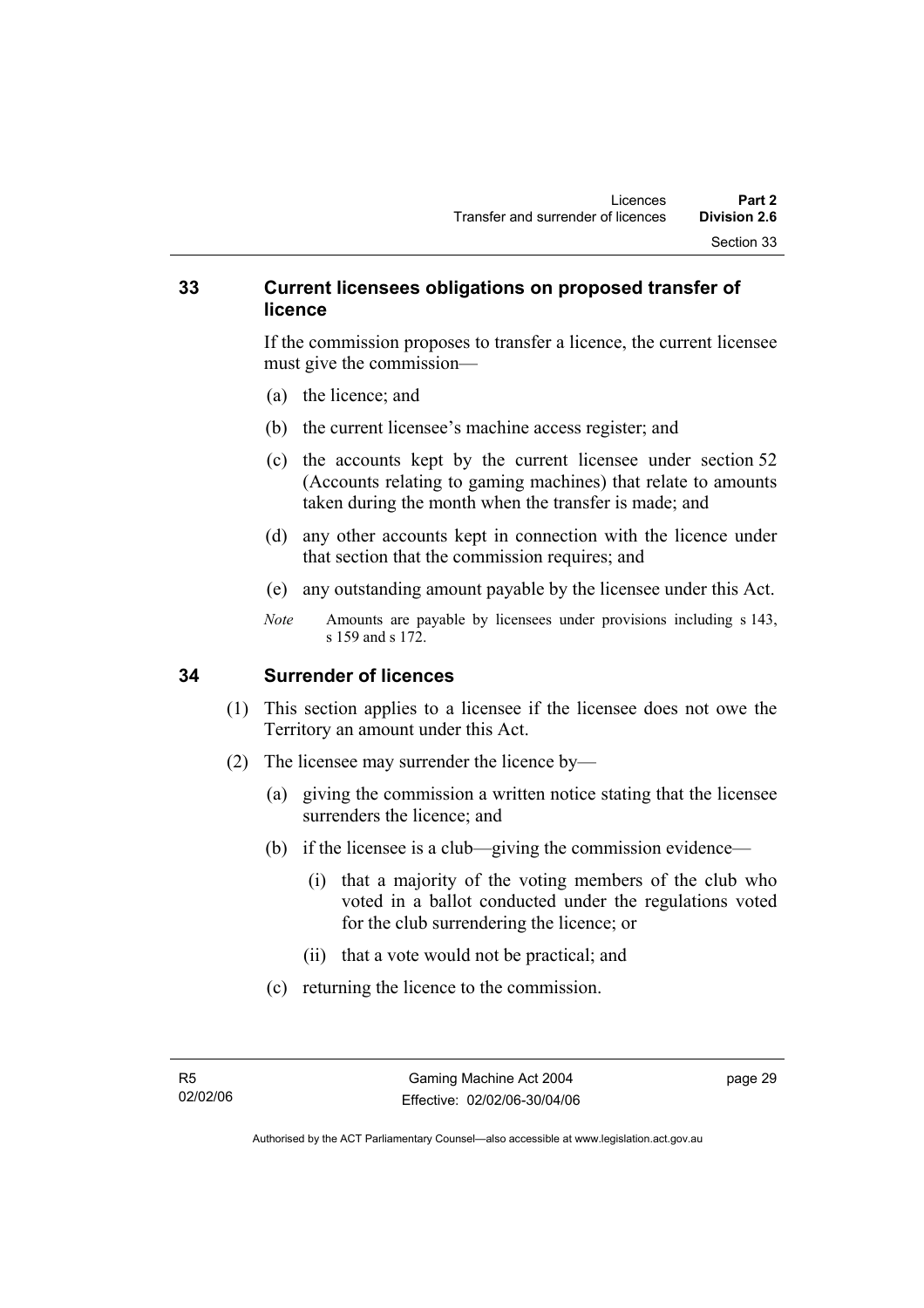#### **Example for par (b) (ii)**

all memberships have expired and the club does not propose to continue operating

- *Note* An example is part of the Act, is not exhaustive and may extend, but does not limit, the meaning of the provision in which it appears (see Legislation Act, s 126 and s 132).
- (3) The surrender of the licence takes effect 4 weeks after the day the notice under subsection (2) (a) is given to the commission or, if the notice states a later date of effect, that date.

# **Division 2.7 Restriction on gaming machine numbers**

#### **35 Maximum number of gaming machines allowed**

- (1) The maximum number of gaming machines allowed on all licensed premises in the ACT is 5 200.
- (2) However, if the Minister declares, in writing, a number of gaming machines to be the maximum number of gaming machines allowed on all licensed premises in the ACT, that number is the maximum number of gaming machines allowed on all licensed premises in the ACT.
- (3) A declaration is a disallowable instrument.
	- *Note* A disallowable instrument must be notified, and presented to the Legislative Assembly, under the Legislation Act.
- (4) Subject to any disallowance or amendment under the Legislation Act, chapter 7, the declaration commences—
	- (a) if there is a motion to disallow the declaration and the motion is negatived by the Legislative Assembly—the day after the day the disallowance motion is negatived; or
	- (b) the day after the 6th sitting day after the day it is presented to the Legislative Assembly under that chapter; or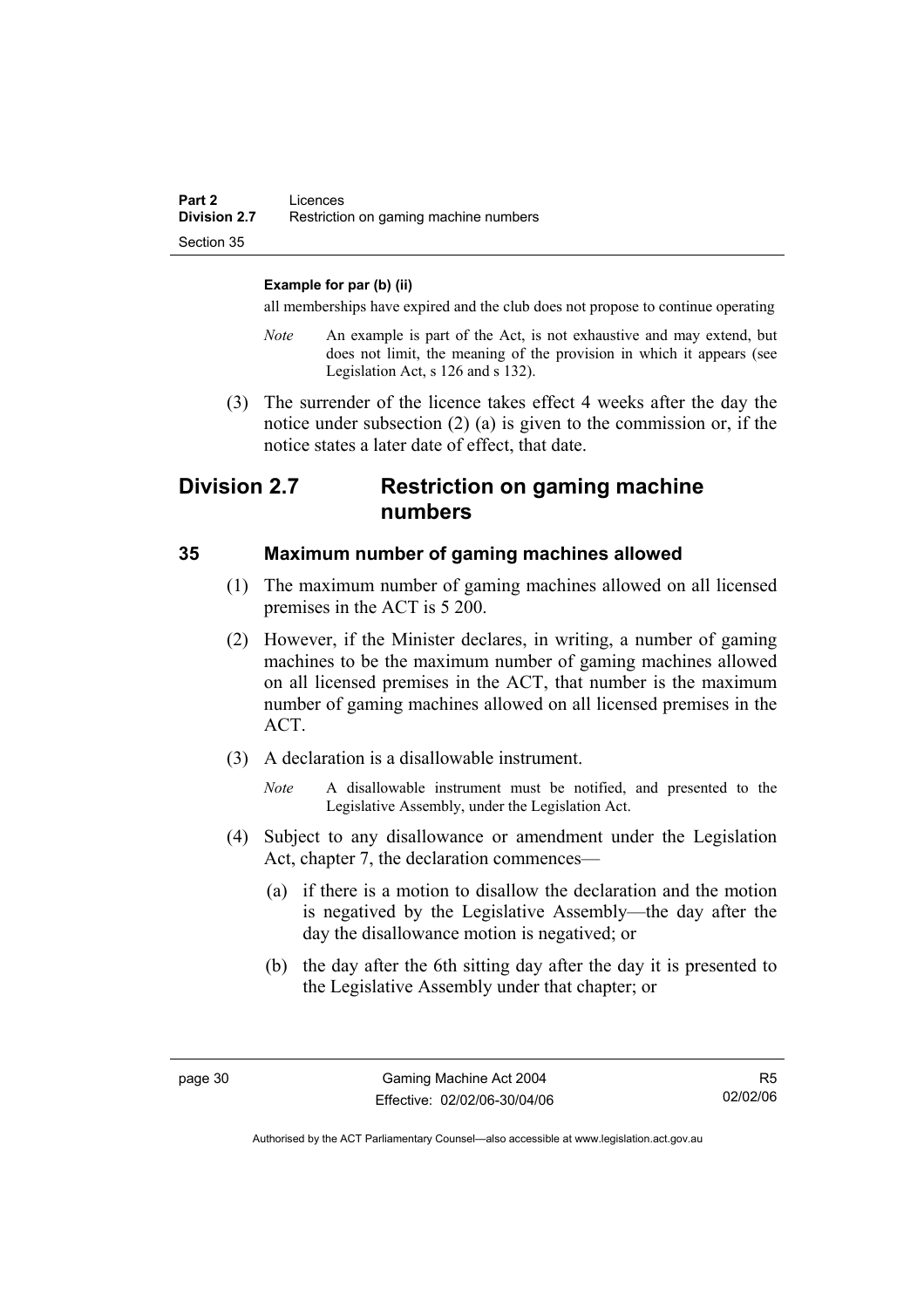- (c) if the declaration provides for a later date or time of commencement—on that date or at that time.
- (5) This section is subject to section 36.

### **36 Minister must take into account commission's recommendation**

- (1) The Minister may make a declaration under section 35 only if—
	- (a) the commission has made a written recommendation to the Minister about the maximum number of gaming machines that should be allowed on all licensed premises in the ACT; and
	- (b) the Minister has taken the recommendations into account.
- (2) The commission may at any time make a recommendation to the Minister under subsection (1) (a) and must make a recommendation if the Minister asks it to do so.
- (3) In making a recommendation to the Minister under this section, the commission must have regard to the following:
	- (a) the use on licensed premises of existing gaming machines;
	- (b) the public demand for gambling in the community;
	- (c) the incidence of problem gambling in the community and the availability of support services for problem gamblers.
- (4) Subsection (3) does not limit the matters the commission may have regard to.

# **Division 2.8 Gaming machine licences**

## **37 Register of licences**

- (1) The commission must keep a register of licences.
- (2) The commission must enter in the register details of the following:
	- (a) the issue, amendment or transfer of a licence;

| - R5     | Gaming Machine Act 2004      | page 31 |
|----------|------------------------------|---------|
| 02/02/06 | Effective: 02/02/06-30/04/06 |         |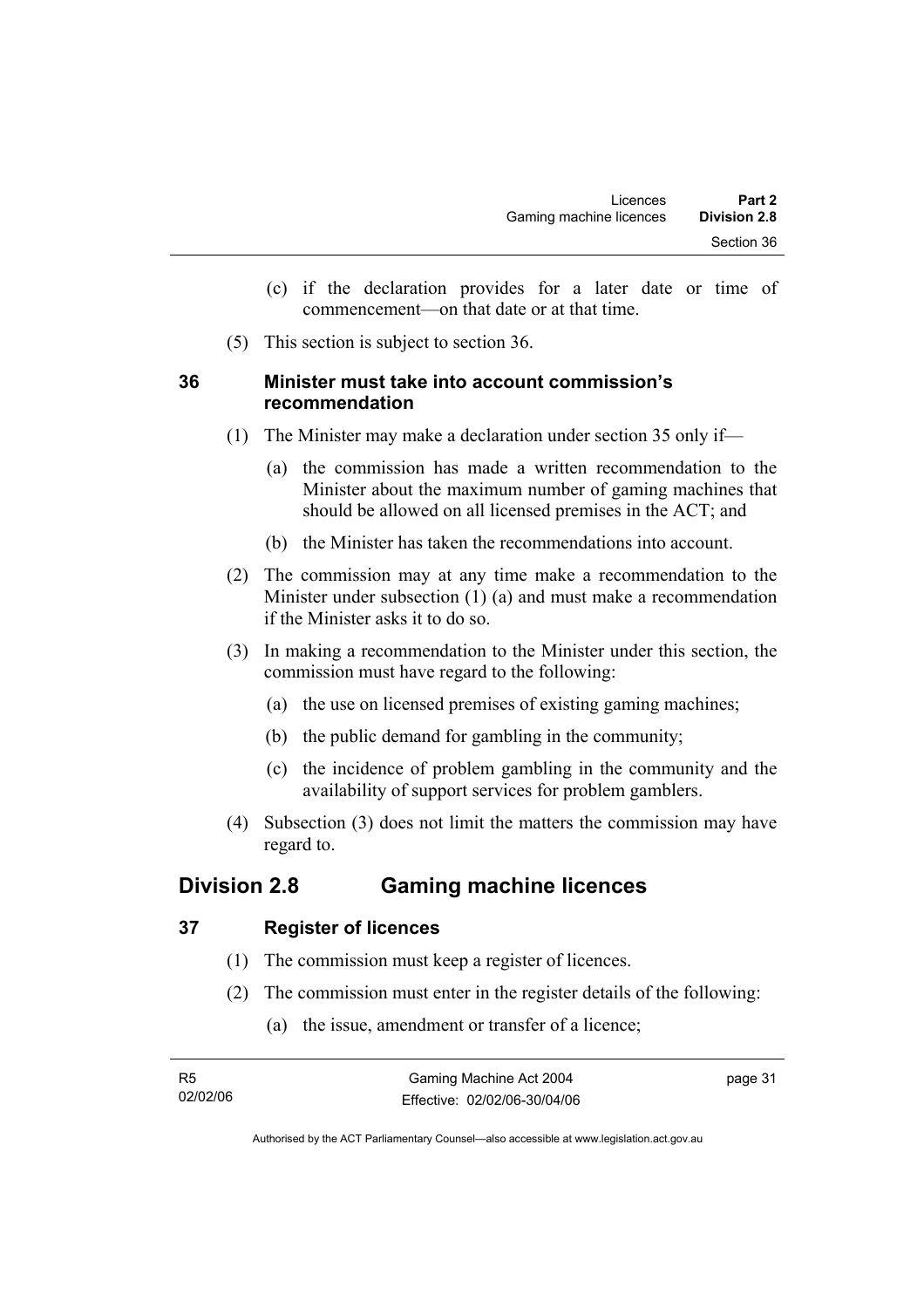- (b) the suspension or cancellation of a licence;
- (c) any other details prescribed under the regulations.

#### **38 Giving copy of licence**

- (1) This section applies if a licensee tells the commission, in writing, about the loss, theft or destruction of the licence.
- (2) The commission may, by written notice given to the licensee, require the licensee to give the commission, within a stated period and in a stated form, a statement confirming, and explaining the circumstances of, the loss, theft or destruction.
- (3) If the commission is satisfied that the licence has been lost, stolen or destroyed, the commission may give a replacement licence to the licensee.
	- *Note* A fee may be determined under s 177 for this provision.

page 32 Gaming Machine Act 2004 Effective: 02/02/06-30/04/06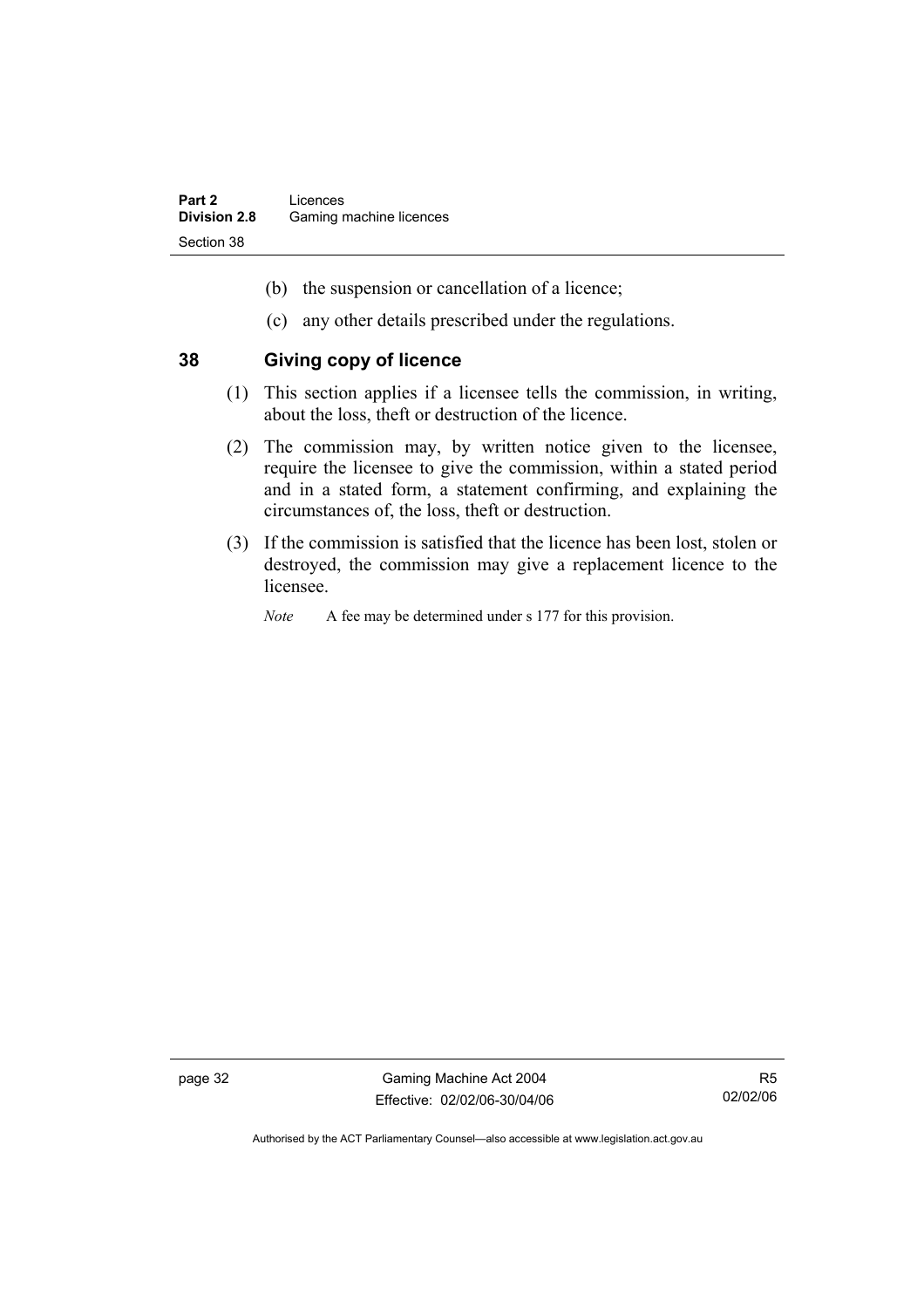# **Part 3 Conditions on licences**

# **Division 3.1 Compliance with licence conditions**

## **39 Failure to comply with conditions of licence**

- (1) A licensee commits an offence if—
	- (a) the licensee's licence is subject to a condition; and
	- (b) the licensee fails to comply with a requirement of the condition.

Maximum penalty: 100 penalty units.

- (2) An offence against this section is a strict liability offence.
	- *Note* Licence conditions are imposed by the commission and by other parts of the Act, as well as by this part.

# **Division 3.2 General licence conditions**

## **39A Compliance with requirements for issue of licence**

It is a condition of a licence that the licensee—

- (a) continually meets each requirement for the issue of a gaming machine licence; and
	- *Note* For the requirements for the issue of a gaming machine licence see s 12 and s 13.
- (b) continues not to do anything that would, if the licensee were applying for a gaming machine licence, cause the licensee to be refused the licence.
	- *Note* For the grounds for refusing to issue a gaming machine licence to an applicant that is a club—see s 14.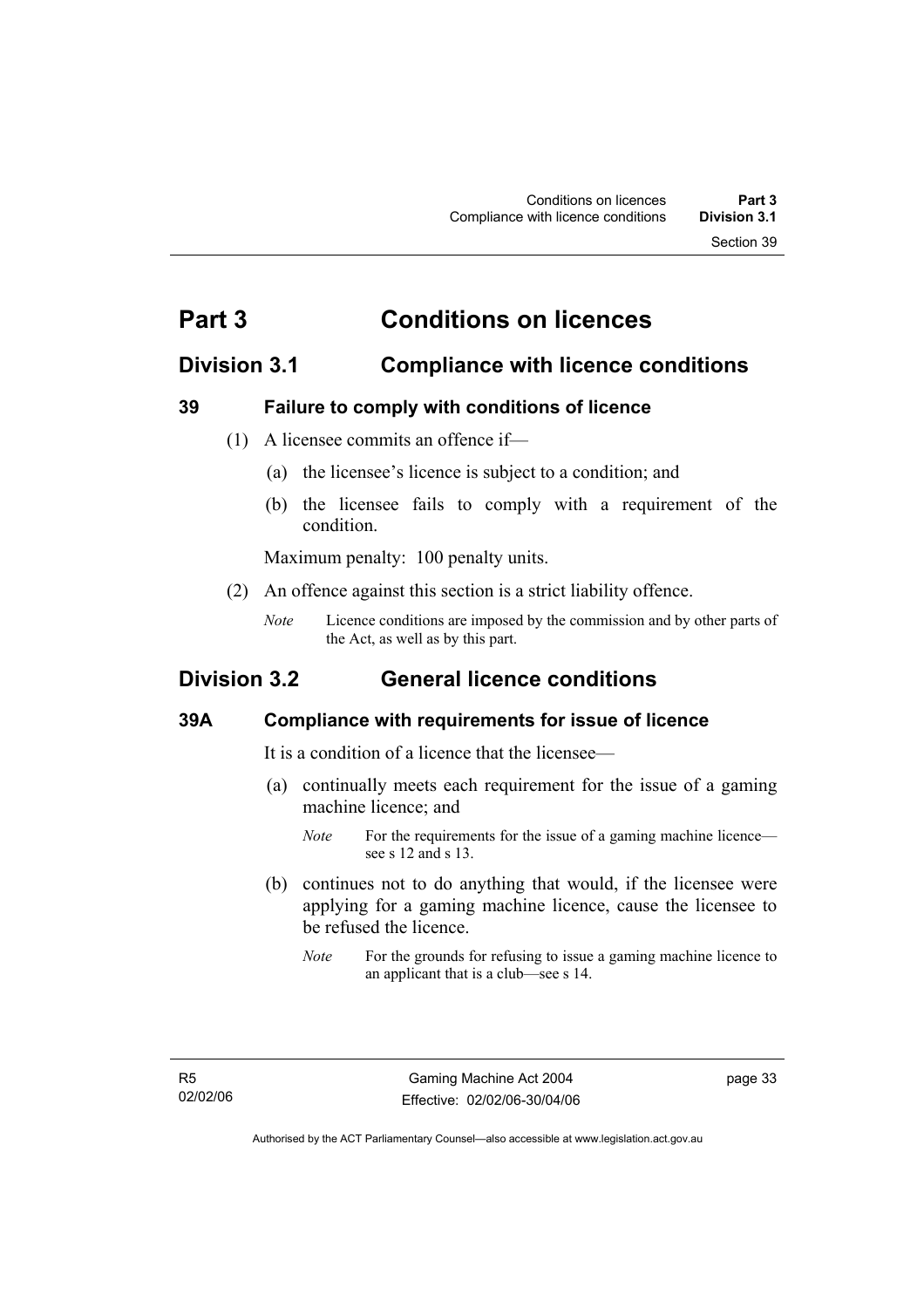| Conditions on licences<br>Part 3<br><b>Division 3.2</b><br>General licence conditions |  |
|---------------------------------------------------------------------------------------|--|
| Section 40                                                                            |  |

#### **40 Compliance with directions**

It is a condition of a licence that the licensee complies with a written direction given to the licensee by the commission.

#### **41 Display of licence at licensed premises**

- (1) It is a condition of a licence that the licensee displays the licence, or a copy of the licence, at each entrance to each gaming area of the licensed premises.
- (2) However, the licensee need not display the schedule to the licence.
- (3) Subsection (1) does not apply if the licensee has given the licence to the commission under section 27 (which is about a request for return of licences for amendment) or section 33 (1) (which is about obligations on licensee on transfer).
- (4) Also, subsection (1) does not apply if—
	- (a) the licence has been lost, stolen or destroyed; and
	- (b) the licensee gave the commission prompt notice under section 38 (Issue of copy of licence) of the loss, theft or destruction; and
	- (c) if the commission required the licensee to give a statement under section 38—the licensee gave the statement as required.

#### **42 Licence schedule to be kept at premises**

It is a condition of a licence that the licensee keeps a copy of the schedule to the licence at the licensed premises.

## **43 Rules and control procedures for operation of gaming machines and peripheral equipment**

It is a condition of a licence that the licensee must not operate a gaming machine or peripheral equipment on its licensed premises otherwise than in accordance with licensee's rules and control procedures.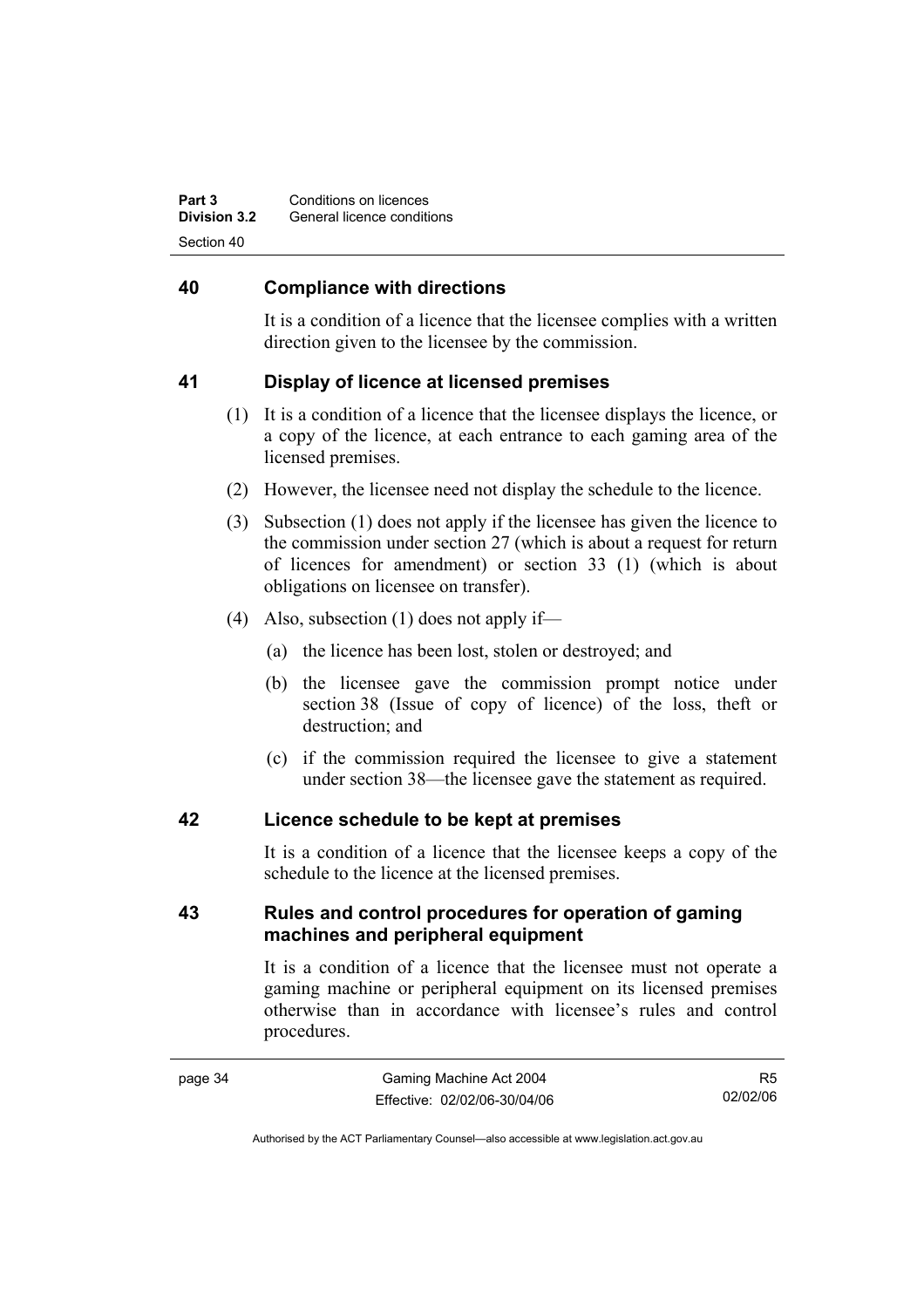#### **44 Installation in accordance with Act**

It is a condition of a licence that the licensee must not allow the installation of a gaming machine on the licensed premises otherwise than in accordance with this Act.

#### **45 Installation certificate**

- (1) This section applies if—
	- (a) a gaming machine is installed on licensed premises; and
	- (b) the commission gives the licensee a notice under section 124 for the gaming machine.
- (2) It is a condition of the licence that the licensee gives the commission written notice of the stated details for the gaming machine as soon as practicable, but not later than 3 days after the later of the following:
	- (a) the day the machine is installed;
	- (b) the day the commission gives the notice.

#### **46 Operation after installation**

- (1) This section applies if a gaming machine is operated on licensed premises.
- (2) It is a condition of the licence that the licensee not allow the gaming machine to be operated on the licensed premises unless the licensee has given the commission a notice under section 45 (2) for the machine.
- (3) However, subsection (2) does not prevent the operation of the gaming machine for maintenance.

#### **47 Operation subject to correct percentage payout**

 (1) It is a condition of a licence that the licensee not operate a gaming machine on the licensed premises if the percentage payout on a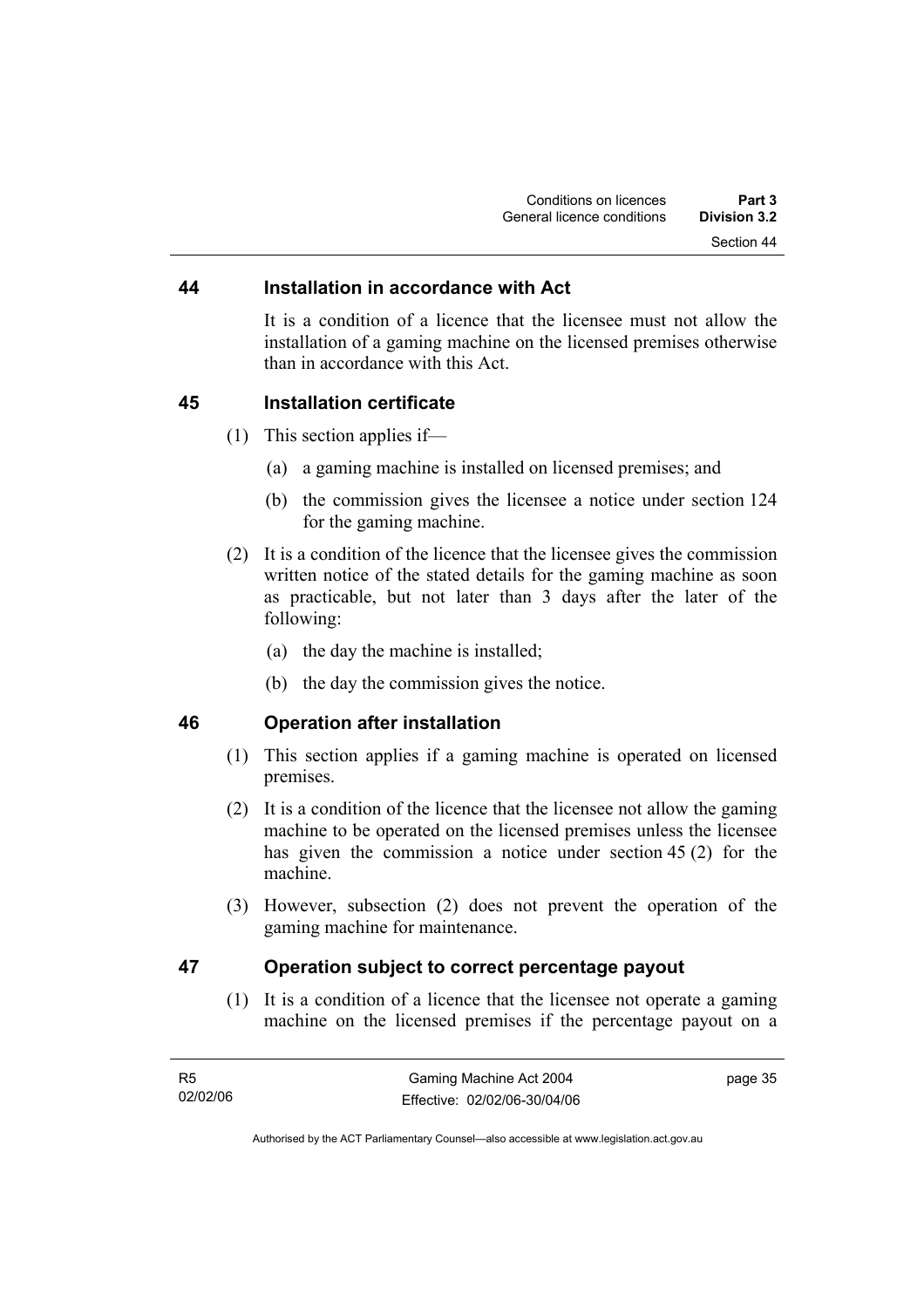| Part 3              | Conditions on licences     |
|---------------------|----------------------------|
| <b>Division 3.2</b> | General licence conditions |
| Section 48          |                            |

gaming machine on the licensed premises is not the percentage payout under the licence for the machine.

 (2) Subsection (1) does not prevent the operation of the gaming machine to correct the percentage payout.

#### **48 Percentage payout of gaming machines to be displayed**

It is a condition of a licence that each licensed gaming machine has the percentage payout under the licence for the gaming machine clearly displayed on the machine in a position approved by the commission under section 126.

### **49 Maximum stake amount**

It is a condition of the licence that the licensee not operate a gaming machine with a stake amount that is more than the amount prescribed under the regulations.

#### **50 Licensee to comply with relevant codes of practice**

It is a condition of a licence that the licensee comply with the relevant code of practice (if any) prescribed under the Control Act.

#### **51 Licensee to use gaming machines**

- (1) It is a condition of a licence that the licensee use the licensed gaming machines.
- (2) However, a licensee does not contravene the condition under subsection (1) if—
	- (a) the period for which the gaming machine is not used is 1 month or less; or
	- (b) the gaming machine is not used because it is broken or damaged and the licensee has taken, or is taking, all reasonable steps to make the machine operational again; or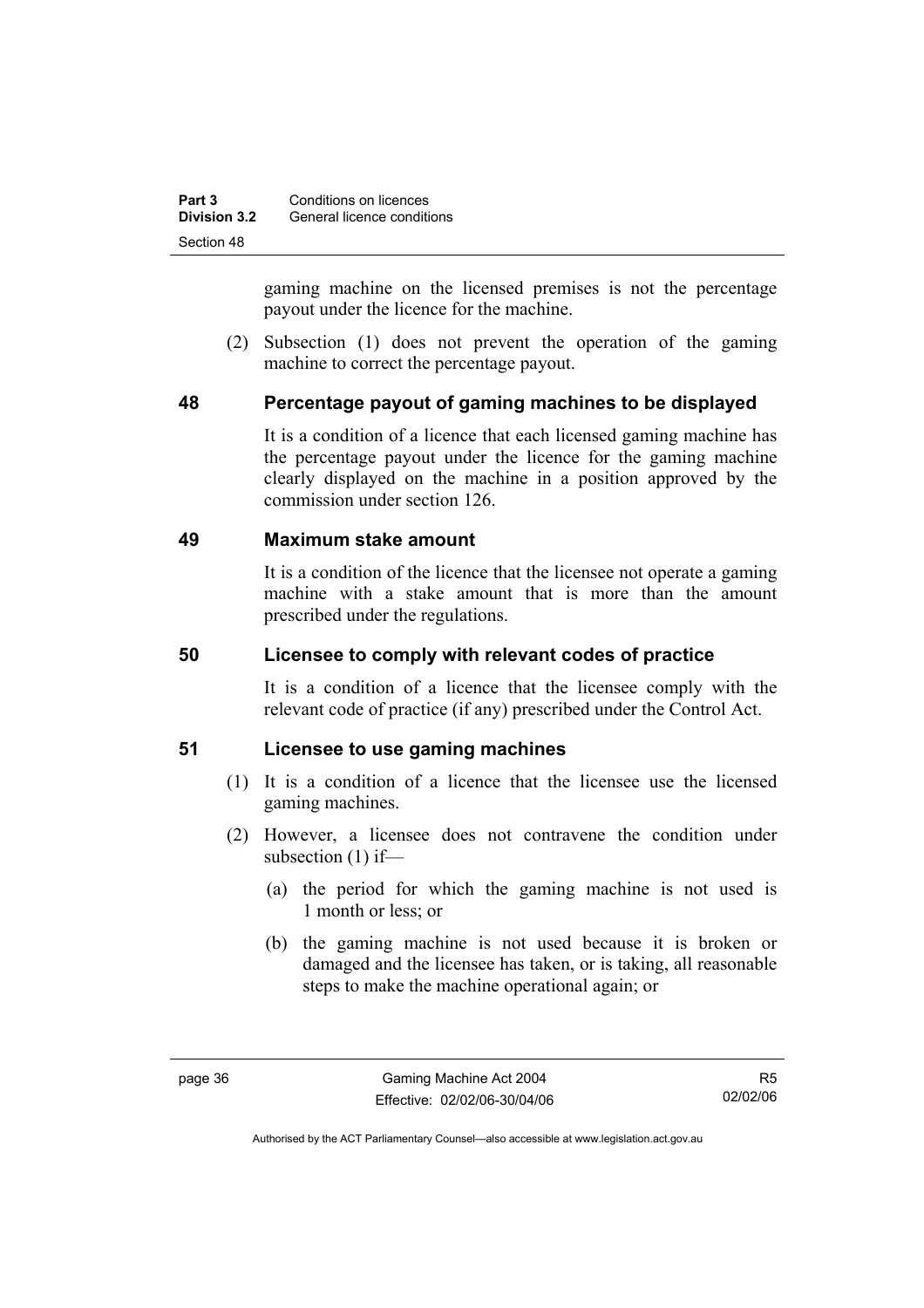- (c) the licensee has the commission's written approval for the gaming machine not to be used.
- (3) On written application by the licensee, the commission may approve the non-use of a gaming machine for a stated period if satisfied that the gaming machine is not being used for a good reason.

# **52 Accounts relating to gaming machines**

It is a condition of a licence that the licensee must—

- (a) keep full and separate accounts of all amounts taken from each gaming machine on the licensed premises; and
- (b) keep the accounts in a way that allows them to be conveniently and properly audited; and
- (c) correctly balance the accounts at the end of each month.

# **Division 3.3 Club licence conditions**

#### **53 Conditions about inequitable benefits**

- (1) It is a condition of a licence for a club that nobody, whether or not a member of a club, directly or indirectly derives a benefit from the club other than a benefit that—
	- (a) is available equally to all voting members of the club; or
	- (b) arises under an agreement in which the parties are dealing with each other at arm's length; or
	- (c) is given to a member under a resolution passed at a general meeting of voting members.
- (2) It is a condition of a licence for a club that nobody, whether or not a member of a club, directly or indirectly derives a benefit that is not available equally to all voting members of the club from—
	- (a) the club having applied for a licence; or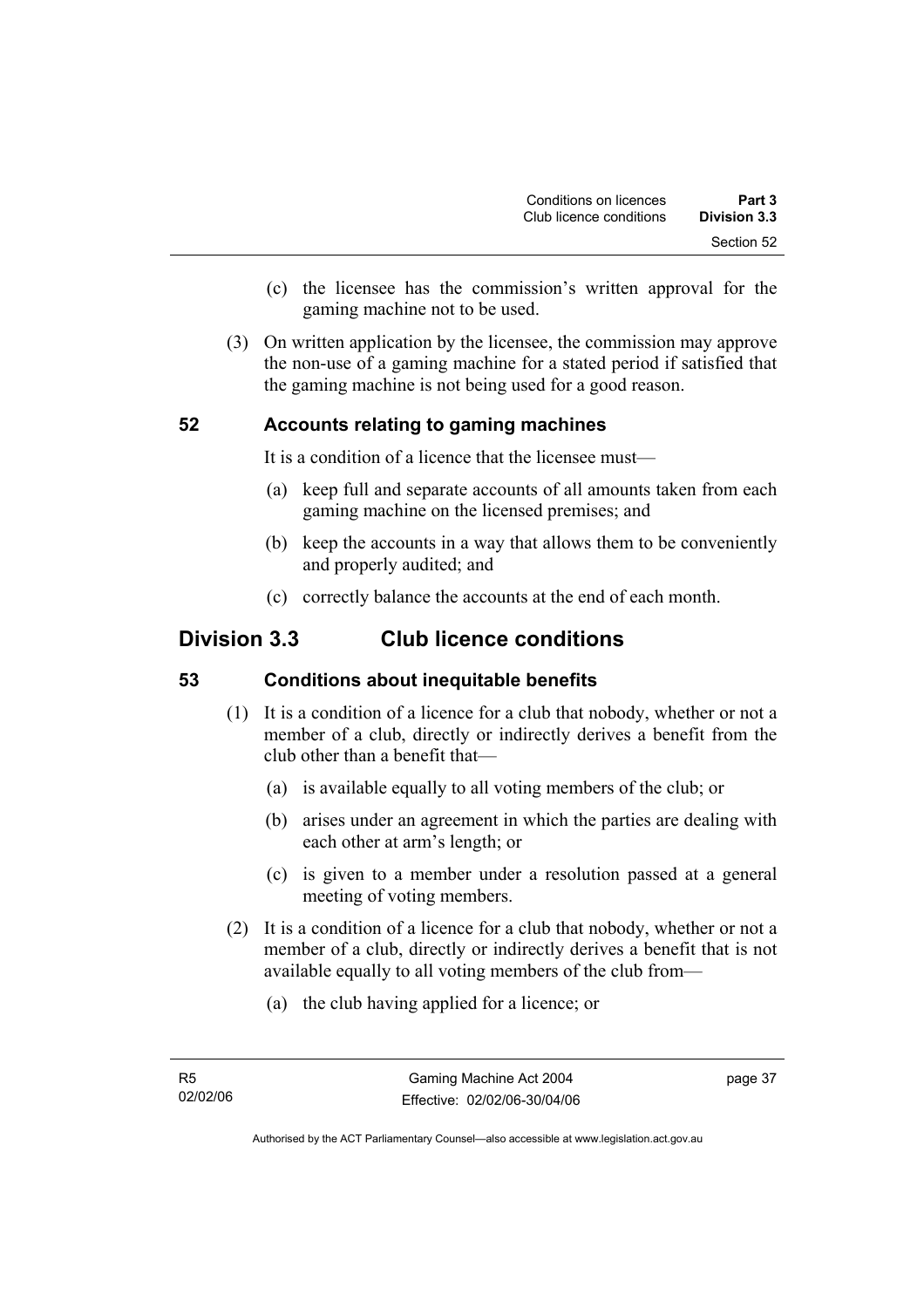- (b) a licence being issued to the club; or
- (c) any added value that may accrue to the premises of the club because of a licence being issued to the club.
- (3) For this section, a person is not taken to be not dealing with the club at arm's length only because—
	- (a) the person and the club are corporations that are related under the Corporations Act, section 50; or
	- (b) the person, or an individual representing the person in dealings with the club, is an influential person for the club.
- (4) This section does not prevent a person taking a benefit if—
	- (a) the person is entitled (whether or not under the rules of the club) to the benefit in the course of acting on behalf of the club; and
	- (b) the benefit consists only of—
		- (i) reasonable food or refreshment; or
		- (ii) out-of-pocket expenses reasonably incurred and authorised by a resolution of the club's management committee or board.

#### **54 Annual report of clubs**

It is a condition of a licence for a club that the club's annual report for a financial year of the club include information about the following for the financial year:

- (a) any contractual arrangement or consultancy entered into during the year—
	- (i) with an influential person; or
	- (ii) for more than the amount prescribed under the regulations;

Authorised by the ACT Parliamentary Counsel—also accessible at www.legislation.act.gov.au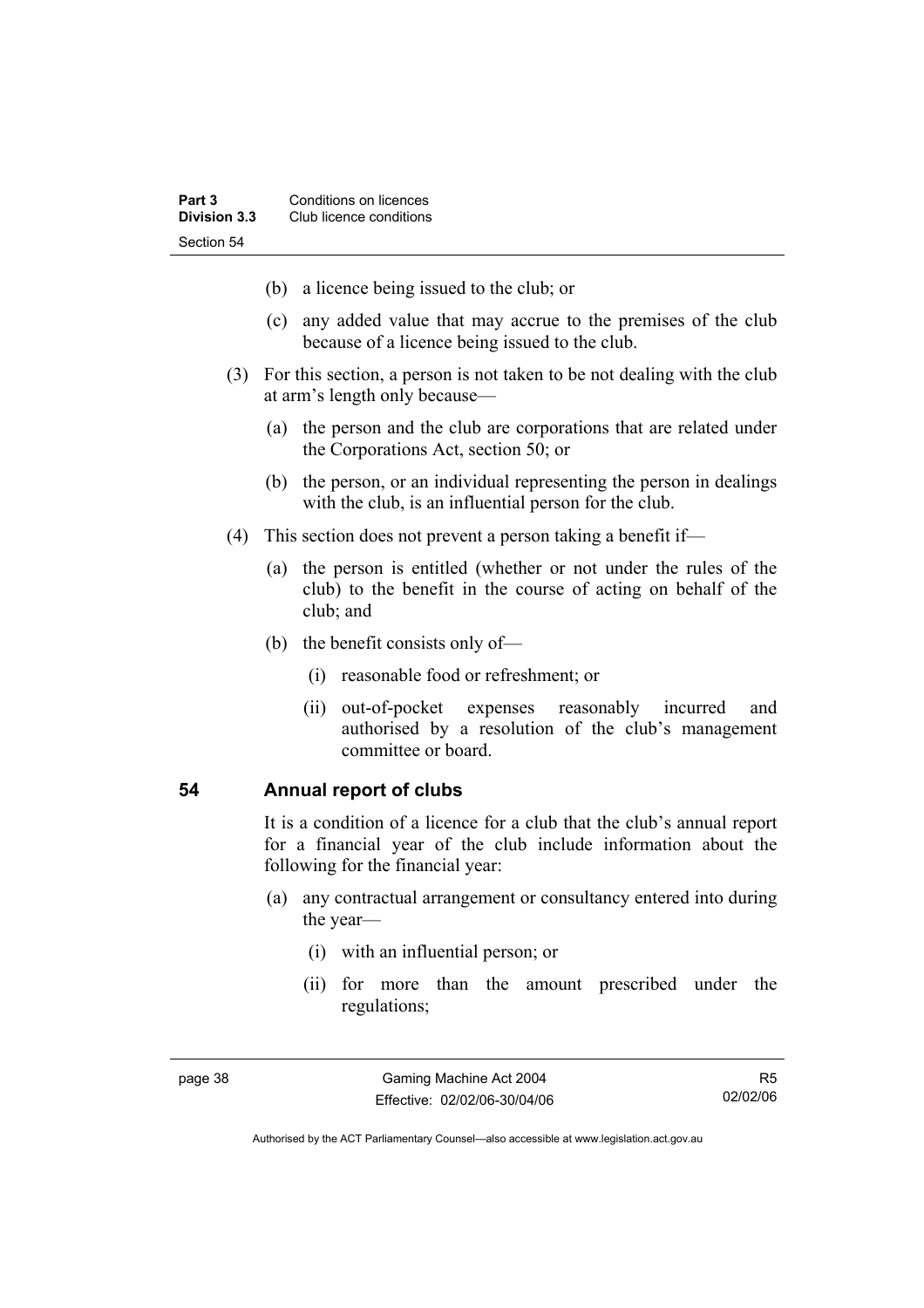(b) any remuneration given to a person the value of which is equal to or more than the amount prescribed under the regulations.

#### **Example for par (b)**

A person may be remunerated by salary plus the use of a car.

*Note* An example is part of the Act, is not exhaustive and may extend, but does not limit, the meaning of the provision in which it appears (see Legislation Act, s 126 and s 132).

#### **55 Other conditions of club licences**

Each of the following is a condition of a licence for a club:

- (a) the proceeds from the conduct of gaming are used in a way that promotes the objects of the licensee;
- (b) the licensee follows its objects or purposes honestly and seriously;
- (c) payments made under the licensee's objects are in the best interests of the licensee's members;
- (d) payments made for things bought by the licensee are reasonable;
- (e) salaries, wages, allowances or benefits paid or payable by the licensee to the licensee's executive officers and employees are reasonable;
- (f) payments for services provided to the licensee are reasonable and necessary, particularly in relation to the scale of the licensee's licensed business;

#### **Example**

The licensee has 4 gaming machines and pays \$150 000 a year for gaming machine advice. This payment is not reasonable because the payment is disproportionately large given the revenues from the 4 machines in relation to which the advice is being given.

*Note* An example is part of the Act, is not exhaustive and may extend, but does not limit, the meaning of the provision in which it appears (see Legislation Act, s 126 and s 132).

| R <sub>5</sub> | Gaming Machine Act 2004      | page 39 |
|----------------|------------------------------|---------|
| 02/02/06       | Effective: 02/02/06-30/04/06 |         |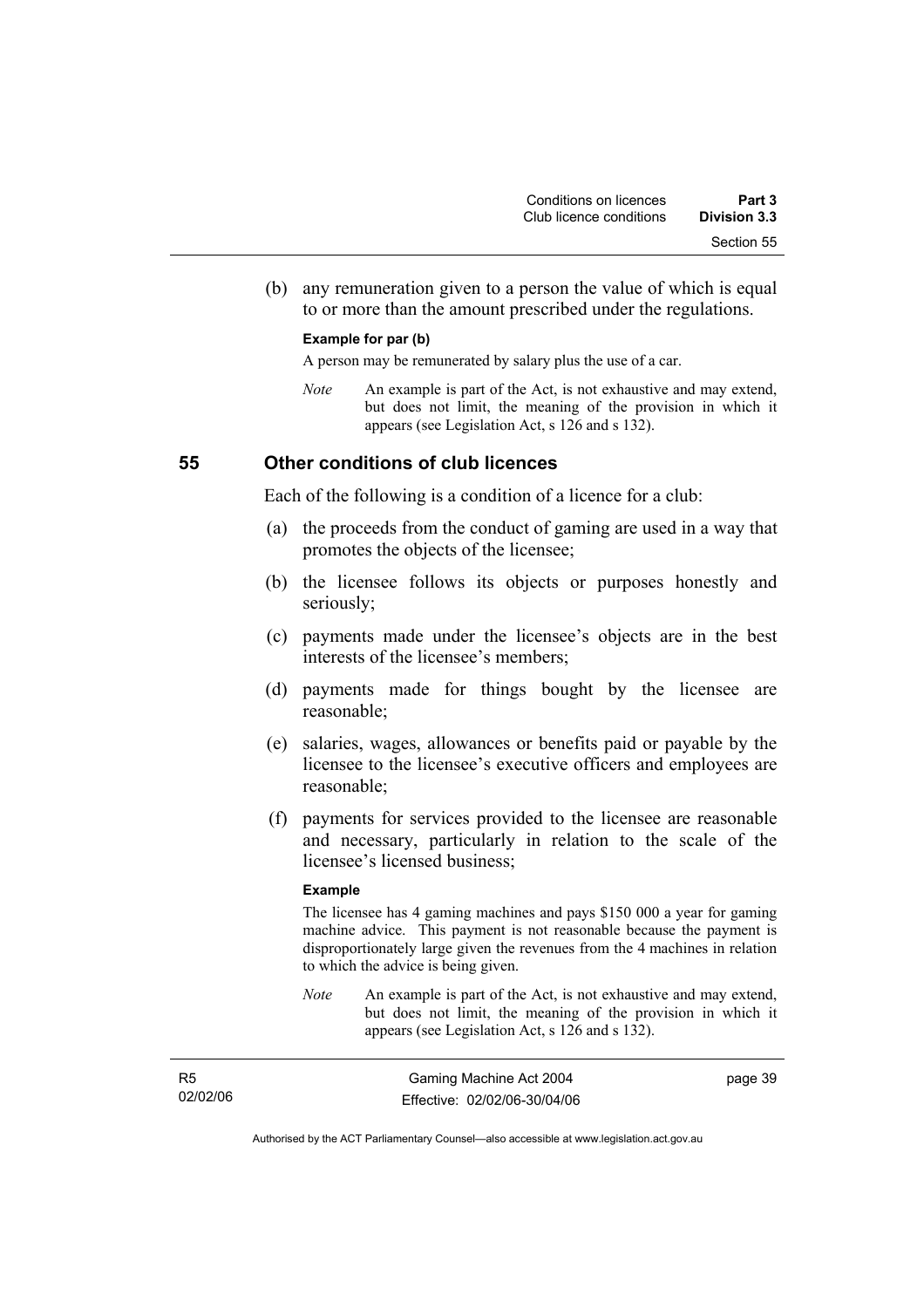| Conditions on licences<br>Part 3 |                         |
|----------------------------------|-------------------------|
| <b>Division 3.3</b>              | Club licence conditions |
| Section 55                       |                         |

- (g) guests must be signed in by a club member and accompanied by the member who signed them in;
- (h) only members and signed-in guests can play gaming machines in the club.

page 40 Gaming Machine Act 2004 Effective: 02/02/06-30/04/06

R5 02/02/06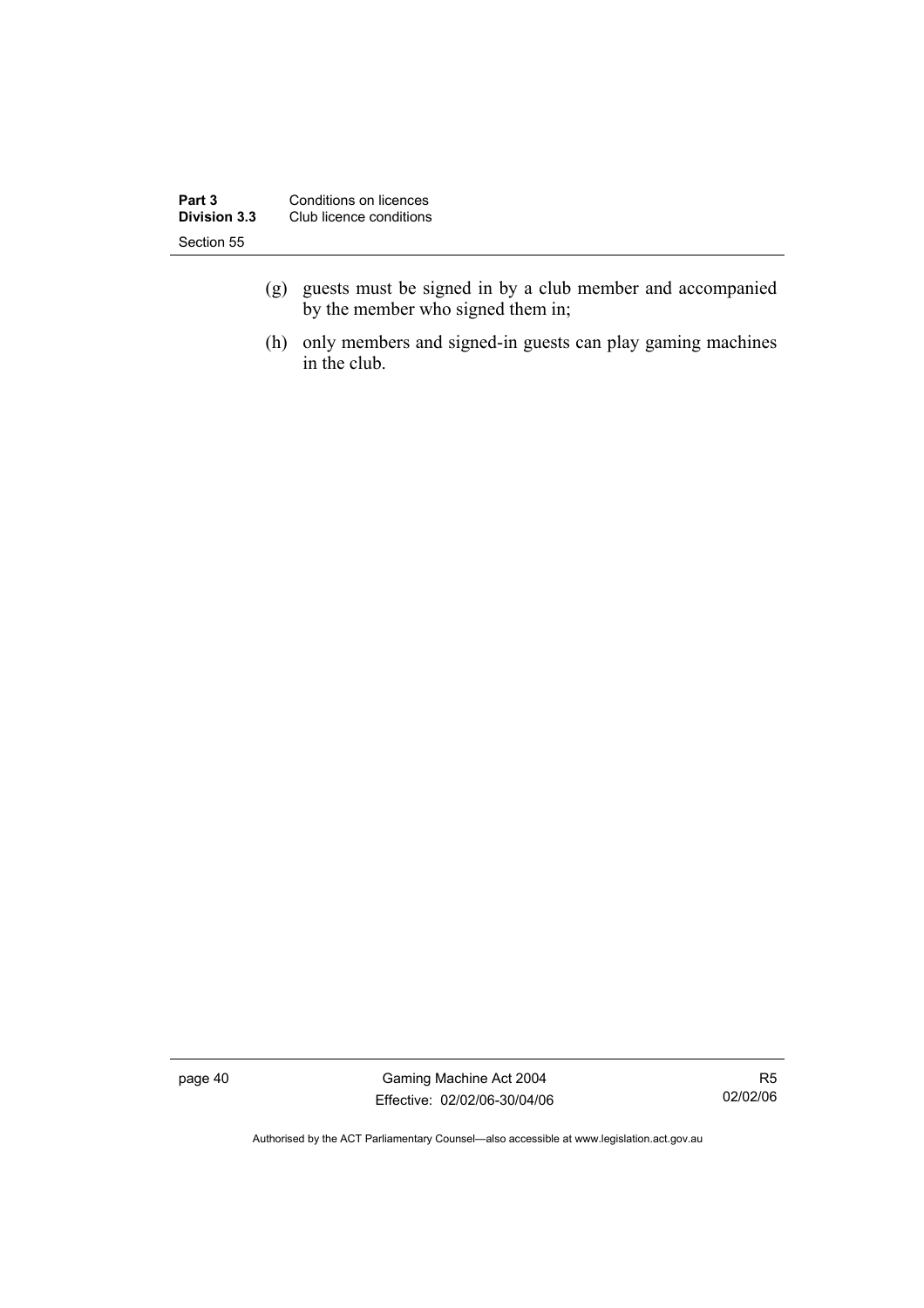# **Part 4 Disciplinary action**

#### **56 Definitions for pt 4**

In this part:

*disciplinary action*—see section 58.

*disciplinary notice*—see section 61.

*ground for disciplinary action* against a licensee—see section 57.

#### *licence*—

- (a) in relation to a person who is authorised to conduct a linked-jackpot arrangement under section 134, means the authorisation;
- (b) in relation to a permit-holder under part 8 (Linked-jackpot arrangements), means a multi-user permit.

*licensee* includes a permit-holder under part 8.

## **57 Grounds for disciplinary action**

- (1) Each of the following is a *ground for disciplinary action* against a licensee:
	- (a) the licensee gave information to the commission that was false, incomplete or otherwise misleading;
	- (b) the licensee, or an agent or employee of the licensee, has contravened this Act;
	- (c) the licensee is not an eligible person for a licence;
	- (d) for a corporation—an influential person is not an eligible person;

page 41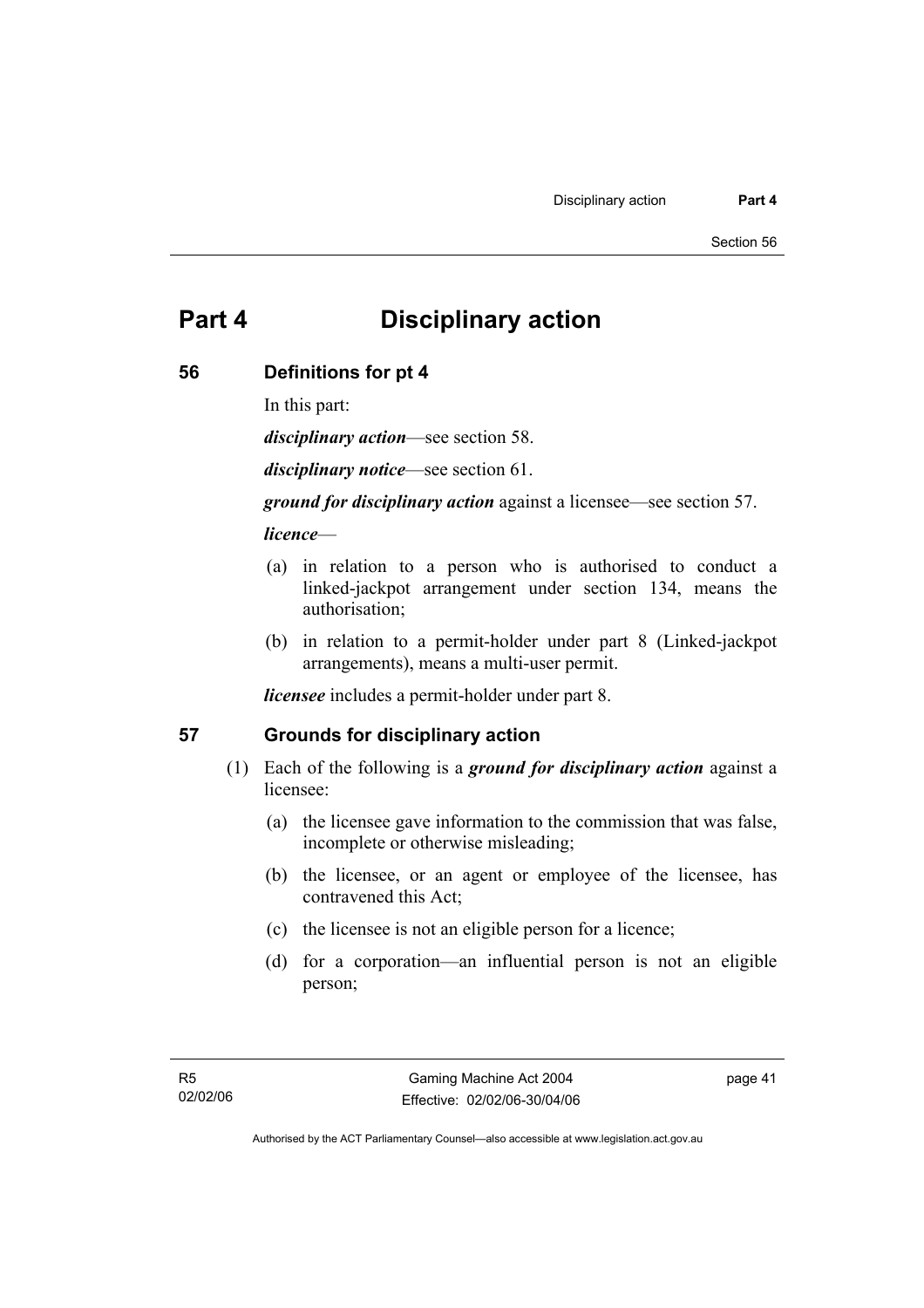#### **Part 4 Disciplinary action**

Section 57

- (e) for a licence issued to a club—
	- (i) the club has been or is about to be wound up; or
	- (ii) the club has not operated for 3 months or, if the commission approves a longer period, that longer period; or
	- (iii) the club has ceased to be an eligible club;
- (f) for a licence issued in relation to premises to which an on licence applies—the premises are not being used by people mainly for drinking alcohol;
- (g) the licensee has been given a reprimand that included a direction, and has not complied with the direction.
- (2) In subsection (1) (b), a reference to a *contravention* of this Act includes a reference to the following:
	- (a) a contravention of the Criminal Code, part 2.4 (Extensions of criminal responsibility) in relation to an offence against this Act or otherwise in relation to this Act;
	- (b) a contravention of the Criminal Code in relation to a document completed, kept or given, or required to be completed, kept or given, under or in relation to this Act;
	- (c) a contravention of the Criminal Code in relation to anything done, or not done, under or in relation to this Act.
- (3) The commission may, in writing, approve a period longer than 3 months for subsection  $(1)$  (e)  $(ii)$  if satisfied that-
	- (a) there is a good reason why the club is not operating; and
	- (b) the club will operate again after the end of the longer period.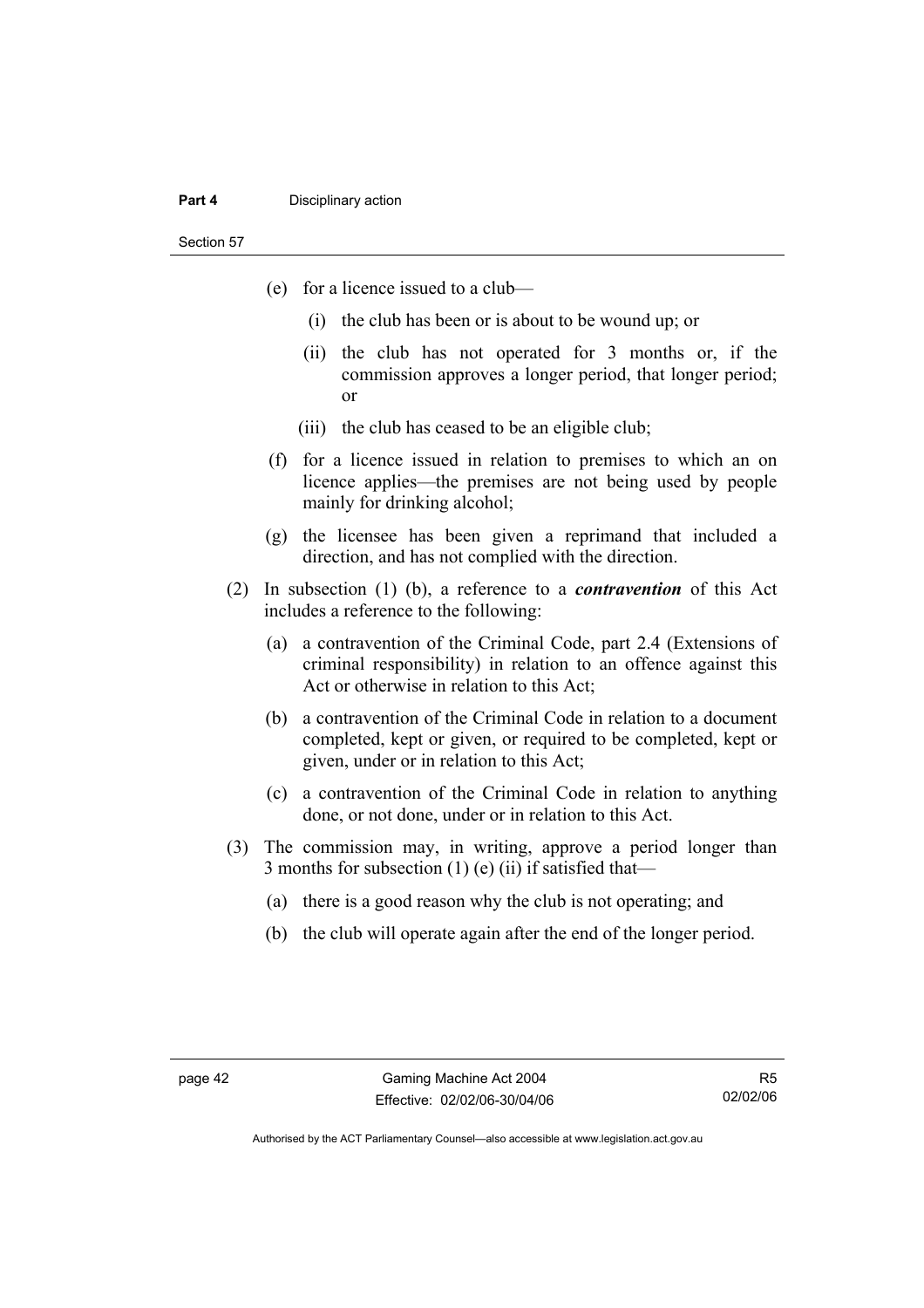#### **58 Disciplinary action**

- (1) Each of the following is a *disciplinary action* when taken against a person:
	- (a) reprimanding the person;
	- (b) imposing conditions on, or amending the conditions of, the person's licence;
	- (c) ordering the person to pay to the Territory a financial penalty of not more than \$100 000;
	- (d) suspending the person's licence for a stated period or until a stated thing happens;
	- (e) cancelling the person's licence.
- (2) A reprimand may include a direction by the commission that the licensee, within a stated time—
	- (a) cease contravening this Act; or
	- (b) rectify something that contributes to the ground for disciplinary action.
- (3) A financial penalty imposed under this section may be recovered as a debt payable to the Territory.

## **59 Criteria for disciplinary action**

- (1) In deciding what disciplinary action to take under section 58, the commission must consider the following:
	- (a) whether disciplinary action has been taken against the licensee before;
	- (b) whether the disciplinary ground on which the disciplinary action is to be taken endangered the public or the public interest;
	- (c) the seriousness of the disciplinary ground;

page 43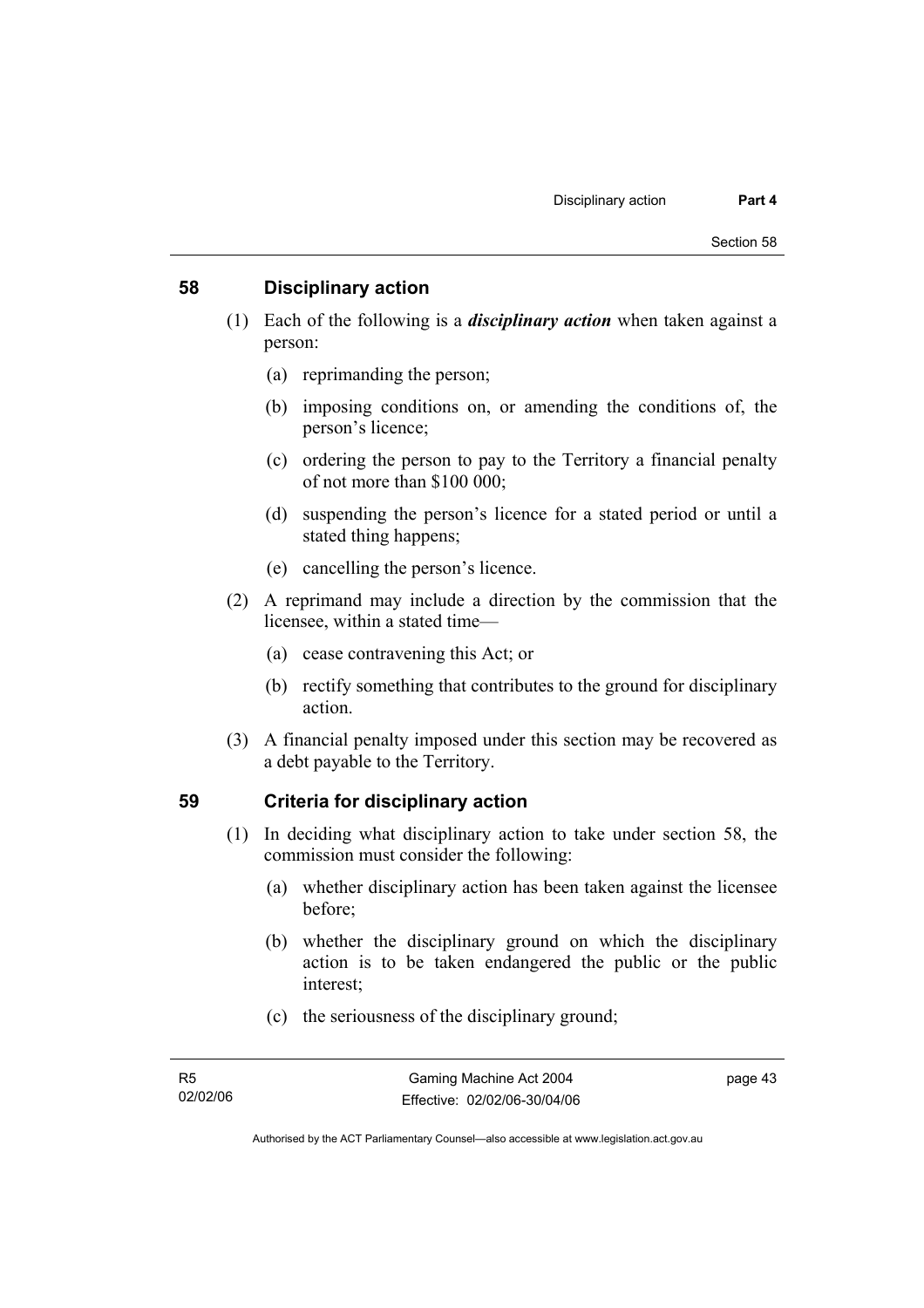#### **Part 4 Disciplinary action**

Section 60

- (d) the likelihood of further disciplinary action needing to be taken.
- (2) The commission may also consider any other relevant matter.

#### **60 When disciplinary notice may be given**

If the commission is satisfied that a ground for disciplinary action exists, or may exist, in relation to a licensee, the commission may give the licensee a disciplinary notice.

*Note* The commission need not give a disciplinary notice if the grounds for disciplinary action are the contravention of a direction in a reprimand (see s 62).

#### **61 Disciplinary notices**

A notice (a *disciplinary notice*) given to the licensee must—

- (a) state the ground for disciplinary action that caused the notice to be given; and
- (b) tell the licensee that the licensee may, within 3 weeks after the day the licensee is given the notice, give a written response to the commission about the notice.

#### **62 Commission may take disciplinary action against licensee**

- (1) This section applies if the commission is satisfied that a licensee has contravened a direction in a reprimand.
- (2) This section also applies if—
	- (a) a licensee has been given a disciplinary notice; and
	- (b) after considering any responses given within the 3-week period in relation to the notice under section 61, the commission is satisfied that a ground for disciplinary action exists in relation to a licensee.
- (3) The commission may take disciplinary action against the licensee.

| page 44 | Gaming Machine Act 2004      | R5       |
|---------|------------------------------|----------|
|         | Effective: 02/02/06-30/04/06 | 02/02/06 |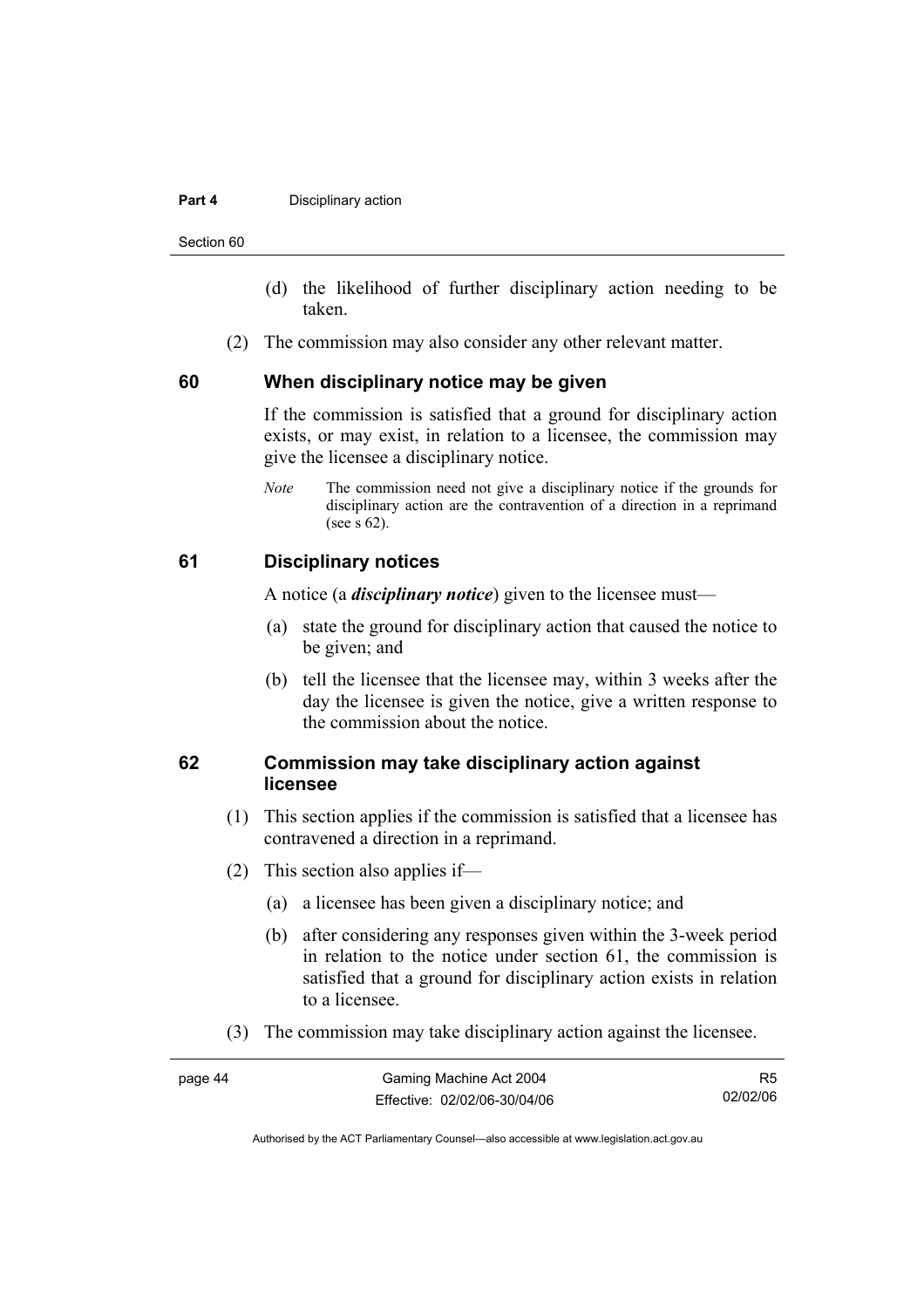- (4) To remove any doubt, the disciplinary action may consist of 2 or more of the actions mentioned in section 58.
- (5) Disciplinary action takes effect when the licensee receives written notice of the action, or on a later stated date.

### **63 Suspension of licences because of suspension of general and on licences**

If a general licence or on licence relating to premises to which a gaming machine licence applies is suspended under the *Liquor Act 1975*, the gaming machine licence is suspended by force of this section for the period of suspension of the general licence or on licence.

#### **64 Cancellation of licences because of cancellation etc of general and on licences**

- (1) If a general licence or on licence relating to premises to which a gaming machine licence applies is not renewed under the *Liquor Act 1975*, the gaming machine licence is cancelled by force of this section.
- (2) If a general licence or on licence relating to premises to which a gaming machine licence applies is cancelled under the *Liquor Act 1975*, the gaming machine licence is cancelled by force of this section.
- (3) However, a licence cancelled under this section is taken to be in force again if the decision to cancel the general or on licence because of which the gaming machine licence was cancelled is reversed on appeal.

## **65 Return of licence on cancellation**

- (1) This section applies if—
	- (a) the commission cancels a person's licence under this part; and
	- (b) the person is given notice of the cancellation.

page 45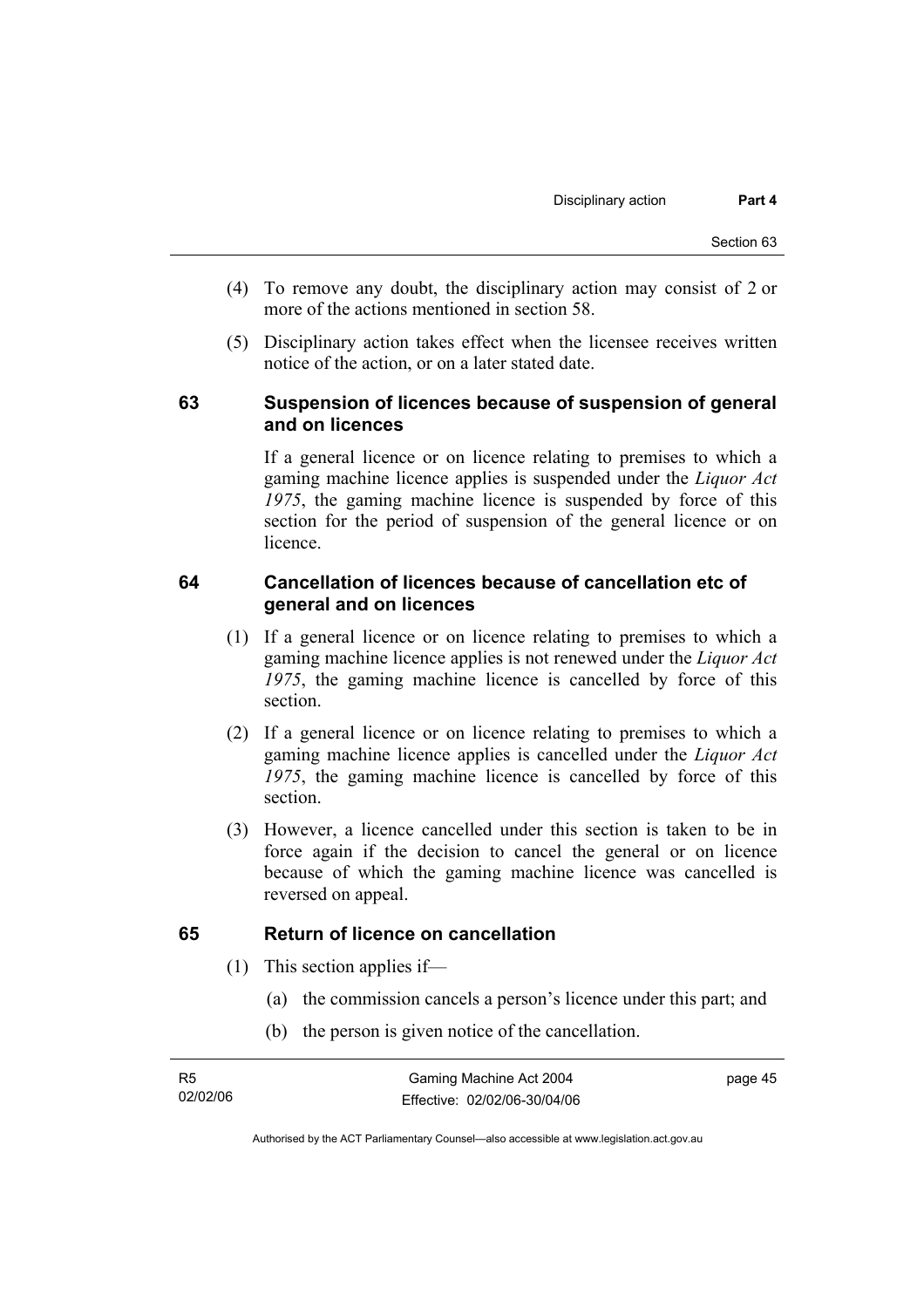#### **Part 4 Disciplinary action**

#### Section 65

- (2) This section also applies if—
	- (a) a person's licence is cancelled under section 64 (1); or
	- (b) the person's licence is cancelled under section 64 (2) and the person has notice of the cancellation of the person's general or on licence.
- (3) The person must return the licence to the commission as soon as practicable, but in any case not later than 1 week after the day the cancellation under this part takes affect.

Maximum penalty: 50 penalty units.

(4) An offence against this section is a strict liability offence.

page 46 Gaming Machine Act 2004 Effective: 02/02/06-30/04/06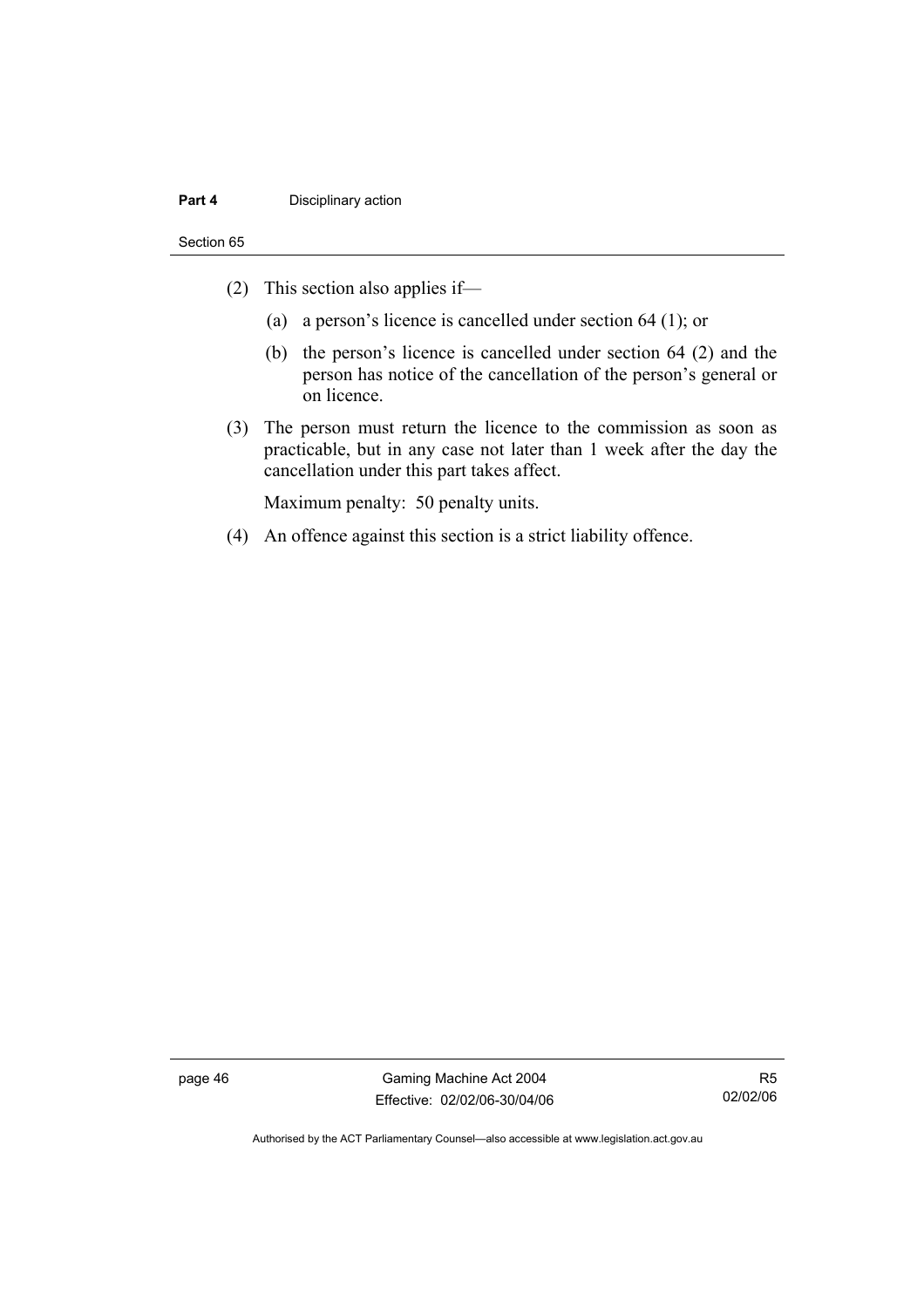# **Part 5 Centralised monitoring system**

#### **66 Meaning of** *centralised monitoring system*

(1) In this Act:

*centralised monitoring system (*or *CMS)* means a system approved in writing by the commission that—

- (a) monitors the operation and performance of approved gaming machines; and
- (b) facilitates the working out and checking for accuracy of tax liability, and the collection of tax, under this Act; and
- (c) can perform other related functions.
- (2) An approval is a notifiable instrument.

*Note* A notifiable instrument must be notified under the Legislation Act.

#### **67 Regulations about CMS**

- (1) The regulations may provide for the approval and operation of a CMS.
- (2) In particular, the regulations may fix a date, or allow the commission to fix a date, by which stated machines must be connected to the CMS.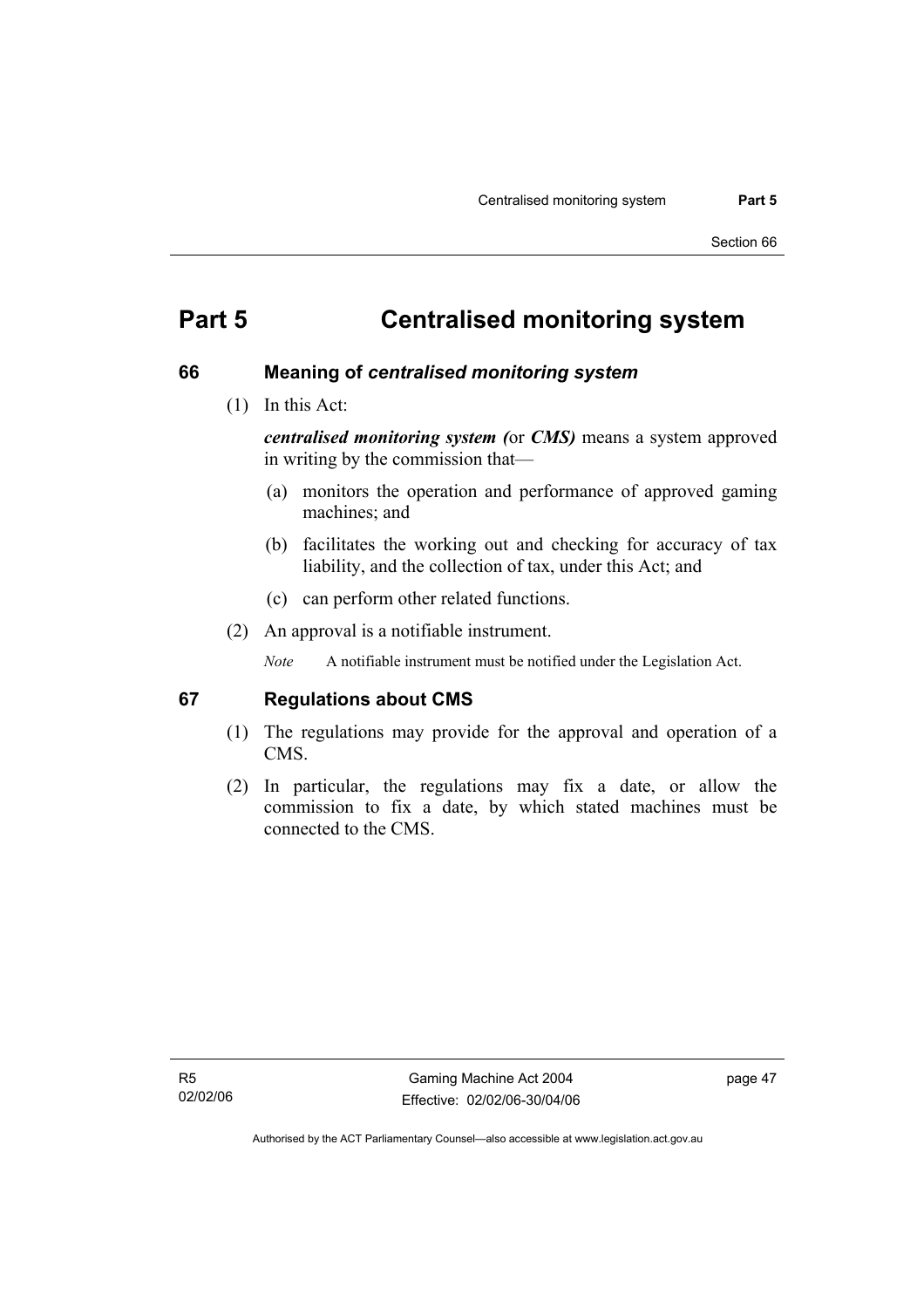# Part 6 **Approval of gaming machines, peripherals, suppliers, technicians and attendants**

# **Division 6.1 Approval of gaming machines and peripheral equipment**

#### **68 Meaning of** *peripheral equipment*

In this Act:

*peripheral equipment*, for a gaming machine, means equipment, or a device, that is incidental to the basic operation of the gaming machine.

#### **Examples**

1 note acceptors

- 2 links
- 3 card readers
- 4 ticket readers
- *Note* An example is part of the Act, is not exhaustive and may extend, but does not limit, the meaning of the provision in which it appears (see Legislation Act, s 126 and s 132).

#### **69 Approval of gaming machines and peripheral equipment**

- (1) The commission may, in writing, approve—
	- (a) a gaming machine; and
	- (b) any peripheral equipment for the gaming machine.
- (2) However, the commission must not approve something under subsection (1) unless the commission has considered—
	- (a) the results of a technical evaluation of the gaming machine and any peripheral equipment by an approved entity; and

R5 02/02/06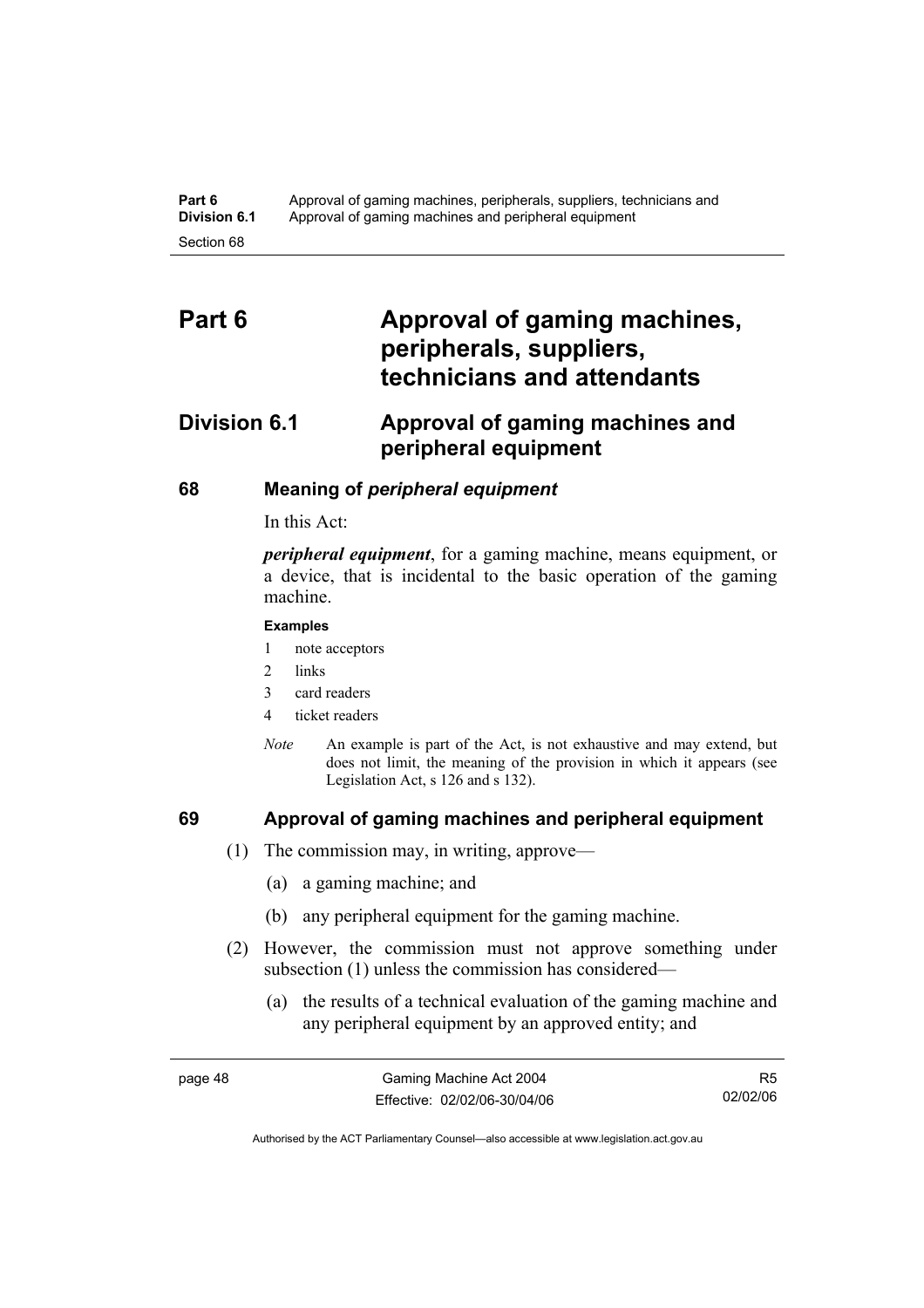- (b) any available research on the consumer protection and harm minimisation implications of the gaming machine or peripheral equipment proposed to be approved.
- (3) The approval of a gaming machine is a notifiable instrument.

*Note* A notifiable instrument must be notified under the Legislation Act.

(4) In this section:

*approved entity* means an entity approved (however described) under a law of a local jurisdiction about gaming machines to undertake technical evaluations for the law.

#### **70 Cancellation or suspension of gaming machine and peripheral equipment approval**

- (1) The commission may, in writing, cancel or suspend the approval of a gaming machine or peripheral equipment if—
	- (a) the machine no longer operates as designed; or
	- (b) the machine no longer operates as intended.
- (2) To remove any doubt, if the approval of a machine is cancelled or suspended under this section, it applies to all machines of that kind, whether or not a particular machine is operating as designed or intended.

#### **Example**

A King of the Thames gaming machine stops operating in accordance with its design. The commission suspends the approval of King of the Thames gaming machines, even though not all King of the Thames gaming machines have stopped operating in accordance with their design.

- *Note* An example is part of the Act, is not exhaustive and may extend, but does not limit, the meaning of the provision in which it appears (see Legislation Act, s 126 and s 132).
- (3) A cancellation or suspension under subsection (1) is a notifiable instrument.
	- *Note* A notifiable instrument must be notified under the Legislation Act.

| R5       | Gaming Machine Act 2004      | page 49 |
|----------|------------------------------|---------|
| 02/02/06 | Effective: 02/02/06-30/04/06 |         |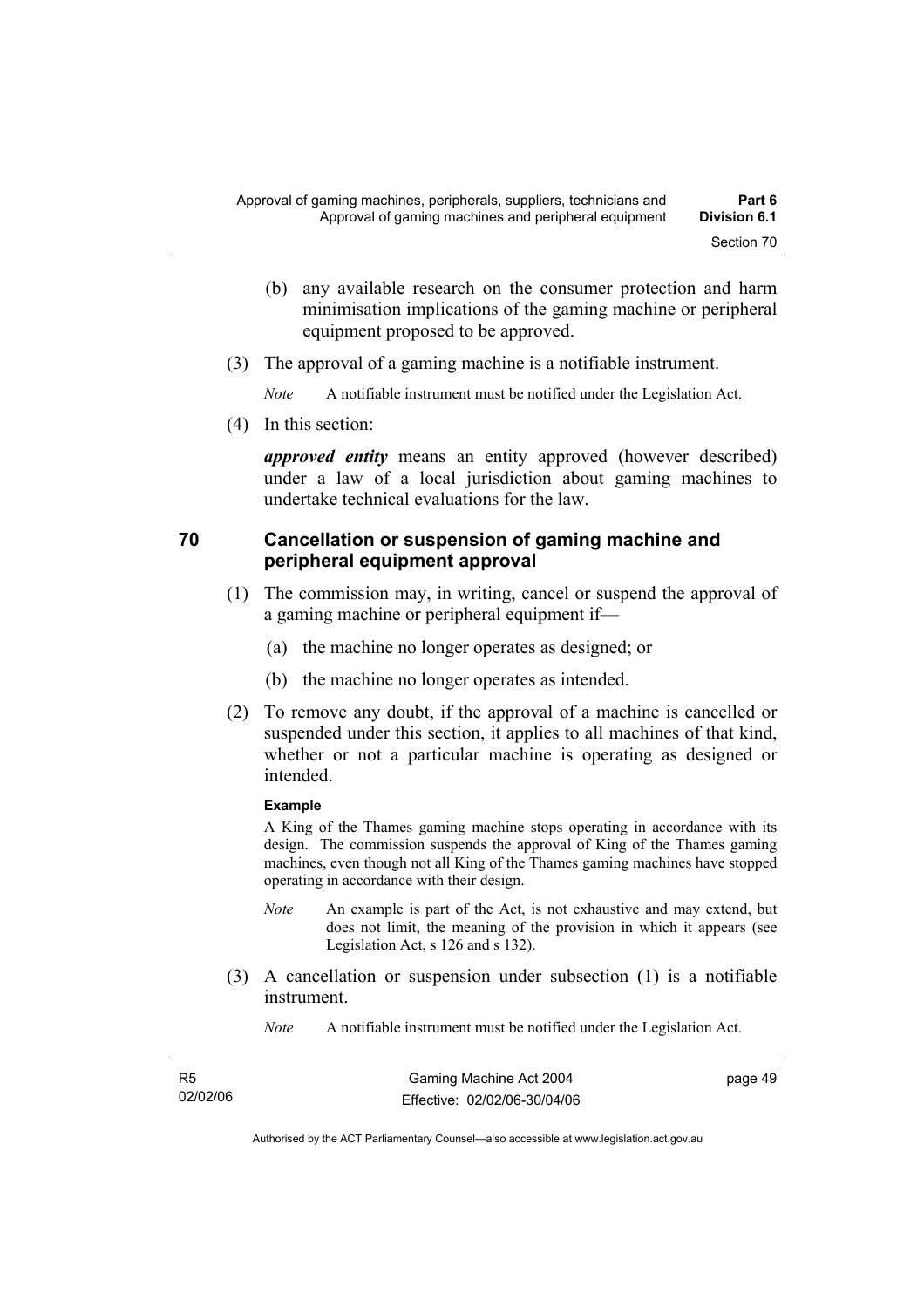#### Part 6 **Approval of gaming machines, peripherals, suppliers, technicians and Division 6.1** Approval of gaming machines and peripheral equipment Section 71

#### **71 Machine access register**

- (1) A licensee must keep a register (the *machine access register*) for the licensed gaming machines on the licensed premises.
- (2) If a gaming machine on the licensed premises is not working for a reason peculiar to the machine, the machine access register must record when and why the machine is not working.

#### **Examples**

- 1 technical problems peculiar to the machine, not a problem that affects all machines, eg a blackout
- 2 maintenance
- 3 door open for coin filling or removal
- 4 inspection by authorised officer
- *Note* An example is part of the Act, is not exhaustive and may extend, but does not limit, the meaning of the provision in which it appears (see Legislation Act, s 126 and s 132).
- (3) If an approved supplier, approved technician or approved attendant opens or maintains a gaming machine on the licensed premises in any way, whether or not by opening the machine, the person must enter the following details in the machine access register:
	- (a) information that clearly identifies the machine;
	- (b) the date when the machine was opened, repaired, adjusted or altered;
	- (c) if the machine was repaired or adjusted—a description of the repair or adjustment;
	- (d) the time when, and reason why, the machine was not working;
	- (e) the signature and number of the certificate of approval of the person making the entry;
	- (f) any other information required under the regulations.
- (4) A person commits an offence if—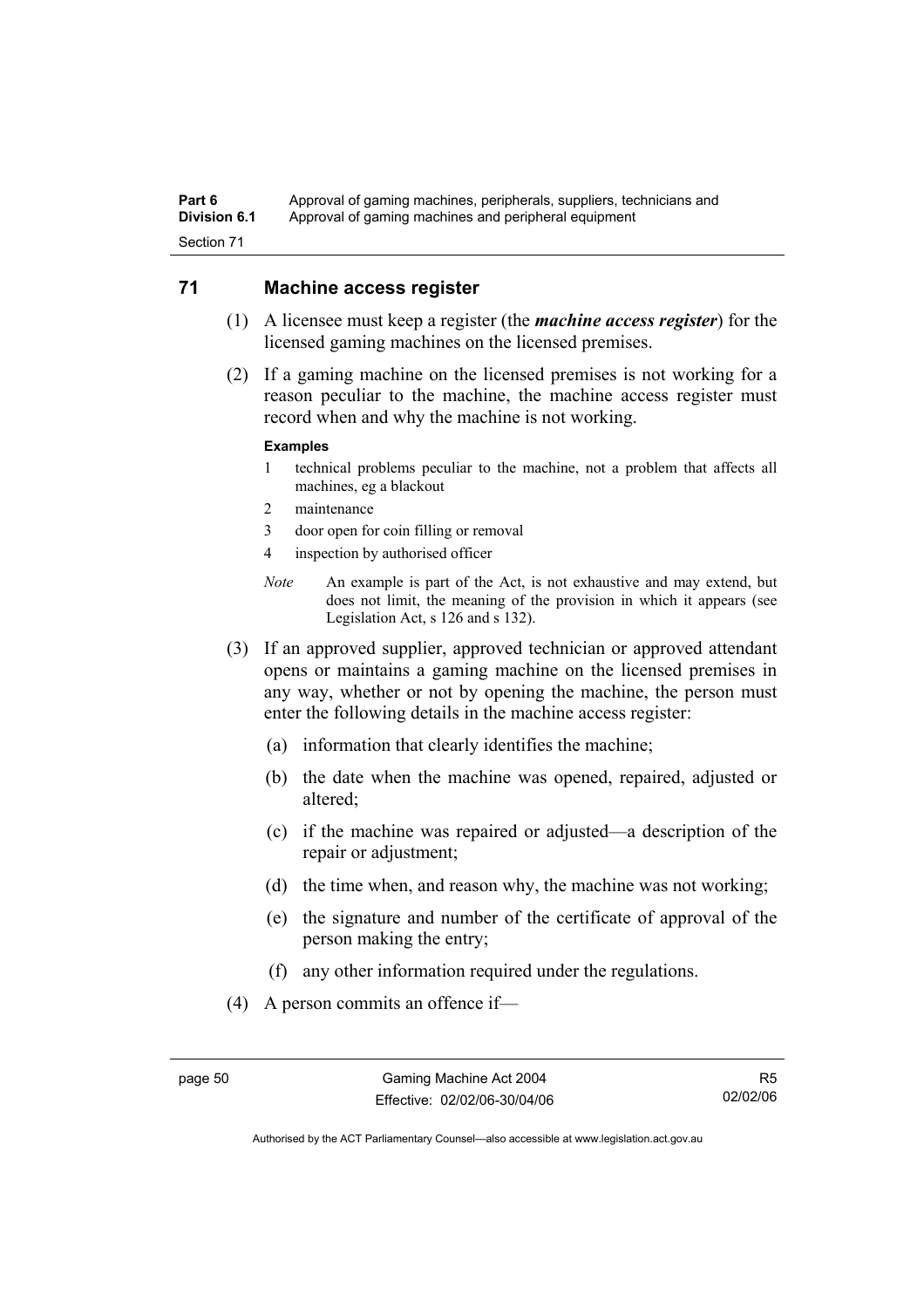- (a) the person enters anything in the machine access register; and
- (b) the person is not an approved supplier, approved technician, approved attendant or authorised person.

Maximum penalty: 10 penalty units.

(5) An offence against subsection (4) is a strict liability offence.

# **Division 6.2 Approved suppliers**

#### **72 Application and approval as supplier**

- (1) A person may apply in writing for approval as a supplier.
	- *Note 1* If a form is approved under the Control Act, s 53D for an application, the form must be used.

*Note 2* A fee may be determined under s 177 for this provision.

- (2) The commission may approve the person as a supplier if satisfied that—
	- (a) the person sells, installs or maintains gaming machines, peripheral equipment for gaming machines or systems (including a CMS) designed for use with gaming machines; and
	- (b) for an individual—the individual is an eligible person; and
	- (c) for a corporation—each influential person for the corporation is an eligible person; and
	- (d) the person satisfies any other requirement prescribed under the regulations.
- (3) If the commission approves a person as a supplier, the commission must give the person a certificate stating that the person is an approved supplier.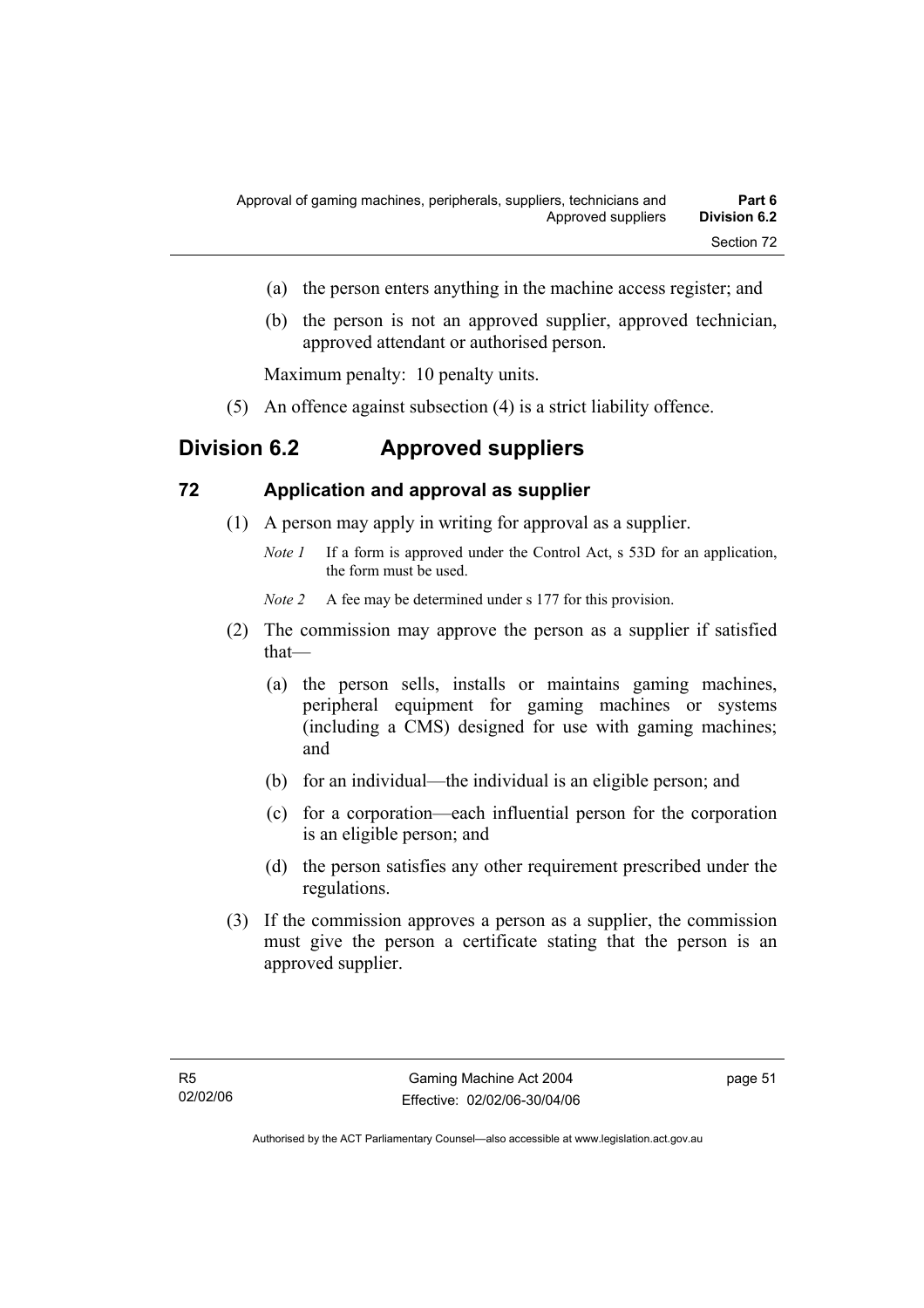## **73 Giving copy of certificate about approved supplier**

- (1) This section applies if an approved supplier tells the commission, in writing, about the loss, theft or destruction of a certificate given to the person under section 72 (3).
- (2) The commission may, by written notice given to the supplier, require the supplier to give the commission, within a stated period and in a stated form, a statement confirming, and explaining the circumstances of, the loss, theft or destruction.
- (3) If the commission is satisfied that the certificate has been lost, stolen or destroyed, the commission may give a replacement to supplier.

*Note* A fee may be determined under s 177 for this provision.

# **Division 6.3 Approved technicians**

## **74 Application for approval as technician**

- (1) An individual may apply in writing for approval as a technician for 1 or more suppliers.
	- *Note 1* If a form is approved under the Control Act, s 53D for an application, the form must be used.
	- *Note 2* A fee may be determined under s 177 for this provision.
- (2) The application must be accompanied by—
	- (a) a statement by each approved supplier for which the applicant is applying for approval that—
		- (i) the supplier is satisfied that the applicant is competent to exercise the functions of an approved technician; and
		- (ii) the supplier employs, or has offered to employ, the applicant as a technician; and
	- (b) if the applicant is an approved supplier and is applying for approval to be a technician for his or her own business—a statement to that effect; and

R5 02/02/06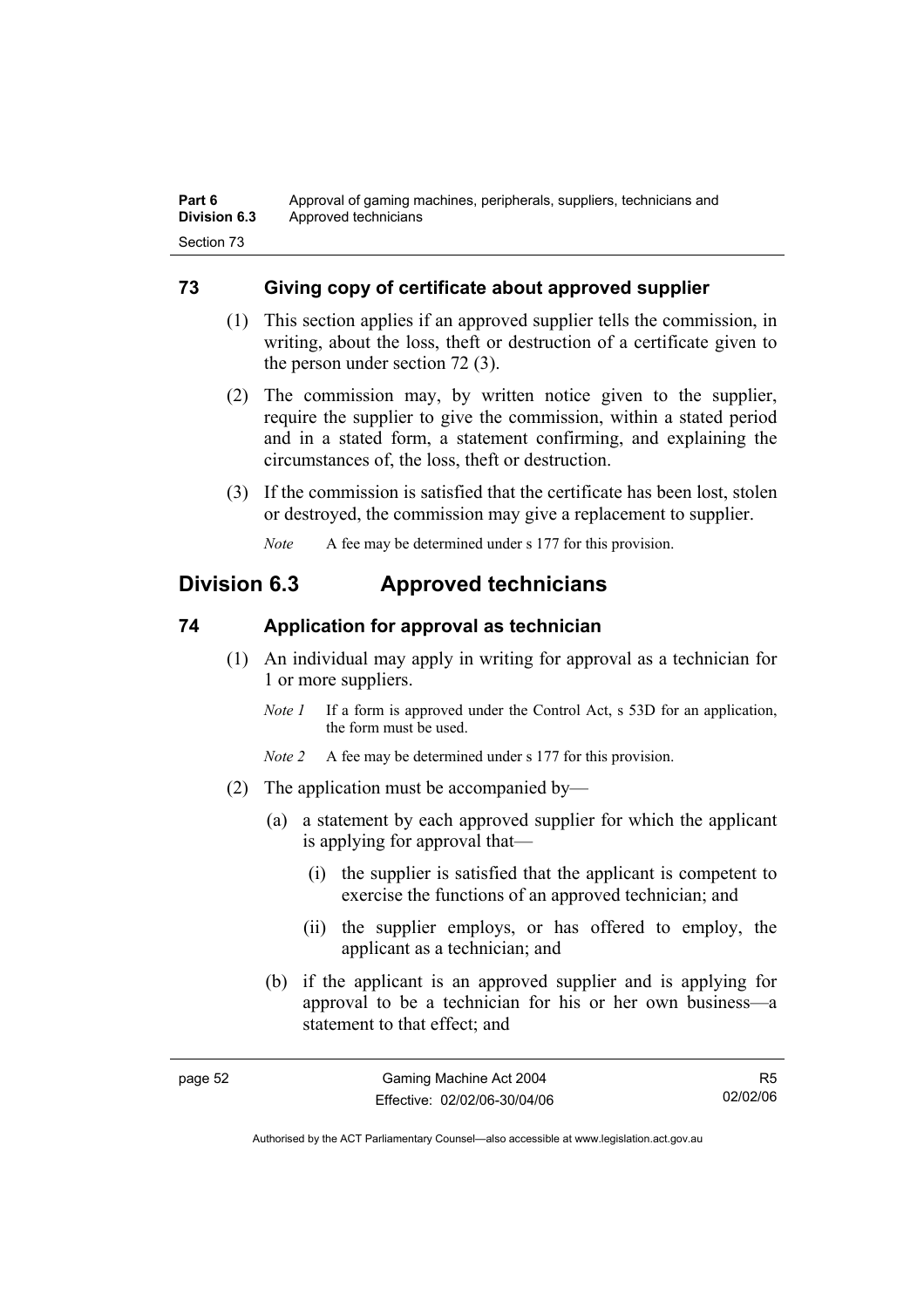- (i) ask the police to check the applicant's criminal record using the applicant's fingerprints; and
- (ii) authorise the police to report the results of the check to the commission; and
- (d) 4 recent passport-size photographs of the applicant.

#### **75 Approval of technicians**

- (1) The commission may, on application under section 74, approve the applicant as a technician for 1 or more suppliers if satisfied that—
	- (a) the applicant is qualified to exercise the functions of an approved technician; and
	- (b) either—
		- (i) the applicant is employed, or will be employed, by each supplier; or
		- (ii) the applicant is an approved supplier; or
		- (iii) the applicant is employed, or will be employed, by each supplier and is an approved supplier.
- (2) An approval is for 2 years.
- (3) If a short-term approval is in force in relation to the applicant, the approval under this section starts when the short-term approval under section 76 began.

#### **Example**

Jo was given a short-term approval as a technician on 1 January 2005 before the results of her police check came through. Her results were satisfactory and she was approved as a technician on 25 February 2005. Her approval ends on 1 January 2007.

 (4) A person is *qualified* to exercise the functions of an approved technician for a supplier if the person—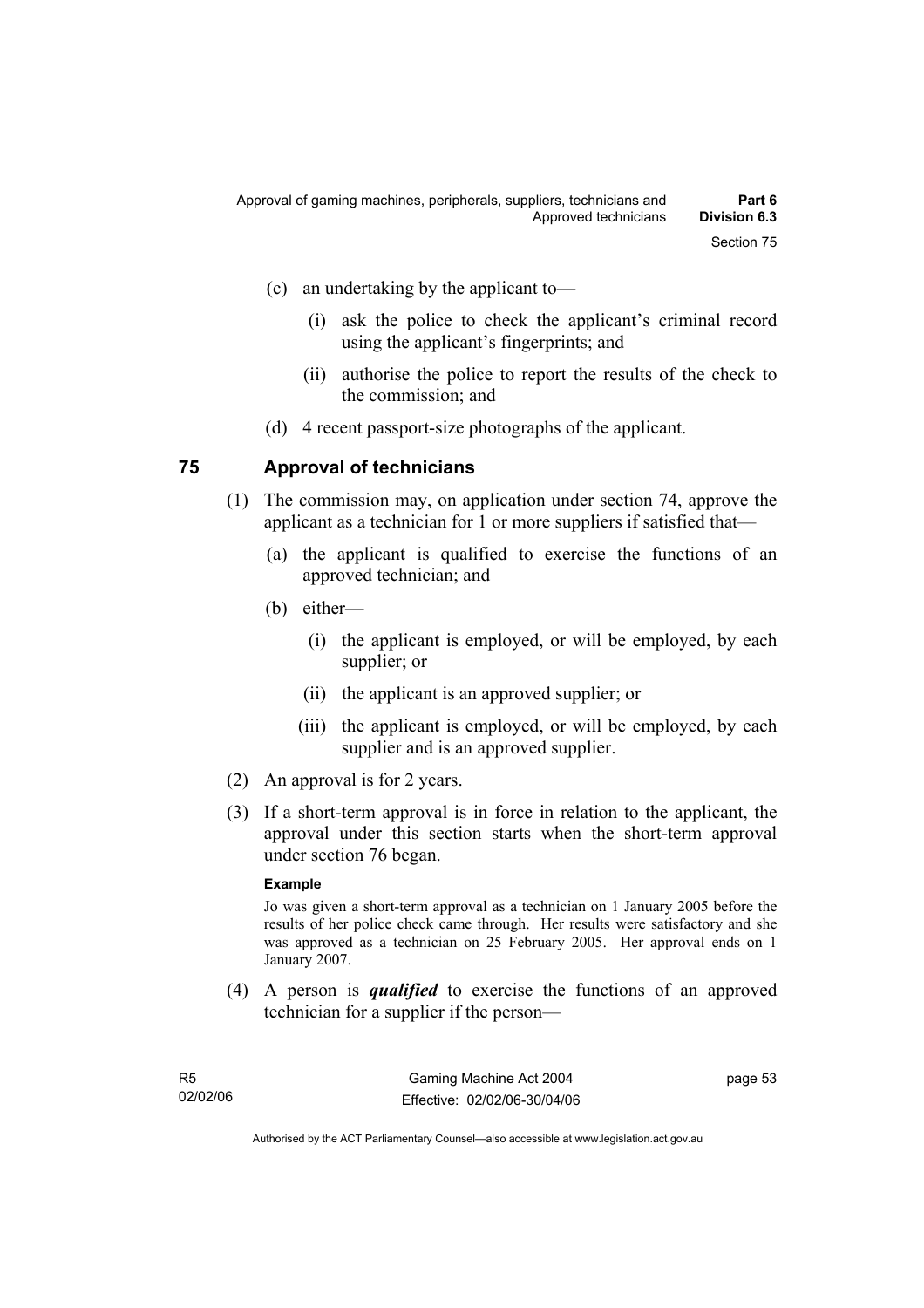| Part 6              | Approval of gaming machines, peripherals, suppliers, technicians and |
|---------------------|----------------------------------------------------------------------|
| <b>Division 6.3</b> | Approved technicians                                                 |
| Section 76          |                                                                      |

- (a) is an individual; and
- (b) is competent to maintain gaming machines supplied by the supplier; and
- (c) is an eligible person; and
- (d) satisfies any requirement prescribed under the regulations.
- (5) To remove any doubt, an approved supplier may be approved as a technician under this section for themselves as supplier, another supplier or both.

#### **76 Short-term approval of technicians**

- (1) This section applies to a person who has applied for approval as a technician if—
	- (a) the commission has not received the results of the police check of the person's criminal record; but
	- (b) the commission would approve the person if the results of the police check did not show that the person was not an eligible person.
- (2) The commission may approve the applicant as a technician.
- (3) An approval under this section (a *short-term approval*) is for 6 months, and cannot be renewed.

#### **77 Ending short-term approvals**

- (1) This section applies to a person if—
	- (a) the person has a short-term approval as a technician; and
	- (b) the commission receives the results of the police check of the person's criminal record; and
	- (c) after considering the results of the police check, the commission is satisfied that the person is not an eligible person.

R5 02/02/06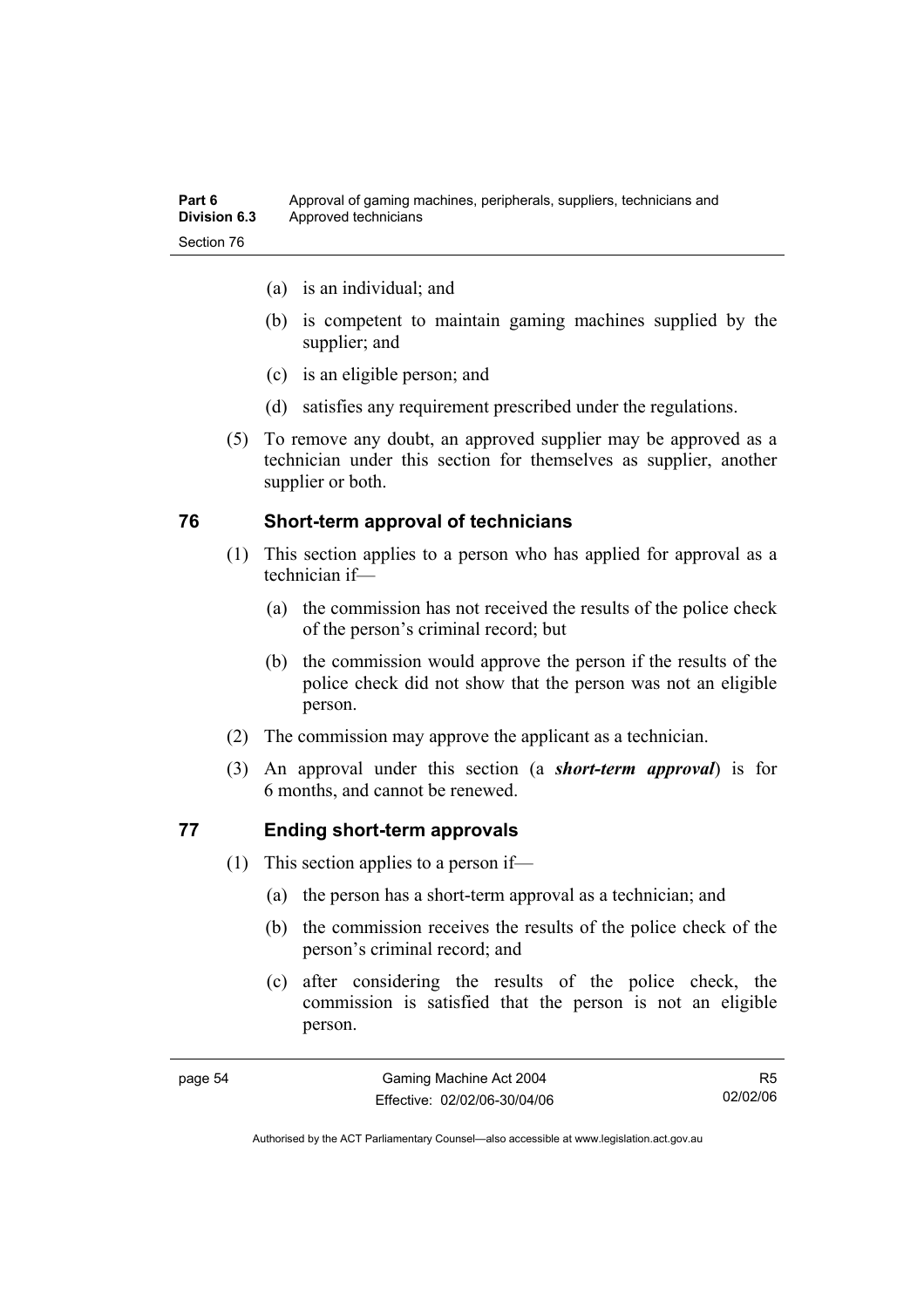- (2) The commission must, by written notice given to the technician—
	- (a) refuse the person's application for approval as a technician; and
	- (b) cancel the person's short-term approval as a technician.

#### **78 Transfer etc of technician's approval**

- (1) On written application by an approved technician, the commission may—
	- (a) approve the technician for another supplier (the *new supplier*); or
	- (b) transfer the approval of the technician from 1 supplier to another (the *new supplier*).
	- *Note 1* If a form is approved under the Control Act, s 53D for an application, the form must be used.

*Note 2* A fee may be determined under s 177 for this provision.

 (2) The application must be accompanied by a written statement by the new supplier stating that the supplier employs, or has offered to employ, the applicant as a technician.

#### **79 Cancellation etc of technician's approval**

- (1) This section applies if—
	- (a) the commission stops being satisfied that an approved technician is qualified to exercise the functions of an approved technician for each supplier for whom the technician is approved; or
	- (b) the approved technician is not an approved supplier and is not employed by an approved supplier; or
	- (c) the commission is satisfied that the technician has contravened this Act.

page 55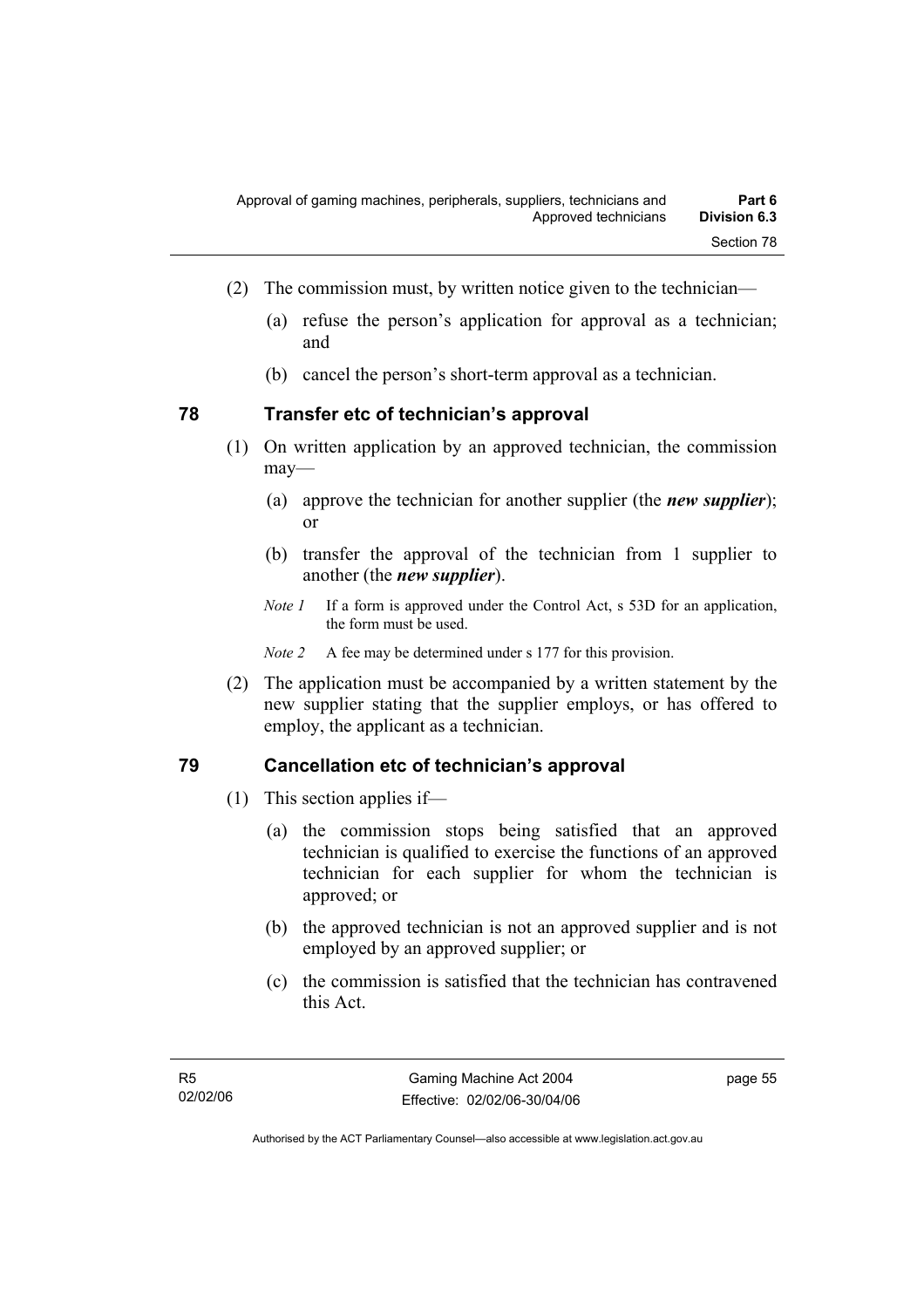- (2) In subsection (1) (c), a reference to a *contravention* of this Act includes a reference to the following:
	- (a) a contravention of the Criminal Code, part 2.4 (Extensions of criminal responsibility) in relation to an offence against this Act or otherwise in relation to this Act;
	- (b) a contravention of the Criminal Code in relation to a document completed, kept or given, or required to be completed, kept or given, under or in relation to this Act;
	- (c) a contravention of the Criminal Code in relation to anything done, or not done, under or in relation to this Act.
- (3) The commission may, by written notice given to the approved technician—
	- (a) cancel the technician's approval; or
	- (b) suspend the technician's approval; or
	- (c) reprimand the technician.
- (4) In considering whether to take action under this section, the commission must consider the following:
	- (a) whether action has been taken against the approved technician under this section before;
	- (b) the seriousness of any contravention of this Act;
	- (c) the likelihood of further action needing to be taken against the technician;
	- (d) the public benefit of technicians being regulated under this Act.
- (5) The commission may also consider any other relevant matter.
- (6) In this section:

*approved supplier*—a person is not an *approved supplier* if the person's approval as a supplier is suspended.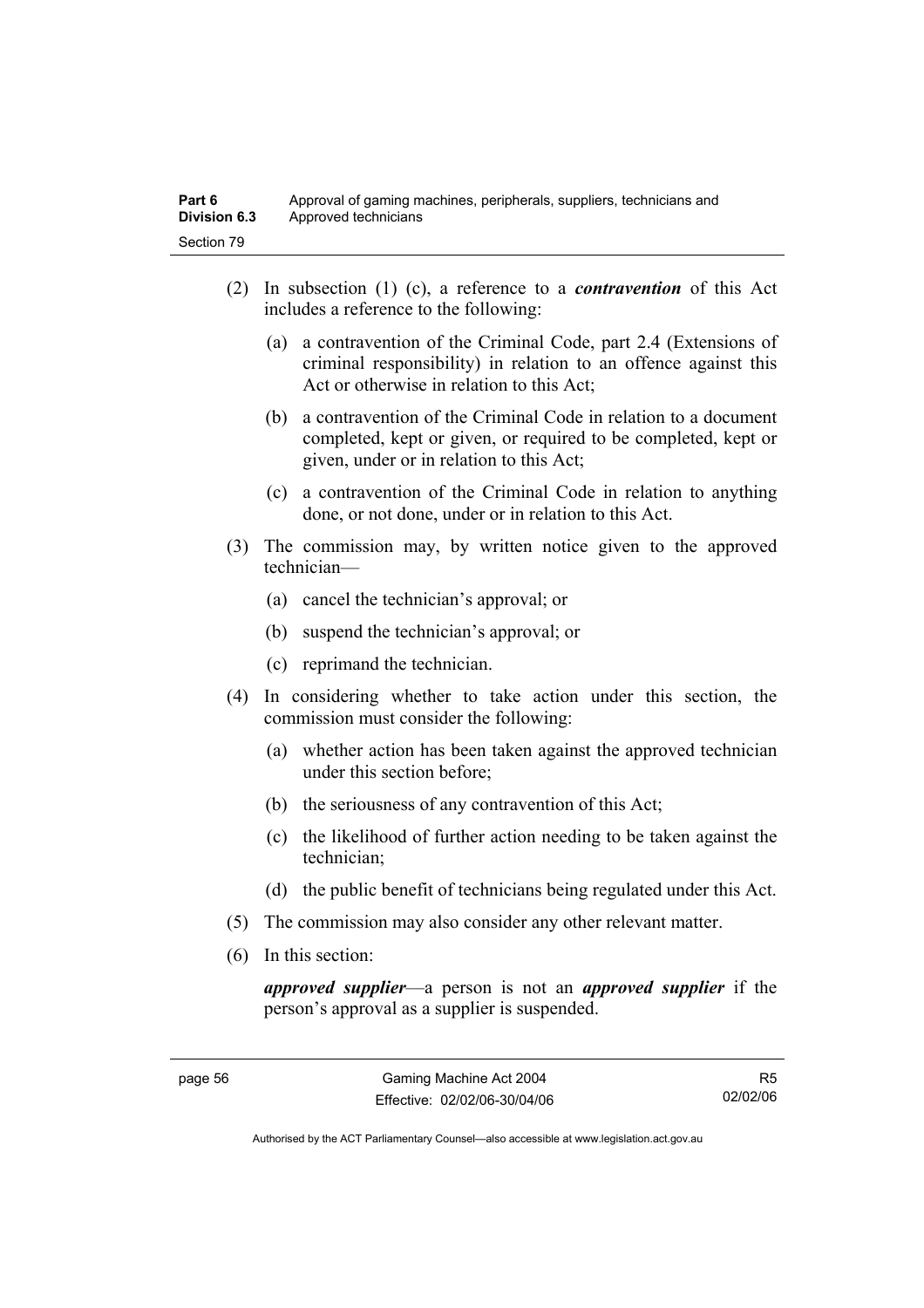*qualified*, to exercise the functions of an approved technician—see section 75 (4).

## **80 Certificates and identity cards for approved technicians**

- (1) This section applies if the commission approves a technician under section 75 (Approval of technicians) or section 76 (Short-term approval of technicians).
- (2) The commission must give—
	- (a) a certificate (the technician's *approval certificate*) to each approved supplier for the technician containing details of the approval; and
	- (b) an identity card to the approved technician containing details of the approval.

### **81 Giving copy of certificate about approved technician or identity card**

- (1) This section applies if an approved supplier or approved technician tells the commission, in writing, about the loss, theft or destruction of a certificate or identity card given to the person under section 80.
- (2) The commission may, by written notice given to the person, require the person to give the commission, within a stated period and in a stated form, a statement confirming, and explaining the circumstances of, the loss, theft or destruction.
- (3) If the commission is satisfied that the certificate or identity card has been lost, stolen or destroyed, the commission may give a replacement to the person.
	- *Note* A fee may be determined under s 177 for this provision.

#### **82 Notice by supplier if technician no longer employed**

- (1) This section applies if—
	- (a) a supplier is the supplier for an approved technician; and

| - R5     | Gaming Machine Act 2004      | page 57 |
|----------|------------------------------|---------|
| 02/02/06 | Effective: 02/02/06-30/04/06 |         |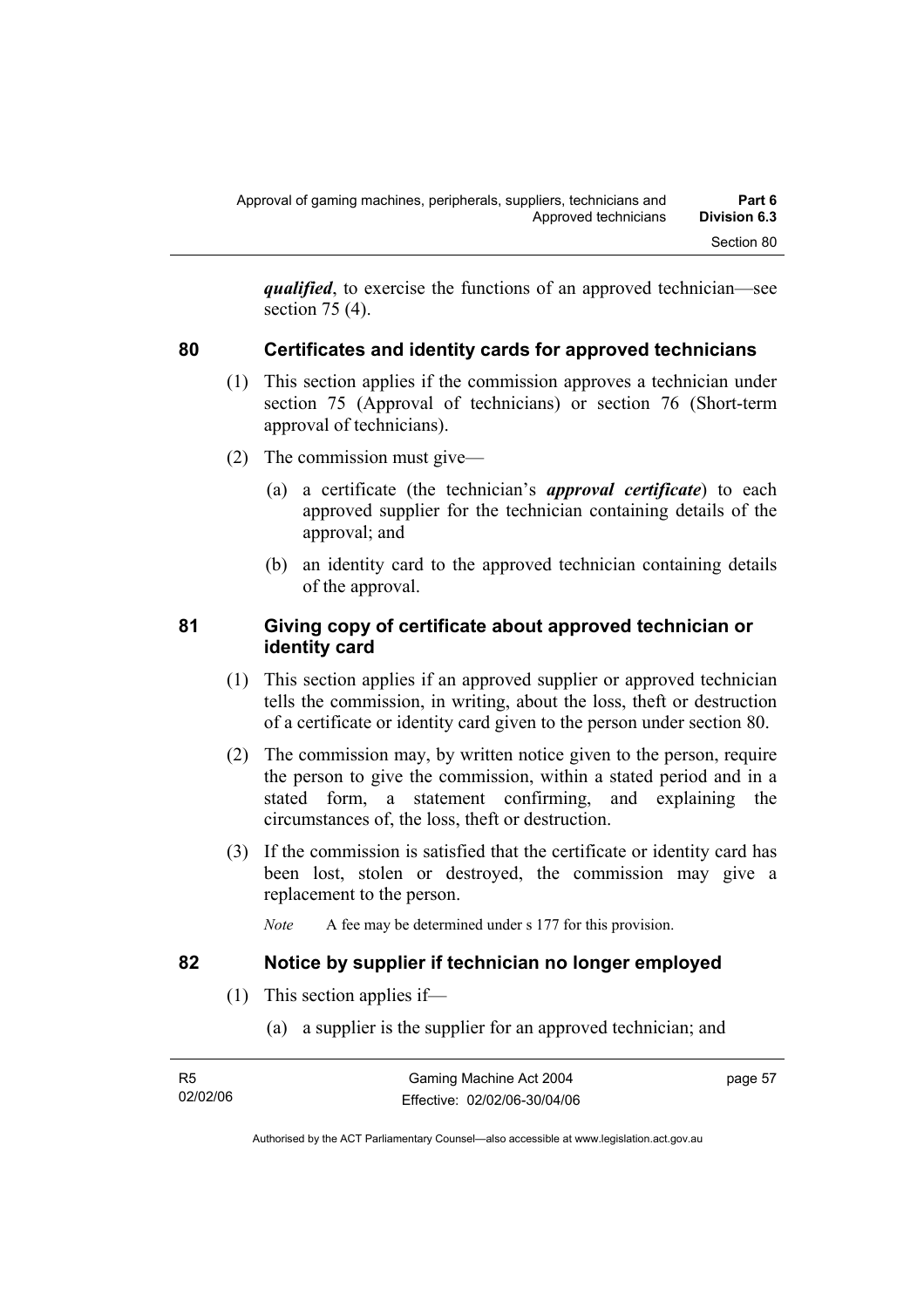| Part 6              | Approval of gaming machines, peripherals, suppliers, technicians and |
|---------------------|----------------------------------------------------------------------|
| <b>Division 6.3</b> | Approved technicians                                                 |
| Section 83          |                                                                      |

- (b) the supplier stops employing the technician.
- (2) The supplier must tell the commission in writing that the supplier no longer employs the technician within 1 week after the day the supplier stops employing the technician.

Maximum penalty: 5 penalty units.

(3) An offence against this section is a strict liability offence.

#### **83 Return of approval certificates and identity cards for approved technicians**

- (1) This section applies if—
	- (a) a technician's approval expires or is cancelled or suspended; or
	- (b) a technician stops working for an approved supplier.
- (2) The supplier must return the technician's approval certificate to the commission within 1 week after—
	- (a) the day the technician's approval expires; or
	- (b) the day the technician is given notice of the cancellation or suspension; or
	- (c) the day the approved technician stops working for the supplier.

Maximum penalty: 5 penalty units.

- (3) The technician must return the technician's identity card to the commission within 1 week after—
	- (a) the day the technician's approval expires; or
	- (b) the day the technician is given notice of the cancellation or suspension; or
	- (c) the day the technician no longer works for at least 1 supplier.

Maximum penalty: 5 penalty units.

(4) Strict liability applies to an offence against this section.

R5 02/02/06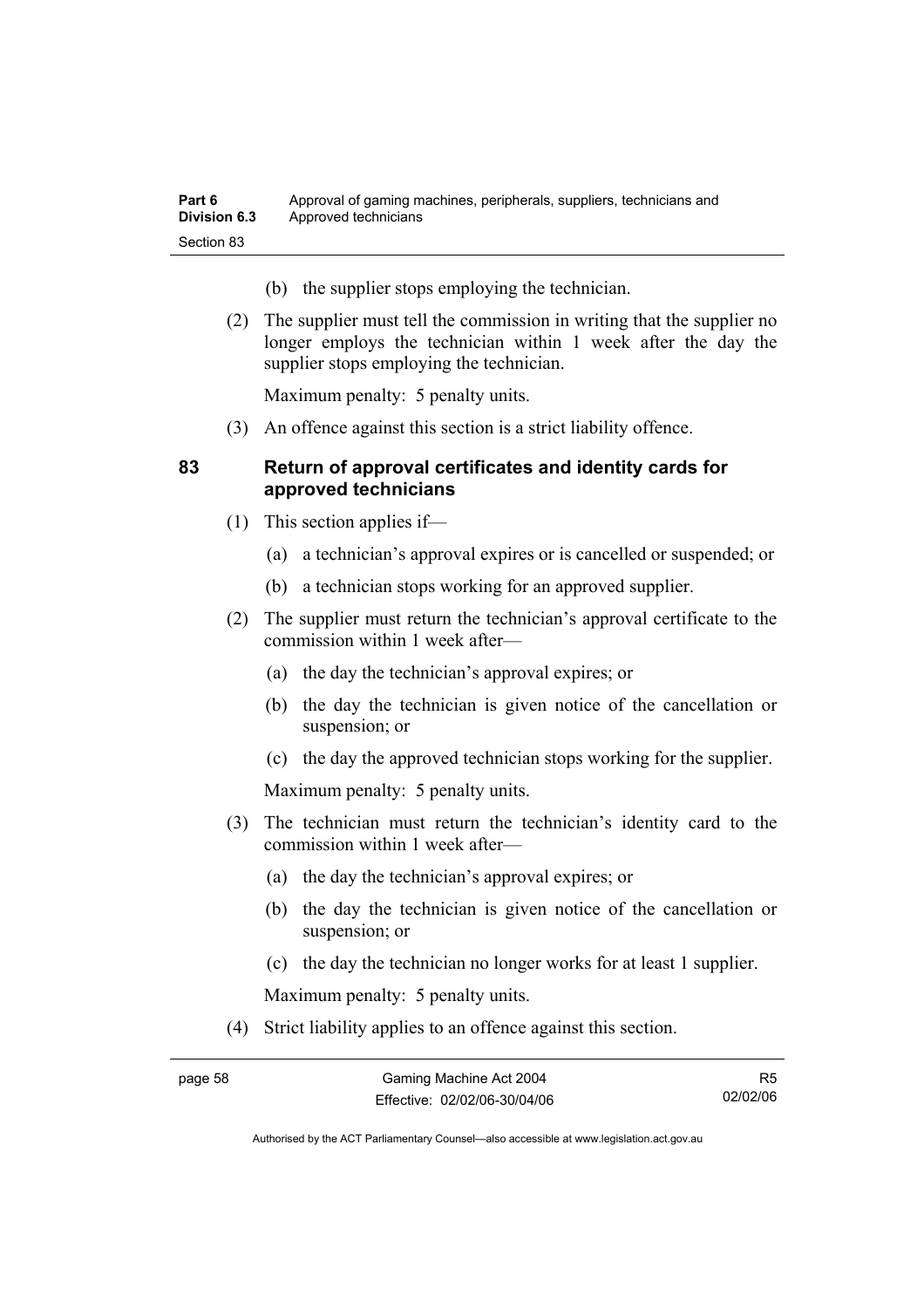#### **84 Renewal of technician's approval**

- (1) An approved technician may apply to the commission for renewal of his or her approval no later than 1 month, and no earlier than 3 months, before the approval expires.
	- *Note* If a form is approved under the Control Act, s 53D for an application, the form must be used.
- (2) The application must be accompanied by an undertaking by the applicant to—
	- (a) ask the police to check the applicant's criminal record using the applicant's fingerprints; and
	- (b) authorise the police to report the results of the check to the commission.
- (3) On application under this section, the commission must renew the approval if satisfied that it would approve the applicant if the application were an application for initial approval.
- (4) The renewal of the approval begins on the day after the approval being renewed expires.
- (5) An approval that is suspended may be renewed, but the renewed approval is suspended until the end of the suspension.

# **Division 6.4 Approved attendants**

#### **85 Application for approval as attendant**

- (1) An individual may apply in writing for approval as an attendant for 1 or more licensees.
	- *Note 1* If a form is approved under the Control Act, s 53D for an application, the form must be used.
	- *Note 2* A fee may be determined under s 177 for this provision.
- (2) The application must be accompanied by—

page 59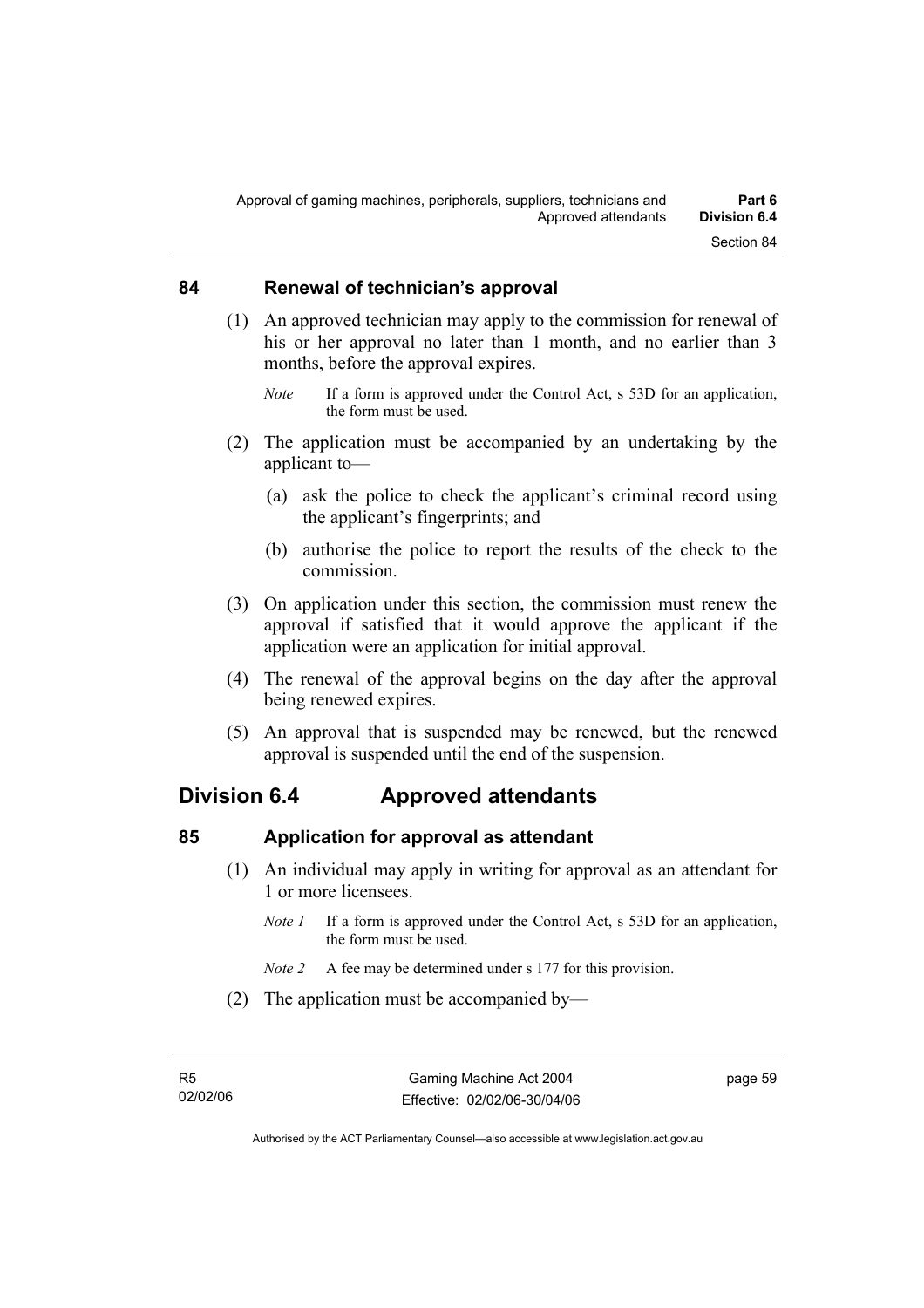- (a) a statement from each licensee stating that the licensee employs, or has offered to employ, the applicant as an attendant; and
- (b) an undertaking by the applicant to—
	- (i) ask the police to check the applicant's criminal record using the applicant's fingerprints; and
	- (ii) authorise the police to report the results of the check to the commission; and
- (c) 4 recent passport-size photographs of the applicant.

#### **86 Approval of attendants**

- (1) The commission may, on application under section 85, approve the applicant as an attendant for 1 or more licensees if satisfied that—
	- (a) the applicant is an eligible person; and
	- (b) the applicant is employed, or will be employed, by each licensee.
- (2) An approval is for 2 years.
- (3) If a short-term approval is in force in relation to the applicant, the approval under this section starts when the short-term approval under section 87 began.

#### **Example**

Joe was given a short-term approval as an attendant on 1 January 2005 before the results of his police check came through. His results were satisfactory and he was approved as an attendant on 25 February 2005. His approval ends on 1 January 2007.

#### **87 Short-term approval of attendants**

 (1) This section applies to a person who has applied for approval as an attendant if—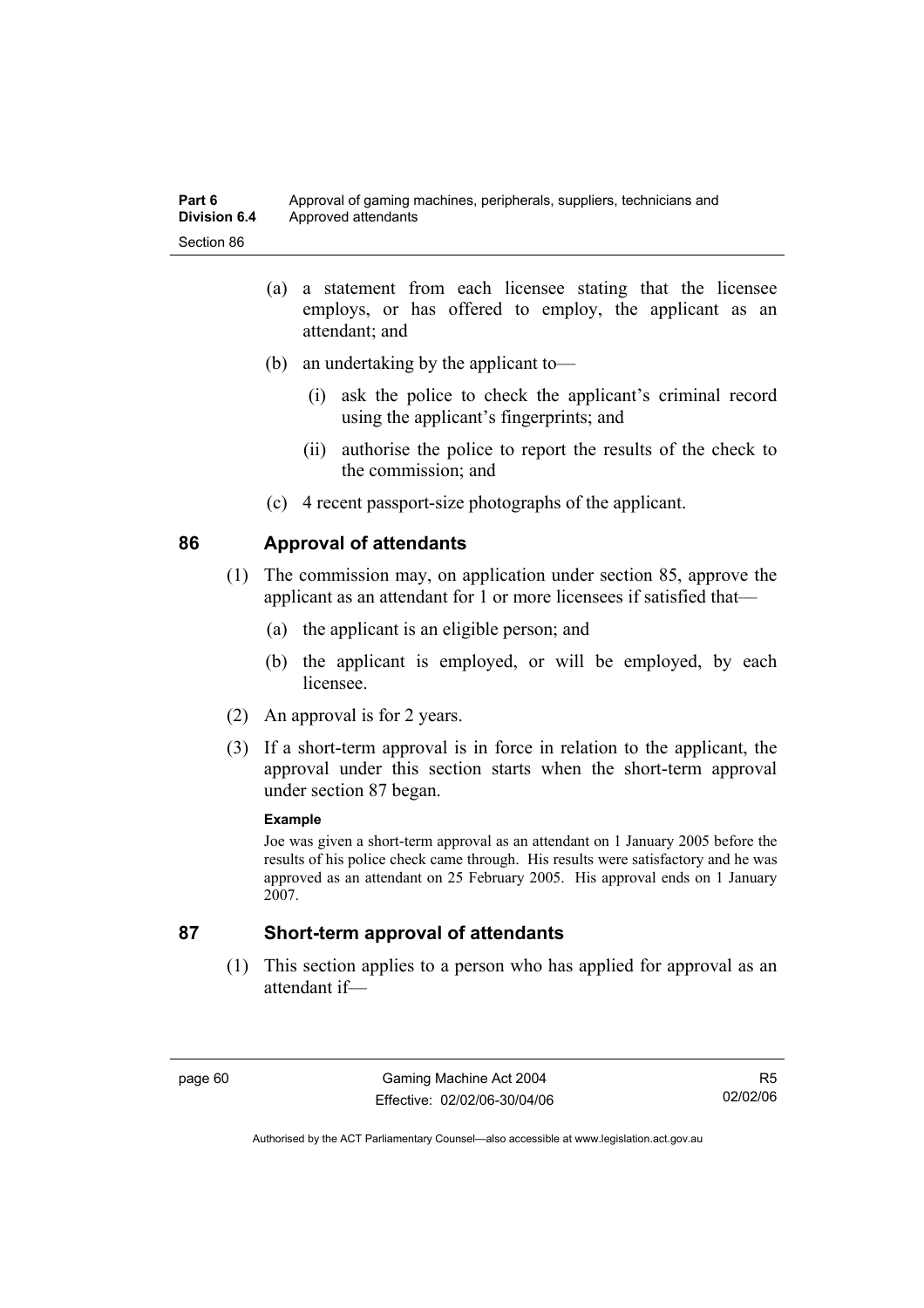- (a) the commission has not received the results of the police check of the person's criminal history; but
- (b) the commission would approve the person if the results of the police check did not show that the person was not an eligible person.
- (2) The commission may approve the applicant as an attendant.
- (3) An approval under this section (a *short-term approval*) is for 6 months, and cannot be renewed.

# **88 Ending short-term approvals**

- (1) This section applies to a person if—
	- (a) the person has a short-term approval as an attendant; and
	- (b) the commission receives the results of the police check of the person's criminal history; and
	- (c) after considering the results of the police check, the commission is satisfied that the person is not an eligible person.
- (2) The commission must, by written notice given to the person—
	- (a) refuse the person's application for approval as an attendant; and
	- (b) cancel the person's short-term approval as an attendant.

## **89 Transfer etc of attendant's approval**

- (1) On written application by an approved attendant, the commission may—
	- (a) approve the attendant for another licensee (the *new licensee*); or

page 61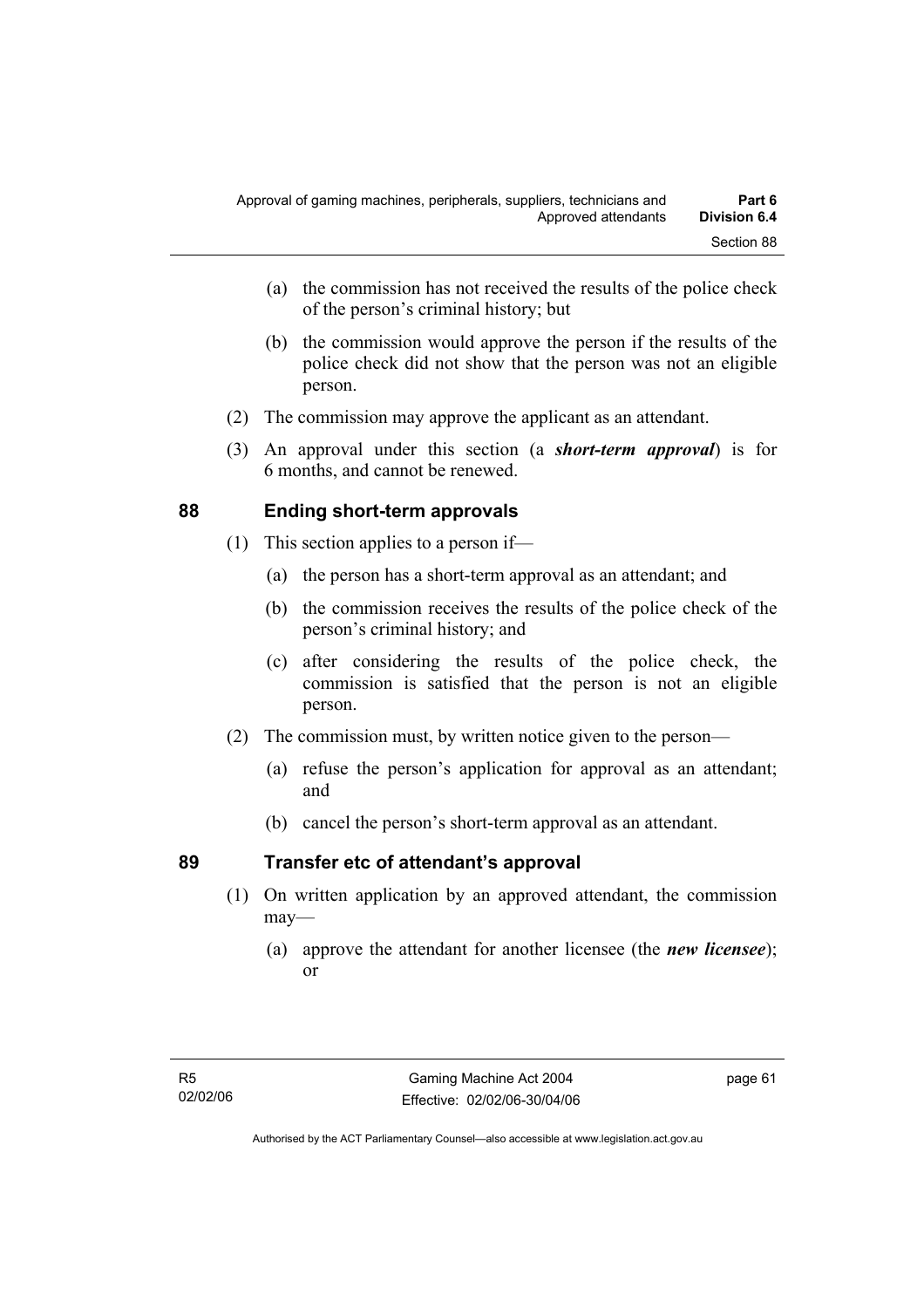- (b) transfer the approval of the attendant from 1 licensee to another (the *new licensee*).
- *Note 1* If a form is approved under the Control Act, s 53D for an application, the form must be used.
- *Note 2* A fee may be determined under s 177 for this provision.
- (2) The application must be accompanied by a written statement by the new licensee stating that the licensee employs, or has offered to employ, the applicant as an attendant.

#### **90 Suspension of attendant's approval for short-term unemployment**

On written application by an approved attendant, the commission may suspend the attendant's approval for up to 3 months from the day the application is given to the commission if the attendant is not employed by a licensee.

## **91 Cancellation etc of attendant's approval**

- (1) This section applies if—
	- (a) the commission stops being satisfied that an approved attendant is an eligible person; or
	- (b) the attendant is not employed by a licensee and his or her approval is not suspended under section 90; or
	- (c) the commission is satisfied that the attendant has contravened this Act.
- (2) In subsection (1) (c), a reference to a *contravention* of this Act includes a reference to the following:
	- (a) a contravention of the Criminal Code, part 2.4 (Extensions of criminal responsibility) in relation to an offence against this Act or otherwise in relation to this Act;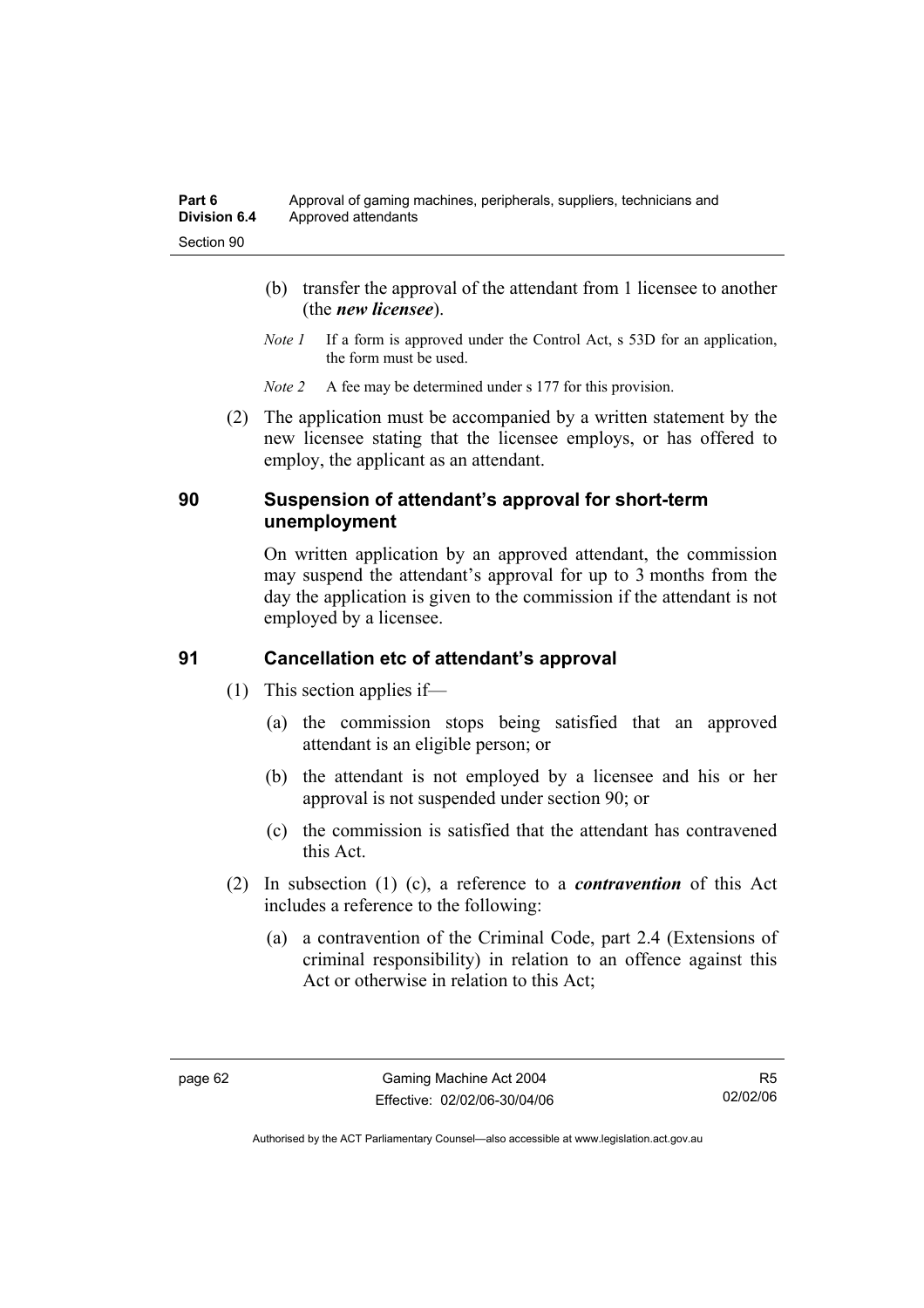- (b) a contravention of the Criminal Code in relation to a document completed, kept or given, or required to be completed, kept or given, under or in relation to this Act;
- (c) a contravention of the Criminal Code in relation to anything done, or not done, under or in relation to this Act.
- (3) The commission may, by written notice to the approved attendant—
	- (a) cancel the attendant's approval; or
	- (b) suspend the attendant's approval; or
	- (c) reprimand the attendant.
- (4) In considering whether to take action under this section, the commission must consider the following:
	- (a) whether action has been taken against the approved attendant under this section before;
	- (b) the seriousness of any contravention of this Act;
	- (c) the likelihood of further action needing to be taken against the attendant;
	- (d) the public benefit of attendants being regulated under this Act.
- (5) The commission may also consider any other relevant matter.

# **92 Certificates for approved attendants**

- (1) This section applies if the commission approves an attendant under section 86 (Approval of attendants) or section 87 (Short-term approval of attendants).
- (2) The commission must give—
	- (a) a certificate (the attendant's *approval certificate*) containing details of the approval to the attendant; and
	- (b) a copy of the certificate to each licensee for the attendant.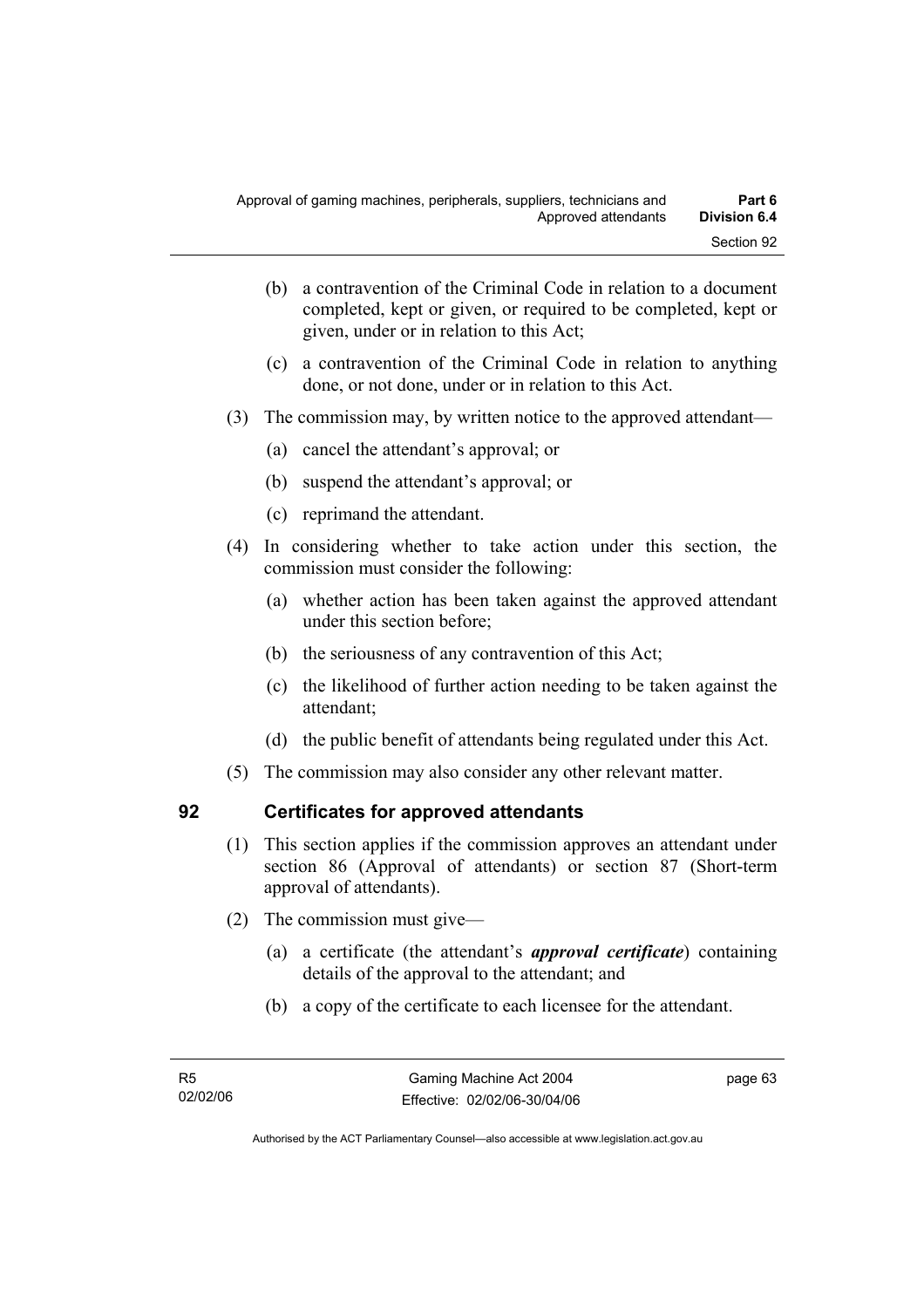# **93 Giving copy of certificate about approved attendant**

- (1) This section applies if an approved attendant or licensee tells the commission, in writing, about the loss, theft or destruction of an approval certificate given to the person under section 92.
- (2) The commission may, by written notice given to the person, require the person to give the commission, within a stated period and in a stated form, a statement confirming, and explaining the circumstances of, the loss, theft or destruction.
- (3) If the commission is satisfied that the certificate has been lost, stolen or destroyed, the commission may give a replacement to the person.

*Note* A fee may be determined under s 177 for this provision.

# **94 Notice by licensee if attendant no longer employed**

- (1) This section applies if—
	- (a) a licensee is the licensee for an approved attendant; and
	- (b) the licensee stops employing the attendant.
- (2) The licensee must tell the commission in writing that the licensee no longer employs the attendant within 1 week after the day the licensee stops employing the attendant.

# **95 Return of approval certificates for approved attendants**

- (1) This section applies if—
	- (a) an attendant's approval expires or is cancelled or suspended; or
	- (b) the attendant no longer works for at least 1 licensee.
- (2) The attendant must return the attendant's approval certificate to the commission within 1 week after—
	- (a) the day the attendant's approval expires; or
	- (b) the day the attendant is given notice of the cancellation or suspension; or

R5 02/02/06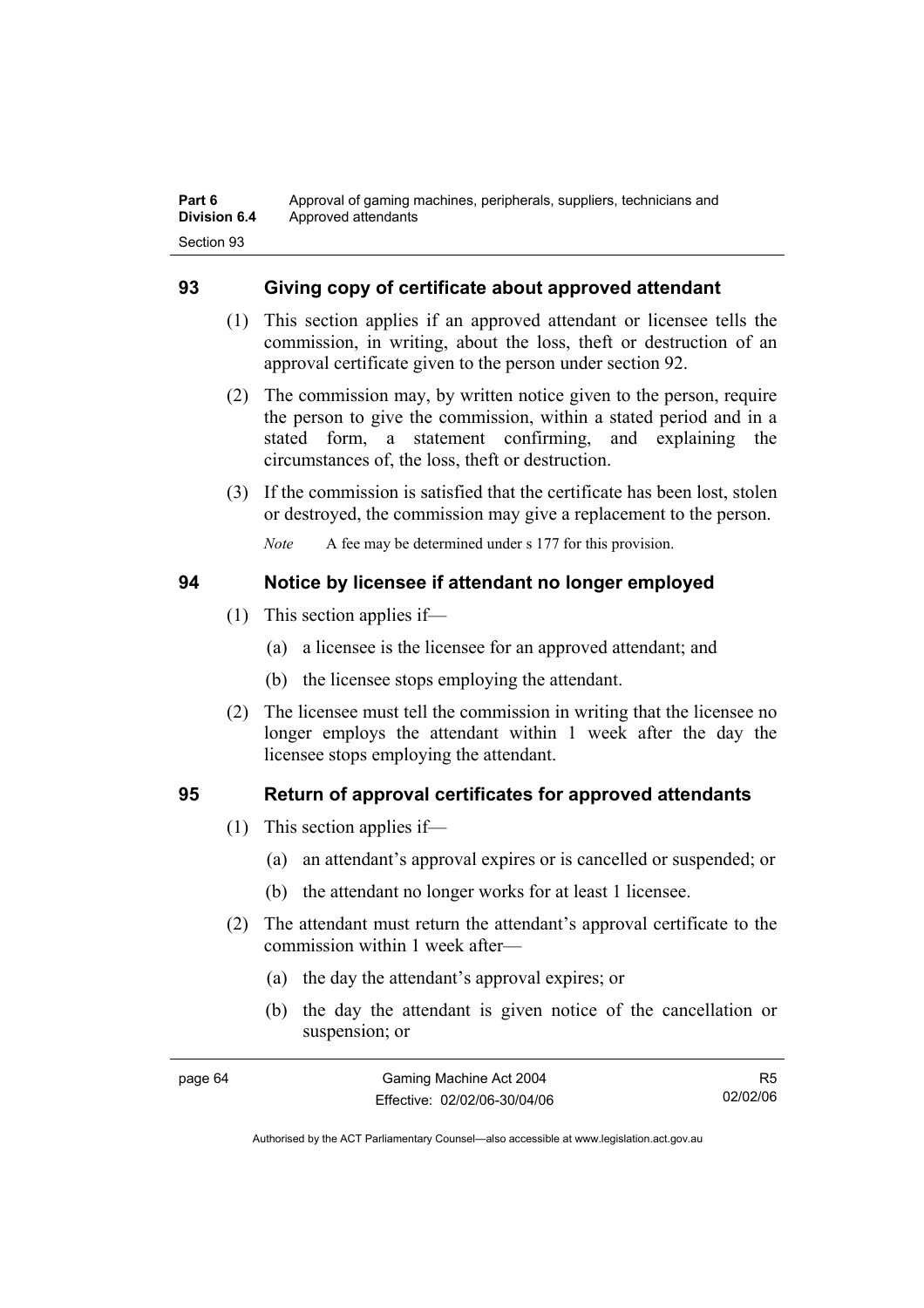(c) the day the attendant no longer works for at least 1 licensee.

Maximum penalty: 5 penalty units.

(3) An offence against this section is a strict liability offence.

# **96 Renewal of attendant's approval**

 (1) An approved attendant may apply to the commission for renewal of his or her approval no later than 1 month, and no earlier than 3 months, before the approval expires.

- (2) The application must be accompanied by an undertaking by the applicant to—
	- (a) ask the police to check the applicant's criminal record using the applicant's fingerprints; and
	- (b) authorise the police to report the results of the check to the commission.
- (3) On application under this section, the commission must renew the approval if satisfied that it would approve the applicant if the application were an application for initial approval.
- (4) The renewal of the approval begins on the day after the approval being renewed ends.
- (5) An approval that is suspended may be renewed, but the renewed approval is suspended until the end of the suspension.

*Note* If a form is approved under the Control Act, s 53D for an application, the form must be used.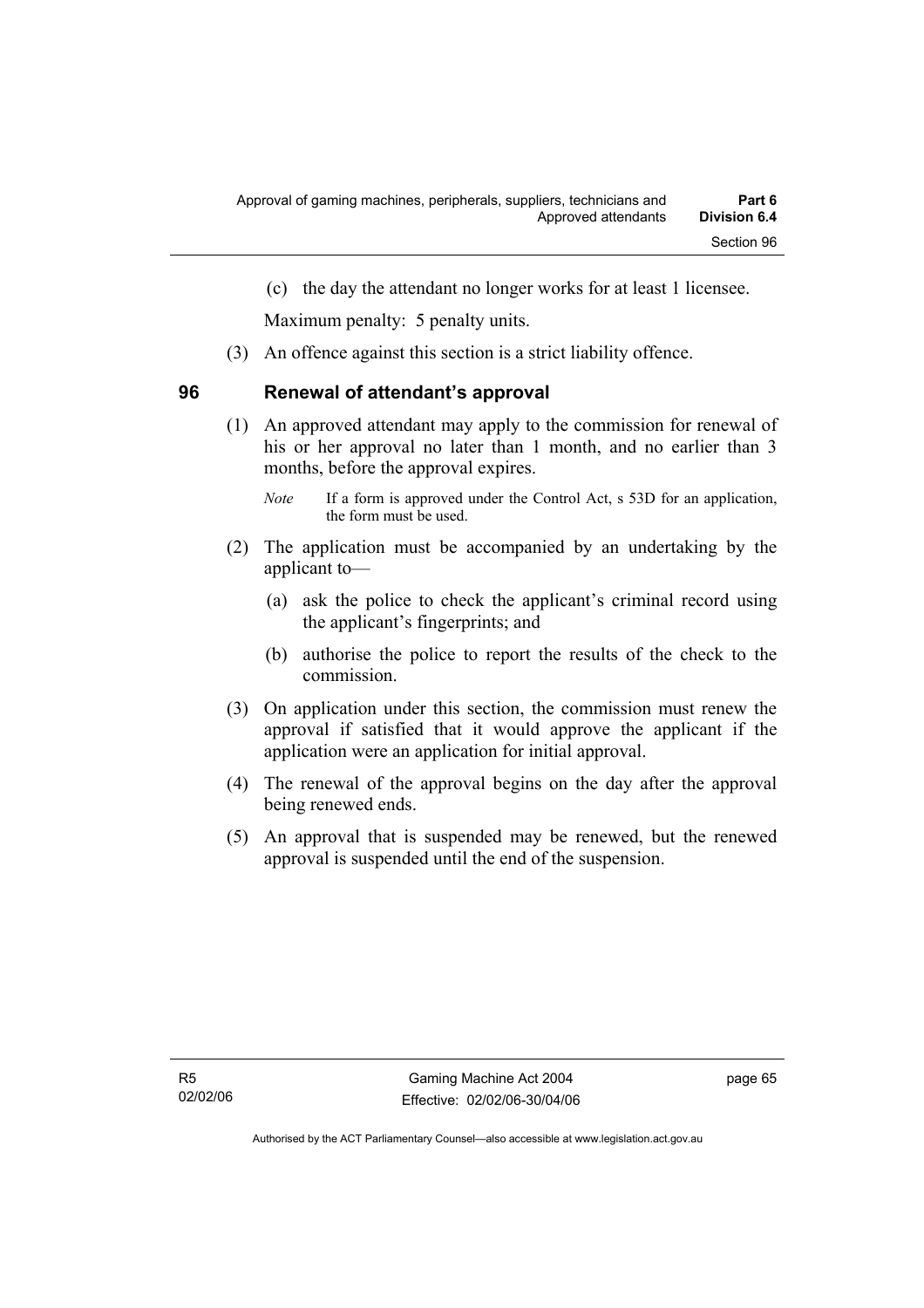**Part 6** Approval of gaming machines, peripherals, suppliers, technicians and **Division 6.5** Gaming machine dealings Section 97

# **Division 6.5 Gaming machine dealings**

# **97 Control procedures**

- (1) A person's control procedures for gaming machines and peripheral equipment must include operational details (including who is responsible) for each of the following:
	- (a) accounting and record keeping in relation to the gaming machines and peripheral equipment;
	- (b) access to and handling of cash in relation to the gaming machines;
	- (c) payment of winnings;
	- (d) access control to the gaming machines and peripheral equipment;
	- (e) security of the gaming machines and peripheral equipment;
	- (f) security of cash, records and keys in relation to the gaming machines;
	- (g) job descriptions (including responsibilities) of people operating and doing accounting and record keeping in relation to the gaming machines and peripheral equipment;
	- (h) any marketing and promotion of the gaming machines.
- (2) A person may change the person's control procedures by written notice given to the commission.
- (3) The regulations may make provision in relation to control procedures.

# **98 Acquisition of gaming machines—general**

A person commits an offence if the person—

(a) intentionally acquires a gaming machine; and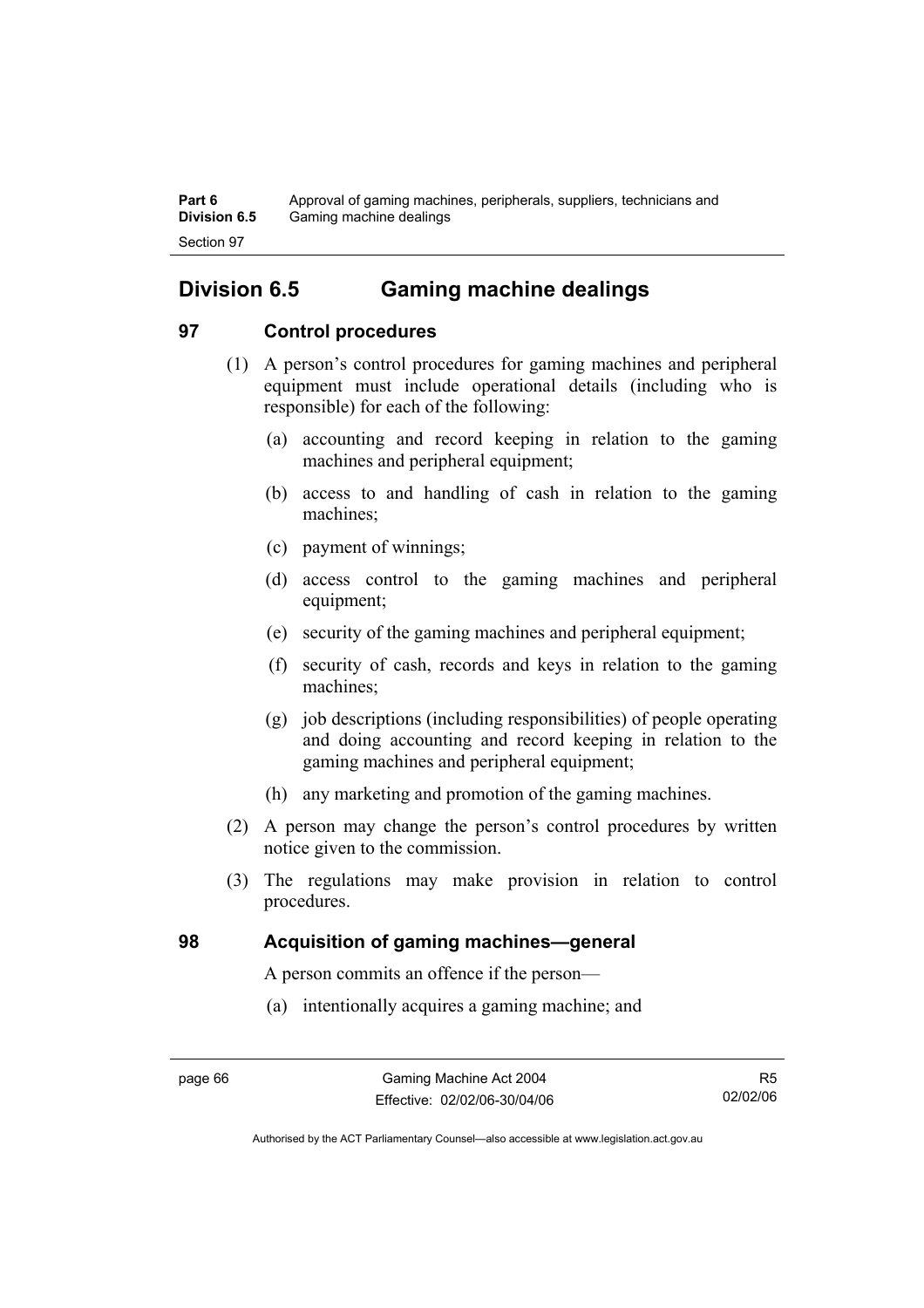(b) does not have the commission's approval under section 100 to acquire the machine.

Maximum penalty: 100 penalty units, imprisonment for 1 year or both**.**

## **99 Application for approval of acquisition of gaming machines**

- (1) A person may apply in writing to the commission for approval to acquire a gaming machine.
	- *Note 1* If a form is approved under the Control Act, s 53D for an application, the form must be used.

*Note 2* A fee may be determined under s 177 for this provision.

- (2) The application must be accompanied by—
	- (a) the proposed contract for the acquisition (including any proposed order); and
	- (b) details of any proposed arrangements for financing the acquisition.

## **100 Decision on application for approval to acquire gaming machines**

- (1) On application for an approval to acquire a gaming machine, the commission must approve or refuse to approve the acquisition.
- (2) The commission must approve the acquisition of a gaming machine if—
	- (a) the applicant is a licensee; and
	- (b) the applicant's licence authorises the applicant to operate the machine; and
	- (c) the acquisition is to be under a written contract; and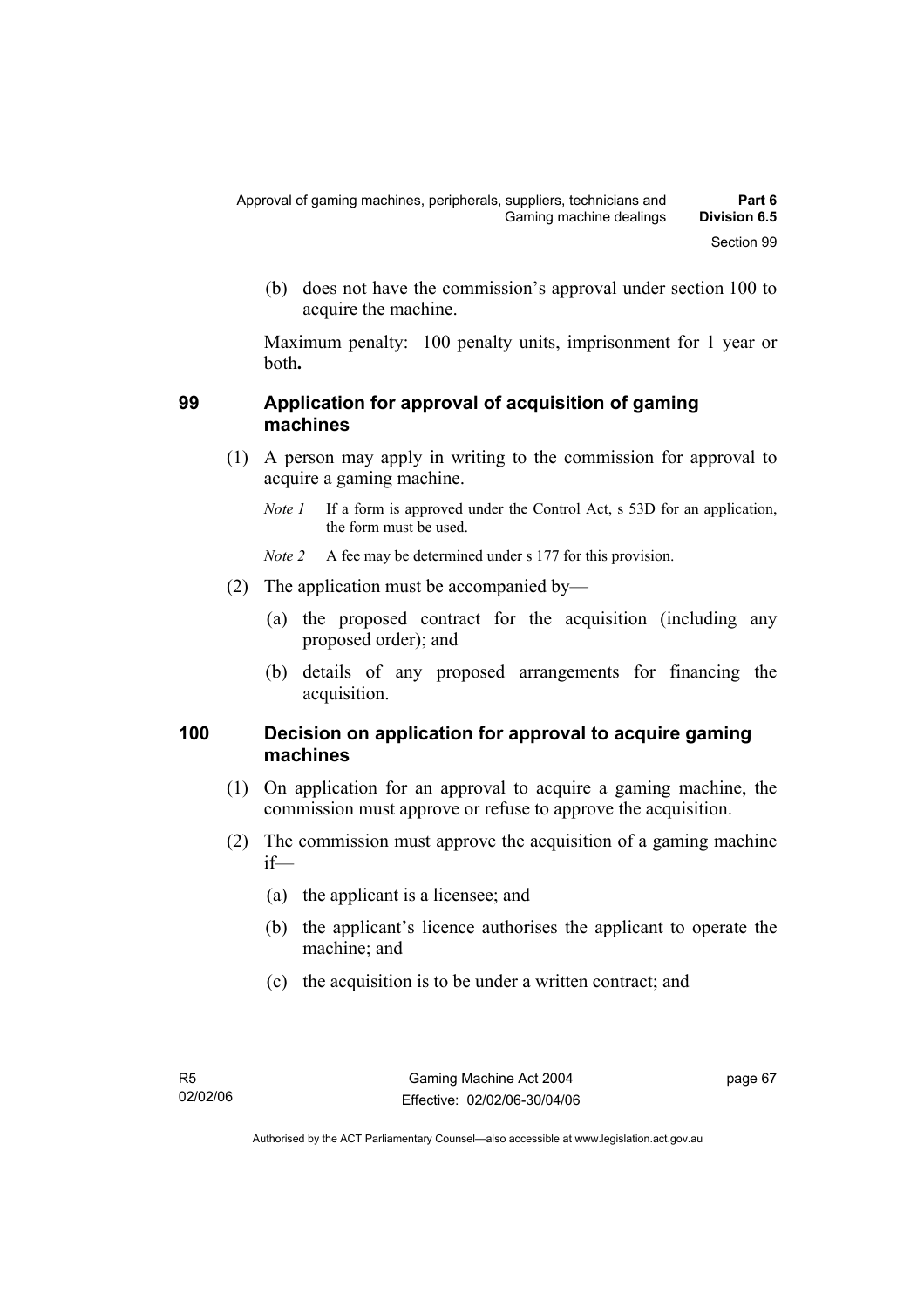- (d) the gaming machine, and any peripheral equipment to be used with it, is approved under section 69; and
- (e) the person from whom the machine is to be acquired—
	- (i) is an approved supplier; or
	- (ii) is approved under section 113 (Approval of disposal of gaming machines) to dispose of the machine; and
- (f) for any proposed financial arrangement for financing the acquisition—the commission has approved, or proposes to approve, the arrangement under section 101.

# **101 Application and approval of financial arrangements**

- (1) A licensee commits an offence if—
	- (a) the licensee enters into an arrangement—
		- (i) to finance the acquisition of a gaming machine; or
		- (ii) to encumber a gaming machine; and
	- (b) the commission has not approved the arrangement.

Maximum penalty: 100 penalty units.

- (2) A licensee may apply in writing to the commission for approval of an arrangement (a *financial arrangement*)—
	- (a) to finance the acquisition of a gaming machine; or
	- (b) to encumber a gaming machine.
	- *Note* If a form is approved under the Control Act, s 53D for an application, the form must be used.
- (3) The application must be accompanied by a copy of each document related to the proposed financial arrangement.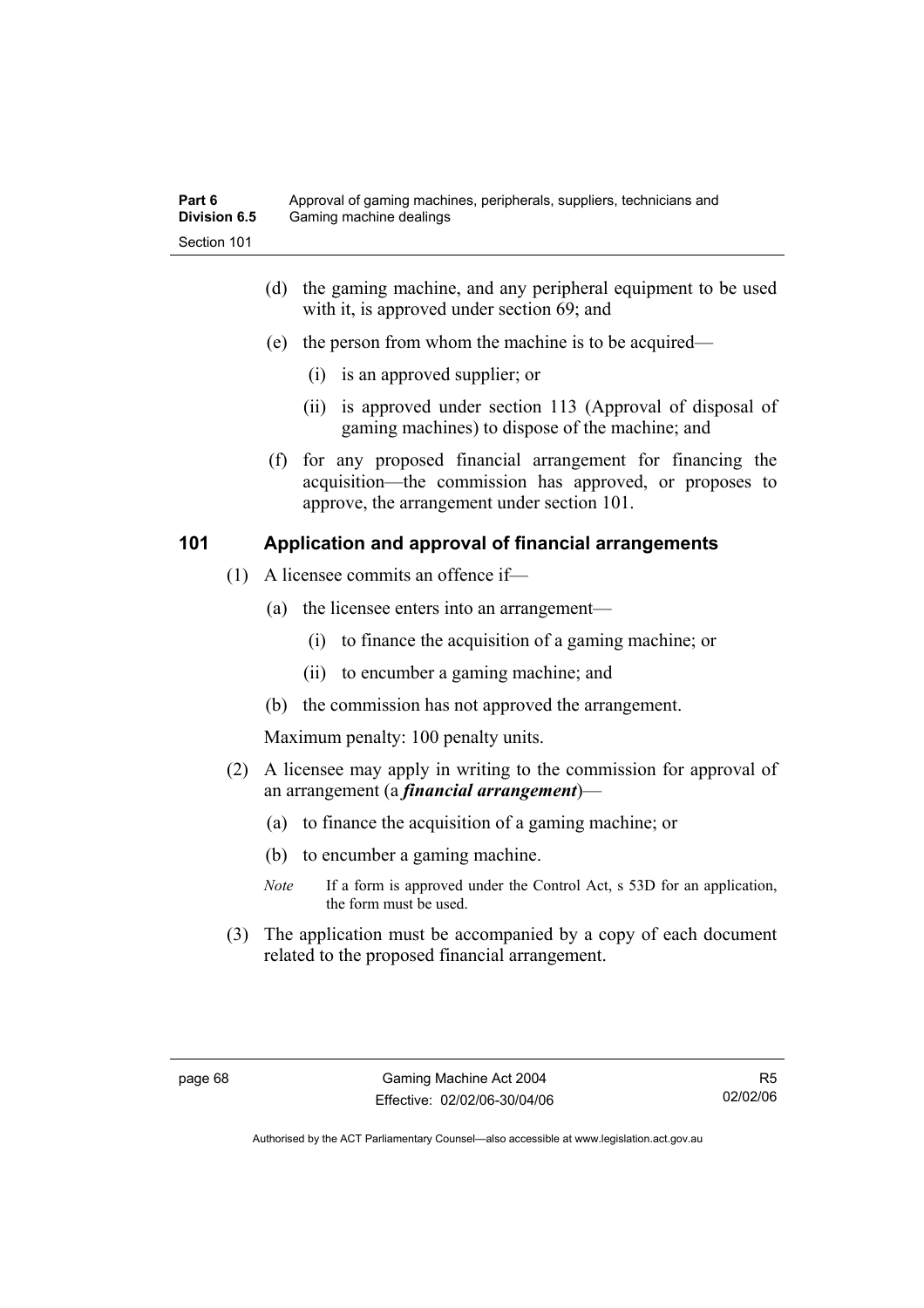## **102 Decision on application for approval of financial arrangements**

- (1) On application for an approval of a financial arrangement, the commission must approve or refuse to approve the arrangement.
- (2) The commission must approve a financial arrangement for a gaming machine—
	- $(a)$  if—
		- (i) the arrangement is to be under 1 or more written contracts; and
		- (ii) if the financial arrangement is an arrangement to finance the acquisition of a gaming machine—the commission has approved the acquisition, or proposes to approve it, under section 100 (Decision on application for approval to acquire gaming machines); and
	- (b) if the applicant is a club—unless satisfied that the arrangement is not in the best interests of the club's members.
- (3) It is a condition of an approval under this section that a contract forming part of the approved financial arrangement cannot be amended unless the commission approves the amendment.

# **103 Possession and operation of gaming machines**

- (1) A person commits an offence if—
	- (a) the person possesses or operates a gaming machine; and
	- (b) the person is not authorised to possess or operate the gaming machine under this Act; and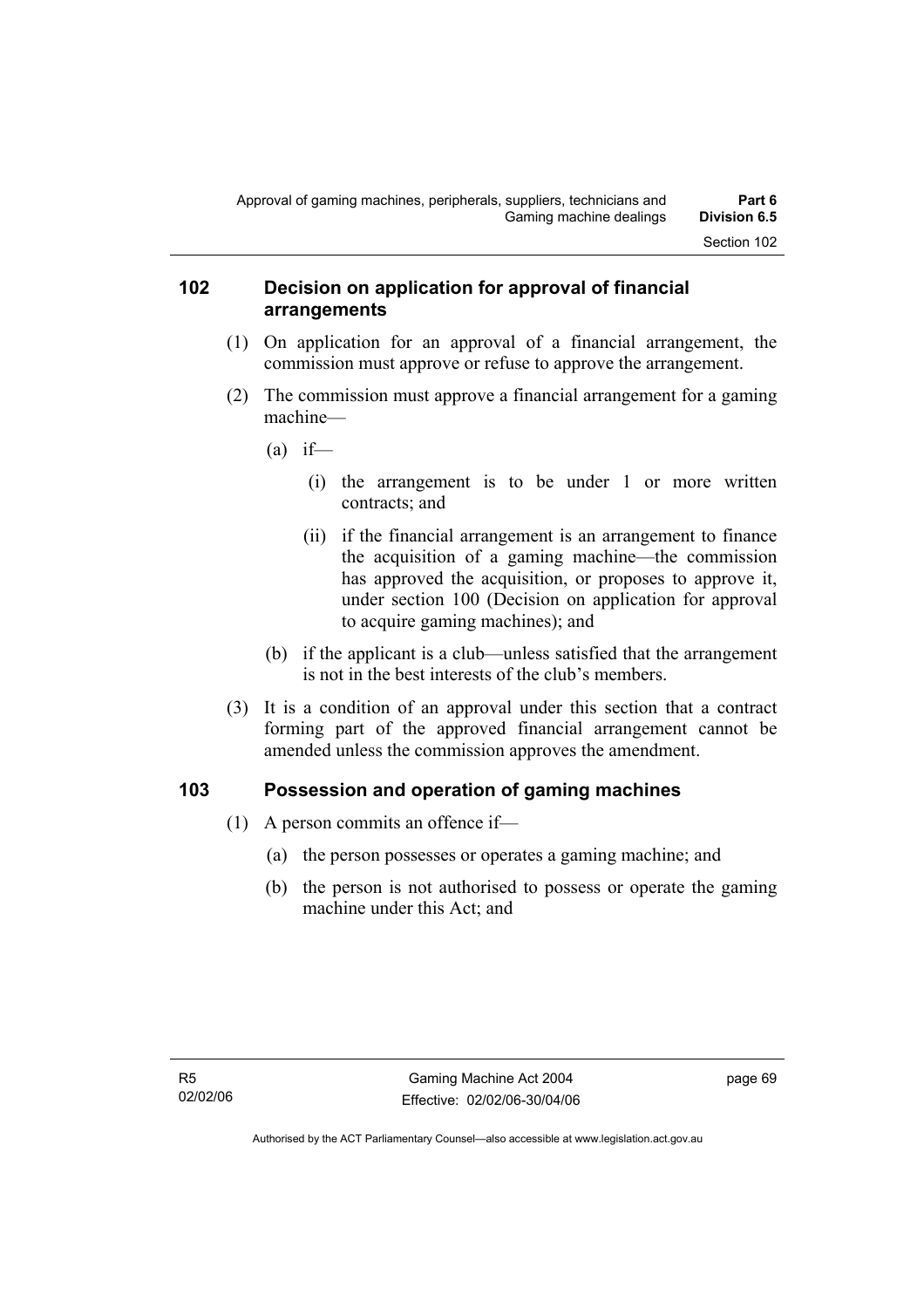(c) the person is reckless about whether the person is authorised to possess or operate the gaming machine under this Act.

Maximum penalty: 100 penalty units, imprisonment for 1 year or both.

- *Note* Under this Act, a person may be authorised to possess or operate a gaming machine by a licence, an approval to repossess the machine or under s (2).
- (2) The commission may, in writing, authorise a person to possess or operate a gaming machine on stated conditions if—
	- (a) the person is a licensee's administrator, receiver, manager or liquidator and the licensee is authorised under this Act to possess or operate the gaming machine; or
	- (b) the machine is used only for training purposes; or
	- (c) the machine is being stored; or
	- (d) the machine is being displayed for sale or as a promotion; or
	- (e) the machine is being repaired, tested or evaluated.

## **104 Playing unlicensed gaming machines**

A person commits an offence if—

- (a) the person plays a gaming machine; and
- (b) operation of the gaming machine is not authorised under a licence; and
- (c) the person is reckless about whether the operation of the gaming machine is authorised under a licence.

Maximum penalty: 100 penalty units.

### **105 Operation of gaming machines other than in accordance with licences**

(1) A person commits an offence if—

R5 02/02/06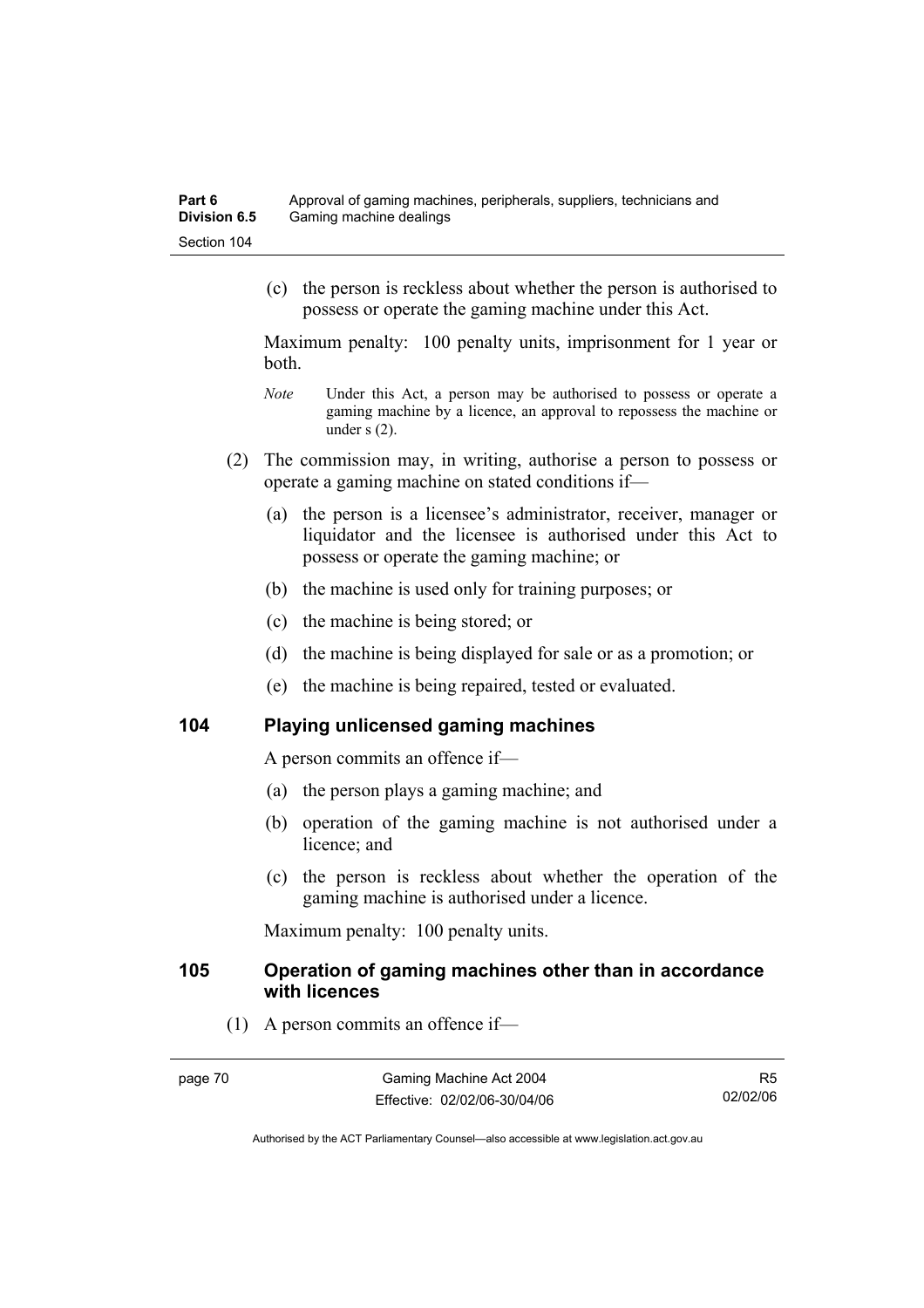- (a) the person owns, occupies or manages licensed premises; and
- (b) the person fails to take all reasonable steps to stop a gaming machine on the premises being used otherwise than in accordance with the licence; and
- (c) someone uses the gaming machine otherwise than in accordance with the licence.

Maximum penalty: 100 penalty units.

- (2) A person commits an offence if—
	- (a) the person owns, occupies or manages premises other than licensed premises; and
	- (b) the person fails to take all reasonable steps to stop a gaming machine on the premises being used; and
	- (c) someone uses the gaming machine.

Maximum penalty: 100 penalty units.

(3) An offence against this section is a strict liability offence.

# **Division 6.6 Repossession of gaming machines**

### **106 Offences by people repossessing gaming machines**

 (1) A person commits an offence if the person repossesses a gaming machine otherwise than in accordance with an approval under section 108.

Maximum penalty: 100 penalty units.

- (2) A person commits an offence if—
	- (a) the person repossesses a gaming machine; and
	- (b) the person fails to take all reasonable steps to stop the gaming machine being used; and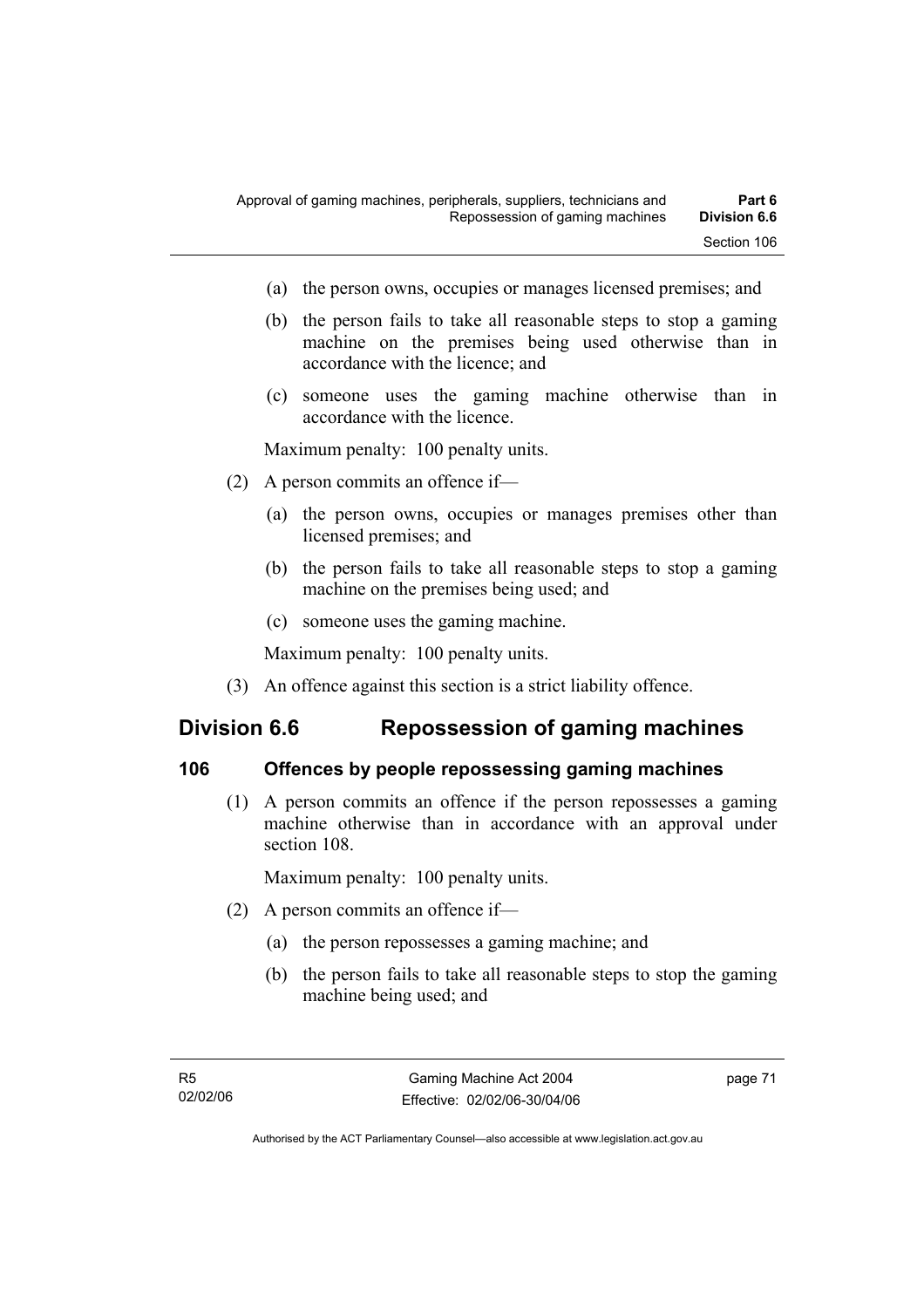(c) after repossession of the gaming machine but before its disposal, someone else uses the machine.

Maximum penalty: 100 penalty units

(3) An offence against this section is a strict liability offence.

### **107 Application for repossession approval**

- (1) A person may apply in writing to the commission for approval to repossess a gaming machine.
	- *Note 1* If a form is approved under the Control Act, s 53D for an application, the form must be used.

*Note 2* A fee may be determined under s 177 for this provision.

- (2) The application must be accompanied by information identifying—
	- (a) the person from whom the machine is to be repossessed; and
	- (b) the premises where the machine is currently held; and
	- (c) the class, kind and basic stake denomination of the machine.

### **108 Approval of repossession of gaming machines**

- (1) On application under section 107, the commission must approve, or refuse to approve, the repossession of a gaming machine.
- (2) The commission must approve the repossession unless the commission believes on reasonable grounds that the applicant would be likely to contravene a requirement of a condition on the approval.

*Note* For conditions, see s 109.

- (3) If an approval is given to repossess a gaming machine, after the machine is repossessed but before it is disposed of, an authorised officer must—
	- (a) take meter readings from the machine; and
	- (b) seal the computer cabinet on the machine; and

R5 02/02/06

Authorised by the ACT Parliamentary Counsel—also accessible at www.legislation.act.gov.au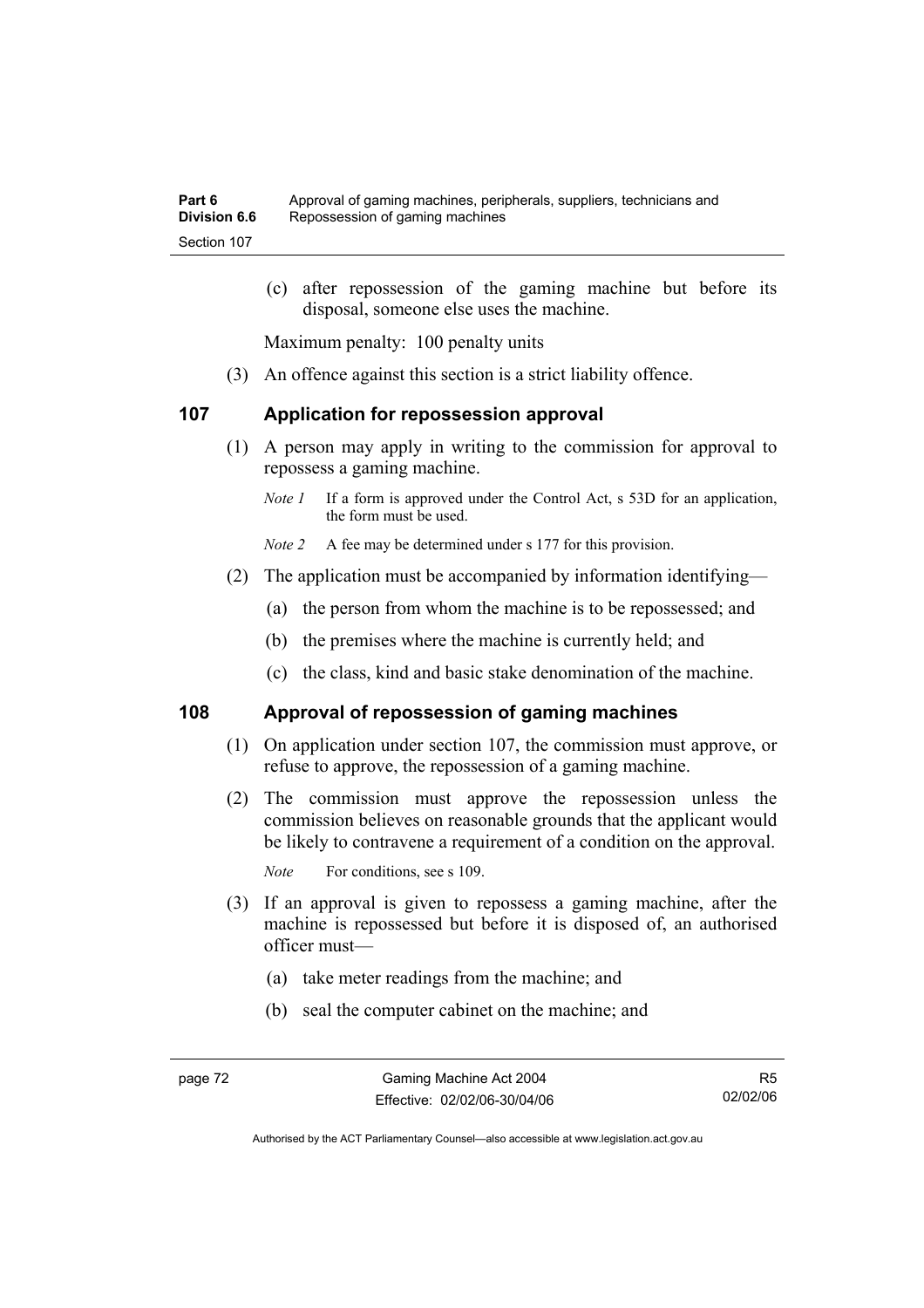- (c) render the machine inoperable.
- (4) This section does not entitle a person to repossess a gaming machine if the person is not otherwise entitled to repossess it.

#### **109 Conditions on approval to repossess gaming machine**

- (1) An approval to repossess a gaming machine under section 108 is subject to the following conditions:
	- (a) that the person given the approval take all reasonable steps necessary to prevent the repossessed gaming machine being played before its disposal;
	- (b) that the person given the approval allow an authorised officer to exercise the commission's functions under section 108 (3).
- (2) The commission may impose any other condition on the approval in relation to the storage of the machine before its disposal that the commission considers appropriate.

### **110 Contravention of repossession approval conditions**

- (1) A person commits an offence if the person—
	- (a) is approved under section 108 to repossess a gaming machine; and
	- (b) contravenes a requirement of a condition on the approval.

Maximum penalty: 50 penalty units.

- (2) Subsection (1) does not apply if the person took all reasonable steps to avoid a contravention of the requirements of the approval conditions.
- (3) An offence against this section is a strict liability offence.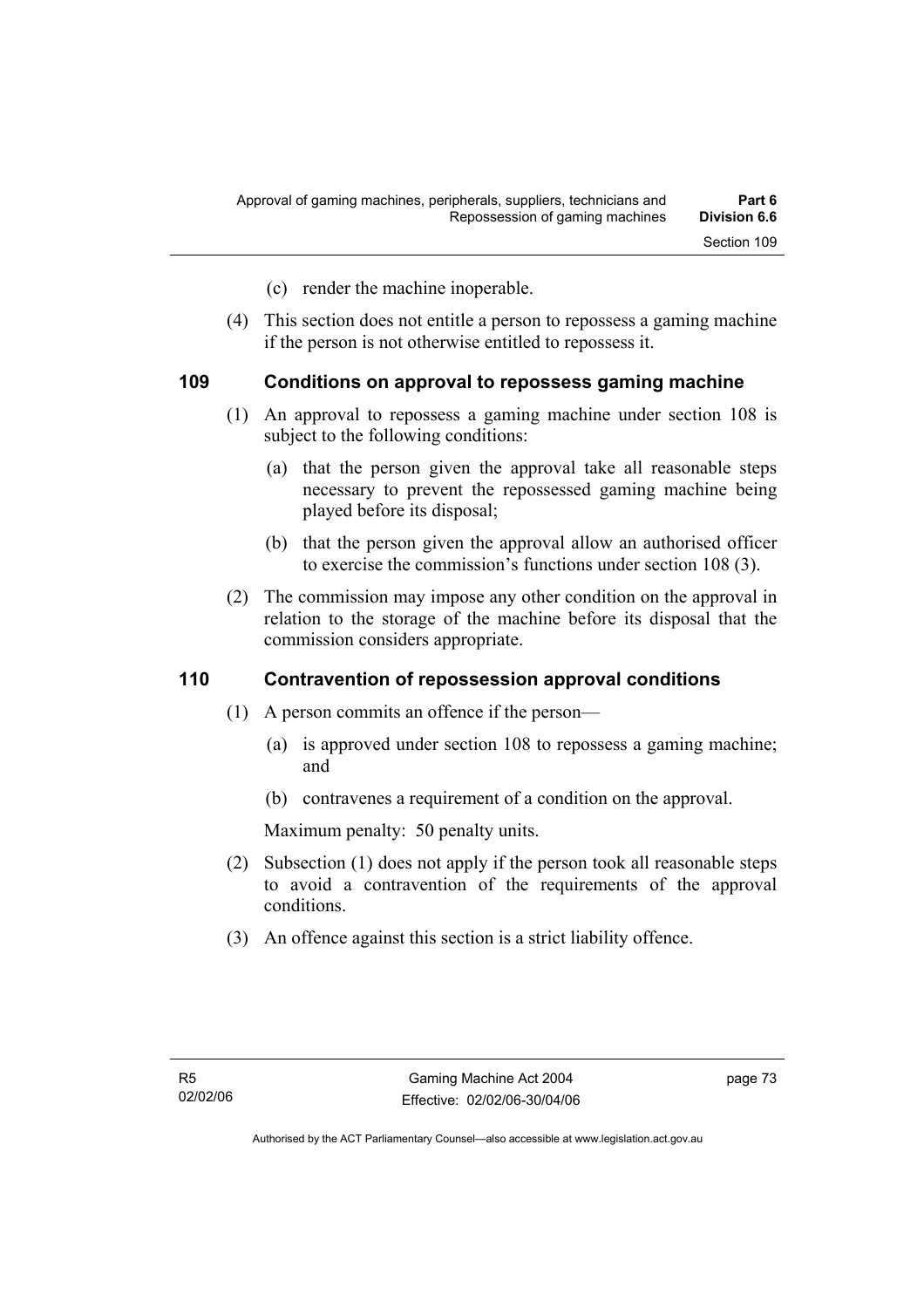**Part 6** Approval of gaming machines, peripherals, suppliers, technicians and **Division 6.7** Disposal of gaming machines Section 111

# **Division 6.7 Disposal of gaming machines**

## **111 Unapproved disposal of gaming machines**

- (1) A person commits an offence if—
	- (a) the person disposes of a gaming machine; and
	- (b) the disposal is not in accordance with an approval under section 113 (Approval of disposal of gaming machines).

Maximum penalty: 100 penalty units.

(2) An offence against this section is a strict liability offence.

# **112 Application for approval for disposal of gaming machines**

- (1) A person may apply in writing to the commission for approval to dispose of a gaming machine.
	- *Note 1* If a form is approved under the Control Act, s 53D for an application, the form must be used.
	- *Note 2* A fee may be determined under s 177 for this provision.
- (2) The application must be accompanied by information identifying—
	- (a) the person (if any) who is to acquire the machine; and
	- (b) the premises where the machine is currently held; and
	- (c) the class, kind and basic stake denomination of the machine.

# **113 Approval of disposal of gaming machines**

- (1) On application under section 112, the commission must approve, or refuse to approve, the disposal of a gaming machine.
- (2) The commission must approve the disposal if—
	- (a) the person (if any) who is to acquire the machine is authorised—
		- (i) to operate the machine under a licence; or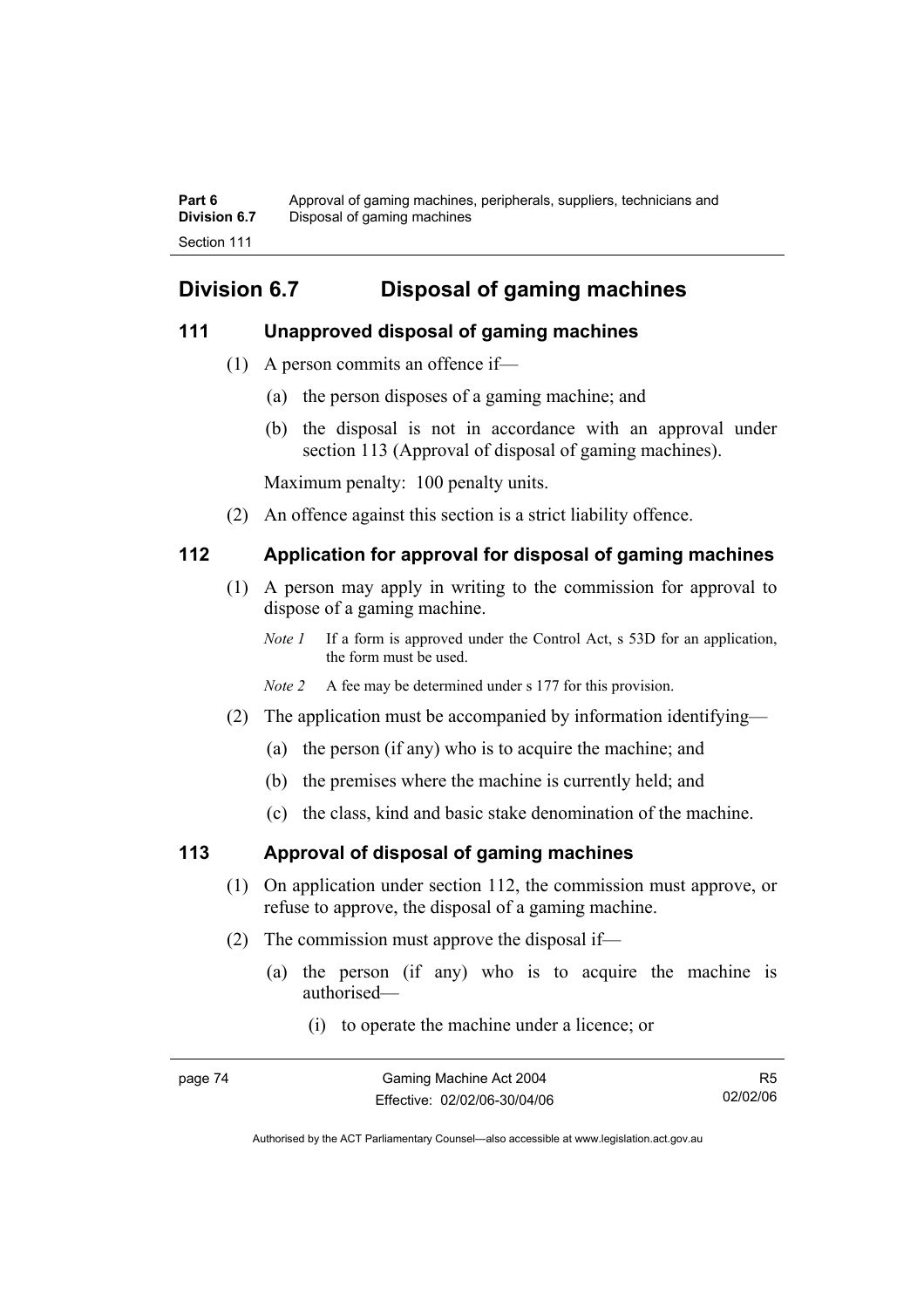- (ii) if the machine is to be sold or operated in a local jurisdiction—under a law of the local jurisdiction; or
- (iii) to destroy the machine; and
- (b) for an applicant who has repossessed the machine—the repossession is approved under section 108 (Approval of repossession of gaming machines) and the commission has no reason to believe that the approval has been contravened.
- (3) However, the commission must not approve the lease or hire of a gaming machine by 1 licensee to another.
- (4) This section does not entitle a person to dispose of a gaming machine if the person is not otherwise entitled to dispose of the machine.

# **Division 6.8 Seizure of gaming machines**

# **114 Seizure of unlawful gaming machines**

- (1) This section applies if an authorised officer believes on reasonable grounds that—
	- (a) a person possesses or operates a gaming machine; and
	- (b) the person is not authorised to possess or operate the gaming machine under this Act.
- (2) The authorised officer may seize the gaming machine.

# **115 Receipt for gaming machines seized**

- (1) As soon as practical after the gaming machine is seized, the authorised officer must give a receipt for it to the person from whom it was seized.
- (2) If, for any reason, it is not practicable to comply with subsection (1), the authorised officer must leave the receipt, secured conspicuously, at the place where the gaming machine was seized.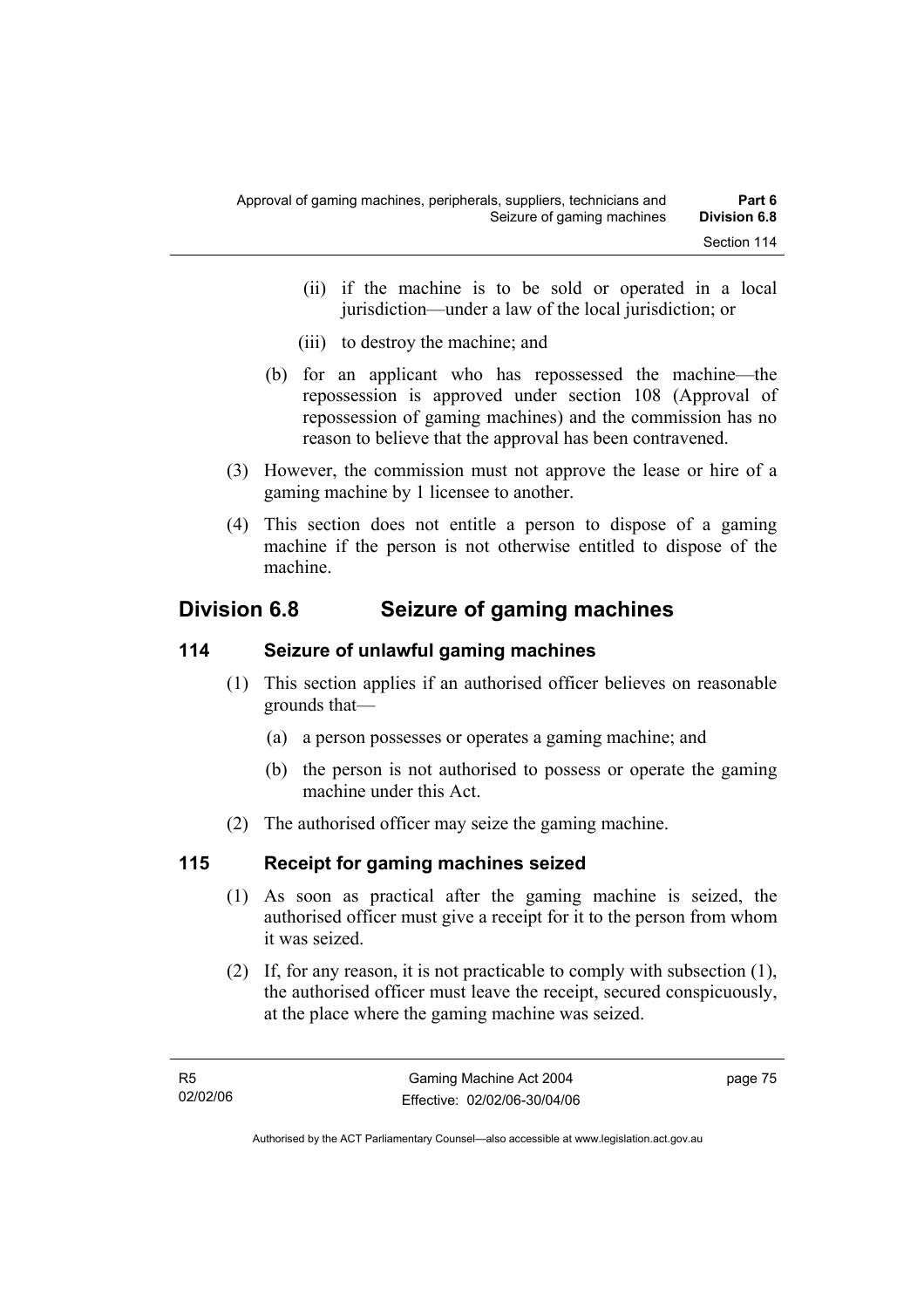- (3) A receipt under this section must include the following:
	- (a) a description of the gaming machine;
	- (b) an explanation of why the gaming machine was seized;
	- (c) an explanation of the person's right to apply to a court under section 116 for an order disallowing the seizure;
	- (d) where the gaming machine is to be taken;
	- (e) the authorised officer's name, and how to contact the officer.

# **116 Application for order disallowing seizure**

- (1) A person claiming to be entitled to a gaming machine seized under this division may apply to the Magistrates Court within 10 days after the day of the seizure for an order disallowing the seizure.
- (2) The application may be heard only if the applicant has served a copy of the application on the commission.
- (3) The commission is entitled to appear as respondent at the hearing of the application.

# **117 Order for return of seized gaming machine**

- (1) This section applies if a person claiming to be entitled to a gaming machine seized under this division applies to the Magistrates Court under section 116 for an order disallowing the seizure.
- (2) The Magistrates Court must make an order disallowing the seizure if satisfied that—
	- (a) the applicant would, apart from the seizure, be entitled to the return of the seized gaming machine; and
	- (b) the gaming machine is not connected with an offence against this Act; and
	- (c) possession of the gaming machine by the person would not be an offence.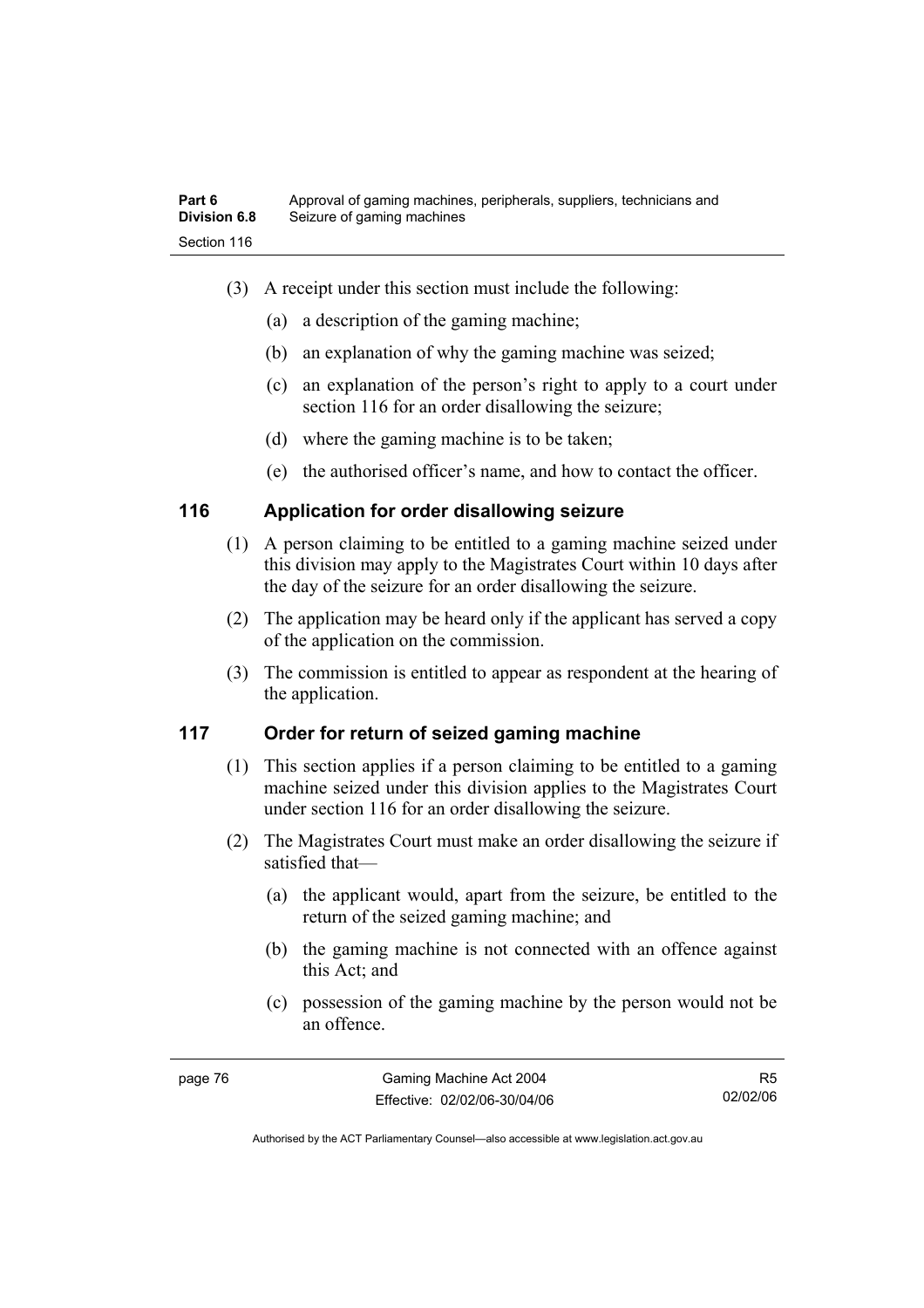- (3) The Magistrates Court may also make an order disallowing the seizure if satisfied there are exceptional circumstances justifying the making of the order.
- (4) If the Magistrates Court makes an order disallowing the seizure, the court may make 1 or more of the following ancillary orders:
	- (a) an order directing the commission to return the gaming machine to the applicant or to someone else that appears to be entitled to it;
	- (b) if the gaming machine cannot be returned or has depreciated in value because of the seizure—an order directing the Territory to pay reasonable compensation;
	- (c) an order about the payment of costs in relation to the application.

# **118 Adjournment pending hearing of other proceedings**

- (1) This section applies to the hearing of an application under section 116 (Application for order disallowing seizure).
- (2) If it appears to the Magistrates Court that the seized gaming machine is required to be produced in evidence in a pending proceeding in relation to an offence against a Territory law, the court may, on the application of the commission or its own initiative, adjourn the hearing until the end of that proceeding.

# **119 Forfeiture of seized gaming machines**

- (1) This section applies if an application under section 116 for an order disallowing the seizure of a gaming machine—
	- (a) has not been made within 10 days after the day of the seizure; or
	- (b) has been made within that period, but the application has been refused or has been withdrawn before a decision on the application had been made.

page 77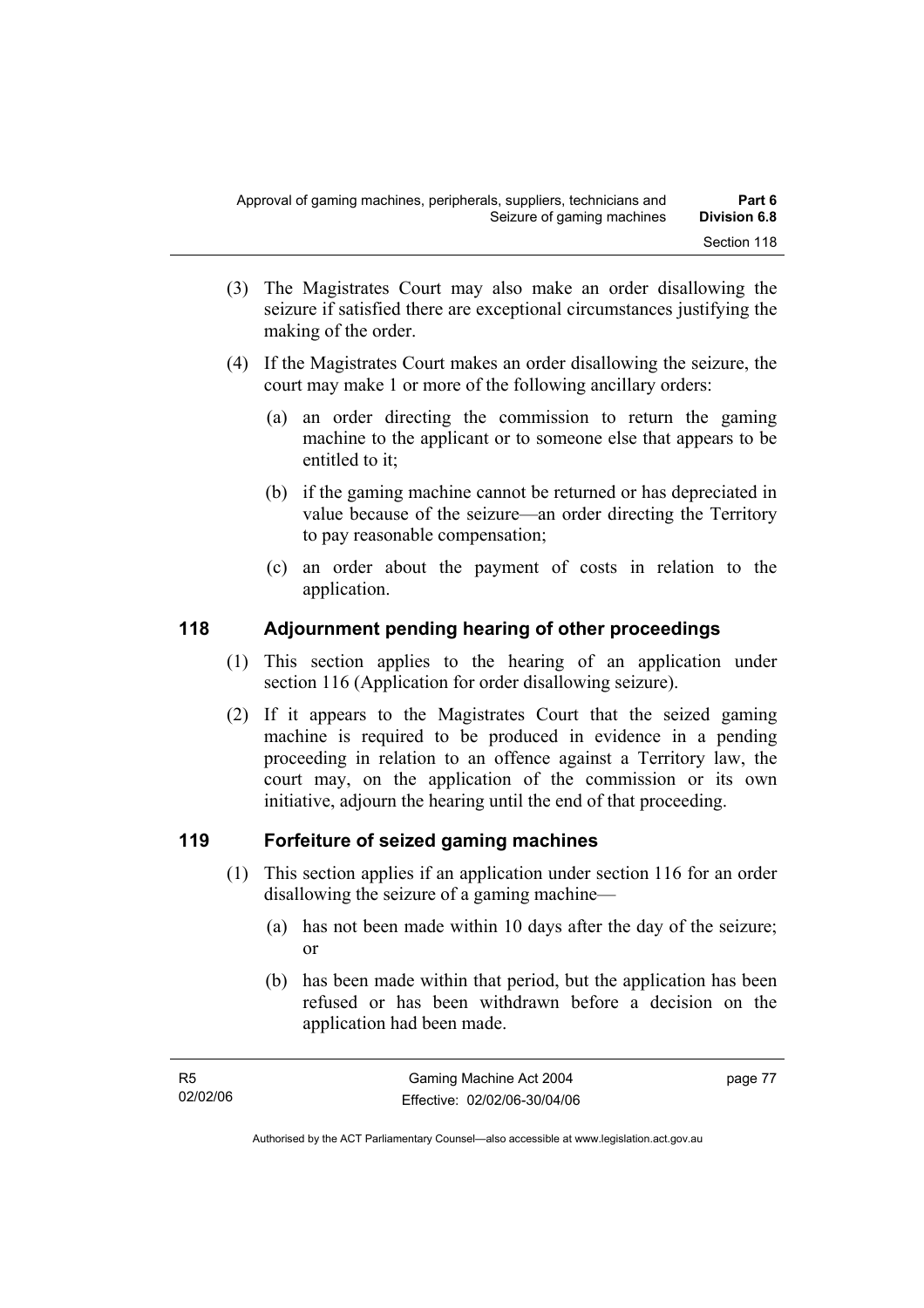- (2) The seized gaming machine—
	- (a) is forfeited to the Territory; and
	- (b) may be sold, destroyed or otherwise disposed of as the commission directs.

# **Division 6.9 Installation and operation of gaming machines**

# **120 Installation to be in accordance with approval of commission**

- (1) A licensee commits an offence if—
	- (a) the licensee allows the installation of a gaming machine on the licensed premises; and
	- (b) the gaming machine is installed otherwise than in a gaming area.

Maximum penalty: 50 penalty units.

(2) An offence against this section is a strict liability offence.

# **121 Offence to install gaming machines**

- (1) A person commits an offence if—
	- (a) the person installs a gaming machine on licensed premises; and
	- (b) the person is not an approved supplier or approved technician.

Maximum penalty: 50 penalty units

(2) An offence against this section is a strict liability offence.

# **122 Certificate about meter readings**

- (1) A person commits an offence if the person—
	- (a) installs a gaming machine on licensed premises; and

R5 02/02/06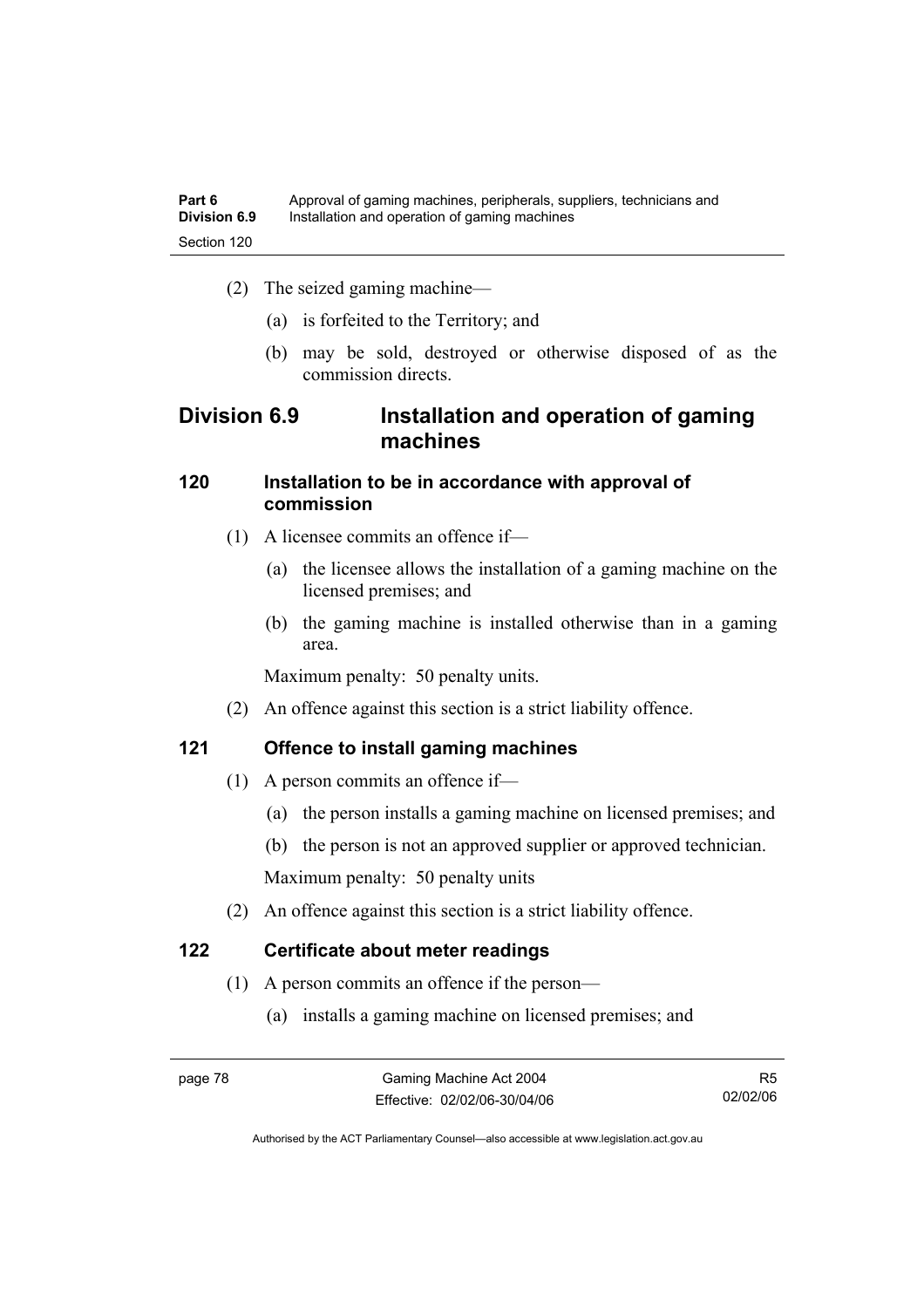(b) as soon as practicable, but no later than 3 days, after installing the machine, does not give the licensee a certificate signed by the person stating the meter readings on the machine immediately after installation.

Maximum penalty: 20 penalty units.

(2) An offence against this section is a strict liability offence.

# **123 Sealing computer cabinet**

- (1) A licensee commits an offence if—
	- (a) the licensee allows the installation of a gaming machine on the licensed premises; and
	- (b) the computer cabinet is not sealed in a way that prevents unauthorised access.

Maximum penalty: 50 penalty units.

(2) An offence against this section is a strict liability offence.

# **124 Commission may require information**

- (1) This section applies if a gaming machine is installed on licensed premises.
- (2) The commission may give the licensee a written notice stating the details the commission needs to be told about the gaming machine.

# **125 Operation to be subject to correct percentage payout**

- (1) A person commits an offence if—
	- (a) the person is an approved supplier or approved technician; and
	- (b) the person opens a gaming machine and makes an adjustment that will, or is likely to, affect the percentage payout of the machine; and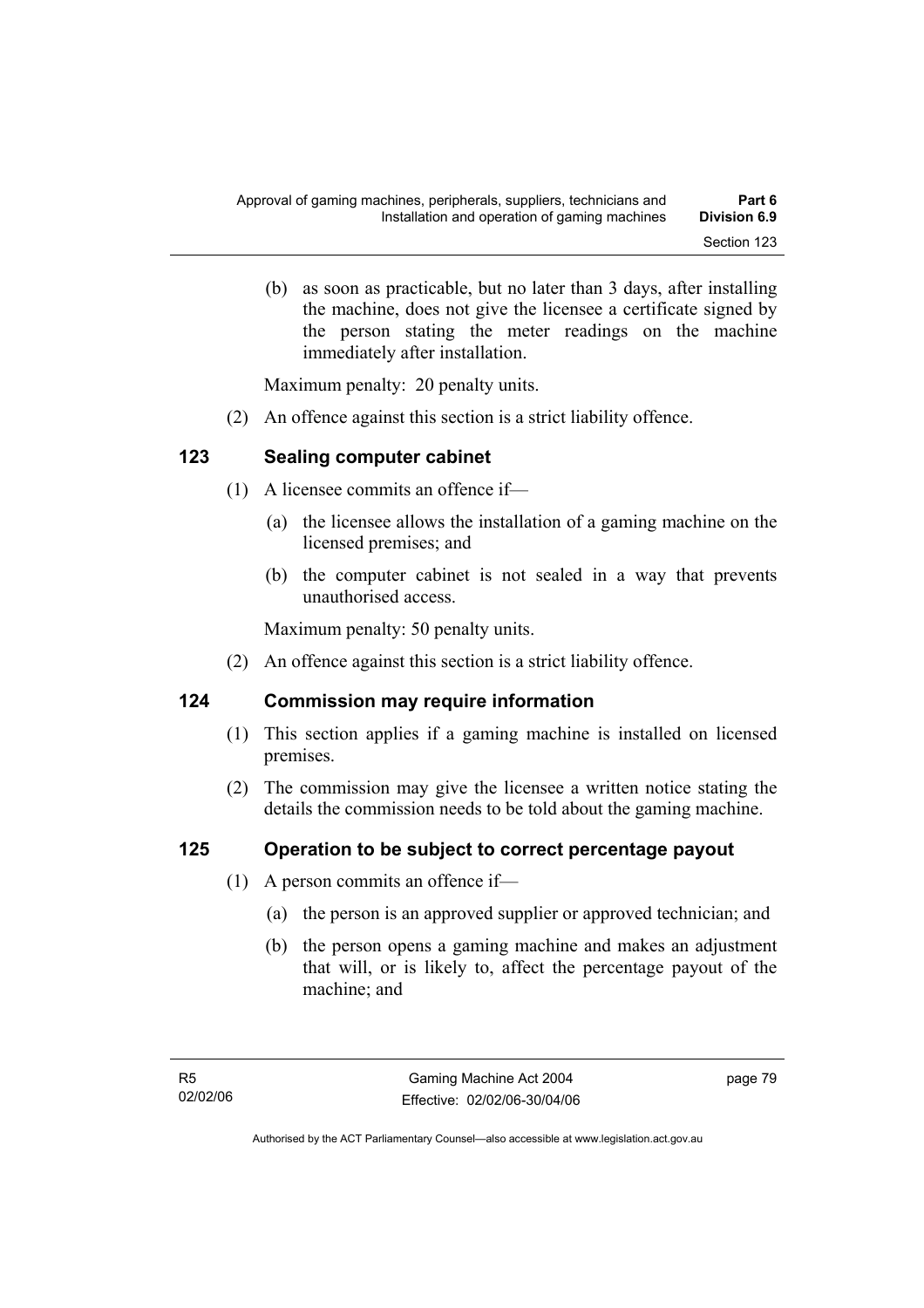(c) the percentage payout on the gaming machine on the licensed premises is not the percentage payout authorised by the licence for the machine.

Maximum penalty: 50 penalty units.

(2) An offence against this section is a strict liability offence.

# **126 Position for percentage payout of gaming machines display**

- (1) The commission may, in writing, approve a position on a kind of gaming machine for display of the percentage payout for the machine.
- (2) An approval is a notifiable instrument.

*Note* A notifiable instrument must be notified under the Legislation Act.

## **127 Maximum stake amount**

A person commits an offence if—

- (a) the person is an approved supplier or approved technician; and
- (b) the person supplies or installs a gaming machine; and
- (c) the person intentionally sets the stake amount for the gaming machine higher than the amount prescribed under the regulations.

Maximum penalty: 50 penalty units.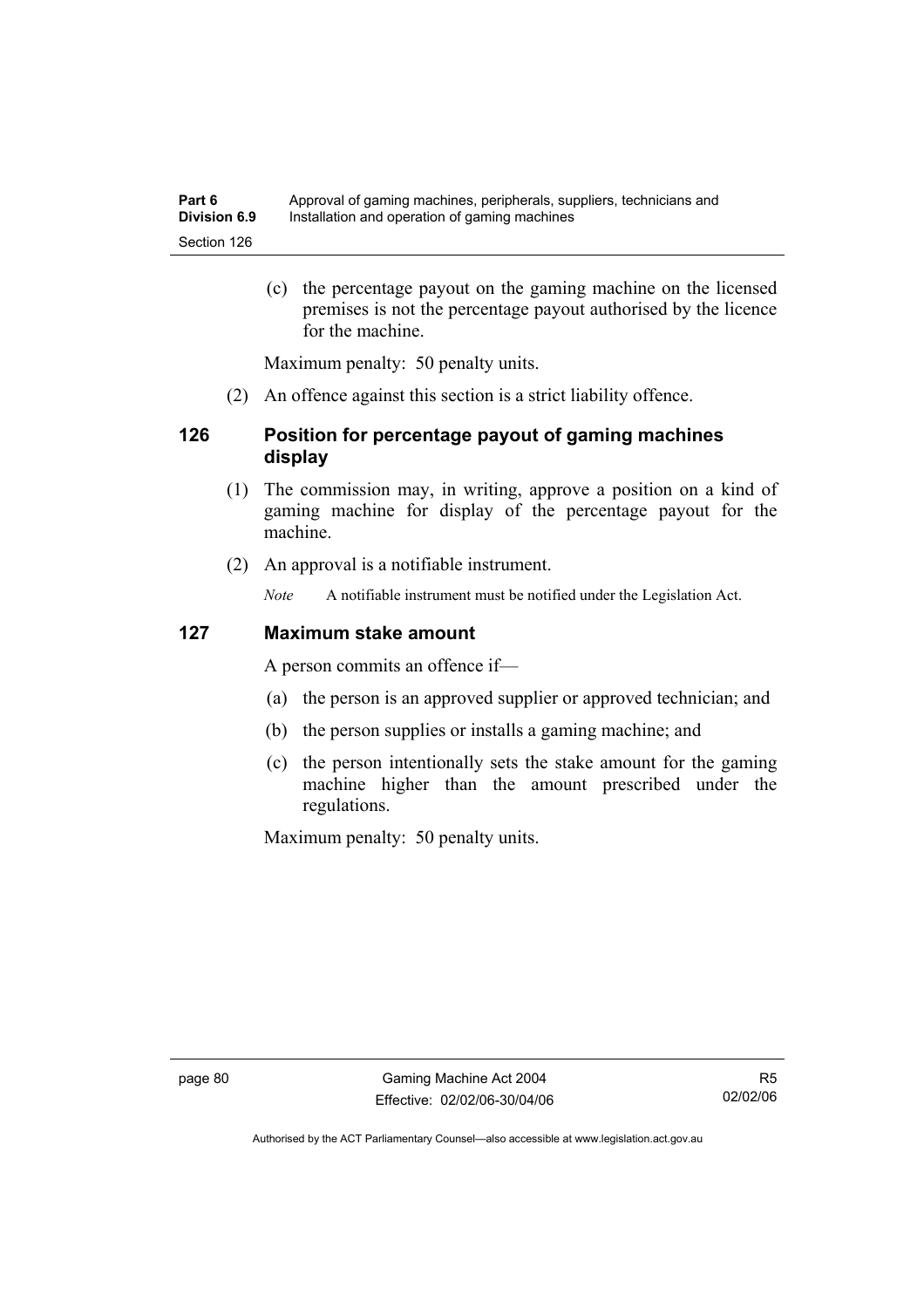# **Part 7 Regulation of gaming machines generally**

### **128 Machine access generally**

- (1) A person commits an offence if the person does any of the following in relation to a licensed gaming machine on licensed premises:
	- (a) opens the machine;
	- (b) checks money in the machine;
	- (c) places money into the machine (other than to play the machine);
	- (d) removes money from the machine (other than money won or credited).

Maximum penalty: 50 penalty units.

- (2) Subsection (1) does not apply to the following people:
	- (a) an authorised officer;
	- (b) an approved supplier;
	- (c) an approved technician;
	- (d) an approved attendant.
- (3) A person commits an offence if—
	- (a) the person maintains a licensed gaming machine on licensed premises; and
	- (b) the person is not an approved supplier or approved technician.

Maximum penalty: 50 penalty units.

(4) An offence against this section is a strict liability offence.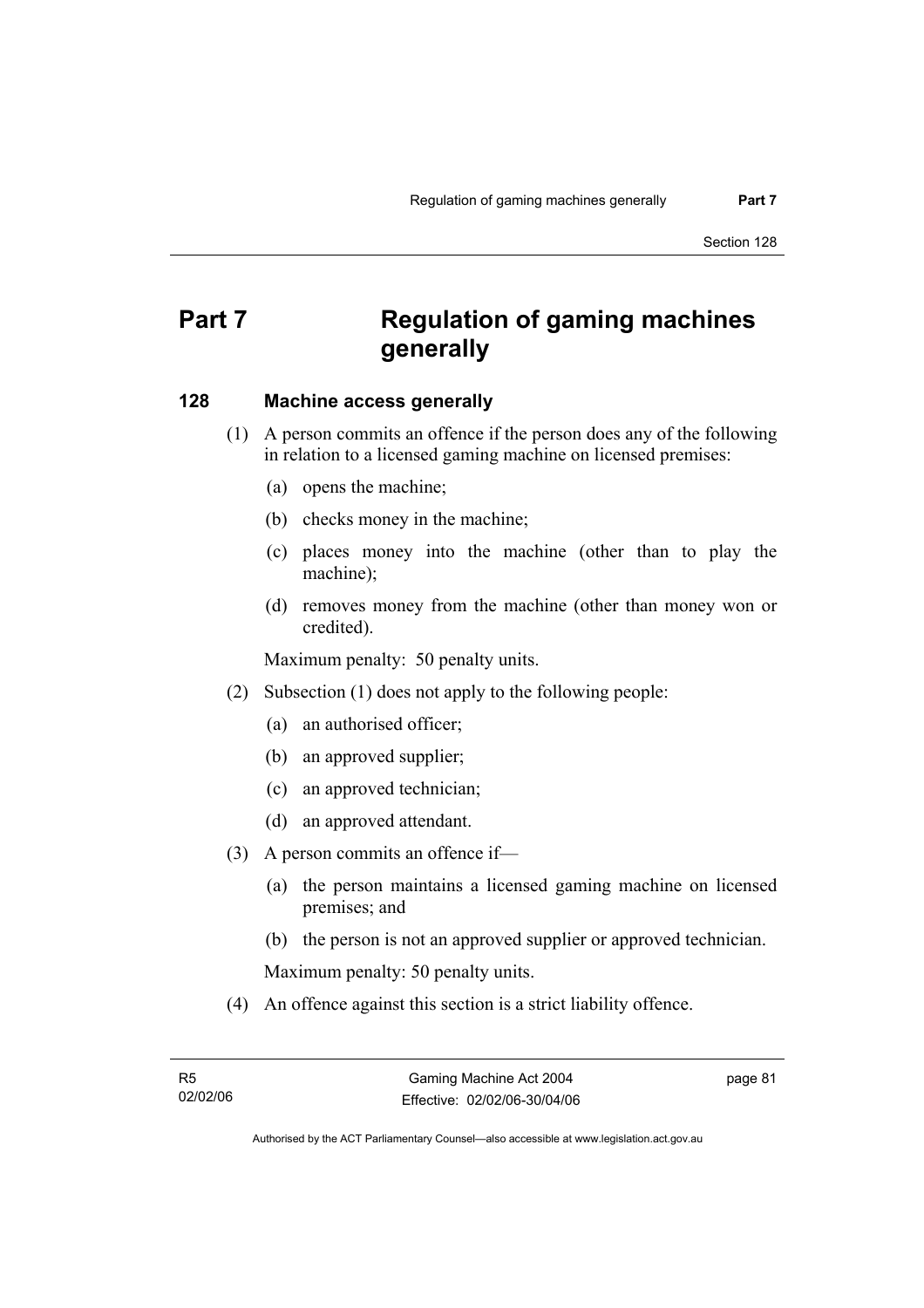Section 129

# **129 Interference with gaming machines**

 (1) A person commits an offence if the person recklessly interferes with the operation of a gaming machine.

Maximum penalty: 100 penalty units, imprisonment for 1 year or both.

 (2) A person commits an offence if the person inserts into a gaming machine anything other than a coin, note or token of the kind stated on the gaming machine.

Maximum penalty: 100 penalty units, imprisonment for 1 year or both.

 (3) A person commits an offence if the person does anything intended to interfere with a gaming machine in a way that causes the machine to yield a reward less than or greater than the percentage payout under the licence in relation to that machine.

Maximum penalty: 100 penalty units, imprisonment for 1 year or both.

 (4) A person commits an offence if the person does anything intended to render a gaming machine, either temporarily or otherwise, incapable of forming a winning combination.

Maximum penalty: 100 penalty units, imprisonment for 1 year or both.

 (5) Subsection (1) does not apply in relation to anything done honestly for the maintenance of a gaming machine by an approved supplier, approved technician or authorised officer.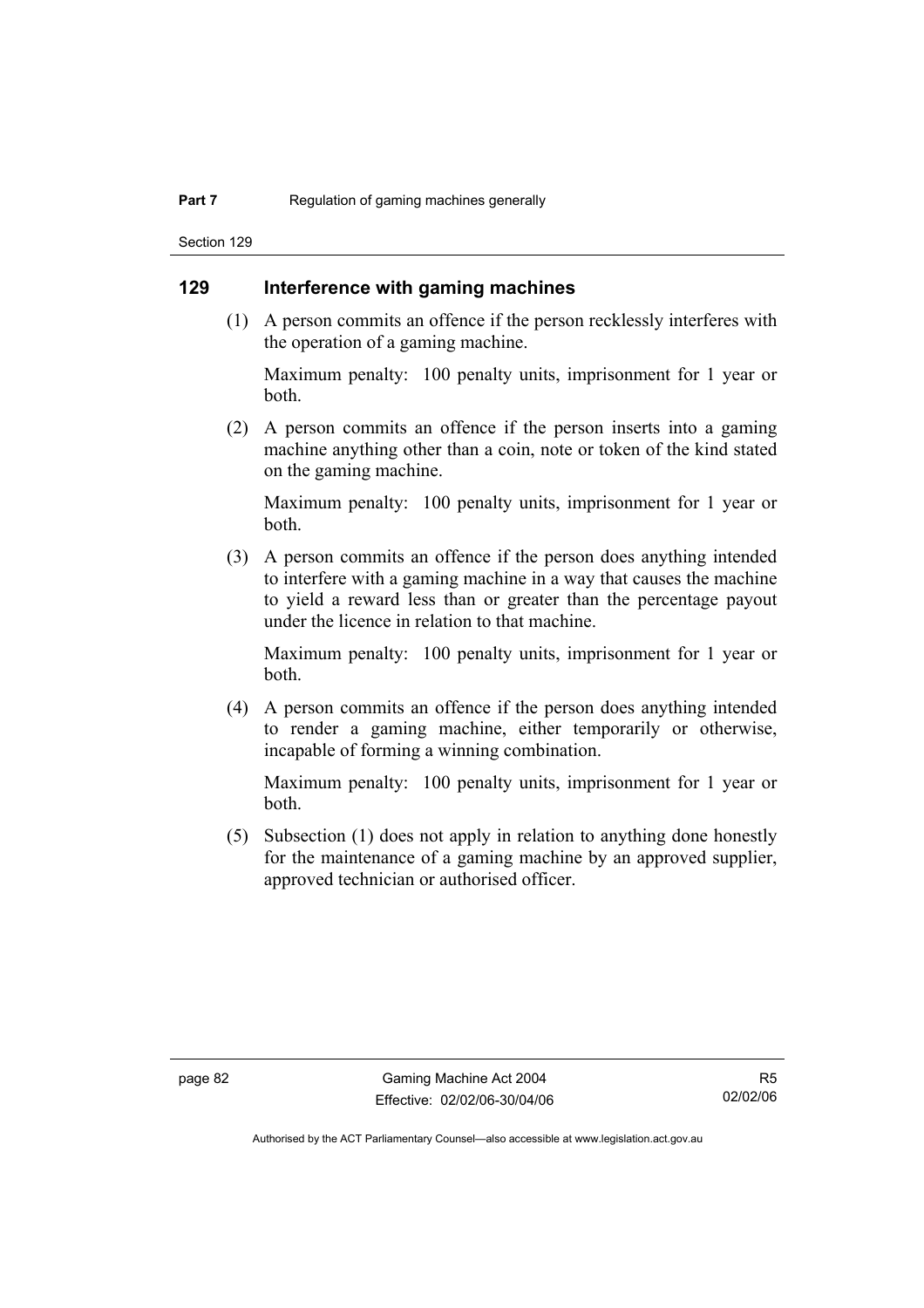## **130 Opening computer cabinets**

- (1) A person commits an offence if the person—
	- (a) opens the computer cabinet in a gaming machine; and
	- (b) is not an approved supplier, approved technician or authorised officer.

Maximum penalty: 50 penalty units.

(2) An offence against this section is a strict liability offence.

## **131 Rendering gaming machines inoperable on licence ceasing to be in force**

If a licence ceases to be in force, the commission must ensure that each gaming machine on the licensed premises is inoperable—

 (a) if the licence ceased to be in force under section 64 (1) or because the licence expired—until the machines are removed from the premises; or

*Note* Section 64 (1) provides that a person's licence is cancelled if the person's general or on licence is not renewed.

- (b) if the licence is suspended—during the suspension; or
- (c) if the licence has been cancelled—until the first of the following happens:
	- (i) the machines are removed from the premises;
	- (ii) the decision of the commission cancelling the licence is set aside on an application for review of the decision; or
- (d) if the licence ceased to be in force under section 64 (2)—until the first of the following happens:
	- (i) the machines are removed from the premises;
	- (ii) the licence is taken to be in force again under section 64 (3).

page 83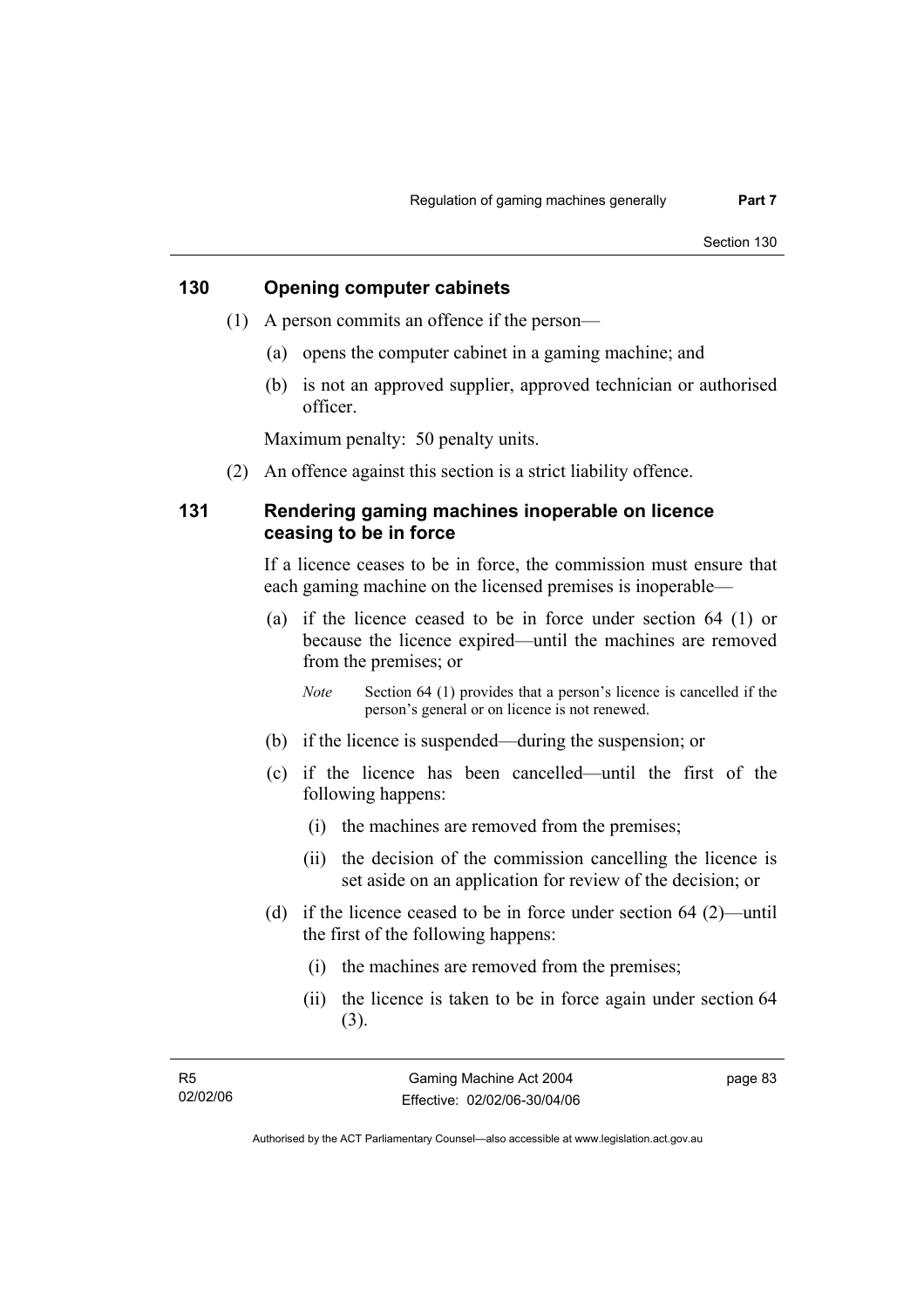#### **Part 7 Regulation of gaming machines generally**

Section 132

*Note* Section 64 (2) provides that a person's licence is cancelled if the person's general or on licence is cancelled.

### **132 Removal of gaming machines from premises**

- (1) This section applies to a person who held a licence that has ceased to be in force, other than a person whose licence is suspended.
- (2) The person commits an offence if, at the end of the required period, a gaming machine that was licensed is on the premises that were licensed.

Maximum penalty: 50 penalty units.

(3) In this section:

*relevant decision* means the decision of the commission (if any) because of which the licence ceased to be in force.

#### *required period* means—

- (a) 2 weeks after the day—
	- (i) the licence ceases to be in force; or
	- (ii) if an application for review of the relevant decision may be made but is not made—the time for applying for review of the decision ends; or
	- (iii) if an application is made to review the relevant decision the application is withdrawn, dismissed or decided; or
- (b) any further period the commission, whether before or after the end of the period, in writing, approves.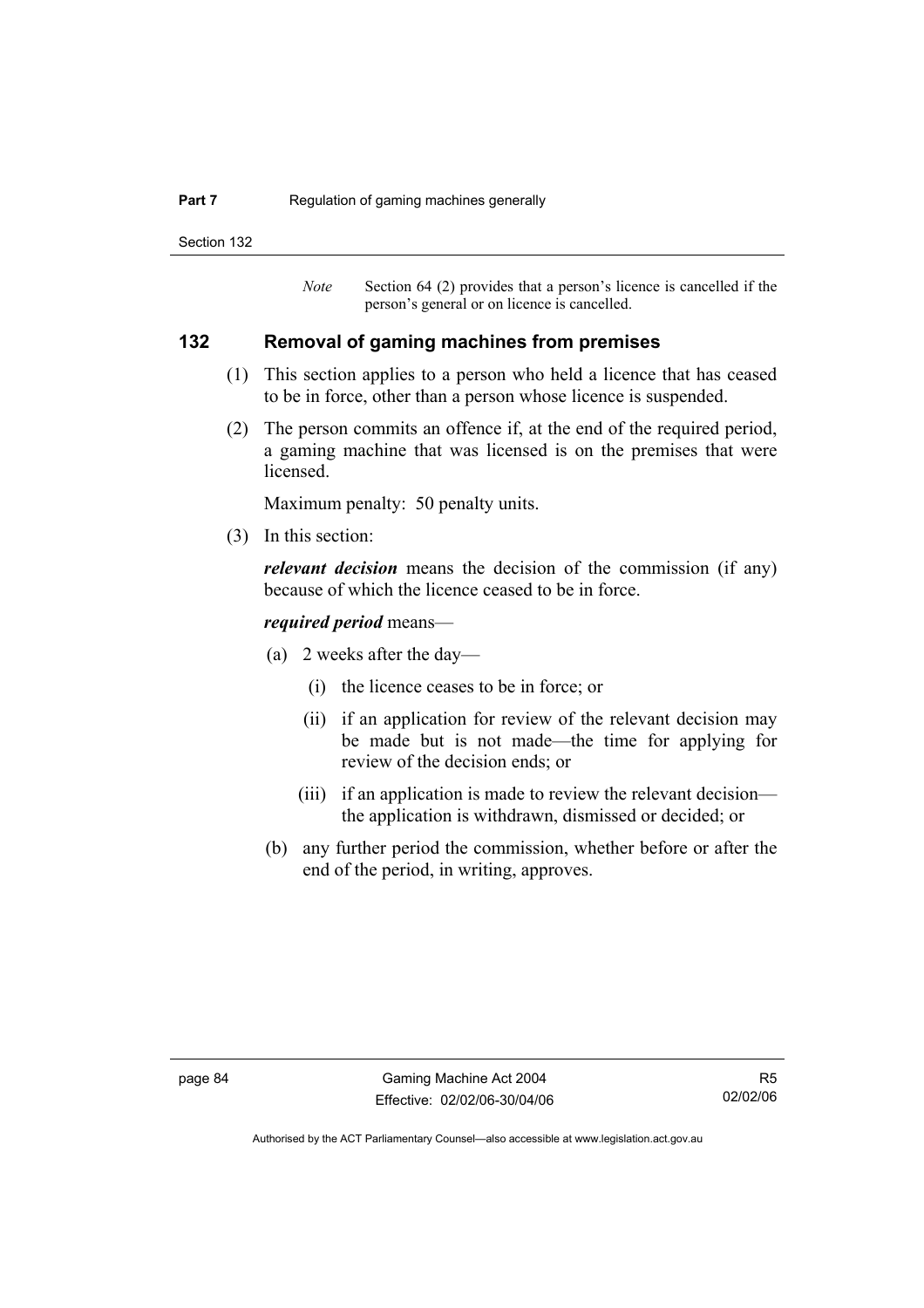# **Part 8 Linked-jackpot arrangements**

### **133 Operation of linked-jackpot arrangements**

A person commits an offence if—

- (a) the person operates a linked-jackpot arrangement between gaming machines; and
- (b) the arrangement is not authorised under section 134 or by a multi-user permit.

Maximum penalty: 50 penalty units, imprisonment for 6 months or both.

### **134 Single-user authorisation for linked-jackpot arrangements**

- (1) A licensee may apply in writing to the commission for authorisation to operate a linked-jackpot arrangement between gaming machines operated under the licence.
	- *Note 1* If a form is approved under the Control Act, s 53D for an application, the form must be used.

*Note 2* A fee may be determined under s 177 for this provision.

- (2) The application must include details of each event by reference to which linked jackpots are to be payable under the proposed arrangement.
- (3) The commission must authorise the linked-jackpot arrangement if—
	- (a) each gaming machine proposed to be linked under the proposed arrangement—
		- (i) is operated under a single licence held by the applicant; and
		- (ii) is the same class; and

page 85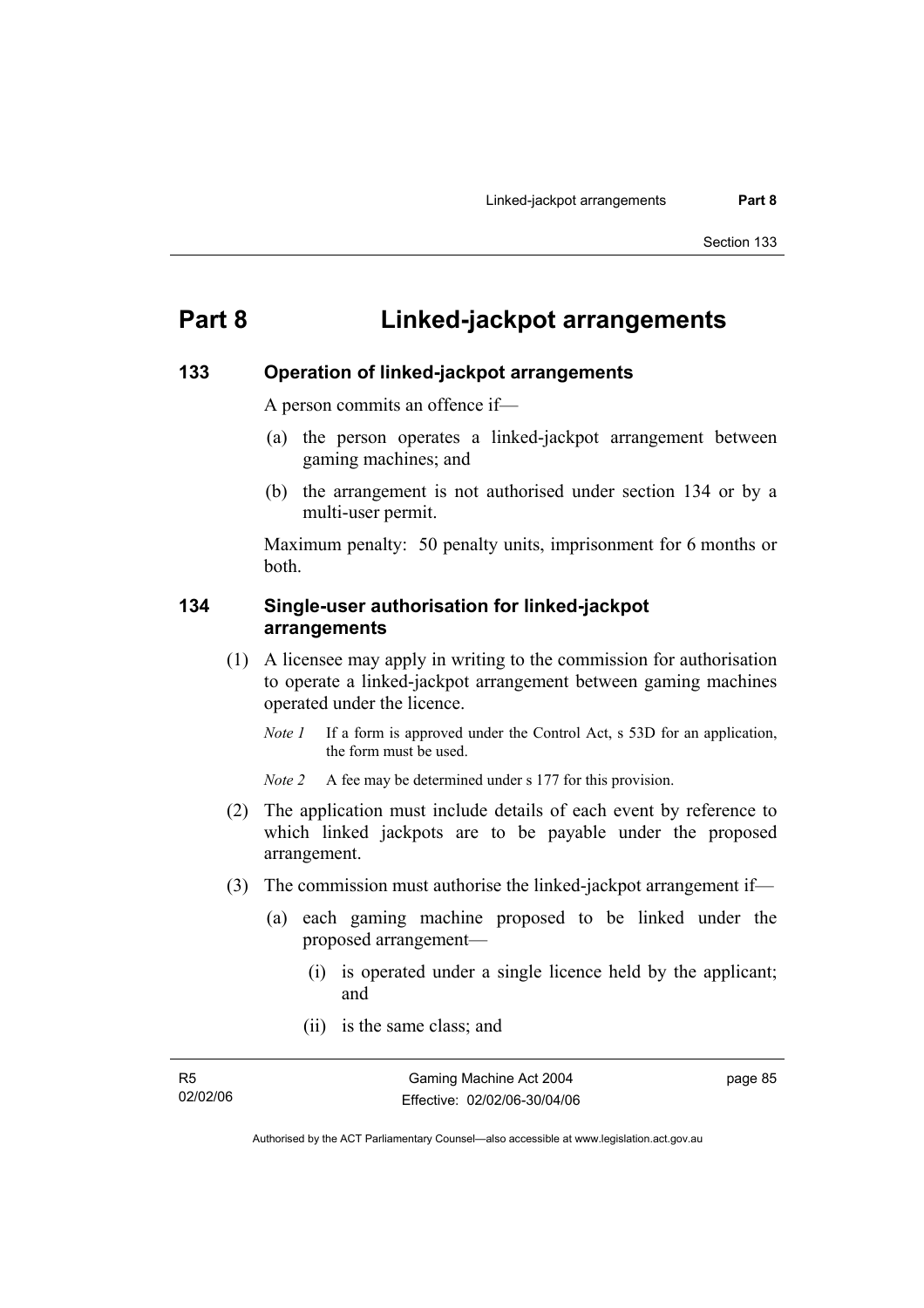Section 135

- (iii) offers the same chance of winning linked jackpots as each other machine in the arrangement, if played with the same stakes; and
- (b) the financial and operational aspects of the proposed arrangement are in accordance with the regulations; and
- (c) the commission is satisfied, on reasonable grounds, that the proposed arrangement is satisfactory, having regard to the interests of the people playing the machines in the proposed linked-jackpot arrangement.
- (4) It is a condition of an authorisation under this section that—
	- (a) each gaming machine in the linked-jackpot arrangement displays at all times a sign stating clearly—
		- (i) that the machine is part of a linked-jackpot arrangement with other machines on the licensed premises; and
		- (ii) the percentage of the turnover of the machine set aside for the payment of linked jackpots; and
	- (b) linked jackpots be payable for the authorised arrangement by reference to the event or events set out in the application for authorisation for the arrangement.

#### **135 Issue of multi-user permits**

- (1) A person (including a person other than a licensee) may apply in writing to the commission for a permit (a *multi-user permit*) to operate a linked-jackpot arrangement between gaming machines operated under 2 or more licences.
	- *Note 1* If a form is approved under the Control Act, s 53D for an application, the form must be used.
	- *Note 2* A fee may be determined under s 177 for this provision.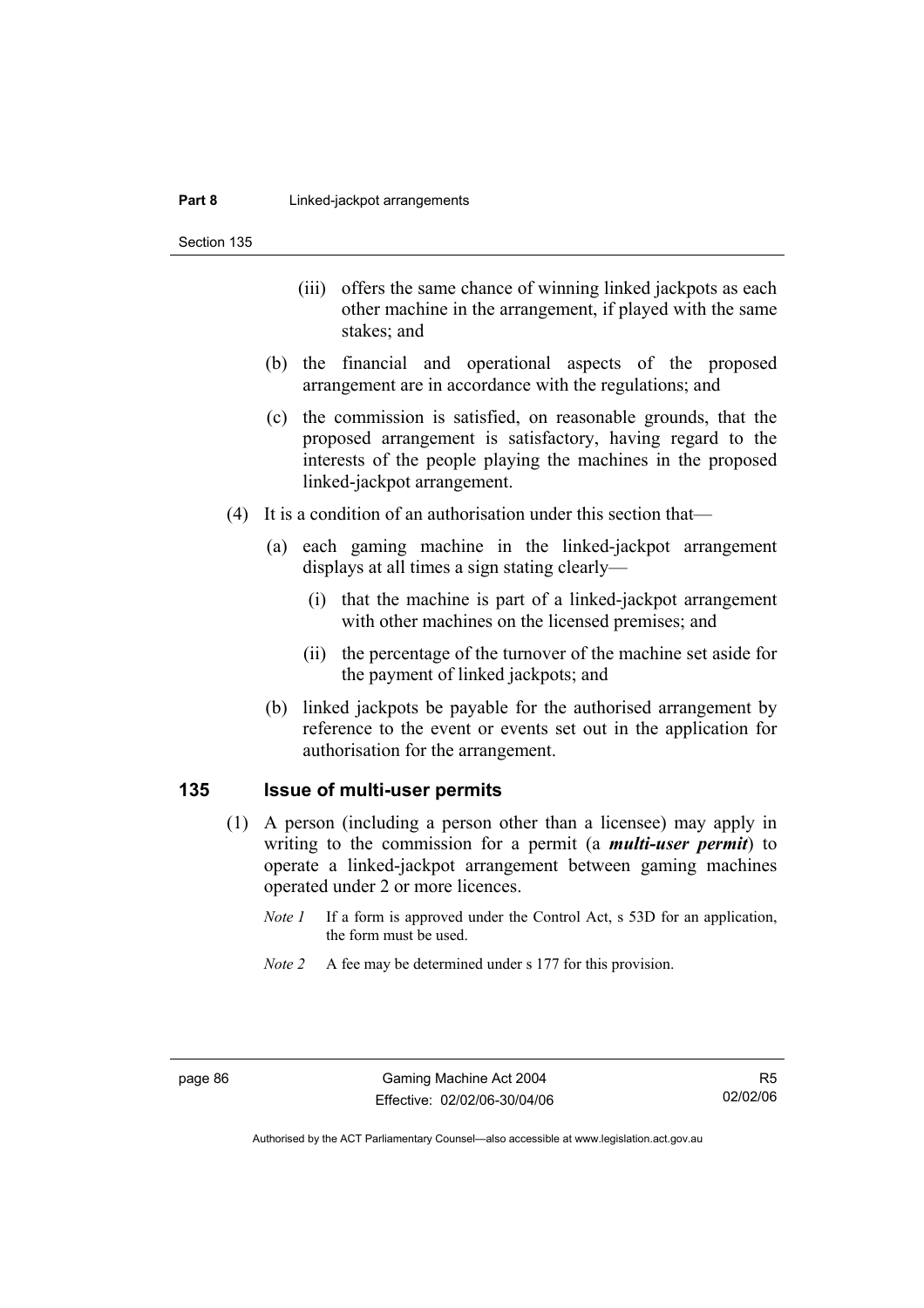- (2) The application must include details of the event or events by reference to which linked jackpots are to be payable under the proposed arrangement.
- (3) The commission must issue the multi-user permit if—
	- (a) the commission is satisfied, on reasonable grounds, that the applicant is an eligible person; and
	- (b) each licensee consents to the arrangement; and
	- (c) each gaming machine proposed to be linked under the proposed arrangement—
		- (i) is the same class; and
		- (ii) offers the same chance of winning linked jackpots as each other machine in the arrangement, if played with the same stakes; and
	- (d) the financial and operational aspects of the proposed arrangement is in accordance with the regulations; and
	- (e) the commission is satisfied, on reasonable grounds, that the proposed arrangement is satisfactory, having regard to the interests of the people playing the machines in the proposed arrangement.
- (4) A multi-user permit must state—
	- (a) the full name and address of the permit-holder; and
	- (b) the gaming machines in the linked-jackpot arrangement for which the permit is issued, and the licensed premises where they are situated; and
	- (c) the conditions to which the permit is subject.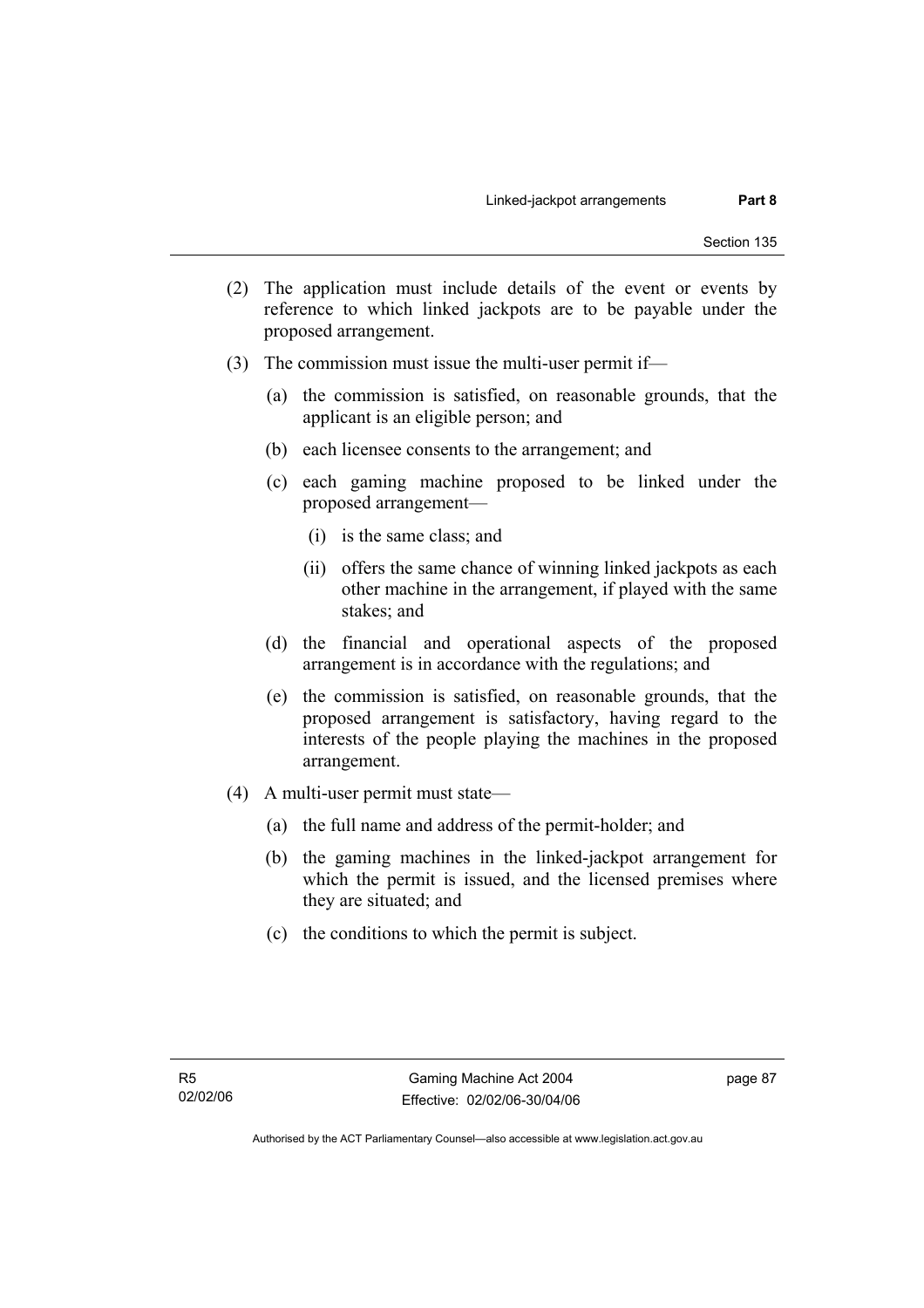#### **Part 8 Linked-jackpot arrangements**

Section 136

### **136 Conditions on multi-user permits**

- (1) A multi-user permit is subject to the following conditions:
	- (a) each gaming machine in a linked-jackpot arrangement under the permit displays at all times a sign stating clearly—
		- (i) that the machine is part of a linked-jackpot arrangement with machines on different licensed premises; and
		- (ii) the percentage of the turnover of the machine set aside for the payment of linked jackpots;
	- (b) linked jackpots are payable under the arrangement by reference to the event or events set out in the application for the permit for the arrangement;
	- (c) the financial and operational aspects of the arrangement must not be amended without the commission's approval under section 138:
	- (d) if the permit-holder is a corporation—the permit-holder must give written notice to the commission stating any of the following changes in relation to the corporation within 1 week after the day of the change:
		- (i) a person becoming an influential person for the corporation;
		- (ii) a substantial change in the relationship of an influential person to the corporation;
		- (iii) a person ceasing to be an influential person for the corporation.
- (2) The commission may put any other reasonable condition on a multiuser permit that the commission considers appropriate, having regard to the interests of the people playing the machines in each linked-jackpot arrangement under the permit.

R5 02/02/06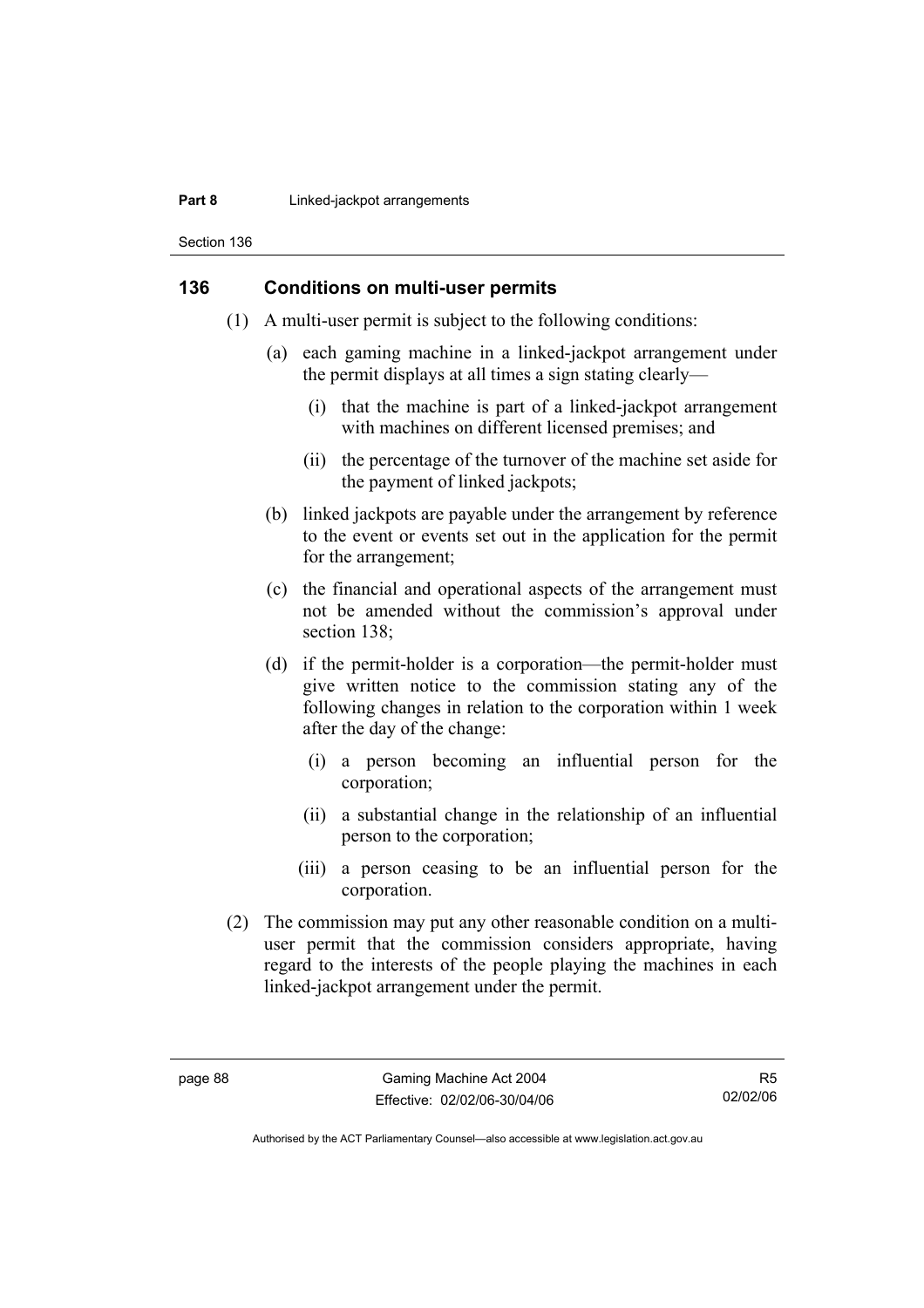### **137 Term of multi-user permits**

A multi-user permit is for the period (of up to 3 years) stated in the permit.

#### **138 Amendment of multi-user permits in interest of users**

- (1) The commission may amend a condition of a multi-user permit on its own initiative if satisfied that it is appropriate to amend the condition, having regard to the interests of the people playing the machines in the linked-jackpot arrangement under the permit.
- (2) The amendment takes effect on the date stated in the notice of the decision on the amendment given to the permit-holder by the commission.

#### **139 Amendment of multi-user permit on request**

- (1) This section applies if a multi-user permit-holder applies in writing to the commission for an amendment of the permit to—
	- (a) reduce the number of gaming machines in a linked-jackpot arrangement, or terminate a linked-jackpot arrangement; or
	- (b) increase the number of gaming machines in a linked-jackpot arrangement under the permit; or
	- (c) include a new linked-jackpot arrangement under the permit; or
	- (d) include gaming machines on other licensed premises in a linked-jackpot arrangement; or
	- (e) amend a condition on the permit.
	- *Note* A fee may be determined under s 177 for this provision.
- (2) The commission must amend the multi-user permit, or refuse to amend the permit.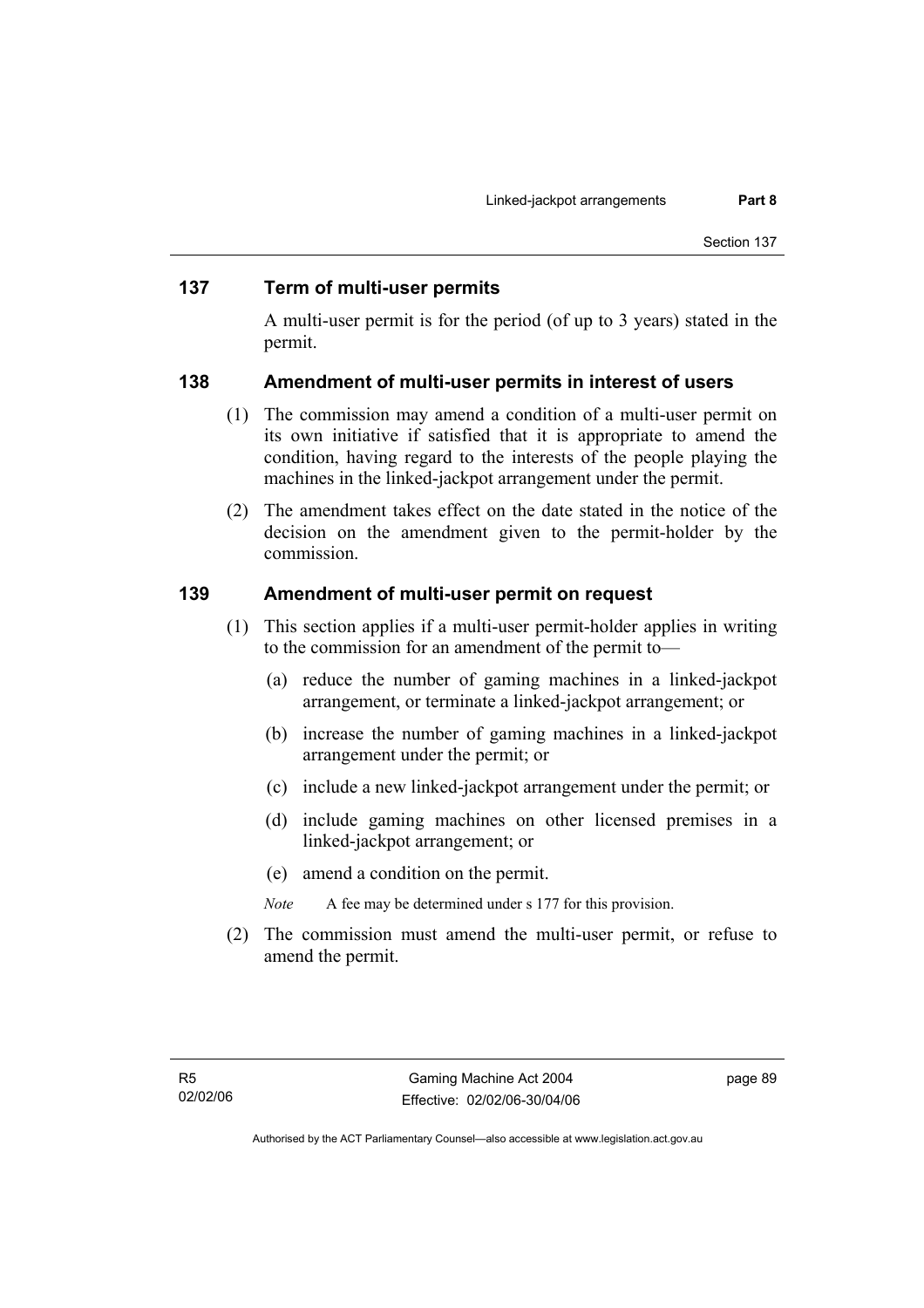#### **Part 8 Linked-jackpot arrangements**

Section 139

- (3) The commission must not amend the multi-user permit unless satisfied—
	- (a) if an additional gaming machine is proposed to be included in a linked-jackpot arrangement—that the additional machine—
		- (i) is the same class as the other machines in the arrangement; and
		- (ii) offers the same chance of winning linked jackpots as each other machine in the arrangement, if played with the same stakes; and
	- (b) if a new linked-jackpot arrangement is proposed to be included under a permit—that each gaming machine to be linked—
		- (i) is the same class; and
		- (ii) offers the same chance of winning linked jackpots as each other machine in the arrangement, if played with the same stakes; and
	- (c) if gaming machines on other licensed premises are proposed to be included in a linked-jackpot arrangement (whether or not the arrangement is an existing arrangement)—that the financial and operational aspects of the arrangement are in accordance with the regulations; and
	- (d) that the proposed amendment is satisfactory, having regard to the interests of the people playing the machines in each proposed linked-jackpot arrangement.
- (4) The amendment takes effect on the date stated in the notice of the decision on the amendment given to the permit-holder by the commission.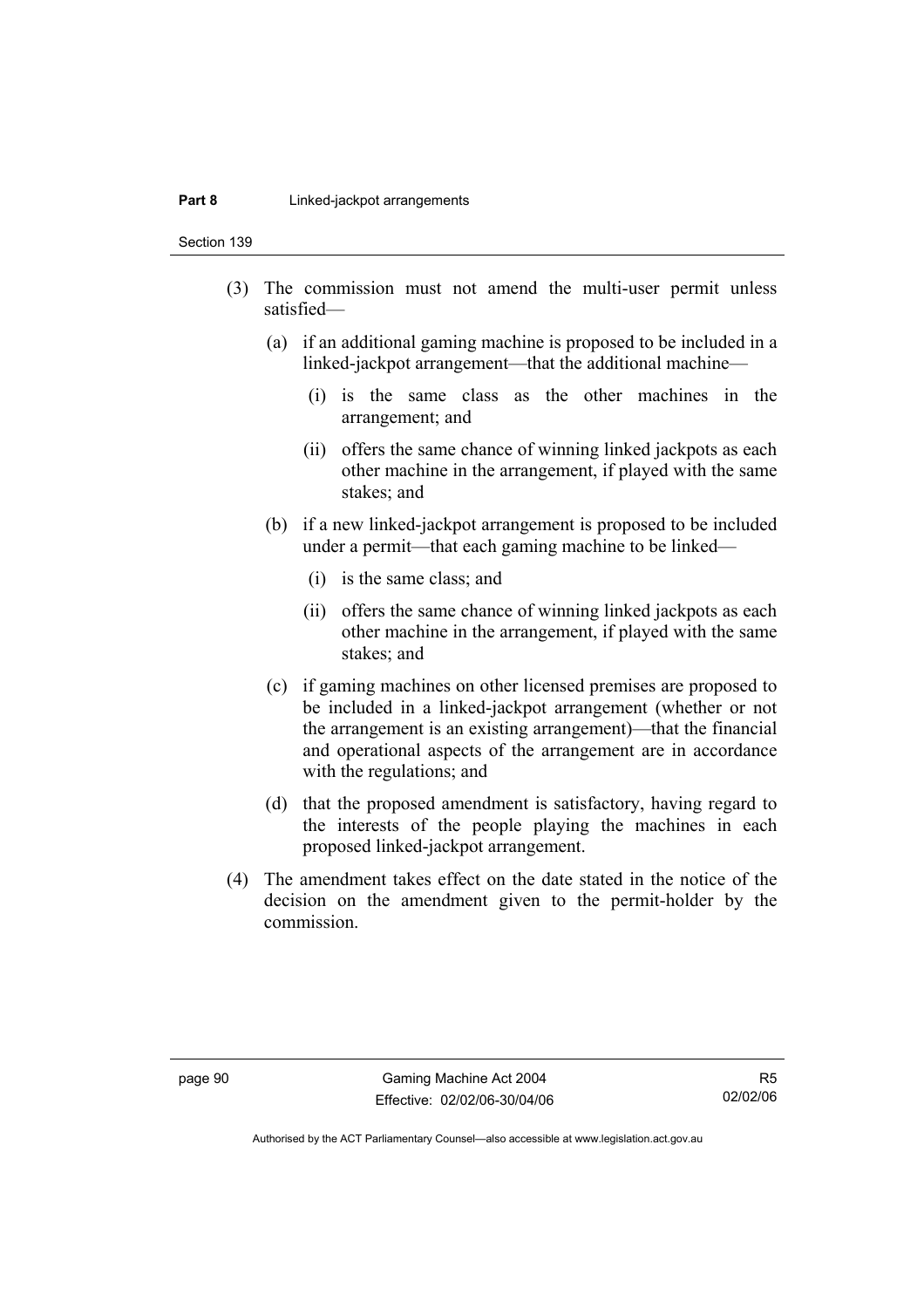# **140 Amendment of financial and operational aspects of multiuser permits**

- (1) This section applies if a multi-user permit-holder applies in writing to the commission for an amendment of a financial or operational aspect of a linked-jackpot arrangement under a multi-user permit.
- (2) The commission must amend the multi-user permit, or refuse to amend the permit.
- (3) The commission must amend the multi-user permit in accordance with the application if—
	- (a) the financial and operational aspects of the arrangement, as proposed to be amended, are in accordance with the regulations; and
	- (b) the commission is satisfied that the proposed amendment is satisfactory, having regard to the interests of the people playing the machines in the arrangement.

### **141 Transfer of multi-user permits**

- (1) The holder of a multi-user permit and a person (the *proposed permit-holder*) to whom the permit is proposed to be transferred may apply jointly in writing to the commission for transfer of the permit.
- (2) The commission must transfer the permit to the proposed permitholder if satisfied on reasonable grounds that the proposed permitholder is an eligible person.

# **142 Surrender of multi-user permits**

 (1) This section applies to a multi-user permit-holder if the permitholder does not owe the Territory an amount under this Act.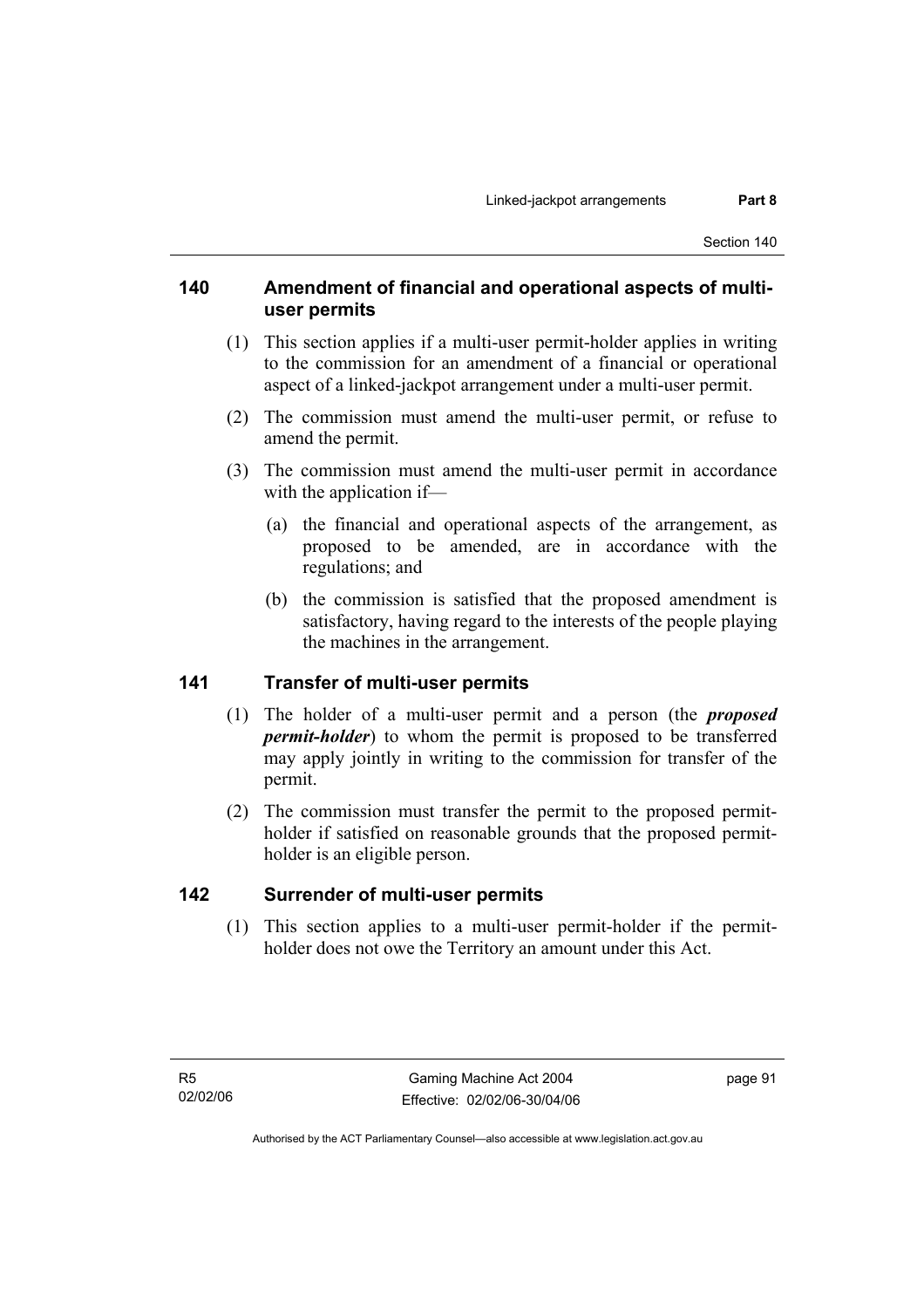#### **Part 8 Linked-jackpot arrangements**

Section 143

- (2) The multi-user permit-holder may surrender the permit by—
	- (a) giving the commission a written notice stating that the permitholder surrenders the permit; and
	- (b) returning the permit to the commission.
- (3) The surrender of the multi-user permit takes effect 4 weeks after the day the notice under subsection (2) (a) is given to the commission or, if the notice states a later date of effect, that date.

### **143 Unclaimed jackpots**

- (1) This section applies if an amount won under a linked-jackpot arrangement authorised under section 134 for a licensee or approved under section 135 is not claimed within 1 year after the day it is won.
- (2) The amount is forfeited to the Territory.
- (3) After the amount is forfeited, the winner of the amount—
	- (a) is not entitled to recover the amount from the licensee or permit-holder; and
	- (b) is entitled to recover the amount from the Territory within 6 years after the day the person wins the amount; and
	- (c) is not entitled to recover interest on the amount from the Territory.

### **144 Undisbursed jackpots**

 (1) This section applies if an amount available for allocation as a prize in a linked-jackpot arrangement authorised under section 134 or a multi-user permit has not been won, and cannot be won because the authorisation or permit for the arrangement has been cancelled or surrendered.

*Note* A permit may be cancelled under pt 4 (see s 62).

R5 02/02/06

Authorised by the ACT Parliamentary Counsel—also accessible at www.legislation.act.gov.au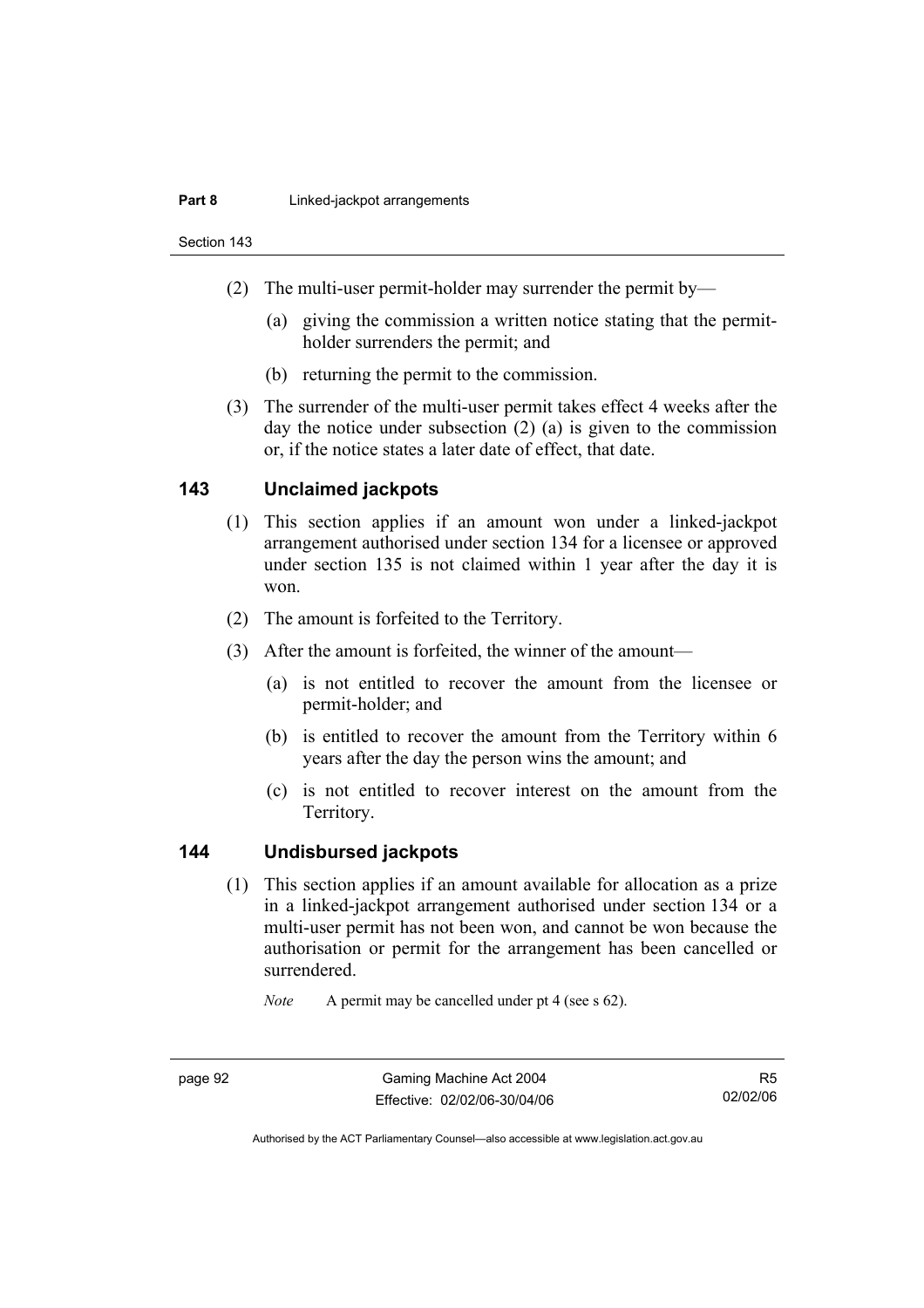- (2) The commission may approve an arrangement for the redistribution of the amount as a prize, or an addition to another jackpot, if satisfied that the arrangement is fair.
- (3) However, the amount is forfeited to the Territory if—
	- (a) the person who held the authorisation or permit has stopped operating gaming machines; or
	- (b) an approval under subsection (2) has not been given for the amount 4 weeks after the day the authorisation or permit is cancelled or surrendered.

R5 02/02/06

Gaming Machine Act 2004 Effective: 02/02/06-30/04/06 page 93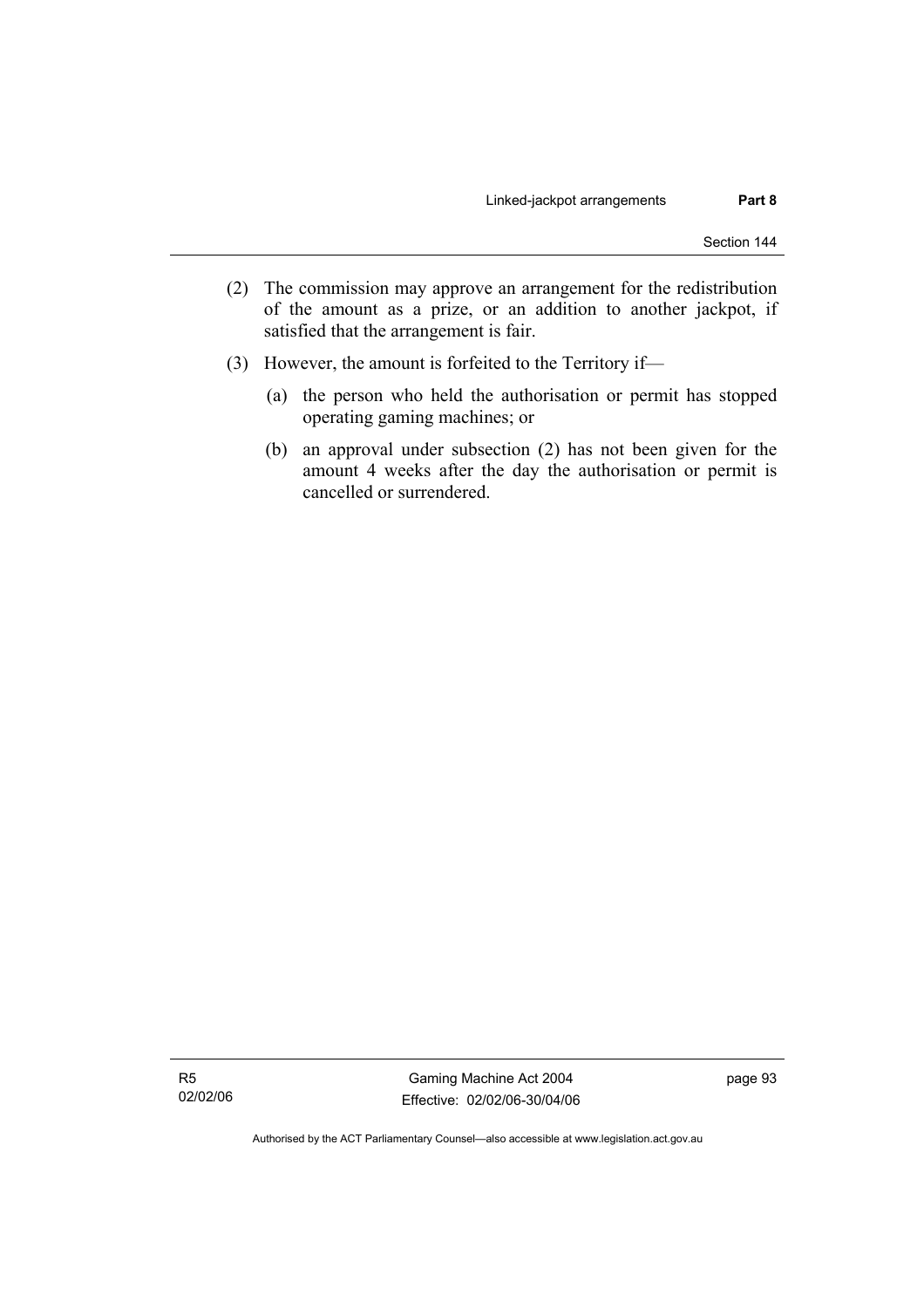#### **Part 9** Club administration

Section 145

# **Part 9 Club administration**

#### **145 Eligible objects**

- (1) An object of a club is an *eligible object* if—
	- (a) it furthers or promotes—
		- (i) recreation; or
		- (ii) social, religious, political, literary, scientific, artistic, sporting or athletic purposes; or
		- (iii) cultural or educational purposes; or
	- (b) it is approved, in writing, by the commission; or
	- (c) it is substantially the same as an object mentioned in paragraph (a) or (b).
- (2) An approval under subsection (1) (b) is a disallowable instrument.
	- *Note* A disallowable instrument must be notified, and presented to the Legislative Assembly, under the Legislation Act.

#### **146 Eligible clubs**

A club is an *eligible club* if—

- (a) the club is incorporated in the ACT; and
- (b) the club's statement of objects—
	- (i) includes eligible objects; and
	- (ii) indicates that the eligible objects together make up the main part of its objects; and
- (c) the club is conducted mainly to achieve eligible objects; and

R5 02/02/06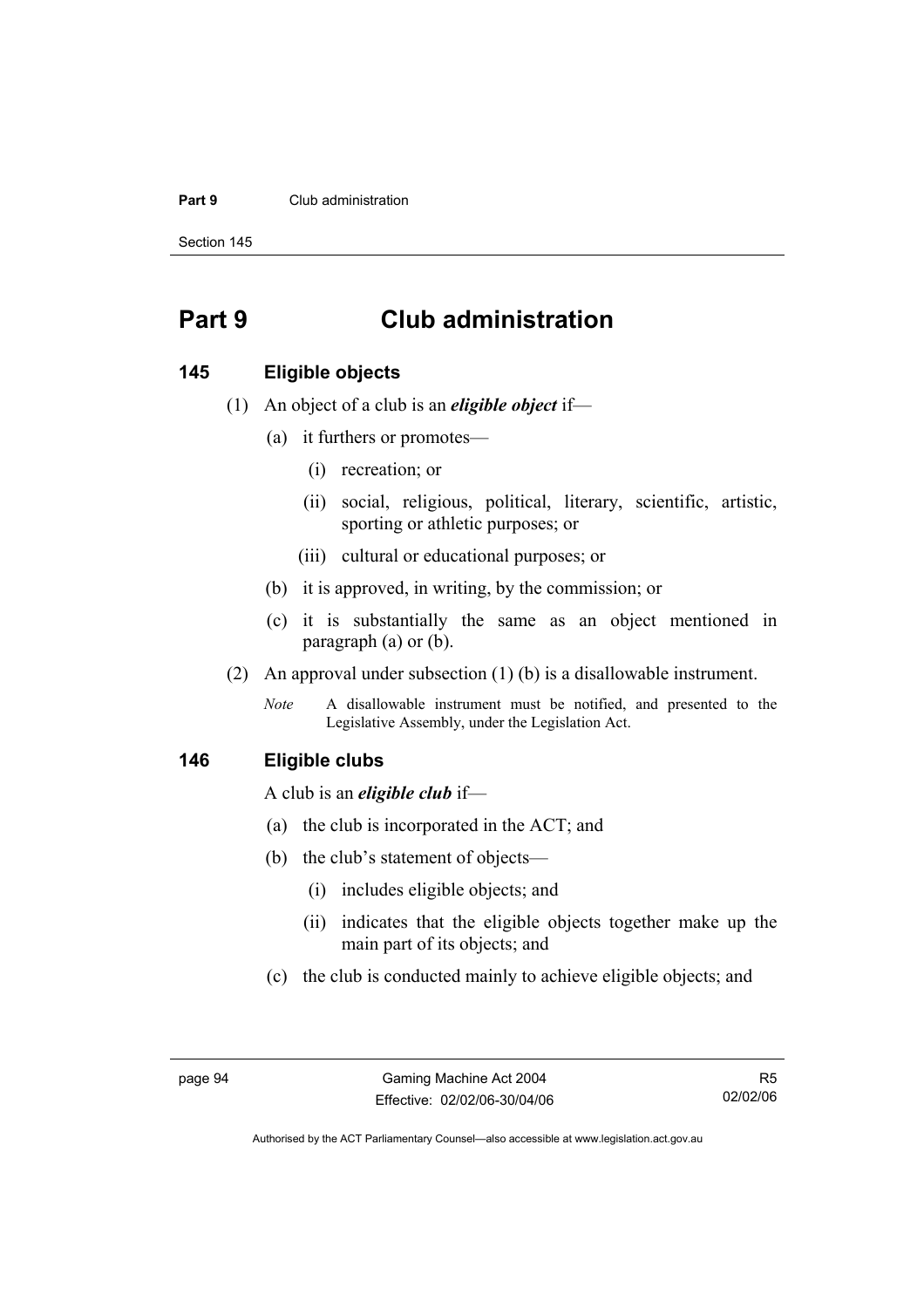- (d) the rules of the club—
	- (i) are in accordance with the regulations; and
	- (ii) are consistent with the licence conditions under part 3; and
	- (iii) do not prohibit the playing of games of chance for money on the club premises; and
- (e) the club has at least 300 voting members; and
- (f) the number of life members of the club is not more than 5% of the number of voting members of the club; and
- (g) the premises occupied by the club, and the facilities and property of the club, are kept and maintained for the benefit of members generally.

#### **147 Associated organisations**

- (1) The commission may, in writing, declare that an entity is an associated organisation for a club.
- (2) However, the commission may make a declaration for an entity only if satisfied that—
	- (a) it is associated with the club; and
	- (b) it is not carried on for profit or gain to its members or anyone else; and
	- (c) it is incorporated or a registered party; and
	- (d) its statement of objects—
		- (i) includes eligible objects; and
		- (ii) indicates that the eligible objects together make up the main part of its objects; and
	- (e) it is conducted mainly to achieve eligible objects; and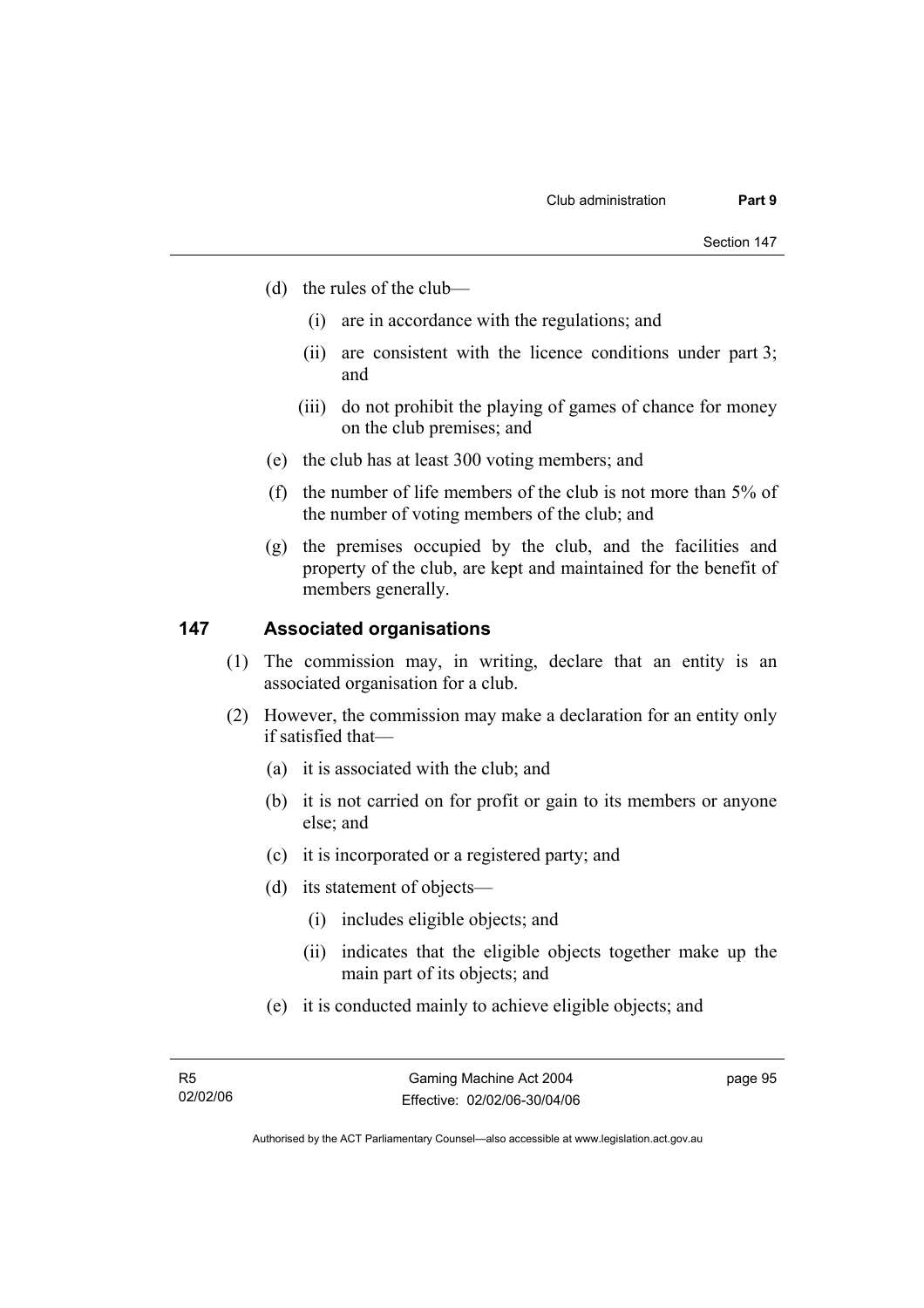#### **Part 9** Club administration

Section 148

- (f) approval of the entity as an associated organisation—
	- (i) would not cause the club to stop being conducted mainly to achieve eligible objects; and
	- (ii) would help the club to achieve its eligible objects.
- (3) In this section—
	- (a) a reference to the *statement of objects* of an entity incorporated under the Corporations Act is a reference to its memorandum; and
	- (b) a reference to an *eligible object* of an entity that is not a club is a reference to an object that would be an eligible object if the entity were a club.

#### **148 Keeping records relating to club elections**

- (1) This section applies if a club has an election of members to the club's management committee or board, or another position in the club.
- (2) The club commits an offence if the club does not, for the relevant period, keep records in relation to the election.

Maximum penalty: 20 penalty units.

(3) In this section:

*club* means a club in relation to whose premises a licence is in force.

*election* of someone to a position includes re-election of the person.

*relevant period* means 2 years after the day of the election.

#### **149 Power to require information about status of eligible clubs**

 (1) This section applies if the commission believes, on reasonable grounds, that a club—

R5 02/02/06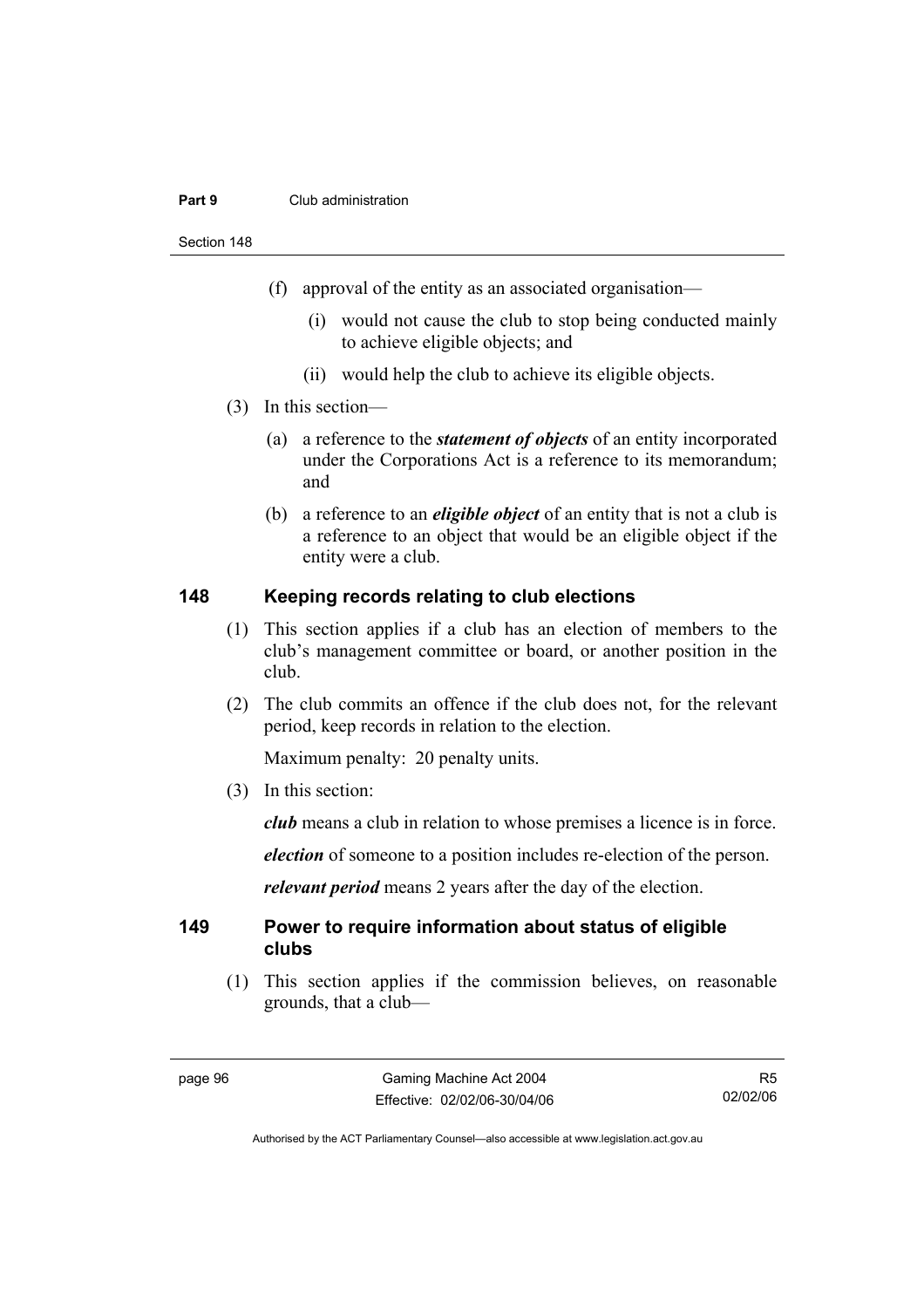- (a) is no longer an eligible club; or
- (b) may no longer be an eligible club.
- (2) The commission may, in writing, require the club to give the commission, within a stated period, information or documents relating to the club or an associated organisation for the club.
- (3) A club must comply with a requirement under subsection (2).
- (4) In this section:

*club* means a club in relation to whose premises a licence is in force.

### **150 Disclosure of gifts by executive officer**

A person commits an offence if—

- (a) the person is an executive officer of a club; and
- (b) the person receives a gift while exercising a function as executive officer; and
- (c) the person does not tell the management committee or the board about the gift.

Maximum penalty: 20 penalty units.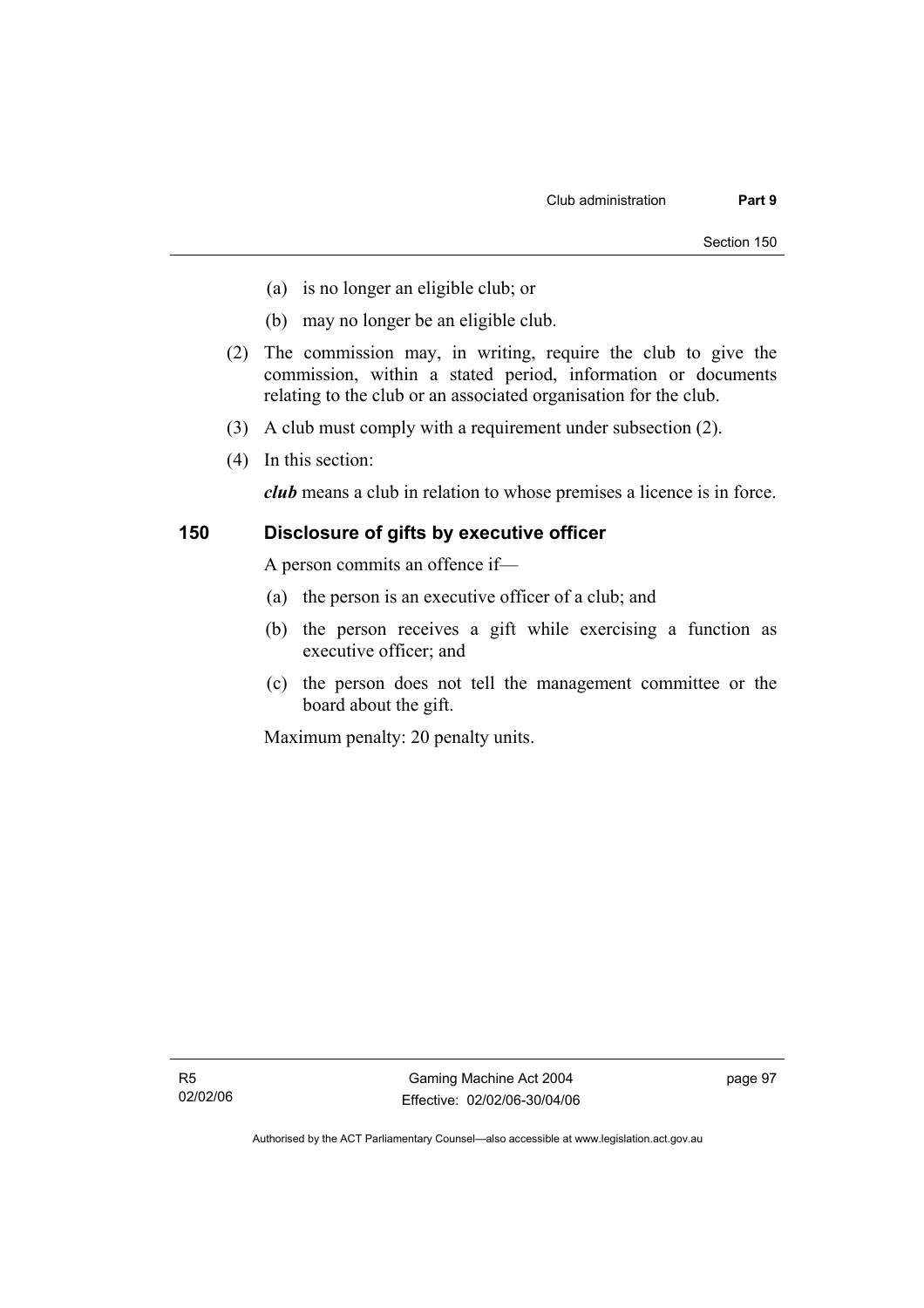#### Part 10 **Gaming areas**

Section 151

# **Part 10 Gaming areas**

#### **151 Warning notices**

- (1) The commission may, in writing, determine—
	- (a) the form and minimum dimensions of a notice (a *warning notice*); and
	- (b) the text of a warning notice.

#### **Examples of what may be included in warning notice**

- 1 risks associated with gambling
- 2 counselling or other support services available for addictive or excessive gambling
- 3 the provisions of this part about children
- *Note* An example is part of the Act, is not exhaustive and may extend, but does not limit, the meaning of the provision in which it appears (see Legislation Act, s 126 and s 132).
- (2) If the commission makes a determination under subsection (1), a licensee must ensure that a warning notice complying with the determination is displayed in a prominent position—
	- (a) on each gaming machine installed on the licensed premises; and
	- (b) at or near each entrance to each gaming area within the licensed premises.
- (3) A licensee commits an offence if the licensee contravenes a requirement of subsection (2).

Maximum penalty: 5 penalty units.

(4) An offence against subsection (3) is a strict liability offence.

R5 02/02/06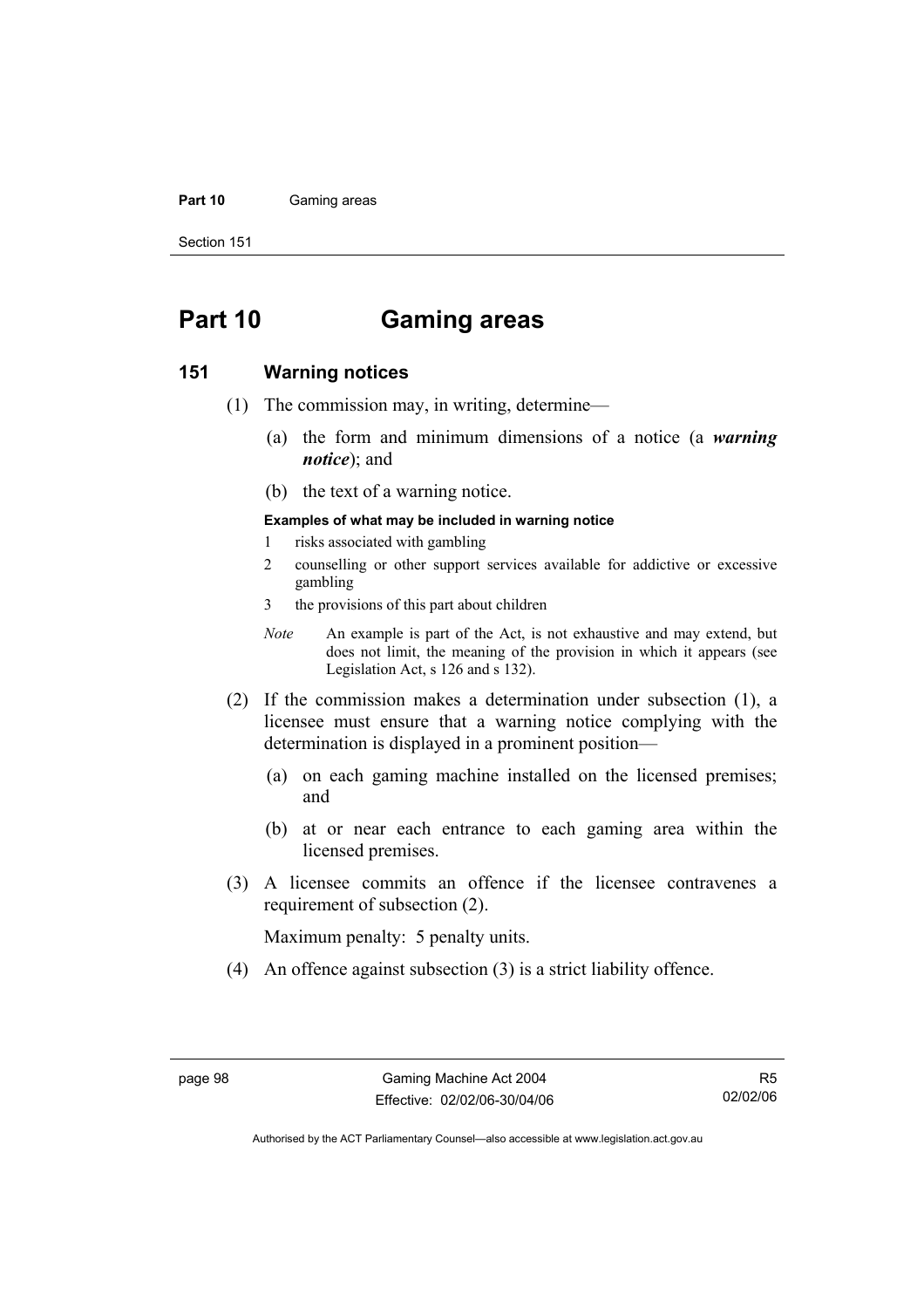- (5) A determination under subsection (1) is a disallowable instrument.
	- *Note* A disallowable instrument must be notified, and presented to the Legislative Assembly, under the Legislation Act.
- (6) Unless the determination is disallowed by the Legislative Assembly, the determination commences—
	- (a) 2 weeks after the last day when it could have been disallowed; or
	- (b) if the determination provides for a later commencement—on that later commencement.

### **152 External signs**

 (1) A licensee commits an offence if the licensee displays, or causes to be displayed, an external sign advertising gaming machines or promoting a gambling activity on the licensed premises.

Maximum penalty: 50 penalty units.

- (2) An offence against subsection (1) is a strict liability offence.
- (3) In this section:

*external sign*, for licensed premises, means a sign that can be seen from outside the licensed premises, but does not include an advertisement on television (other than closed-circuit television) or on the internet.

#### **Example**

a written, electronic or physical display, picture or symbol

*Note* An example is part of the Act, is not exhaustive and may extend, but does not limit, the meaning of the provision in which it appears (see Legislation Act, s 126 and s 132).

*gambling activity* means an activity that requires approval under a gaming law.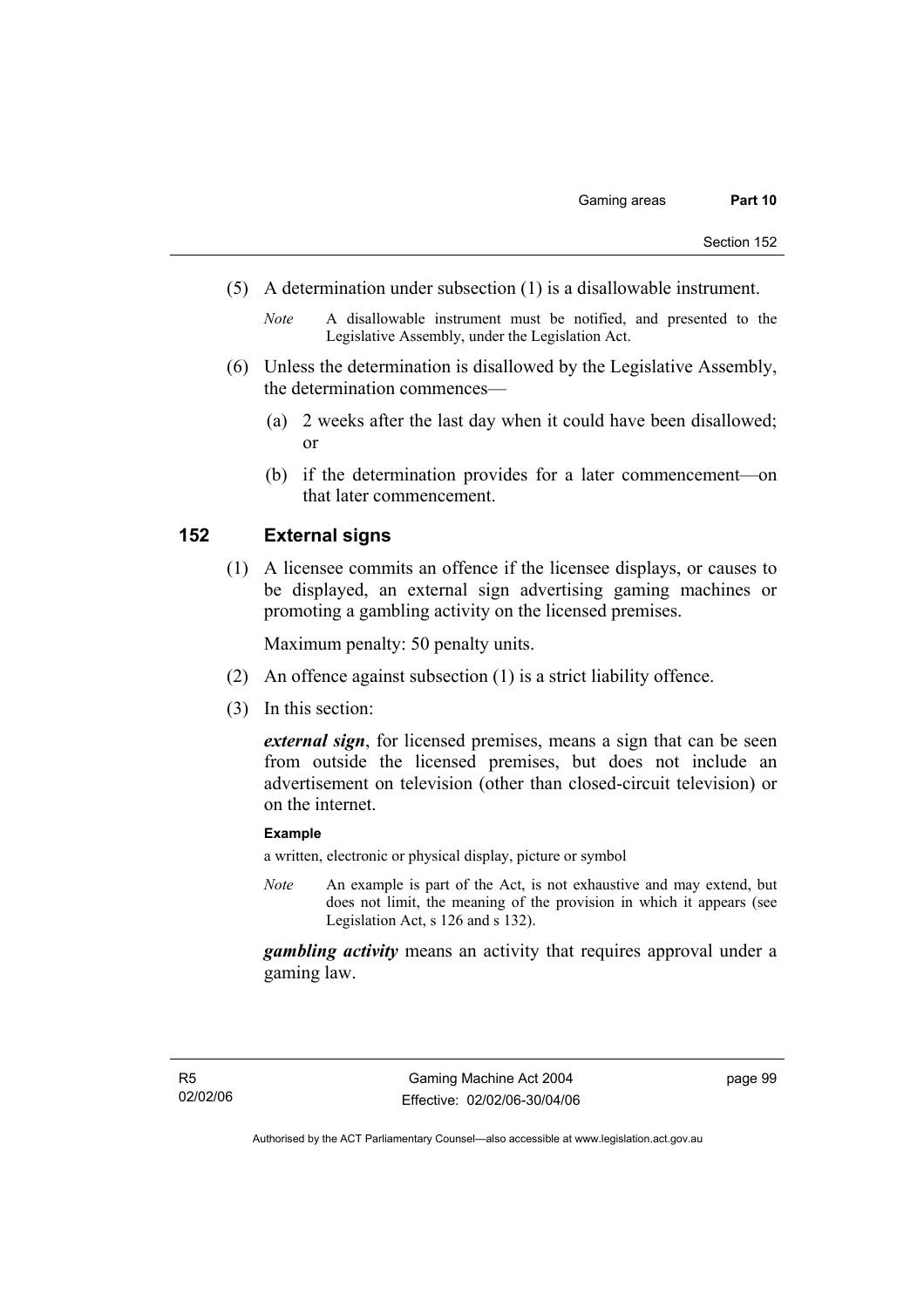#### Part 10 **Gaming areas**

Section 153

#### **153 Cash facilities**

 (1) A licensee commits an offence if the licensee provides, or allows the provision of, a cash facility in a gaming area within the licensed premises.

Maximum penalty: 50 penalty units, imprisonment for 6 months or both.

 (2) If the commission is satisfied that there is not adequate physical separation between a gaming area of licensed premises and a cash facility on the premises, the commission may give the licensee a written direction to separate the parts of the premises.

#### **Example**

by installing barriers

- *Note* An example is part of the Act, is not exhaustive and may extend, but does not limit, the meaning of the provision in which it appears (see Legislation Act, s 126 and s 132).
- (3) A licensee must comply with a direction under subsection (2).
- (4) In this section:

#### *cash facility*—

- (a) means—
	- (i) an automatic teller machine; or
	- (ii) an EFTPOS facility; or
	- (iii) any other facility for gaining access to cash or credit; but
- (b) does not include a facility where cash is exchanged for other denominations of cash, tokens, tickets or cards for the purpose of playing machines.

#### **154 Lending or extending credit**

- (1) A person commits an offence if—
	- (a) the person is a licensee or licensee's employee; and

R5 02/02/06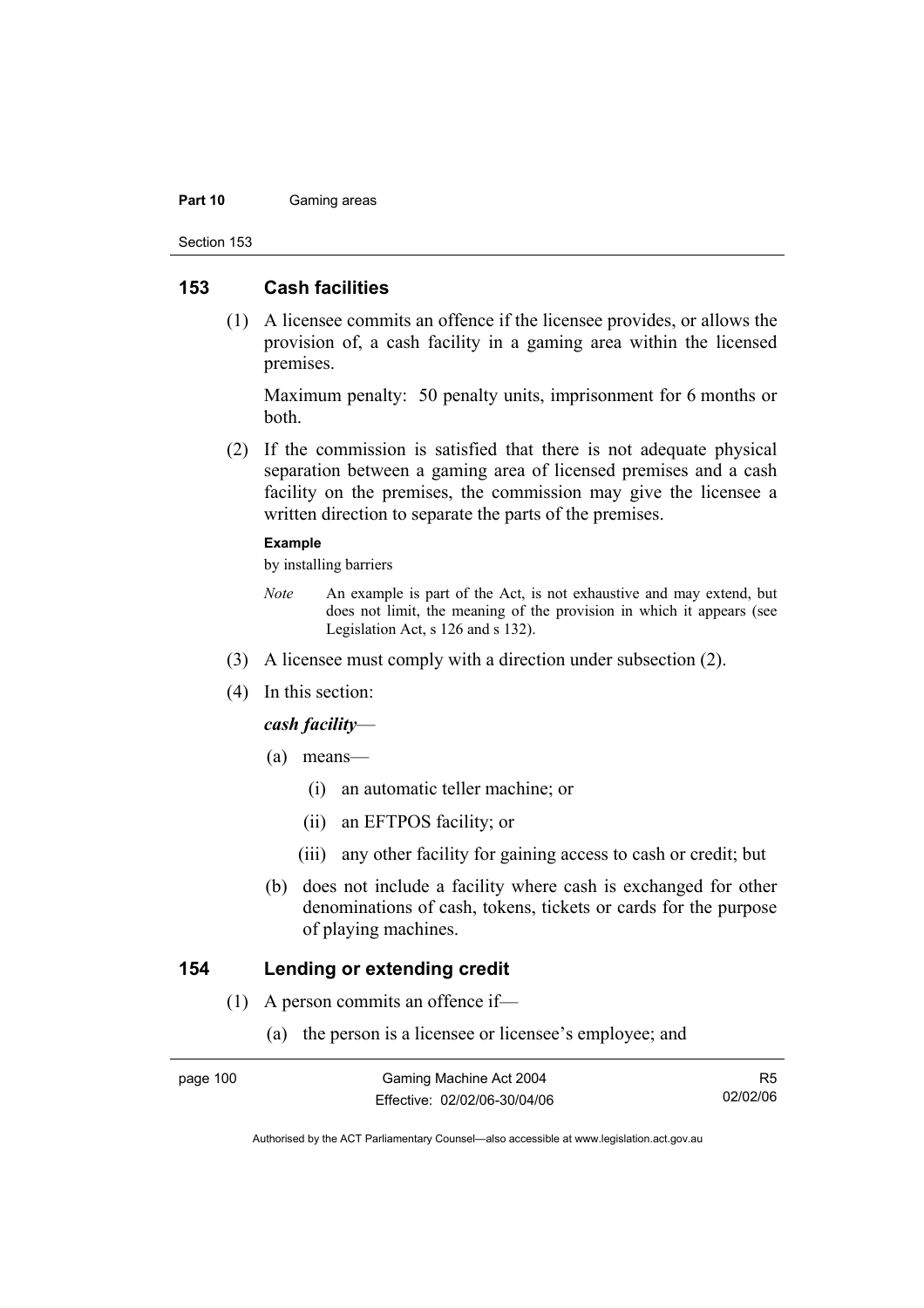- (b) the person—
	- (i) lends or offers to lend money to a person who is in, or appears to be about to enter, the licensed premises or part of them; or
	- (ii) extends or offers to extend credit to a person to allow the person to play a gaming machine on the licensed premises.

Maximum penalty: 50 penalty units, imprisonment for 6 months or both.

(2) In this section:

*credit* includes accepting postdated cheques, blank cheques and credit and debit cards.

### **155 Children must not enter gaming area**

 (1) A licensee commits an offence if the licensee allows a child to enter or remain in a gaming area.

Maximum penalty: 50 penalty units.

 (2) An employee of a licensee commits an offence if the employee allows a child to enter or remain in a gaming area.

Maximum penalty: 50 penalty units.

(3) An offence against this section is a strict liability offence.

### **156 Children must not play gaming machines**

 (1) A licensee commits an offence if the licensee allows a child to play a gaming machine.

Maximum penalty: 50 penalty units.

(2) An offence against this section is a strict liability offence.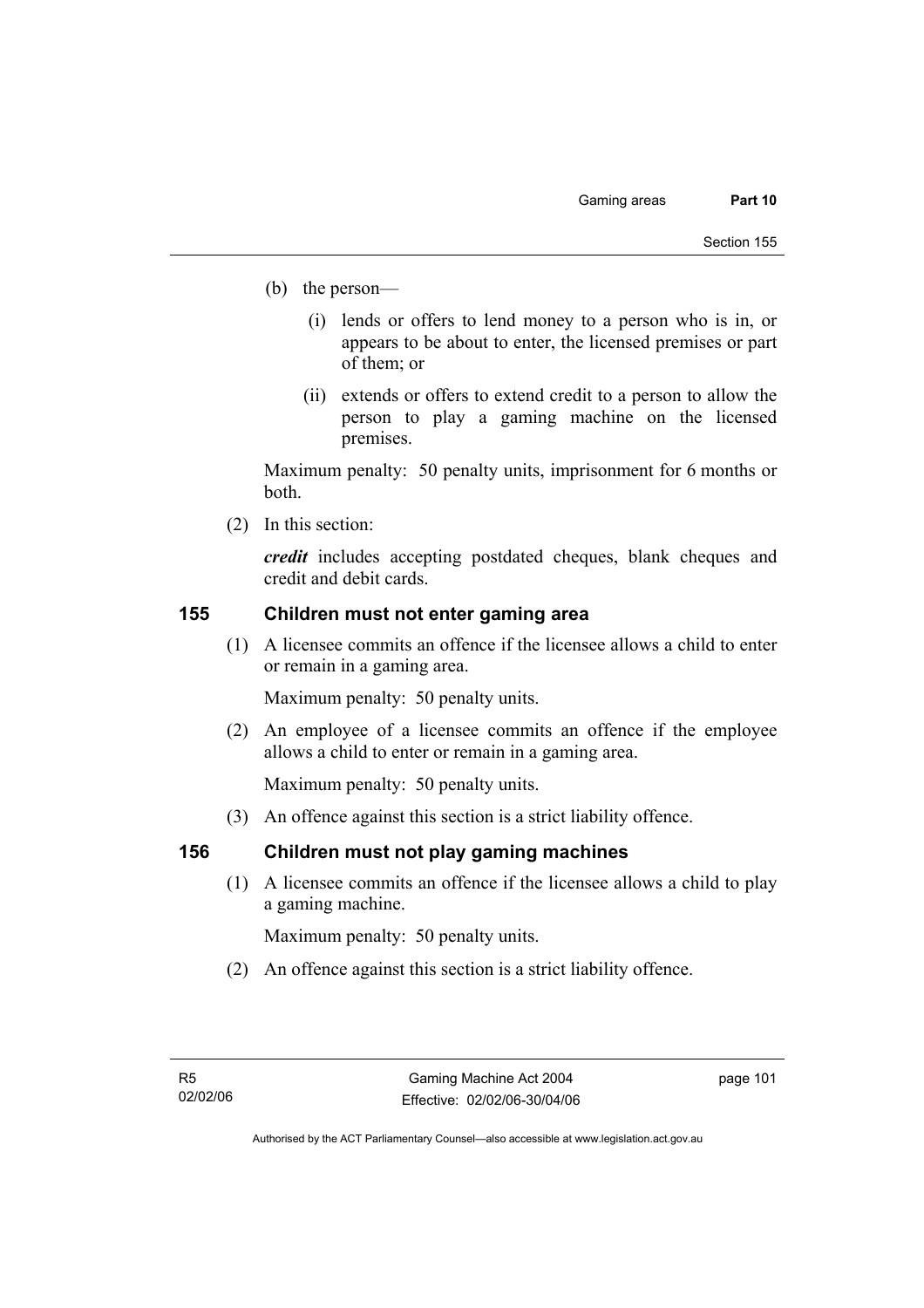#### Part 10 **Gaming areas**

Section 157

### **157 Using false identification**

- (1) A person commits an offence if the person uses someone else's identification or a form of identification that is forged—
	- (a) to obtain entry to or remain in a gaming area on licensed premises; or
	- (b) to play a gaming machine.

Maximum penalty: 10 penalty units.

(2) An offence against this section is a strict liability offence.

page 102 Gaming Machine Act 2004 Effective: 02/02/06-30/04/06

R5 02/02/06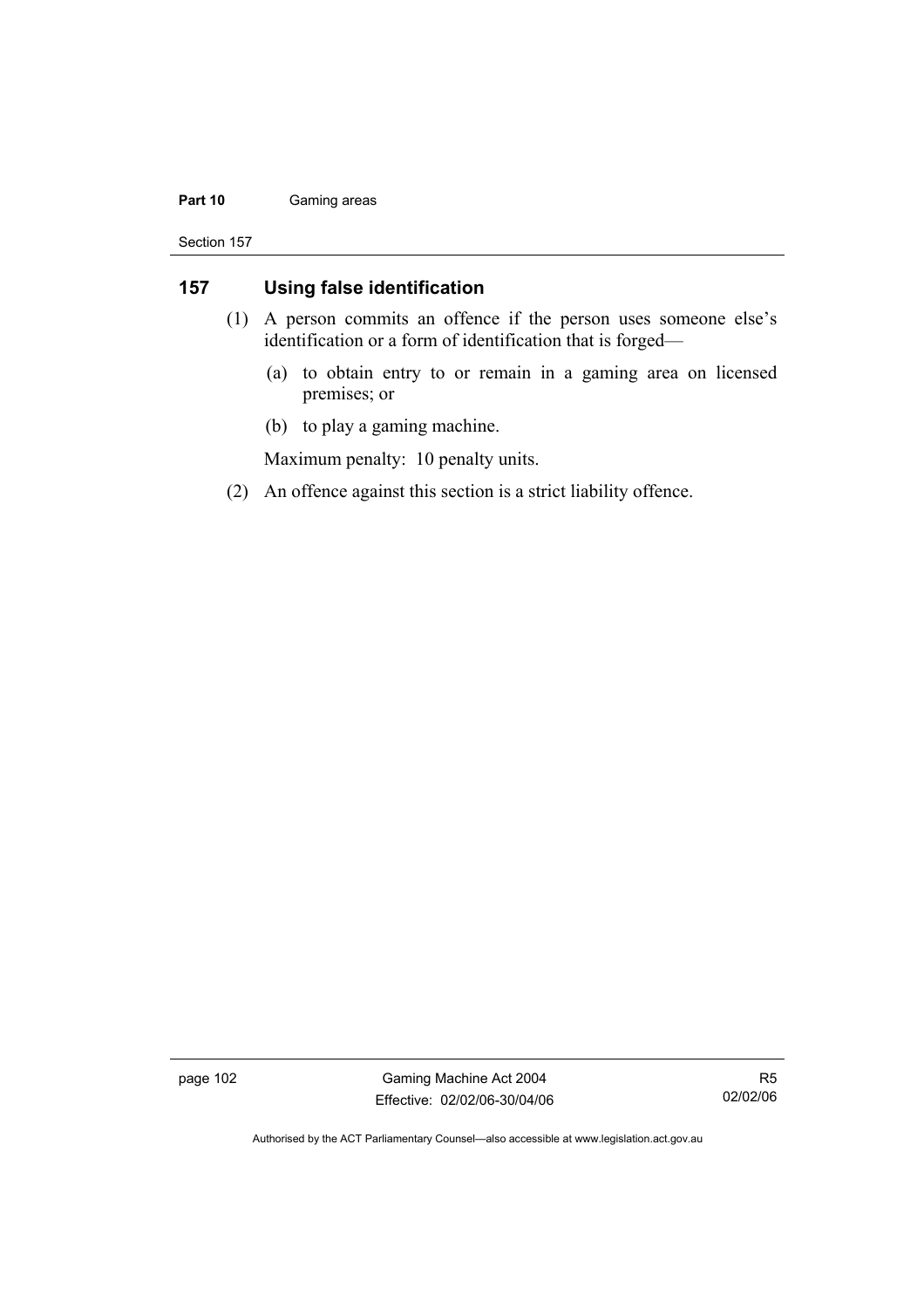# Part 11 Finance

## **Division 11.1 General**

### **158 Audit of records**

- (1) A licensee must, as soon as practicable (but no later than 6 months) after the end of each financial year ensure that—
	- (a) the accounts relating to the operation of gaming machines on the licensed premises during the year are audited by a qualified accountant; and
	- (b) an income and expenditure statement is prepared for the year relating to—
		- (i) the operation of gaming machines on the licensed premises; and
		- (ii) if the licensee is a club—the club's financial operations.
- (2) A licensee must, as soon as practicable (but no later than 1 month) after the preparation of an income and expenditure statement under subsection (1), give the commission a copy of the statement certified as correct by the person who prepared it, together with a report stating, as at the end of the period to which the statement relates—
	- (a) the class, number and kind of gaming machines installed on the licensed premises; and
	- (b) if the licensee is a club—the number of club members; and
	- (c) any other details the commission requires in writing.

## **U 159 Gaming machine tax**

 (1) Gaming machine tax is payable on the gross revenue in relation to the operation of gaming machines each month, whether or not the operation is lawful.

| R <sub>5</sub> | Gaming Machine Act 2004      | page 103 |
|----------------|------------------------------|----------|
| 02/02/06       | Effective: 02/02/06-30/04/06 |          |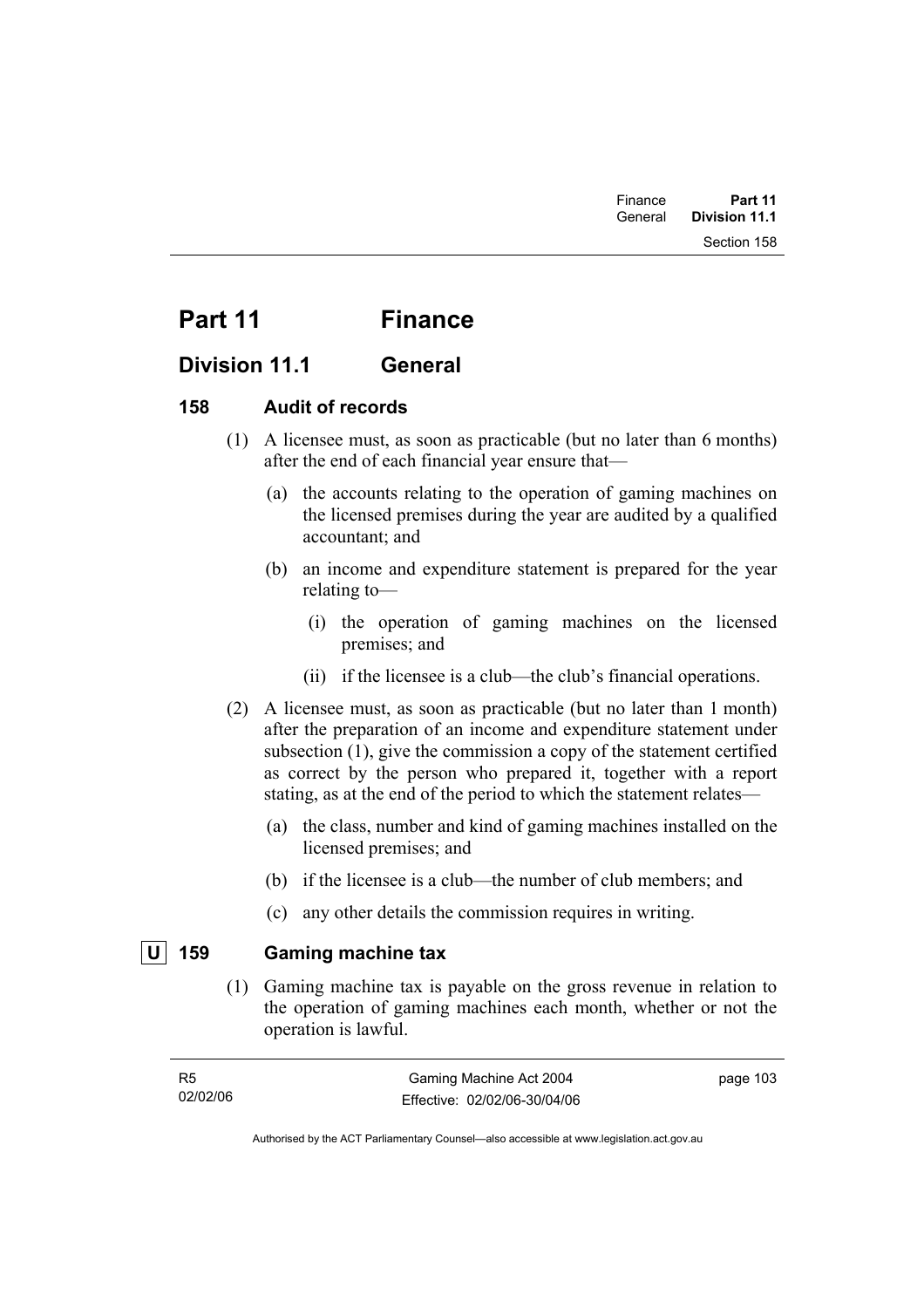- (2) The rate at which gaming machine tax is payable in relation to a month is the prescribed percentage for the month.
- (3) In this section:

*prescribed percentage*, for a month, means—

- (a) in relation to a licensee that is a club—
	- (i) for the part of the gross revenue of the club for the month that is less than \$15 000—nil; and
	- (ii) for the part of the gross revenue of the club for the month that is \$15 000 or more but less than \$25 000—15%; and
	- (iii) for the part of the gross revenue of the club for the month that is \$25,000 or more but less than \$50,000— $16\%$ ; and
	- (iv) for the part of the gross revenue of the club for the month that is \$50 000 or more—18%; or
- (b) in relation to a licensee that is a not a club—25.9%; or
- (c) in any other case—100%.

### **161 Payment of gaming machine tax**

- (1) Gaming machine tax in relation to the operation of a gaming machine must be paid by—
	- (a) in relation to a machine operated lawfully—the licensee; or
	- (b) in relation to a machine operated unlawfully—
		- (i) the person receiving the gross revenue; or
		- (ii) the occupier of the premises where the machine is operated.
- (2) If subsection (1) (b) applies, the person receiving the gross revenue from the operation of the relevant gaming machine and the occupier of the premises where the machine is operated are jointly and severally liable to pay tax under subsection (1).

| page 104 |  |
|----------|--|
|----------|--|

R5 02/02/06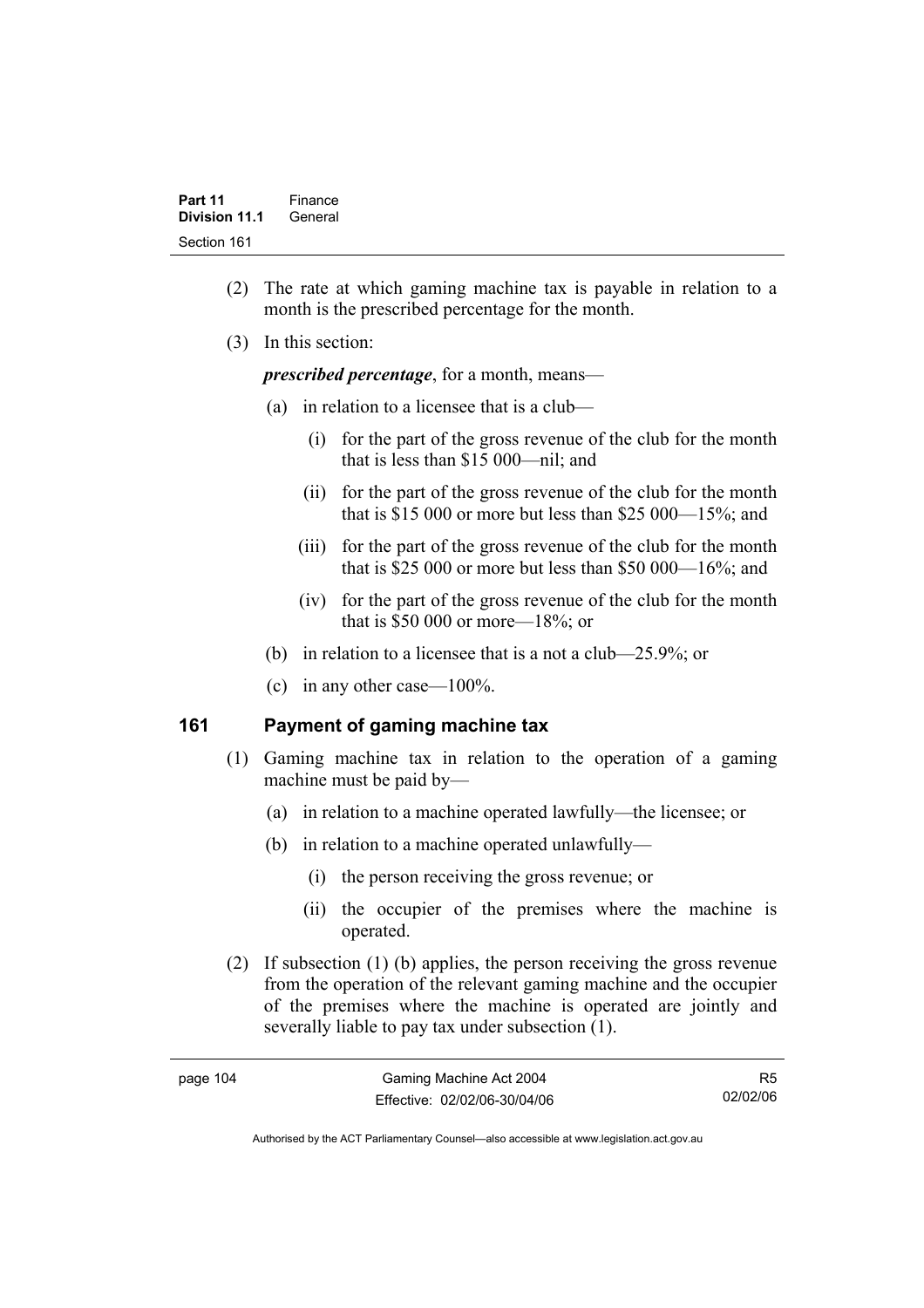| Finance | Part 11              |  |
|---------|----------------------|--|
| General | <b>Division 11.1</b> |  |
|         | Section 162          |  |

 (3) Gaming machine tax in relation to the operation of a gaming machine during a month is payable on the 7th day after the end of the month.

### **162 Gaming machine tax returns**

- (1) Within 1 week after the end of a month, a licensee must give the commission a return relating to the gross revenue in relation to the operation of gaming machines during that month under the licence.
- (2) A return must be in writing.
	- *Note* If a form is approved under the Control Act, s 53D for a return, the form must be used.
- (3) To remove any doubt, the return may be given by emailing it to the commission.

### **163 Payment of gaming machine tax following transfer**

- (1) If a licence is transferred, the person (the *transferor*) from whom the licence is transferred must pay the commission the prescribed amount within 1 week after the date of transfer.
- (2) In this section:

*licensed period* means the period beginning on the 1st day of the month when the transfer happens and ending on the date of transfer.

*prescribed amount* means the amount of gaming machine tax that would be payable in relation to the licensed period if the transferor did not transfer the licence.

R5 02/02/06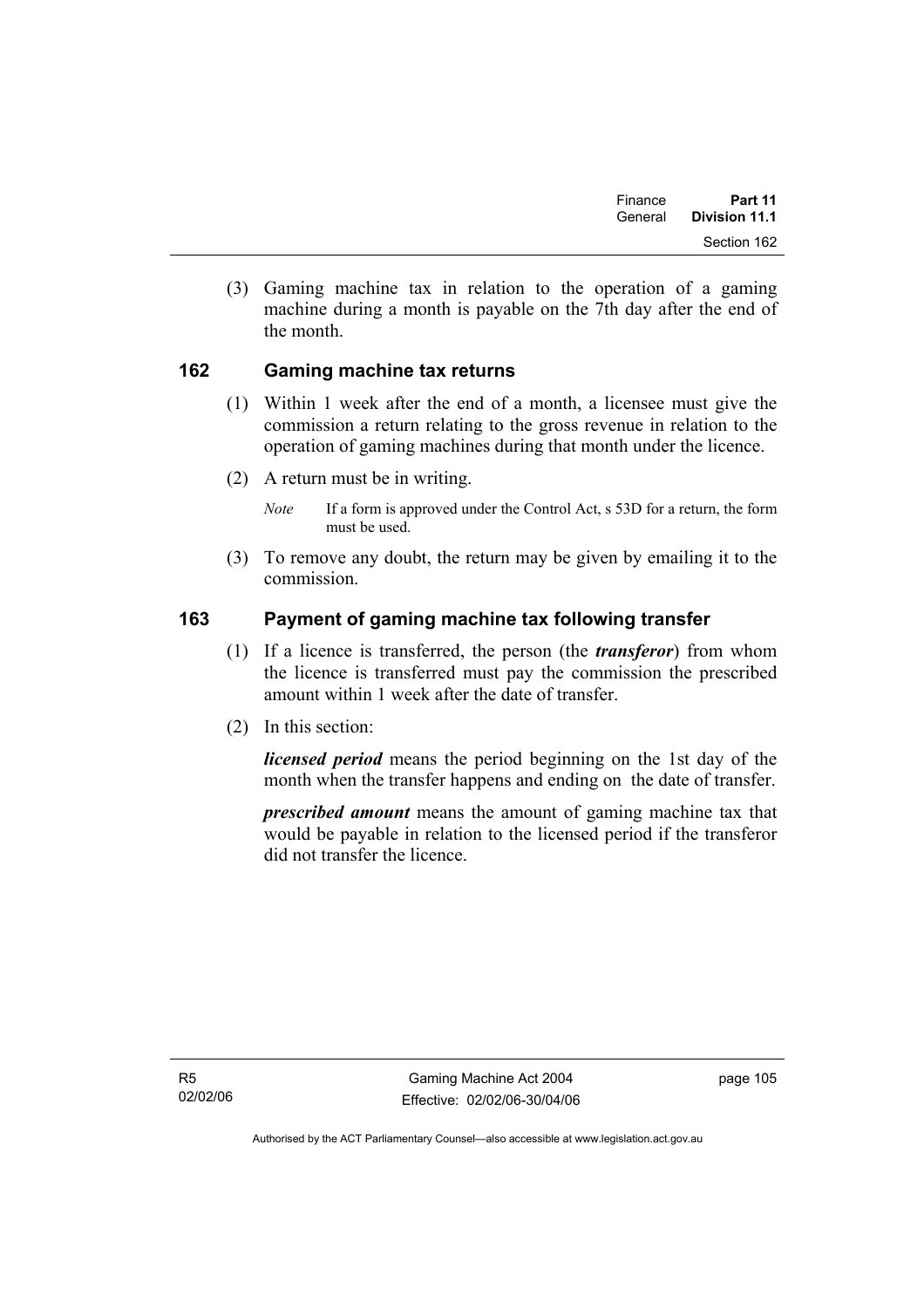#### **Part 12 Community contributions**

Section 164

# **Part 12 Community contributions**

#### **164 Approval of community contributions**

- (1) The commission may approve contributions made by a licensee to a stated entity for a stated purpose as community contributions if satisfied the contributions will have the effect of—
	- (a) contributing to or supporting the development of the community; or
	- (b) raising the standard of living of the community or part of the community.

#### **Examples of areas of contributions**

- 1 charitable and social welfare
- 2 sport and recreation
- 3 non-profit activities
- 4 community infrastructure
- *Note* An example is part of the Act, is not exhaustive and may extend, but does not limit, the meaning of the provision in which it appears (see Legislation Act, s 126 and s 132).
- (2) The regulations may make provision in relation to contributions, including—
	- (a) guidelines for approving contributions as community contributions; and
	- (b) how contributions may be claimed.

#### **Example**

A capital payment may be claimed proportionately over a number of years.

(3) In this section:

*community* includes a community outside the ACT.

*contribution*, by a licensee—

page 106 Gaming Machine Act 2004 Effective: 02/02/06-30/04/06

R5 02/02/06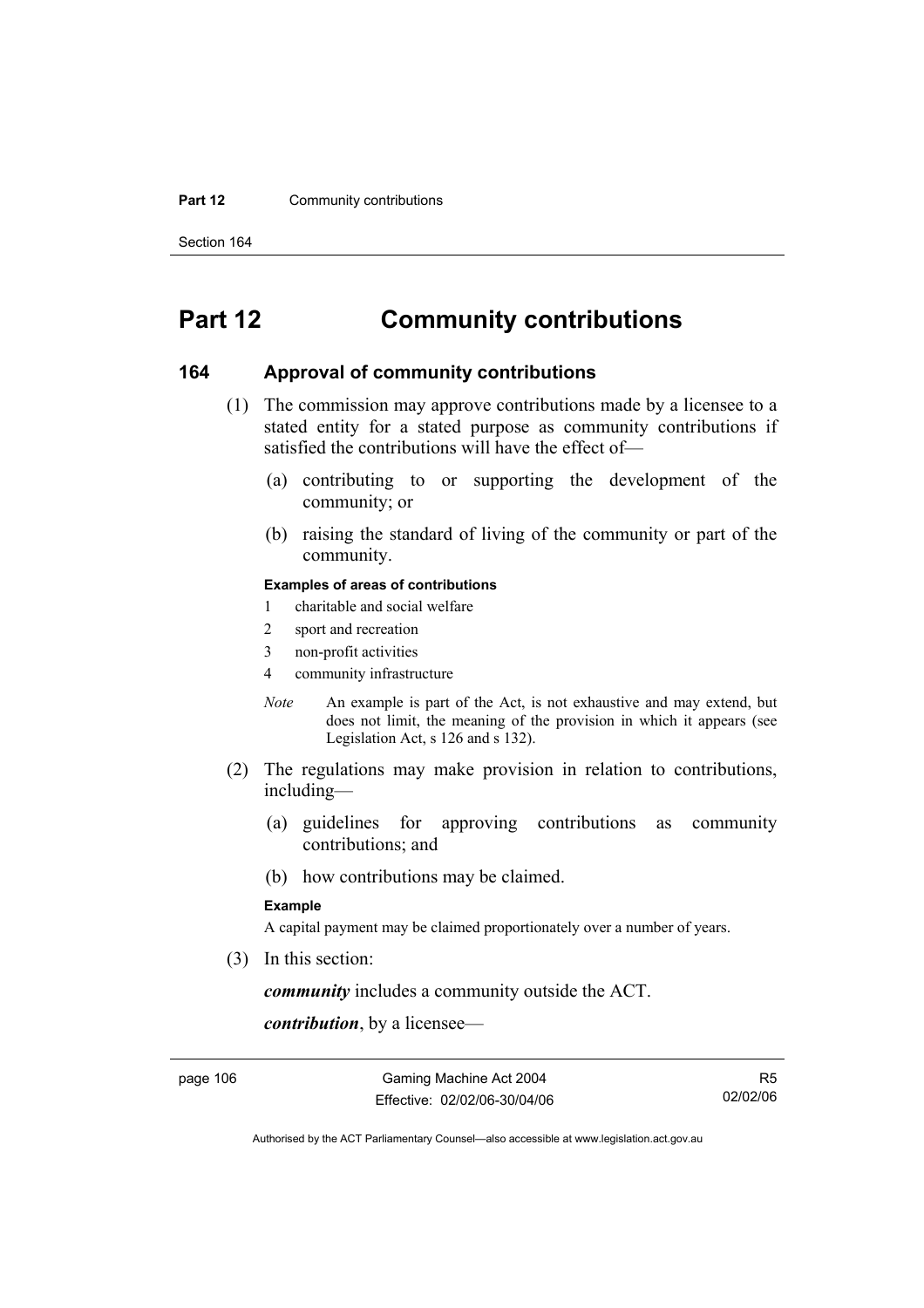- (a) includes the value of a contribution made in kind by the licensee; but
- (b) does not include the following:
	- (i) expenditure on commercial activities, or, if the licensee is a club, on the social or entertainment activities of the club for its members;
	- (ii) expenditure intended to promote the licensee's activities;
	- (iii) expenditure in relation to gambling (for example, the purchase of gaming machines);
	- (iv) capital payments for assets owned, controlled or being acquired by the licensee or an associated entity that are not available to be used by the public;
	- (v) capital payments or other expenditure on assets owned, controlled or being acquired by the licensee, if the assets are not in the ACT;
	- (vi) notional provisions (for example, long service and annual leave), other than depreciation;
	- (vii) depreciation in relation to a capital payment mentioned in paragraph (iv) or  $(v)$ ;
	- (viii) depreciation in relation to a capital payment that is an approved contribution;
		- (ix) a capital payment if depreciation in relation to the payment is an approved contribution;
		- (x) a contribution made out of donations collected by the licensee, or out of the proceeds of any special fundraising activity conducted by the licensee;
		- (xi) a contribution to a business association, registered party, associated entity or trade union;

Authorised by the ACT Parliamentary Counsel—also accessible at www.legislation.act.gov.au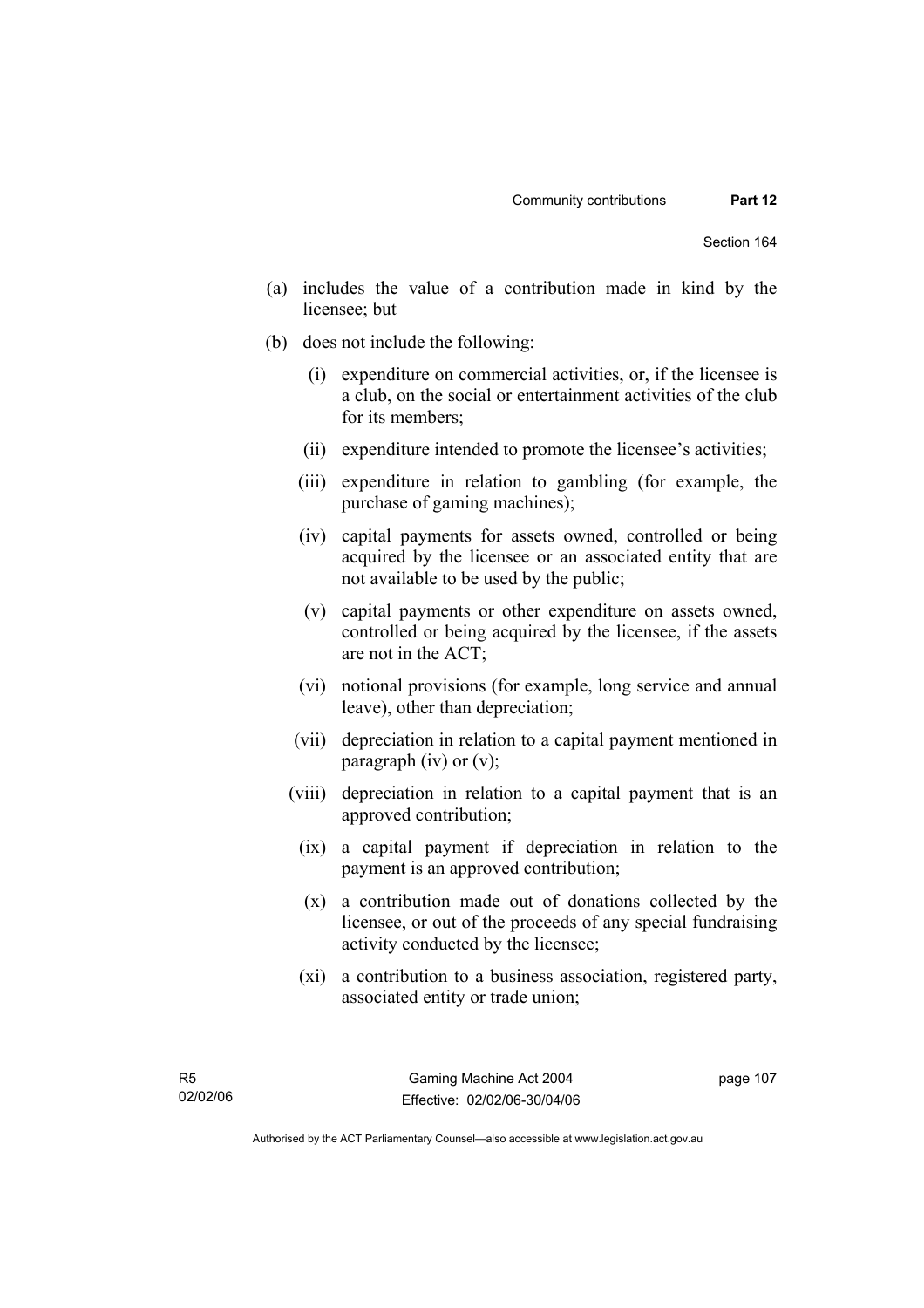#### **Part 12 Community contributions**

Section 165

- (xii) if a contribution is made on a condition—the value to the licensee of that condition being fulfilled;
- (xiii) if an asset is otherwise a contribution—the value of any income earned from the asset (for example, entry or hiring fees);
- (xiv) a contribution made to another licensee under a reciprocal arrangement or agreement;
- (xv) the cost of borrowing funds to acquire an asset.

### **165 Records of contributions**

- (1) A licensee must record each community contribution made by the licensee, stating—
	- (a) the entity to which, and the purpose for which, each contribution was made; and
	- (b) the amount or value of the contribution and the date when, or period over which, it was made.

Maximum penalty: 20 penalty units.

- (2) To remove any doubt, a record must relate to single licensed premises.
- (3) An offence against this section is a strict liability offence.

### **166 Report about records and finances**

 (1) Within 1 month after the end of a financial year, a licensee must give the commission a copy of the records kept under section 165 that relate to the financial year, together with a financial report for the financial year.

Maximum penalty: 20 penalty units.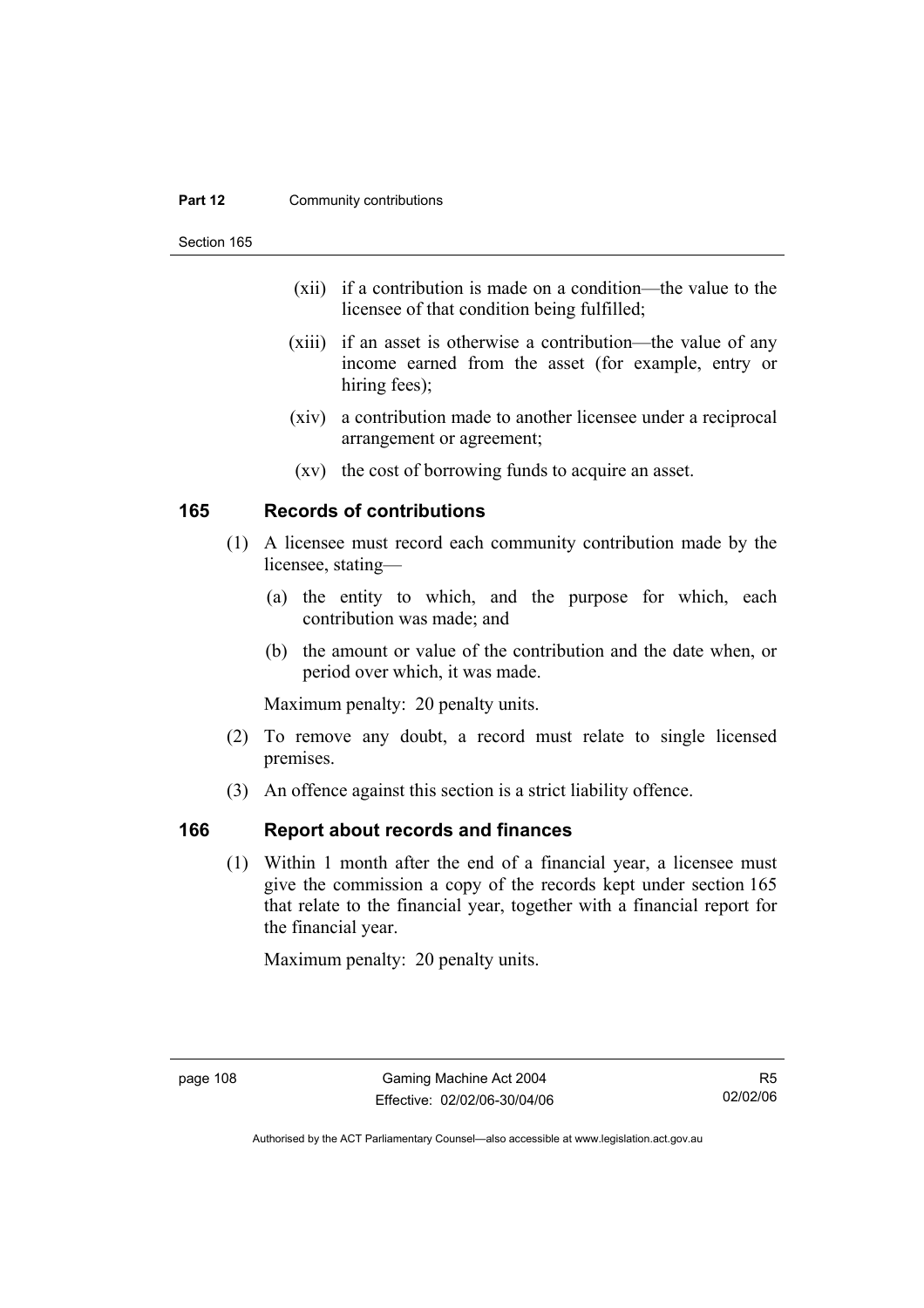(2) In this section:

*financial report* means a report about the following:

- (a) the gross revenue of the licensee;
- (b) if the licensee is a club—the net revenue of the licensee;
- (c) the total value of community contributions;
- (d) the total value of contributions to registered parties and associated entities.
- *Note* If a form is approved under the Control Act, s 53D for a financial report, the form must be used.

#### **167 Commission must report to Minister**

Within 4 months after the end of the financial year, the commission must give the Minister a report—

- (a) summarising the extent of compliance by licensees with section 165 and section 166 for the financial year; and
- (b) analysing the extent to which revenue received by licensees was being used to make community contributions during the financial year.

### **168 Minister must present commission's report**

The Minister must present a report given to the Minister under section 167 to the Legislative Assembly within 6 sitting days after the day the Minister receives the report.

### **169 Required community contributions**

 (1) For a licensee that is a club, the *required community contribution* for a financial year is the required percentage of the club's net revenue for the financial year.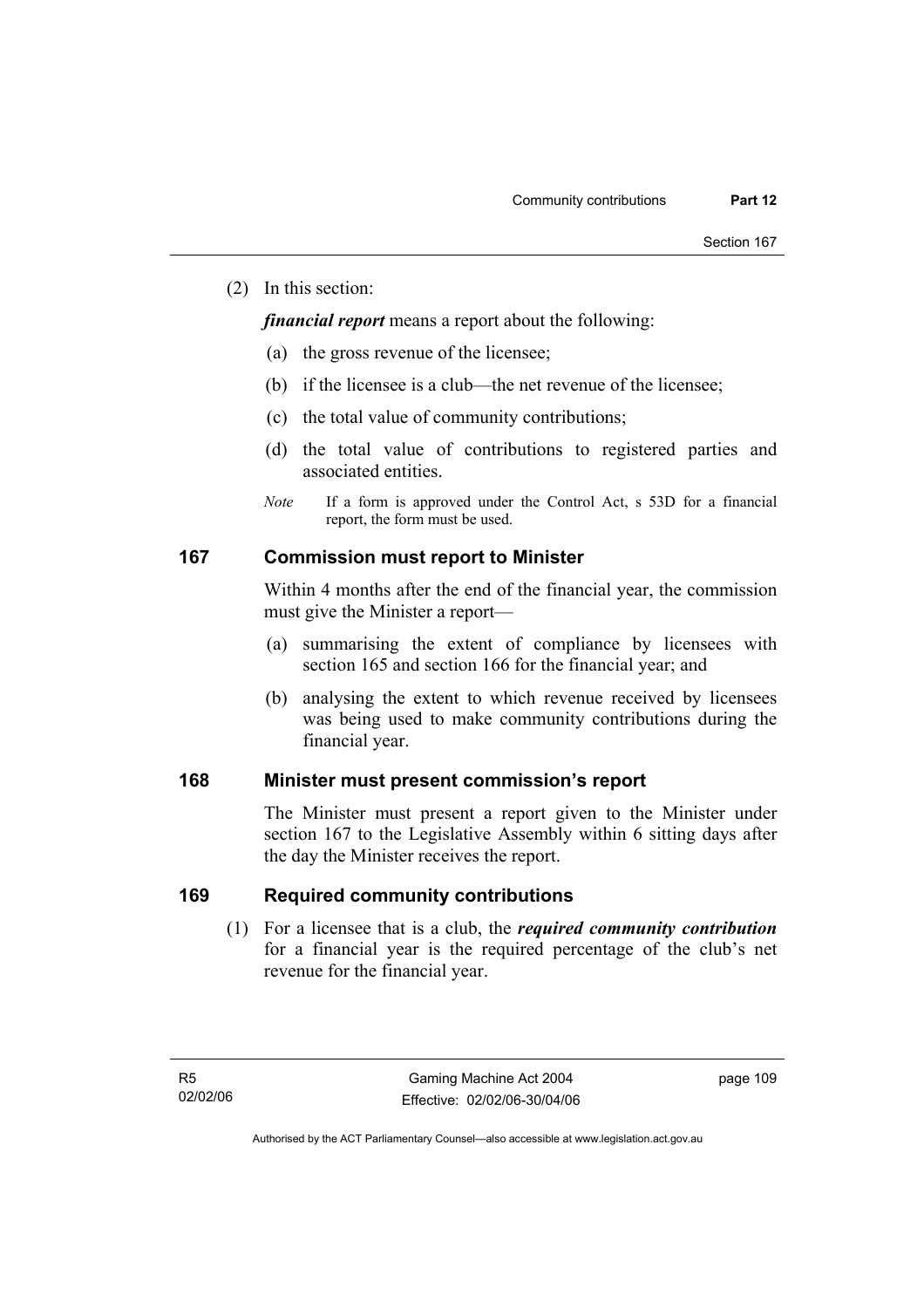Section 170

(2) In subsection (1):

*required percentage*, for a club, means—

- (a)  $7\%$ ; or
- (b) if the Minister determines a different percentage under subsection (3) for the club—that percentage.
- (3) The Minister may, in writing, determine a lower required percentage for a club if satisfied, on application by the club, that—
	- (a) the gross revenue of the club for a financial year is, or is likely to be, less than \$200 000; and
	- (b) if the required percentage for the club were 7%, the application of subsection (1) to the club would so seriously affect the club's viability that it would not be just and equitable in the circumstances for that subsection to apply to the club.
- (4) A determination under subsection (3) is a disallowable instrument.
	- *Note* A disallowable instrument must be notified, and presented to the Legislative Assembly, under the Legislation Act.

#### **170 Corporations with several licences**

- (1) This section applies to a club that is a licensee if a corporation owns the club and at least 1 other club that is a licensee.
- (2) In working out the community contributions for the club, common expenditure on behalf of the different clubs must be allocated between the clubs in proportion to the number of gaming machines operated by each club.

### **171 Women's sport community contributions**

 (1) For every \$3 of women's sport community contributions that a licensee contributes to an entity under section 164 (1), the licensee's required community contributions must be worked out as if the licensee had contributed \$4.

R5 02/02/06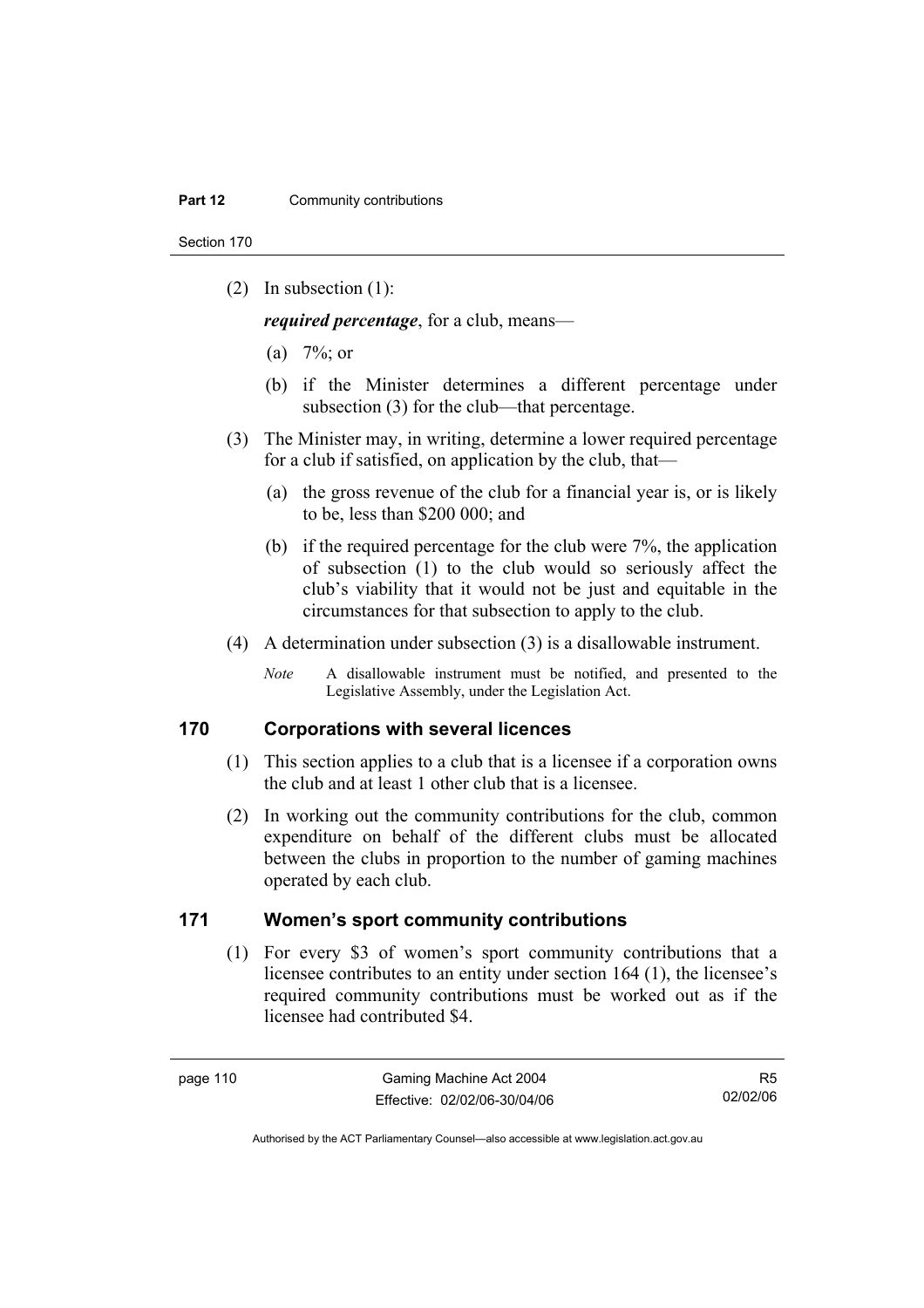(2) In this section:

*women's sport community contributions* means community contributions that the commission is satisfied will benefit or enhance women's sport conducted in the ACT, or with participants mainly based in the ACT.

#### **172 Community contribution shortfall tax**

- (1) Tax (the *community contribution shortfall tax*) is imposed on a community contribution shortfall of a licensee that is a club at the rate of 100%.
- (2) The licensee must pay the community contribution shortfall tax.
- (3) Community contribution shortfall tax is payable 30 days after the day the licensee receives an assessment under the Control Act, part 6.
- (4) If an amount of community contribution shortfall tax is paid, the commission must transfer the amount to the grants program fund or, if another fund is prescribed under the regulations, that fund.
- (5) In this section:

*community contribution shortfall*, for a licensee that is a club in relation to a financial year, means the amount (if any) by which the club's community contributions fall short of its required community contribution.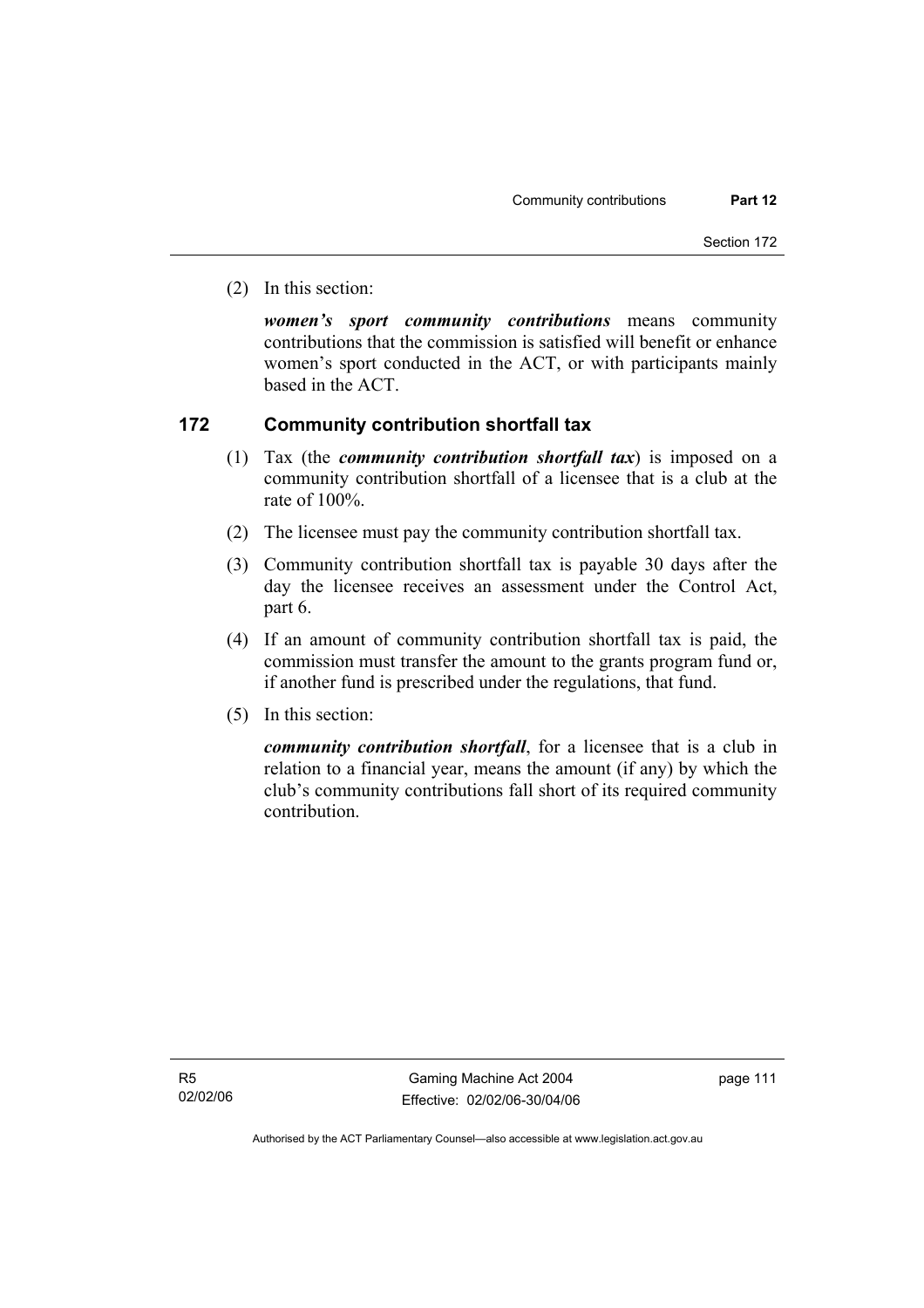#### **Part 13** Miscellaneous

Section 173

# **Part 13 Miscellaneous**

#### **173 Review of decisions**

- (1) Application may be made to the AAT for review of a reviewable decision.
- (2) If the commission makes a reviewable decision, the commission must give a written notice of the decision to each person affected by the decision.
- (3) The notice must be in accordance with the requirements of the code of practice in force under the *Administrative Appeals Tribunal Act 1989*, section 25B (1).
- (4) In this section:

*reviewable decision* means a decision by the commission mentioned in schedule 1.

#### **174 Acts and omissions of representatives**

(1) In this section:

*person* means an individual.

*Note* See the Criminal Code, pt 2.5 for provisions about corporate criminal responsibility.

*representative*, of a person, means an employee or agent of the person.

*state of mind*, of a person, includes—

- (a) the person's knowledge, intention, opinion, belief or purpose; and
- (b) the person's reasons for the intention, opinion, belief or purpose.

R5 02/02/06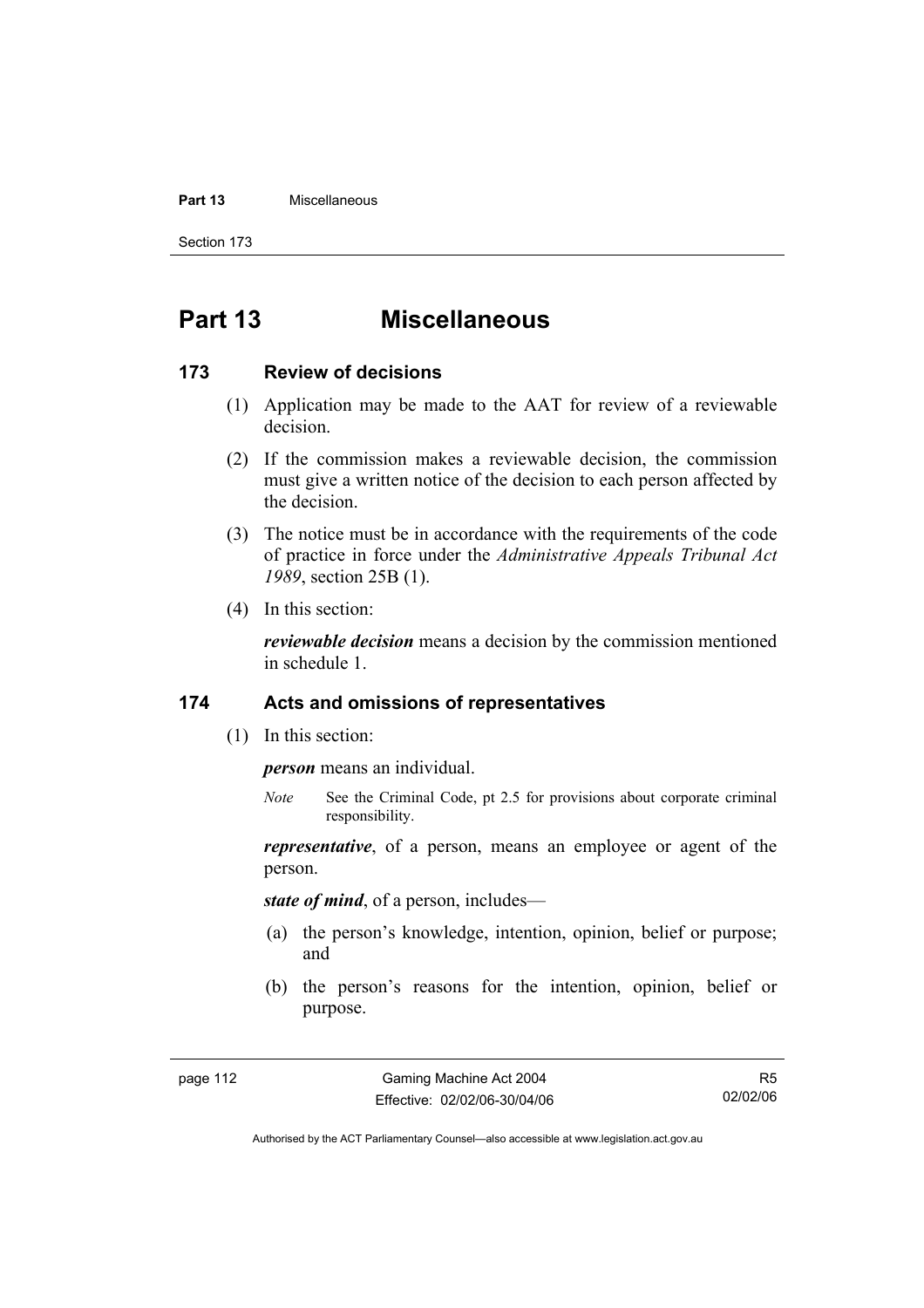- (2) This section applies to a prosecution for any offence against this Act.
- (3) If it is relevant to prove a person's state of mind about an act or omission, it is enough to show—
	- (a) the act was done or omission made by a representative of the person within the scope of the representative's actual or apparent authority; and
	- (b) the representative had the state of mind.
- (4) An act done or omitted to be done on behalf of a person by a representative of the person within the scope of the representative's actual or apparent authority is also taken to have been done or omitted to be done by the person.
- (5) However, subsection (4) does not apply if the person establishes that reasonable precautions were taken and appropriate diligence was exercised to avoid the act or omission.
- (6) A person who is convicted of an offence cannot be punished by imprisonment for the offence if the person would not have been convicted of the offence without subsection (3) or (4).

### **175 Canberra Airport**

- (1) A licence must not be issued in relation to premises at Canberra Airport.
- (2) An approval must not be given under section 100 for the acquisition of a gaming machine to be operated at Canberra Airport.
- (3) In this section:

*Canberra Airport* means block 3, sections 17 and 28, division of Pialligo in the district of Majura, and blocks 587, 594, 595, 614 and 660 in that district.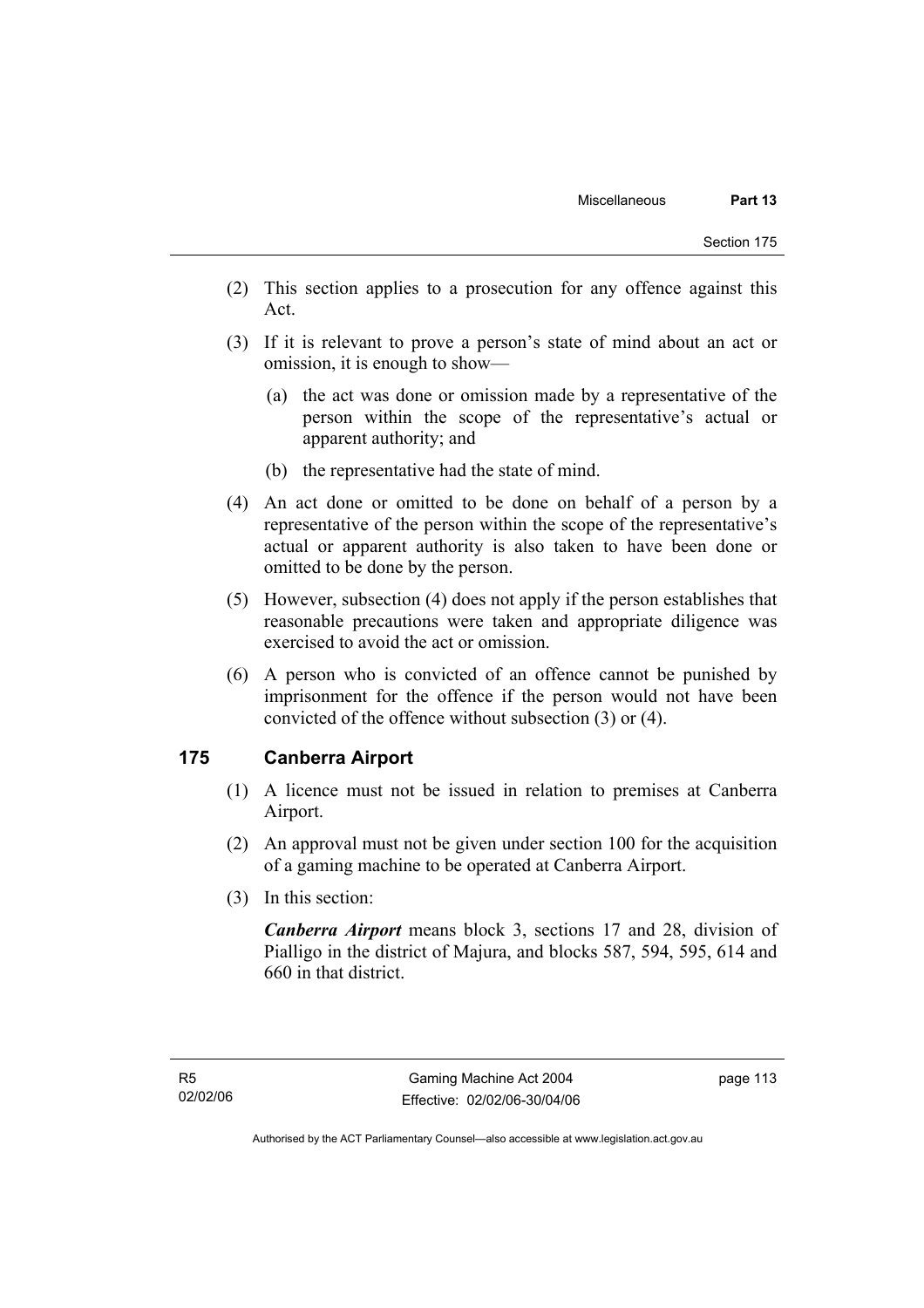#### **Part 13** Miscellaneous

Section 176

### **176 Evidentiary certificates**

In a prosecution for an offence against this Act, a certificate issued by the commission stating that the person named in the certificate was or was not the holder of a licence on the date, or during the period, stated in the certificate is evidence of the matters so stated.

#### **177 Determination of fees**

- (1) The Minister may, in writing, determine fees for this Act.
	- *Note* The Legislation Act contains provisions about the making of determinations and regulations relating to fees (see pt 6.3).
- (2) A determination is a disallowable instrument.
	- *Note* A disallowable instrument must be notified, and presented to the Legislative Assembly, under the Legislation Act.

### **178 Regulation-making power**

- (1) The Executive may make regulations for this Act.
	- *Note* Regulations must be notified, and presented to the Legislative Assembly, under the Legislation Act.
- (2) The regulations may make provision in relation to the following:
	- (a) the operation (including the restriction of the operation) of peripheral equipment for gaming machines;
	- (b) the minimum payout for gaming machines.
- (3) The regulations may create offences for contraventions of the regulations and fix maximum penalties of not more than 10 penalty units for offences against the regulations.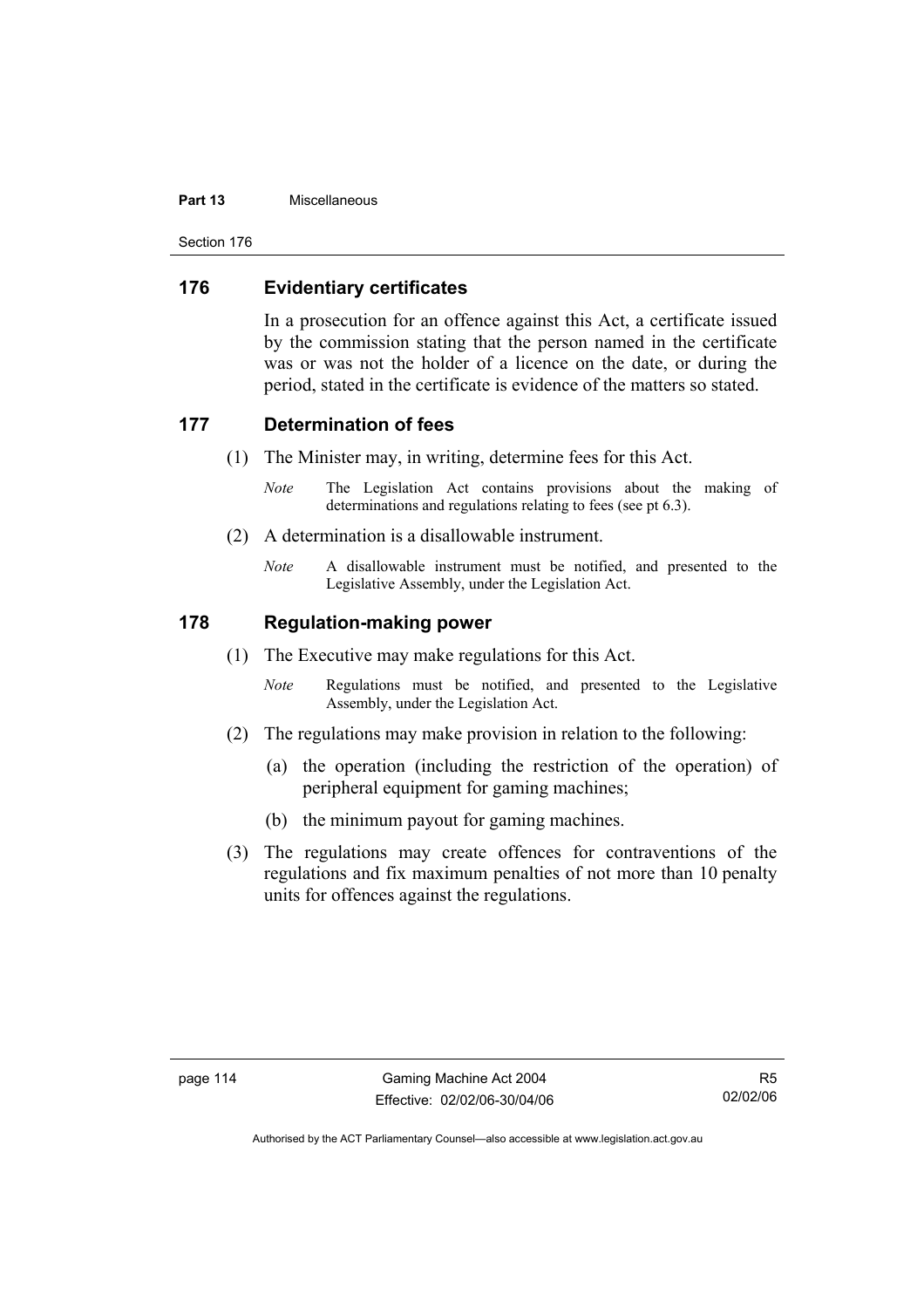# **Schedule 1 Reviewable decisions**

| (see s 173)    |                                                                                                                                                                        |
|----------------|------------------------------------------------------------------------------------------------------------------------------------------------------------------------|
| column 1       | column 2                                                                                                                                                               |
| item           | decision of commission                                                                                                                                                 |
| $\mathbf{1}$   | refusing an application for a licence under section 12                                                                                                                 |
| $\overline{2}$ | issuing a licence under section 12 if the number or kind of gaming<br>machines stated in the licence differs from the number or kind of<br>gaming machines applied for |
| 3              | refusing to amend a licence under section 24, section 25 or<br>section 26                                                                                              |
| 4              | revoking an uncommenced licence amendment under section 29                                                                                                             |
| 5              | refusing to approve the transfer of a licence under section 32                                                                                                         |
| 6              | refusing to give a replacement licence under section 38                                                                                                                |
| 7              | giving a licensee a direction for section 40                                                                                                                           |
| 8              | taking disciplinary action under section 62                                                                                                                            |
| 9              | refusing to approve a supplier under section 72                                                                                                                        |
| 10             | refusing to approve a technician under section 75                                                                                                                      |
| 11             | refusing to approve the transfer of a technician's approval under<br>section 78                                                                                        |
| 12             | cancelling or suspending a technician's approval under section 79                                                                                                      |
| 13             | reprimanding a technician under section 79                                                                                                                             |
| 14             | refusing to renew an approved technician's approval under<br>section 84                                                                                                |
| 15             | refusing to approve an attendant under section 86                                                                                                                      |
| 16             | refusing to approve the transfer of an attendant's approval under<br>section 89                                                                                        |
| R <sub>5</sub> | Gaming Machine Act 2004<br>page 115                                                                                                                                    |

| 02/02/06 | Effective: 02/02/06-30/04/06 |  |
|----------|------------------------------|--|
|          |                              |  |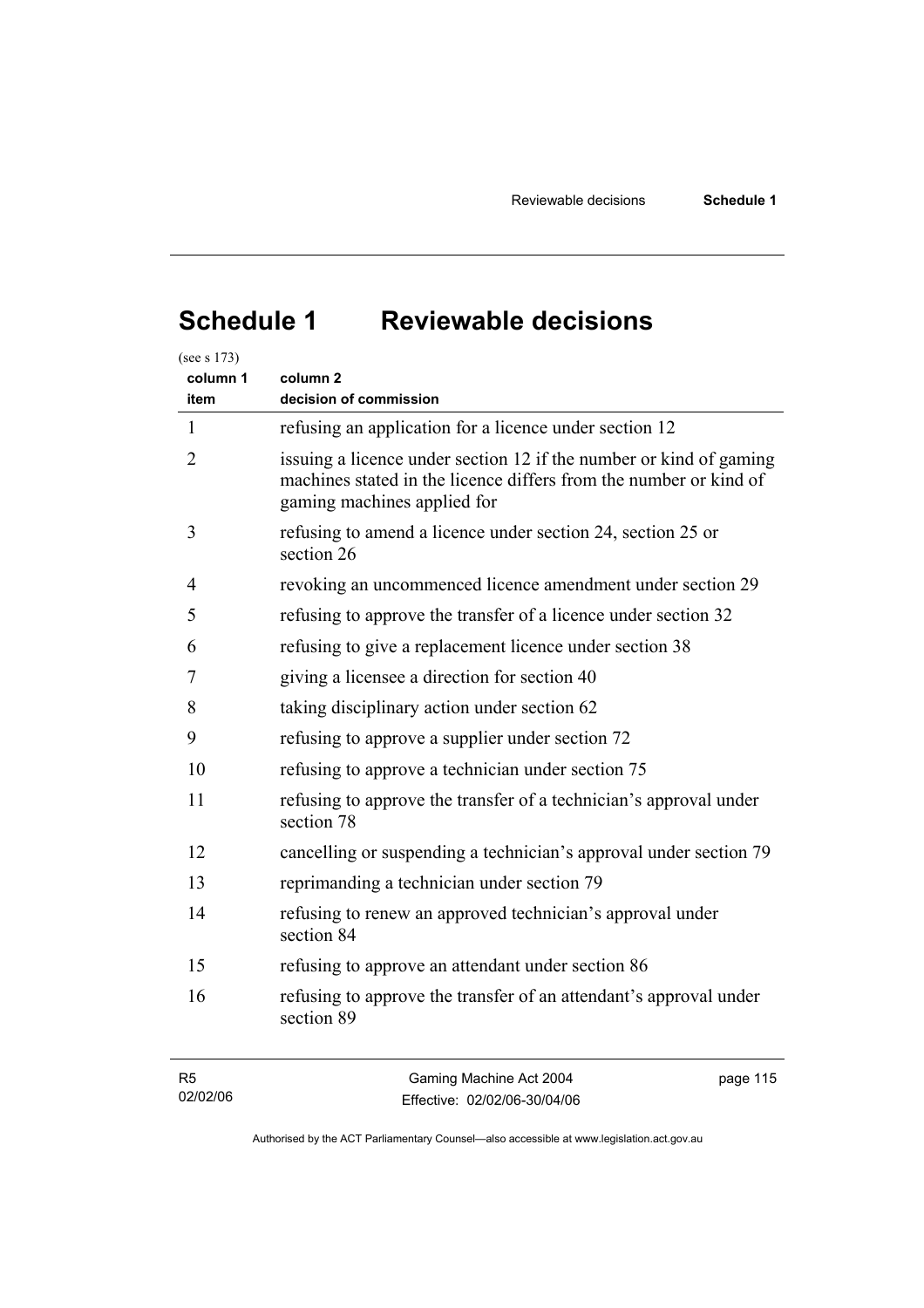### **Schedule 1** Reviewable decisions

| column 1<br>item | column <sub>2</sub><br>decision of commission                                                                                      |
|------------------|------------------------------------------------------------------------------------------------------------------------------------|
| 17               | cancelling or suspending an attendant's approval under section 91                                                                  |
| 18               | reprimanding an attendant under section 91                                                                                         |
| 19               | refusing to renew an approved attendant's approval under<br>section 96                                                             |
| 20               | refusing to approve the acquisition of a gaming machine under<br>section 100                                                       |
| 21               | refusing to approve a financial arrangement under section 102, or<br>an amendment of an arrangement                                |
| 22               | refusing to approve the repossession of a gaming machine under<br>section 108                                                      |
| 23               | approving the repossession of a gaming machine subject to a<br>condition under section 109 (2)                                     |
| 24               | refusing to approve the disposal of a gaming machine under<br>section 113                                                          |
| 25               | refusing to authorise a linked-jackpot arrangement under<br>section 134                                                            |
| 26               | refusing to issue a multi-user permit under section 135                                                                            |
| 27               | issuing a multi-user permit under section 135 subject to a<br>condition, other than a condition imposed by this Act                |
| 28               | amending a multi-user permit under section 138                                                                                     |
| 29               | refusing to amend a multi-user permit under section 139                                                                            |
| 30               | refusing to approve the amendment of the financial and<br>operational aspects of a linked-jackpot arrangement under<br>section 140 |
| 31               | refusing to transfer a multi-user permit under section 141                                                                         |
| 32               | refusing to approve an entity under section 147                                                                                    |

R5 02/02/06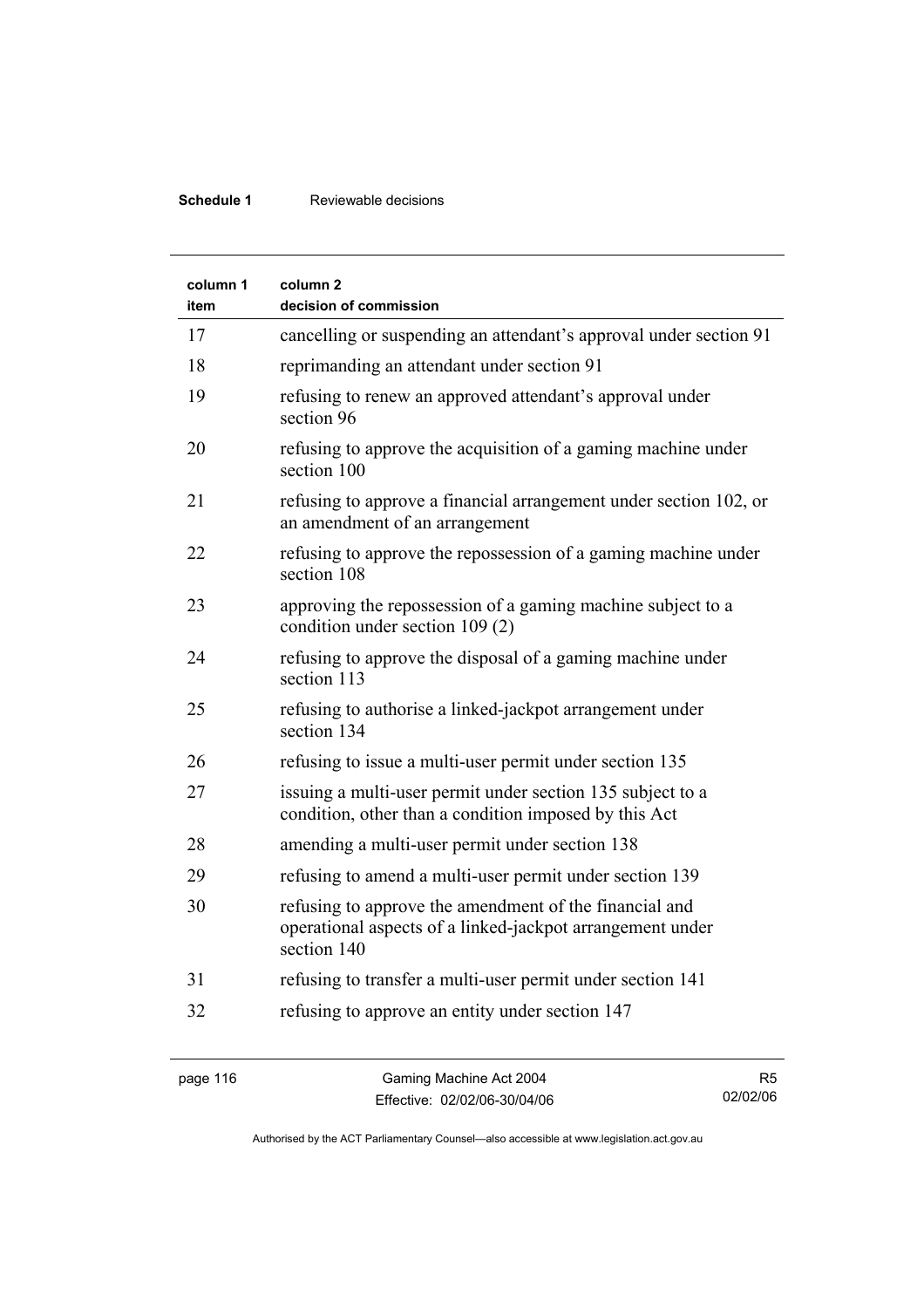#### Reviewable decisions **Schedule 1**

| column 1<br>item | column 2<br>decision of commission                                                        |
|------------------|-------------------------------------------------------------------------------------------|
| 33               | giving a direction under section 153 (2) about the separate parts of<br>licensed premises |
| -34              | refusing to approve contributions as community contributions<br>under section 164         |

R5 02/02/06

Gaming Machine Act 2004 Effective: 02/02/06-30/04/06 page 117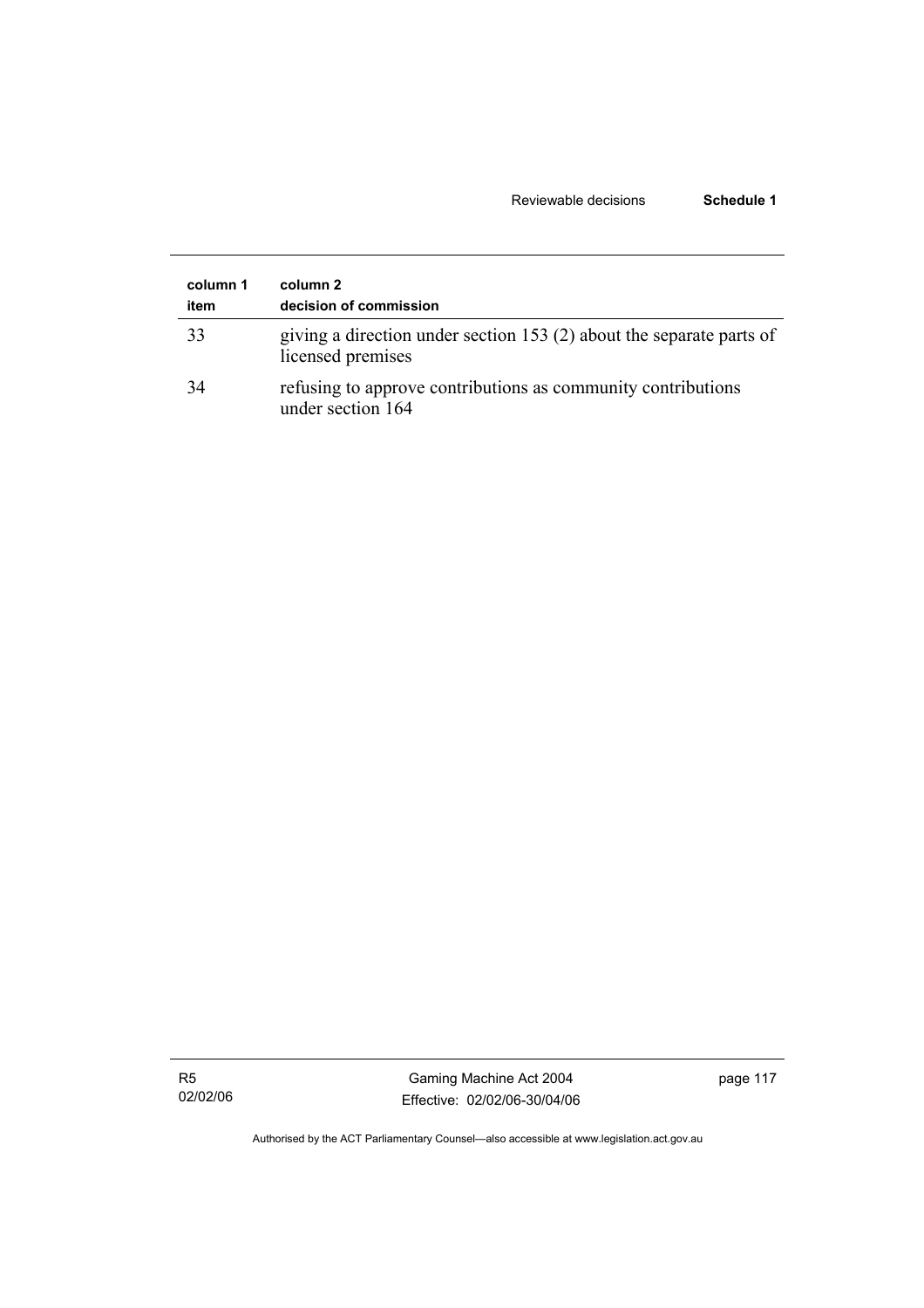# **Dictionary**

(see s 3)

*Note 1* The Legislation Act contains definitions and other provisions relevant to this Act.

*Note 2* In particular, the Legislation Act, dict, pt 1, defines the following terms:

- AAT
- ACT
- adult
- appoint
- child
- Commonwealth
- contravene
- Corporations Act
- Criminal Code
- disallowable instrument
- **Executive**
- fail
- found guilty
- gambling and racing commission
- *individual*
- law, of the Territory
- Legislation Act
- may (see s  $146$ )
- must (see s  $146$ )
- penalty unit (see s 135)
- prescribed
- regulations
- the Territory
- under.

page 118 Gaming Machine Act 2004 Effective: 02/02/06-30/04/06

R5 02/02/06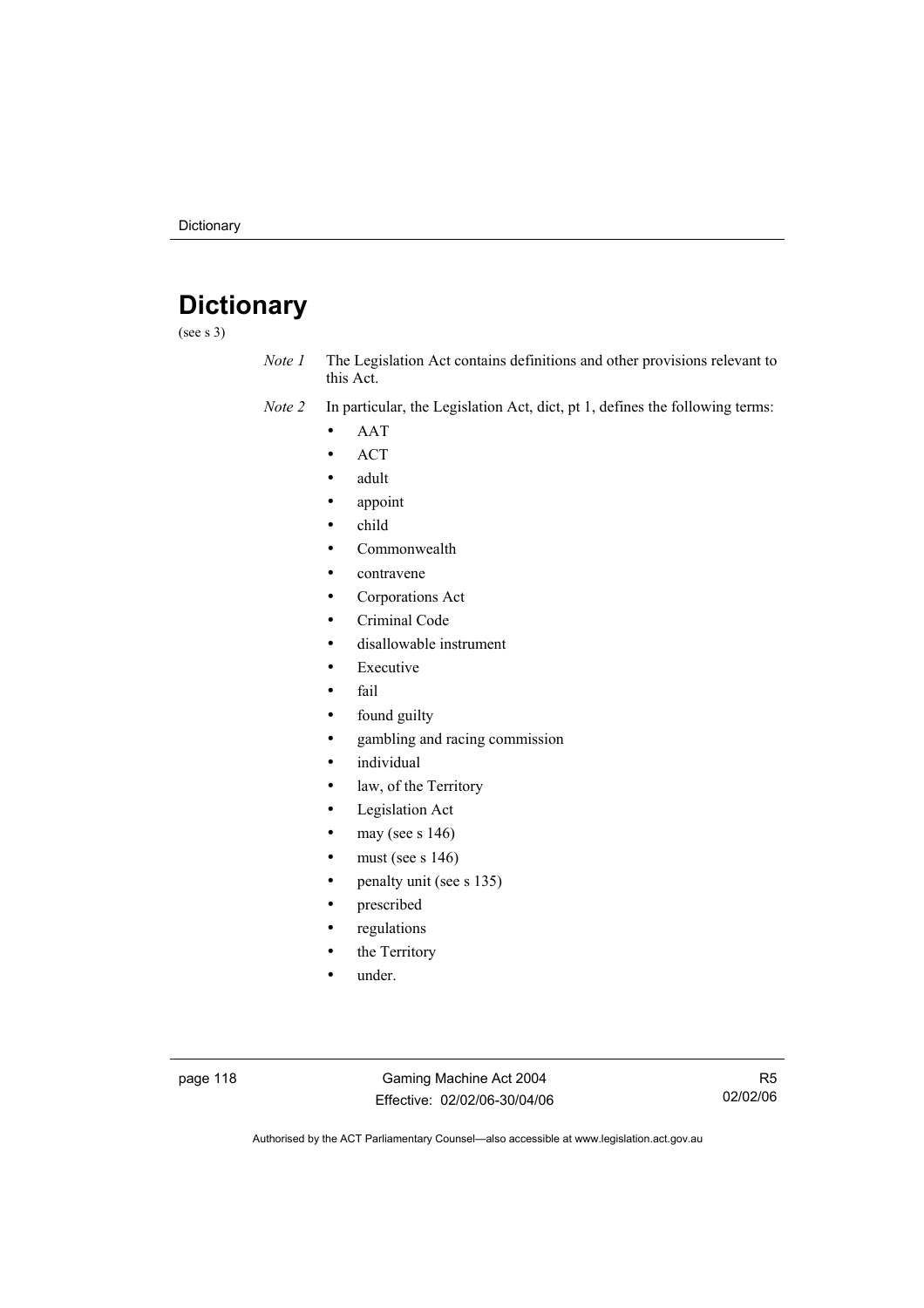*acquire* a gaming machine, means take possession of the machine for the purpose of using it for gaming.

*acquisition approval application*—see section 99.

*approval certificate*—

- (a) for an approved technician—see section 80 (2) (a) (Certificates and identity cards for approved technicians);
- (b) for an attendant—see section 92 (2) (a) (Certificates for approved attendants).

*approved attendant* means an attendant approved under section 86 (Approval of attendants) or section 87 (Short-term approval of attendants).

*approved gaming machine* means a gaming machine approved under section 69.

*approved supplier* means a supplier approved under section 72.

*approved technician* means a technician approved under section 75 (Approval of technicians) or section 76 (Short-term approval of technicians).

*associated entity*—see the *Electoral Act 1992*, section 198.

*associated organisation*, for a club, means an entity declared to be an associated organisation under section 147.

*authorised officer* means an authorised officer under the Control Act, section 20.

*centralised monitoring system (*or *CMS)*—see section 66.

*certificate of suitability*—see section 17 (2) (b).

*charitable organisation* means a body, whether or not incorporated, formed or carried on mainly for charitable, benevolent, philanthropic or religious purposes, but does not include a body formed or carried on for the purpose of trading or gaining a financial profit for its members.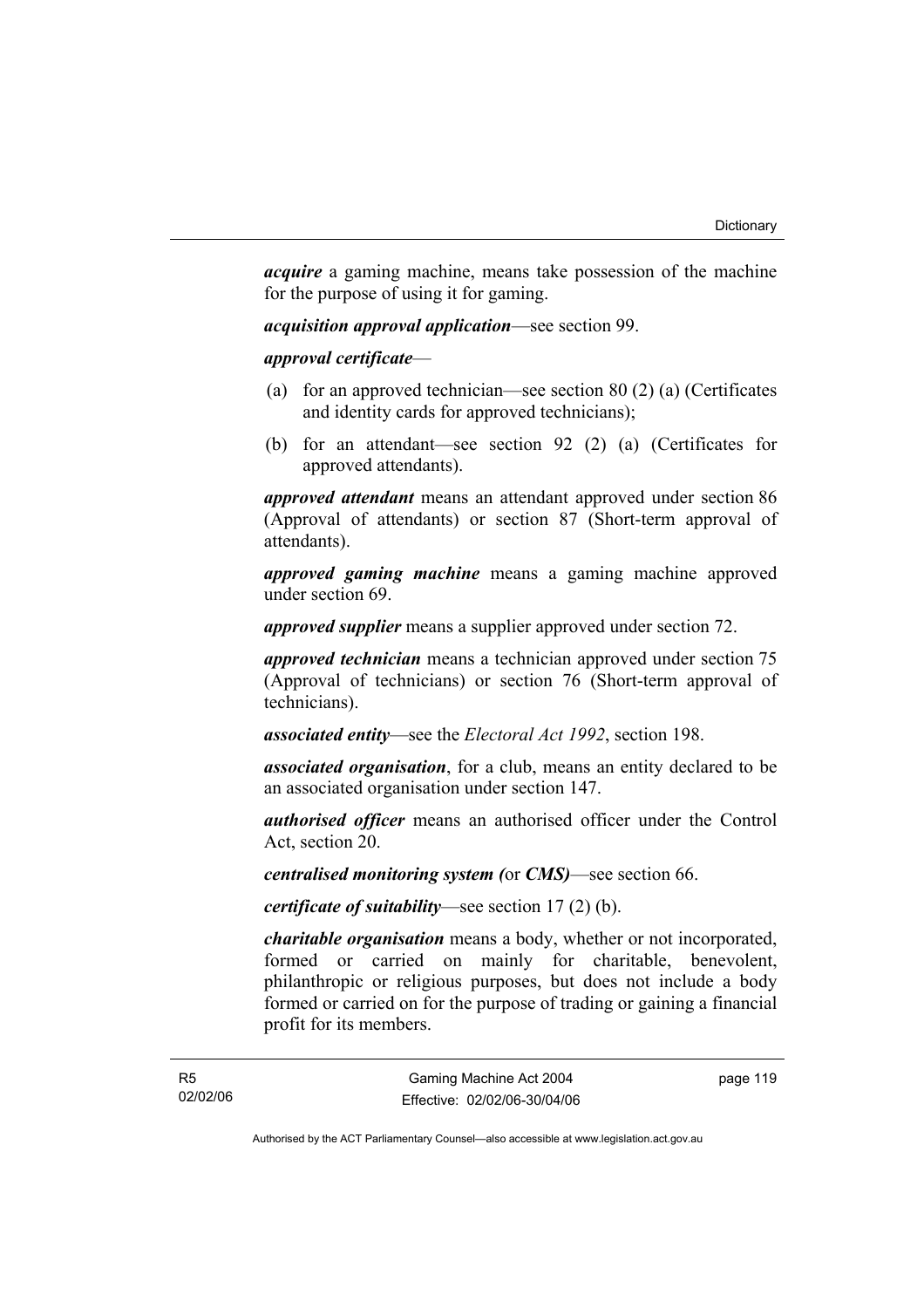*class B gaming machine* means a gaming machine consisting of the game of draw poker, or a game derived from draw poker, that requires player interaction or intervention as part of the fundamental game operation.

*class C gaming machine* means a gaming machine that consists of a game other than the following games or games derived from them:

- (a) roulette;
- (b) blackjack;
- (c) sic bo;
- (d) craps;
- (e) pai gow;
- (f) baccarat;
- (g) two-up;
- (h) money wheel;
- (i) draw poker.

*club* means a corporation established for the benefit of members to achieve eligible objects.

*CMS*—see definition of *centralised monitoring system*.

*commission* means the gambling and racing commission.

*community contribution* means a contribution made by a licensee that is approved as a community contribution under section 164.

*community contribution shortfall tax*—see section 172 (1).

*computer cabinet* means the sealable part of a gaming machine that contains the game storage medium and the random access memory.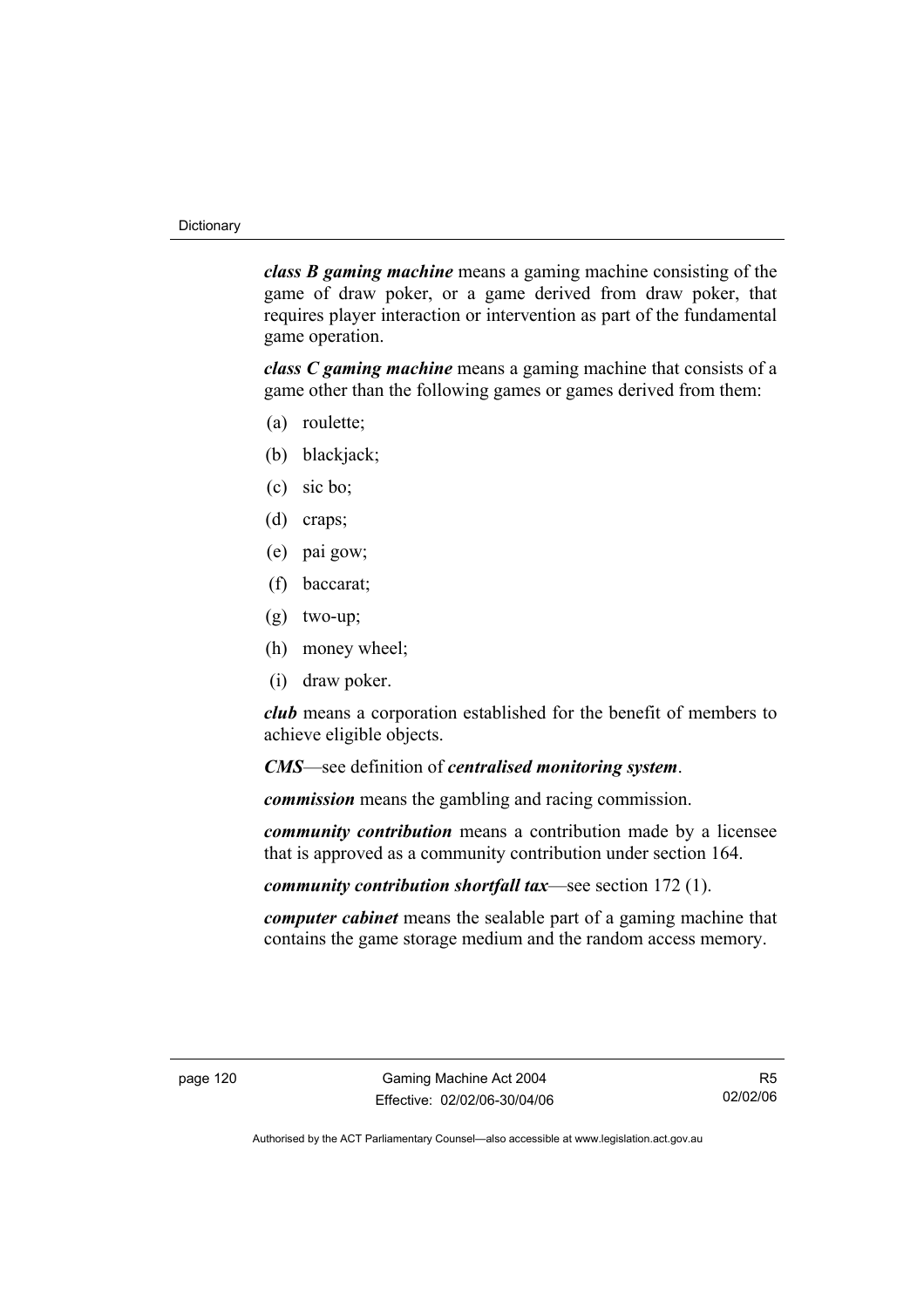*constitution* means—

- (a) for a club that is a company—the memorandum, and any articles of association, of the company; or
- (b) for a club that is an incorporated association—the statement of objects and the rules of the association.

*contribution* means any money, benefit, valuable consideration or security.

*Control Act* means the *Gambling and Racing Control Act 1999*.

*control procedures*, for an entity, means the procedures under section 97.

*corporation* includes a club.

*current licensee*, for division 2.6 (Transfer and surrender of licences)—see section 31 (1).

*disciplinary action*—see section 58.

*disciplinary notice*—see section 61.

*dispose of* a gaming machine includes the following:

- (a) lease or hire the machine to a person;
- (b) destroy the machine;
- (c) make the machine inoperable.

*eligible club*—see section 146.

*eligible object*—see section 145.

#### *eligible person*—

- (a) for an individual—see section 20;
- (b) for a corporation—see section 21.

*employ* includes engage.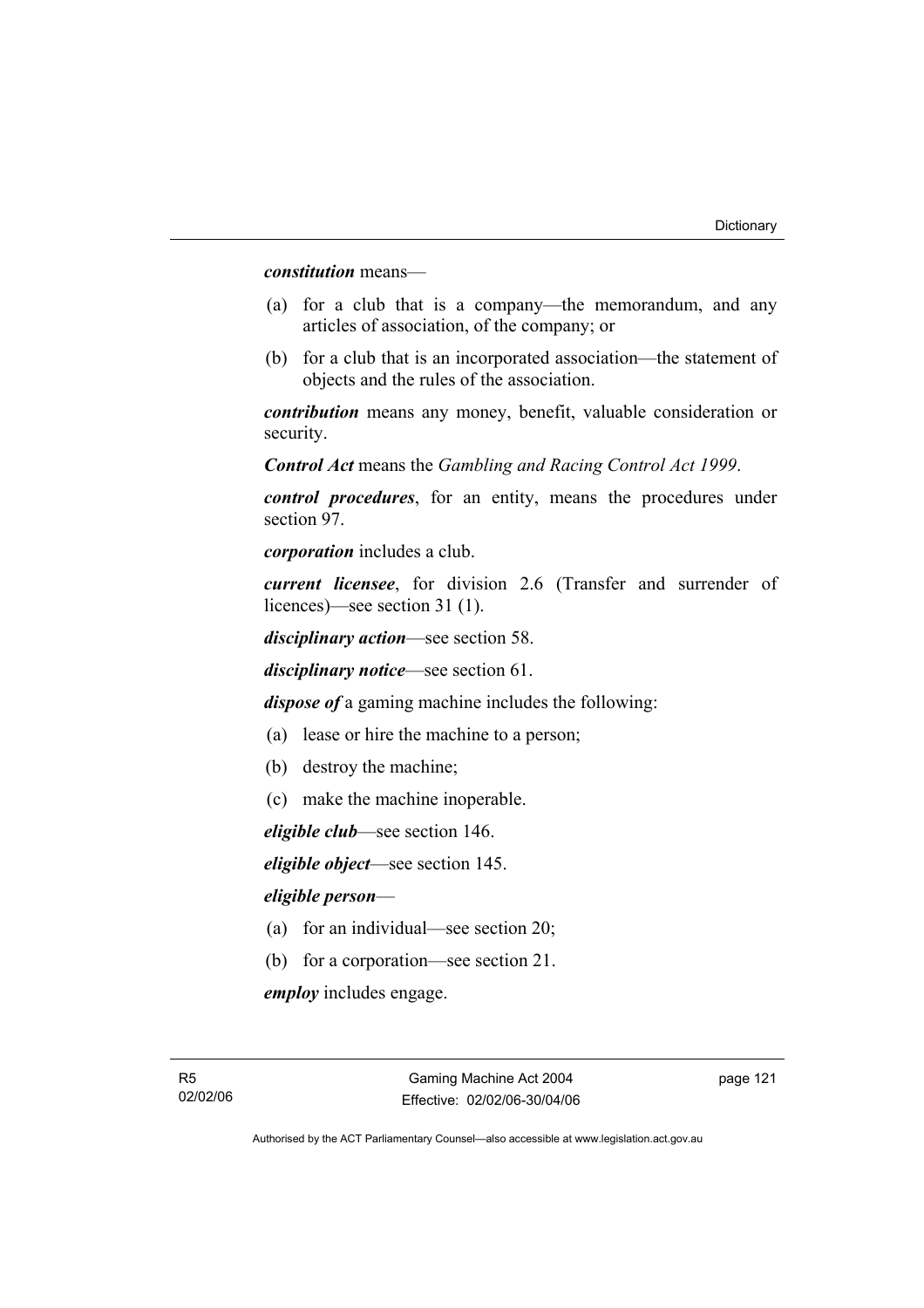*executive officer*, of a corporation, means a person, by whatever name called and whether or not the person is a director of the corporation, who is concerned with, or takes part in, the corporation's management.

*financial arrangement*—see section 101.

*game*, in relation to a gaming machine, means a play, or a series of plays, initiated by the application of a single stake registered on the machine.

*gaming area* means a room or other area within licensed premises approved under section 120 for the installation of gaming machines.

#### *gaming machine*—

- (a) means a machine—
	- (i) designed for playing a game of chance, or of mixed chance and skill; and
	- (ii) designed to be played completely or partly by—
	- (iii) the insertion of 1 or more coins, notes or tokens; or
	- (iv) by the application of a monetary credit registered on the machine or elsewhere; and
	- (v) that offers, or that appears to offer, people a chance to win monetary or other valuable consideration by playing the machine; but
- (b) does not include a device prescribed under the regulations.

*gaming machine tax* means the tax imposed by section 159.

*general licence* means a general licence under the *Liquor Act 1975*.

*Note* For the classes of liquor licences see the *Liquor Act 1975*, s 44.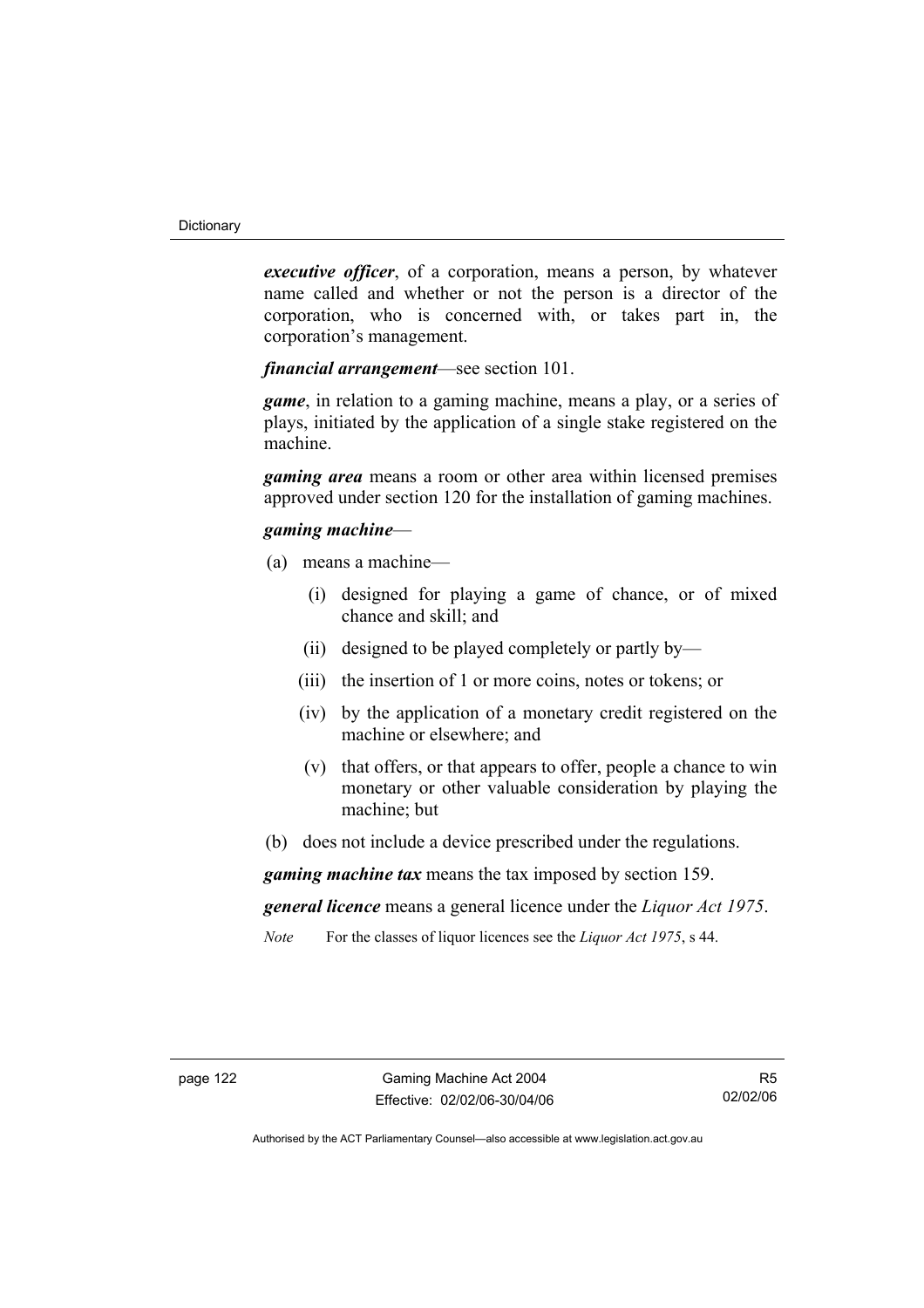*gross revenue*, of a licensee or person, means all revenue derived by the licensee or person from the operation of gaming machines, other than—

- (a) the amount of winnings for playing the machines paid or payable in accordance with the machines' indicated prize scales (excluding linked jackpots); and
- (b) any amount set aside under a linked-jackpot arrangement for the payment of linked jackpots.

*ground for disciplinary action* against a licensee—see section 57.

*incorporated association* means an association incorporated under the *Associations Incorporation Act 1991*.

*influential person*, for a corporation—see section 7.

*initial licence application*—see section 9.

*inquiry* means an inquiry held by the commission under the Control Act.

*jackpot*, in relation to a gaming machine, means the combination of letters, numbers, symbols or representations as part of a game on the machine that pays the maximum winnings payable on the machine for any 1 combination.

*licence* means—

- (a) a gaming machine licence issued under this Act; and
- (b) in relation to a person authorised under section 134—the authorisation; and
- (c) in relation to a permit-holder under part 8 (Linked-jackpot arrangements)—a multi-user permit.

*licence amendment application*—see section 9.

*licensed premises* means premises for which a licence is in force.

R5 02/02/06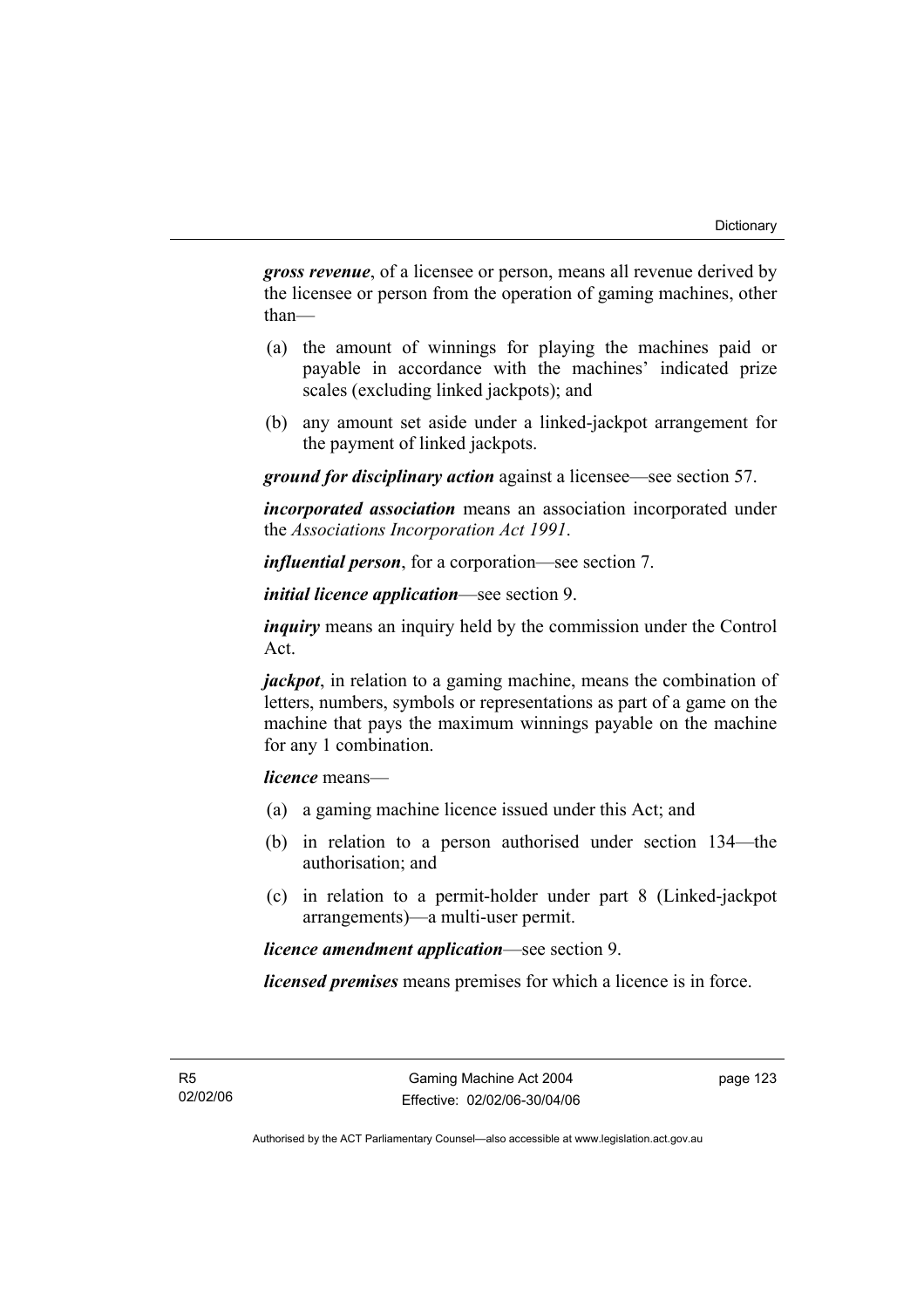*licensee* means—

- (a) in relation to a licence—the holder of the licence; and
- (b) in relation to licensed premises—the holder of the licence in force for the premises; and
- (c) for part 4 (Disciplinary action)—see section 56.

*life member*, of a club, means a person who is elected to membership of the club for life under the rules of the club.

*linked jackpot* means winnings under a linked-jackpot arrangement operated in accordance with an authorisation or permit under part 8.

*linked-jackpot arrangement* means an arrangement under which 2 or more gaming machines are linked to a device—

- (a) that, from time to time, records the amount payable as winnings under the arrangement; and
- (b) that, for the purpose of recording the amount mentioned in paragraph (a), receives messages from each machine to which it is linked; and
- (c) that cannot affect the percentage payout of, or transmit a message to, a machine to which it is linked.

*local jurisdiction* means a State or New Zealand.

*machine access register*—see section 71.

*maintain* a gaming machine includes repair, adjust or alter the machine.

*member*, of a club, means—

- (a) a member who, under the rules of the club, is required to pay fees; or
- (b) a life member.

*multi-user permit*—see section 135.

page 124 Gaming Machine Act 2004 Effective: 02/02/06-30/04/06

R5 02/02/06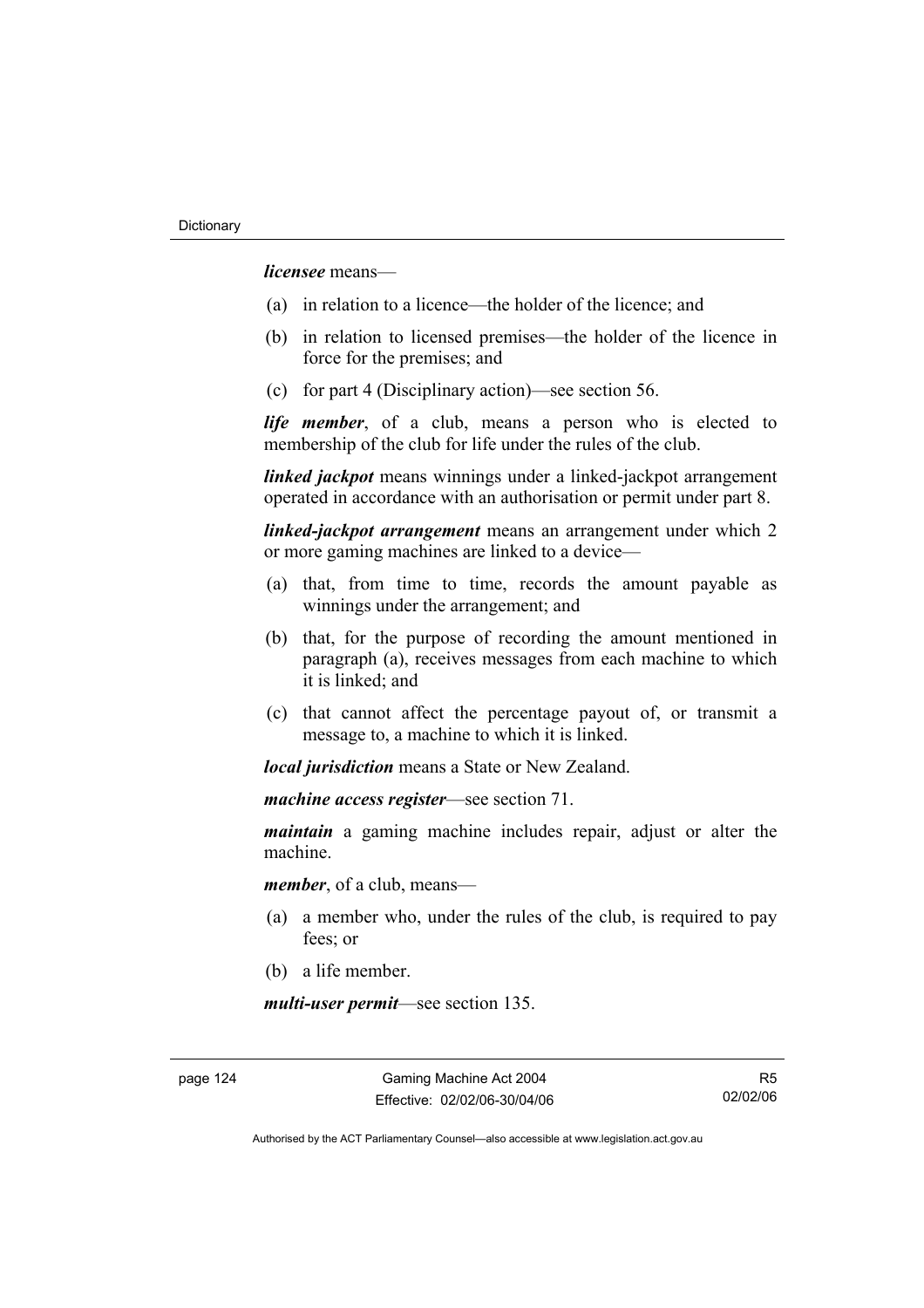*net revenue*, of a licensee that is a club, means gross revenue derived by the licensee, less—

- (a) any amount of gaming machine tax payable on that revenue; and
- (b) 24% of the gross revenue.

*officer* of a club—

- (a) means—
	- (i) any office-holder of the club (however described), including the secretary, treasurer, executive officer or public officer; or
	- (ii) anyone else concerned in or who takes part in the management of the club's affairs; but
- (b) does not include a patron or the holder of another honorary office of the club if the office does not give its holder a right to take part in the management of the club's affairs.

*on licence* means a general licence under the *Liquor Act 1975*.

*Note* For the classes of liquor licences see the *Liquor Act 1975*, s 44.

*operator*, of relevant premises, means the person who manages the premises.

*percentage payout*, for a gaming machine, means the percentage payout authorised for the machine under the licence.

*peripheral equipment*, for a gaming machine—see section 68.

*permit-holder* means the holder of a multi-user permit.

*proposed gaming area*, in relation to an application—see section  $11(2)(b)$ .

*prospective licensee*, for division 2.6 (Transfer and surrender of licences)—see section 31 (1).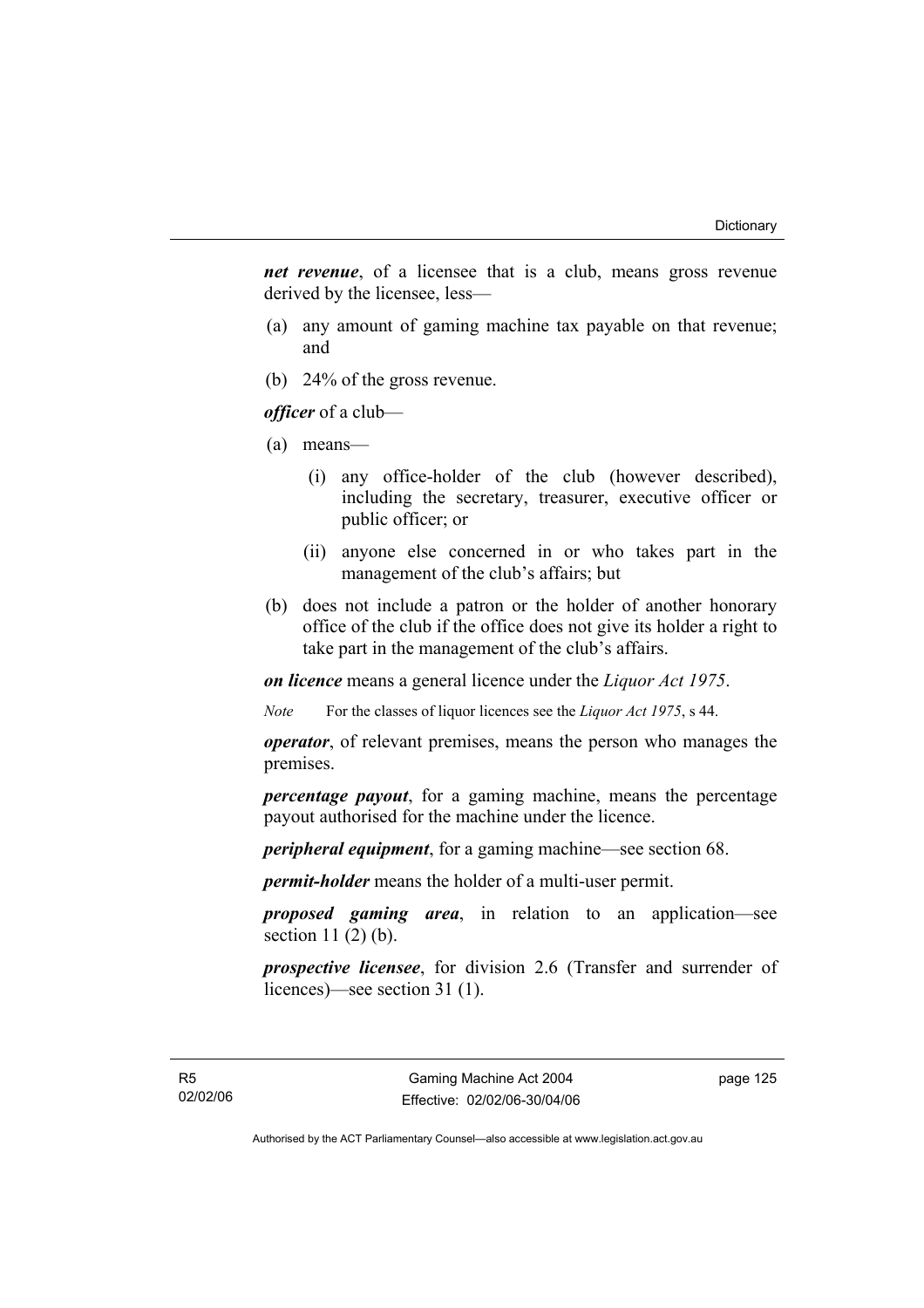#### *qualified accountant* means—

- (a) a member of the Institute of Chartered Accountants in Australia, the National Institute of Accountants or the Australian Society of Certified Practising Accountants; or
- (b) a person registered as a registered company auditor under the Corporations Act.

*registered party*—see the *Electoral Act 1992*, dictionary.

*relevant premises* means the premises for which a person has applied for a licence.

*repossession* of a gaming machine includes taking possession of the machine under a default provision in a financial agreement.

*required community contribution*, for a licensee that is a club—see section 169 (1).

*rules*, for an entity, means the rules mentioned in section 11 (2) (c).

*secretary*, in relation to a club, includes a person concerned in the management of the club.

#### *short-term approval*—

- (a) for an attendant—see section 87 (3); and
- (b) for a technician—see section 76 (3).

*statement of objects* of a club, means—

- (a) for a company—the memorandum of the company; or
- (b) for an incorporated association—the statement of objects of the association.

*social impact assessment*, for an initial licence application or an amendment licence application, means a social impact assessment for the application under division 2.3.

*technical evaluation* means a technical evaluation under section 69.

R5 02/02/06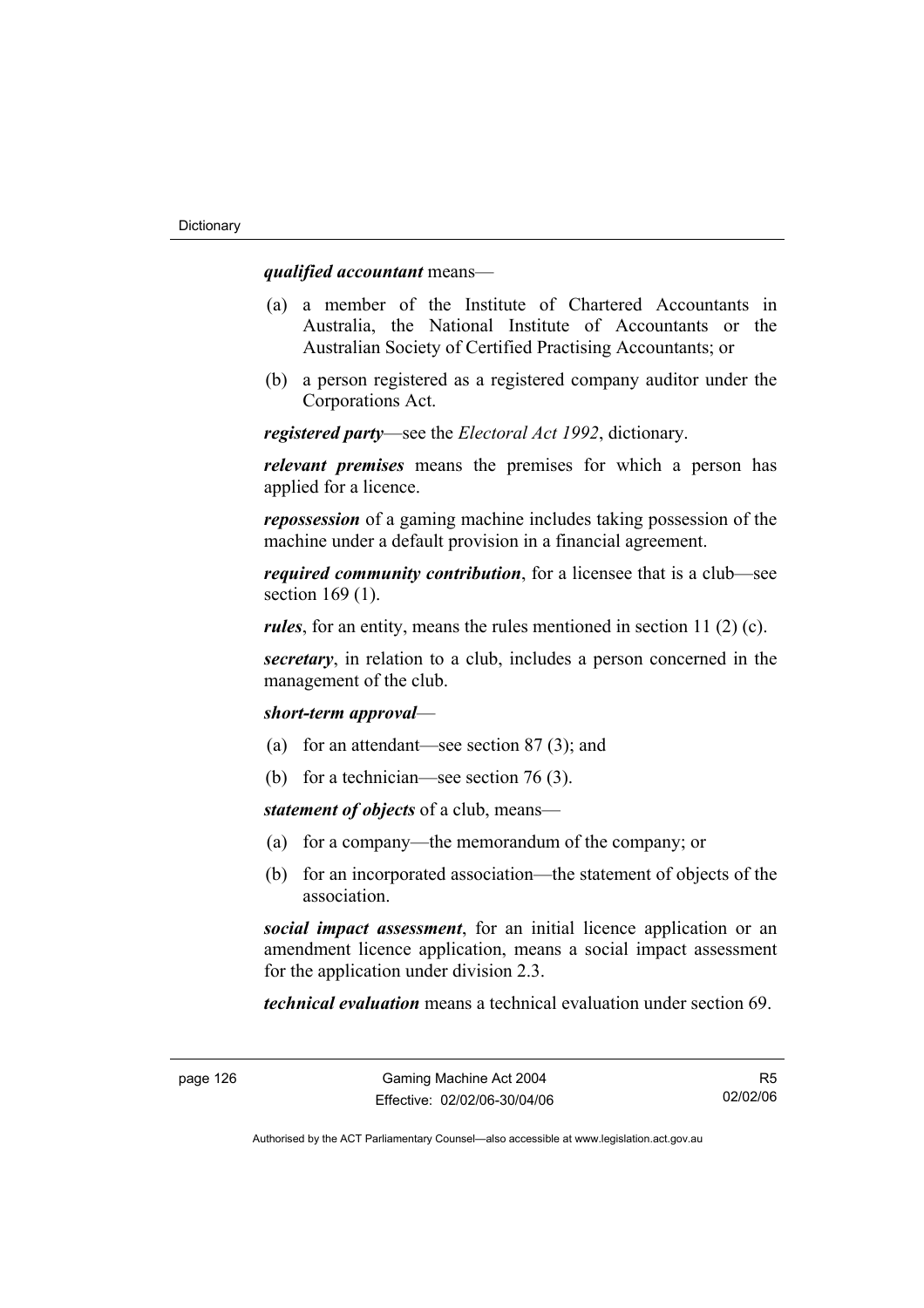### **Endnotes**

### **1 About the endnotes**

Amending and modifying laws are annotated in the legislation history and the amendment history. Current modifications are not included in the republished law but are set out in the endnotes.

Not all editorial amendments made under the *Legislation Act 2001*, part 11.3 are annotated in the amendment history. Full details of any amendments can be obtained from the Parliamentary Counsel's Office.

Uncommenced amending laws and expiries are listed in the legislation history and the amendment history. These details are underlined. Uncommenced provisions and amendments are not included in the republished law but are set out in the last endnote.

If all the provisions of the law have been renumbered, a table of renumbered provisions gives details of previous and current numbering.

The endnotes also include a table of earlier republications.

| $am = amended$<br>$amdt = amendment$<br>$ch = chapter$<br>$def = definition$<br>$dict = dictionary$<br>disallowed = disallowed by the Legislative<br>Assembly<br>$div = division$<br>$exp = expires/expired$<br>$Gaz = gazette$<br>$hdg =$ heading<br>$IA = Interpretation Act 1967$<br>ins = inserted/added<br>$LA =$ Legislation Act 2001<br>$LR =$ legislation register<br>LRA = Legislation (Republication) Act 1996<br>$mod = modified/modification$ | $ord = ordinance$<br>orig = original<br>par = paragraph/subparagraph<br>$pres = present$<br>$prev = previous$<br>$(\text{prev}) = \text{previously}$<br>$pt = part$<br>$r = rule/subrule$<br>$renum = renumbered$<br>$reloc = relocated$<br>$R[X]$ = Republication No<br>$RI =$ reissue<br>s = section/subsection<br>$sch = schedule$<br>$sdiv = subdivision$<br>$sub =$ substituted<br>SL = Subordinate Law |
|-----------------------------------------------------------------------------------------------------------------------------------------------------------------------------------------------------------------------------------------------------------------------------------------------------------------------------------------------------------------------------------------------------------------------------------------------------------|--------------------------------------------------------------------------------------------------------------------------------------------------------------------------------------------------------------------------------------------------------------------------------------------------------------------------------------------------------------------------------------------------------------|
| $o = order$                                                                                                                                                                                                                                                                                                                                                                                                                                               | underlining = whole or part not commenced                                                                                                                                                                                                                                                                                                                                                                    |
| om = omitted/repealed                                                                                                                                                                                                                                                                                                                                                                                                                                     | or to be expired                                                                                                                                                                                                                                                                                                                                                                                             |
|                                                                                                                                                                                                                                                                                                                                                                                                                                                           |                                                                                                                                                                                                                                                                                                                                                                                                              |

#### **2 Abbreviation key**

R5 02/02/06

Gaming Machine Act 2004 Effective: 02/02/06-30/04/06 page 127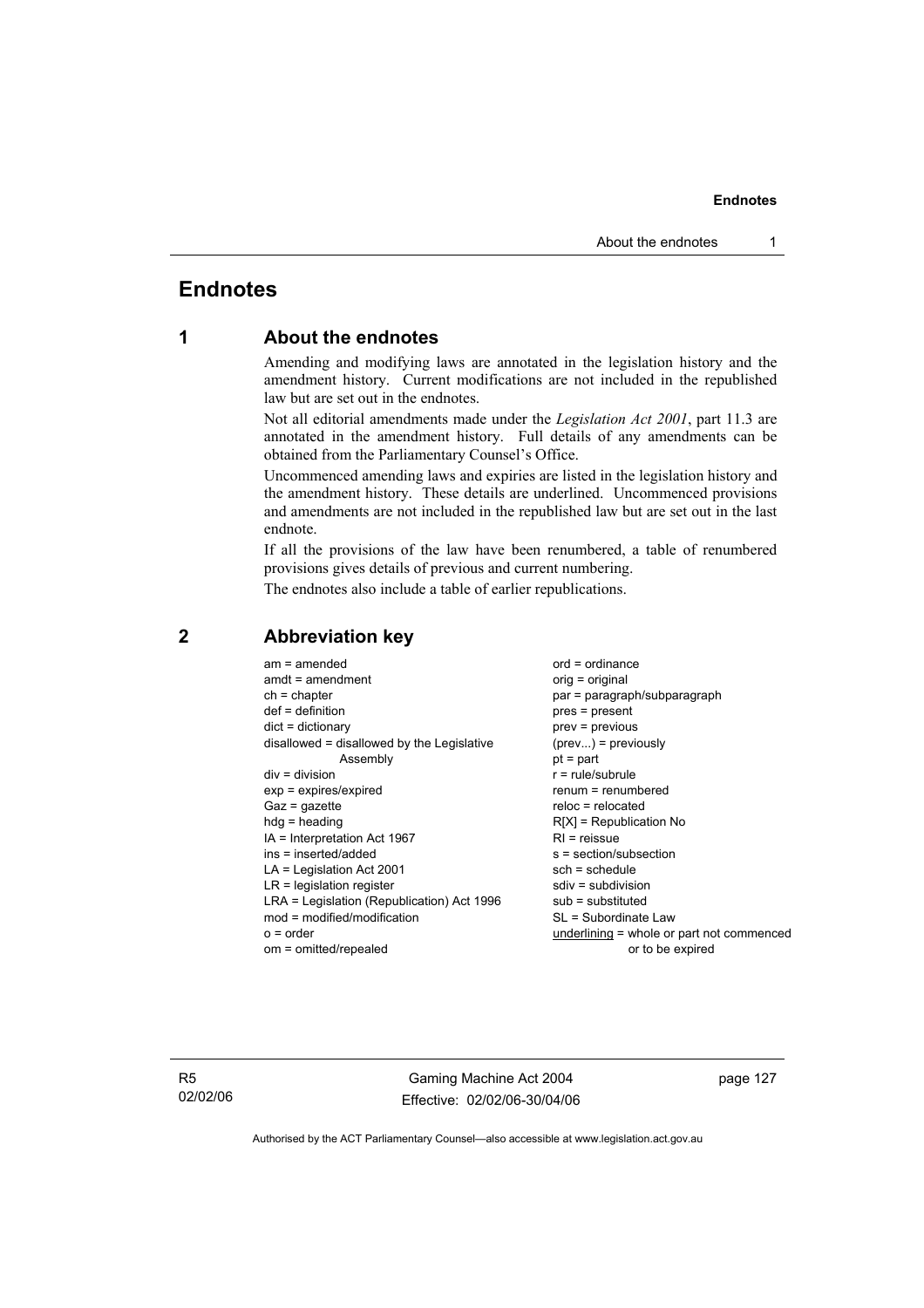3 Legislation history

### **3 Legislation history**

#### **Gaming Machine Act 2004 A2004-34**

notified LR 9 July 2004 s 1, s 2 commenced 9 July 2004 (LA s 75 (1)) remainder commenced 1 November 2004 (s 2 and CN2004-14)

as amended by

#### **Gaming Machine Amendment Act 2005 A2005-17**

notified LR 13 April 2005 s 1, s 2 commenced 13 April 2005 (LA s 75 (1)) remainder commenced 14 April 2005 (s 2)

#### **Gaming Machine Amendment Act 2005 (No 2) A2005-26**

notified LR 28 June 2005 s 1, s 2 commenced 28 June 2005 (LA s 75 (1)) s 8 commences 1 July 2007 (s 2 (2)) remainder commenced 1 July 2005 (s 2 (1))

#### **4 Amendment history**

**Commencement**  s 2 om LA s 89 (4) **Grounds for refusing initial licence application by club**  s 14 am A2005-17 s 4, s 5 **Form of licence**  s 15 am A2005-17 s 6 **Licence amendment applications**  s 22 am A2005-17 s 7 **Transfer of licence**  s 32 am A2005-17 ss 8-10; ss renum A2005-17 s 11 **Compliance with requirements for issue of licence**  s 39A ins A2005-26 s 4 **Other conditions of club licences**  s 55 am A2005-26 s 5 **Grounds for disciplinary action**  s 57 am A2005-17 s 12; ss renum A2005-17 s 13

page 128 Gaming Machine Act 2004 Effective: 02/02/06-30/04/06

R5 02/02/06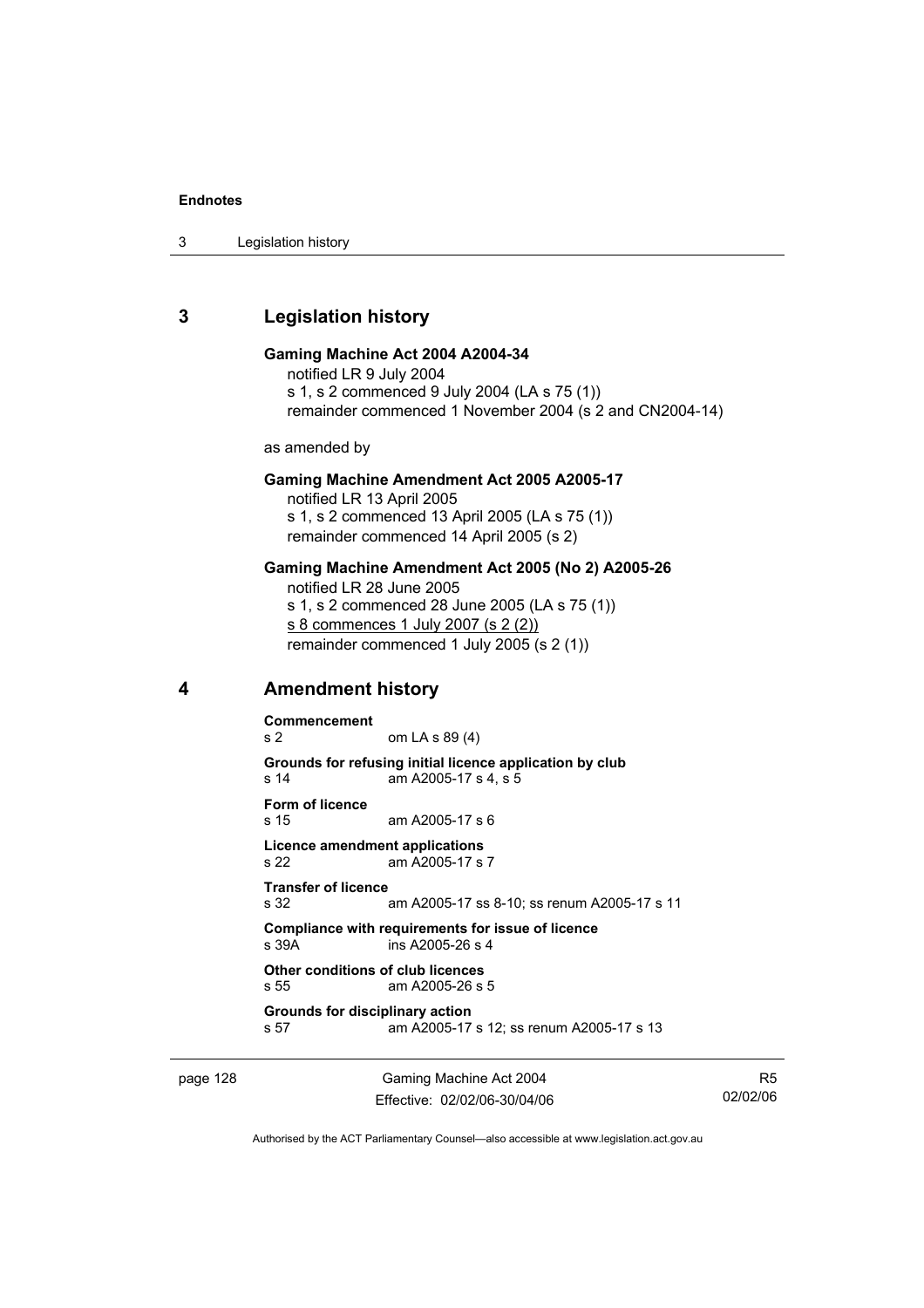```
Cancellation etc of technician's approval 
s 79 am A2005-17 s 14; ss renum A2005-17 s 15 
Cancellation etc of attendant's approval 
s 91 am A2005-17 s 16; ss renum A2005-17 s 17 
Eligible clubs 
                am A2005-26 s 6
Associated organisations 
s 147 am A2005-17 s 18, s 19 
Gaming machine tax 
s 159 am A2005-26 s 7; A2005-26 s 8
Tax adjustment in relation to GST for clubs 
s 160 am A2005-26 s 9
                 exp 1 February 2006 (s 160 (6)) 
Legislation amended or repealed 
s 179 om LA s 89 (3) 
Transitional 
pt 14 hdg exp 1 November 2005 (s 189) 
Definitions for pt 14 
s 180 exp 1 November 2005 (s 189) 
Licences 
                exp 1 November 2005 (s 189)
Clubs 
s 182 exp 1 November 2005 (s 189) 
Rules and control procedures 
                \exp 1 November 2005 (s 189)
Disciplinary proceedings under former gaming Act 
s 184 exp 1 November 2005 (s 189) 
Approvals under former gaming Act 
s 185 exp 1 November 2005 (s 189) 
Linked-jackpot arrangements 
s 186 exp 1 November 2005 (s 189) 
Clubs not required to be corporations for s 146 
s 187 exp 1 November 2005 (s 189) 
Clubs with too many life members for s 146 
s 188 exp 1 November 2005 (s 189) 
Expiry of pt 14 
s 189 exp 1 November 2005 (s 189)
```
R5 02/02/06

Gaming Machine Act 2004 Effective: 02/02/06-30/04/06 page 129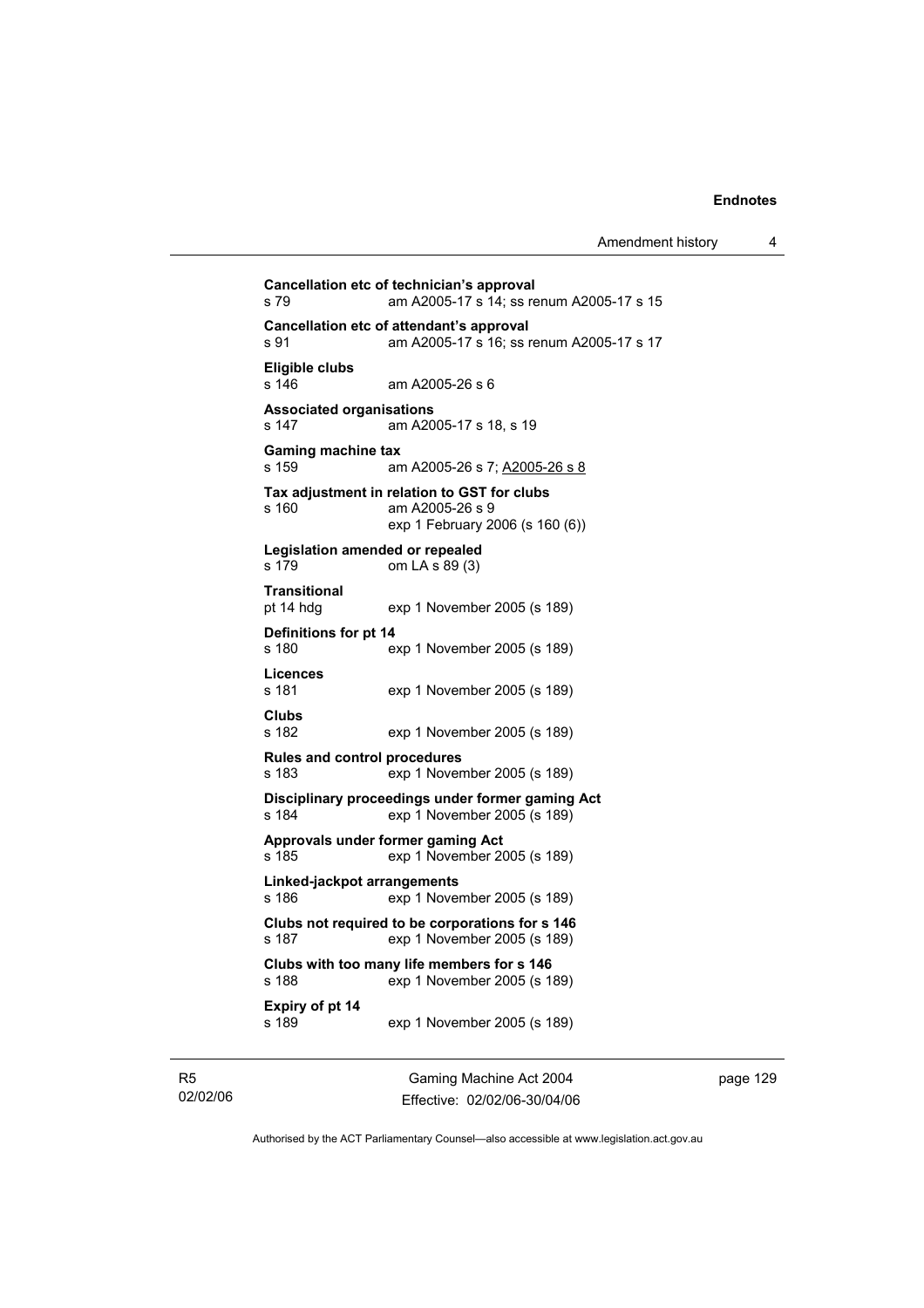5 Earlier republications

**Gambling and Racing Control Act 1999**<br>sch 2 om LA s 89 (3) om LA s  $89(3)$ **Dictionary**  def *commission* sub A2005-26 s 10 def *net revenue* am A2005-26 s 11

#### **5 Earlier republications**

Some earlier republications were not numbered. The number in column 1 refers to the publication order.

Since 12 September 2001 every authorised republication has been published in electronic pdf format on the ACT legislation register. A selection of authorised republications have also been published in printed format. These republications are marked with an asterisk (\*) in column 1. Electronic and printed versions of an authorised republication are identical.

| <b>Republication</b><br>No and date | <b>Effective</b>             | Last<br>amendment<br>made by | <b>Republication</b><br>for |
|-------------------------------------|------------------------------|------------------------------|-----------------------------|
| R1<br>1 Nov 2004                    | 1 Nov 2004-<br>13 Apr 2005   | not amended                  | new Act                     |
| R <sub>2</sub><br>14 Apr 2005       | 14 Apr 2005-<br>30 June 2005 | A2005-17                     | amendments by<br>A2005-17   |
| R <sub>3</sub><br>1 July 2005       | 1 July 2005-<br>1 Nov 2005   | A2005-26                     | amendments by<br>A2005-26   |
| R4<br>2 Nov 2005                    | 2 Nov 2005-<br>1 Feb 2006    | A2005-26                     | commenced expiry            |

page 130 Gaming Machine Act 2004 Effective: 02/02/06-30/04/06

R5 02/02/06